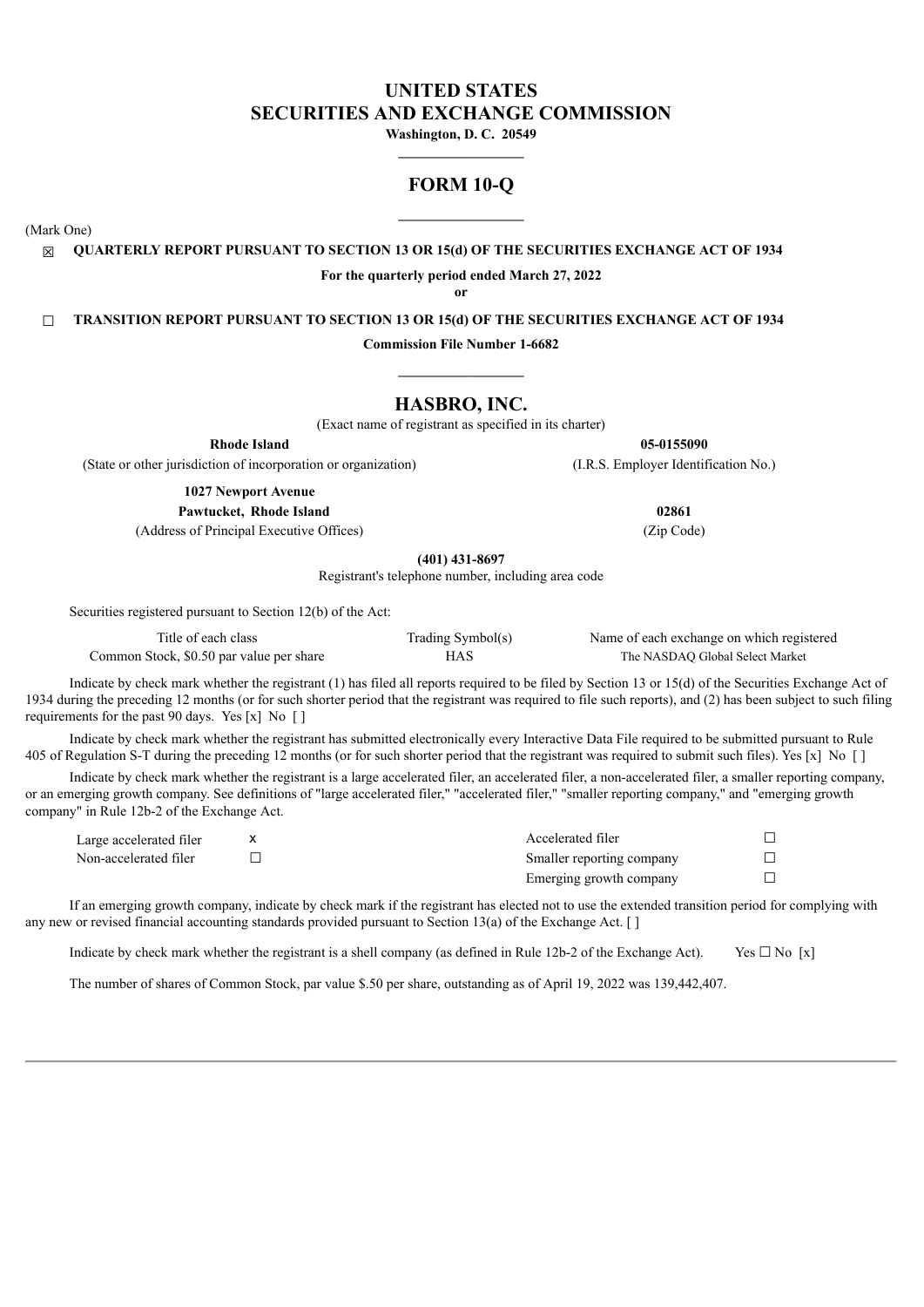### **Forward Looking Statement Safe Harbor**

Certain statements in this Form 10-Q contain "forward-looking statements" within the meaning of the Private Securities Litigation Reform Act of 1995. These statements, which may be identified by the use of forward-looking words or phrases, include statements relating to: our business strategies; the ability to achieve our financial and business goals and objectives; anticipated financial performance or business prospects in future periods; our efforts to ship sufficient product to meet demand due to supply chain issues affecting businesses globally; the expected timing for scheduled new product introductions or our expectations concerning the future acceptance of products by customers; expected benefits and plans relating to acquired brands, properties and businesses; the development and timing of planned consumer and digital gaming products and entertainment releases; marketing and promotional efforts; research and development activities; expectations related to our manufacturing; impact of the coronavirus pandemic and other public health conditions on our business; expected benefits and cost-reductions from certain restructuring actions; capital expenditures; working capital; liquidity; timing of and amount of repayment of indebtedness; capital allocation strategy, including plans for dividends and share repurchases; and other financial, tax, accounting and similar matters. Our actual actions or results may differ materially from those expected or anticipated in the forward-looking statements due to both known and unknown risks and uncertainties. Factors that might cause such a difference include, but are not limited to:

- our ability to design, develop, manufacture, source and ship products on a timely, cost-effective and profitable basis;
- our ability to implement strategies to lessen the impact of any increased shipping costs, shipping delays or changes in required methods of shipping, as well as our ability to take any price increases to offset increased shipping costs, increases in prices of raw materials or other increases in costs of our products;
- rapidly changing consumer interests in the types of products and entertainment we offer;
- our ability to develop and distribute engaging storytelling across media to drive brand awareness;
- our ability to successfully compete in the global play and entertainment industry, including with manufacturers, marketers, and sellers of toys and games, digital gaming products and digital media, as well as with film studios, television production companies and independent distributors and content producers;
- our ability to successfully evolve and transform our business and capabilities to address a changing global consumer landscape and retail environment, including changes to our supply chain, changing inventory and sales policies and practices of our customers and increased emphasis on ecommerce;
- our ability to focus and scale select business initiatives and brands to drive profitability;
- our ability to successfully grow our consumer direct business;
- our ability to build on multi-generational brands;
- our dependence on third party relationships, including with third party manufacturers, licensors of brands, studios, content producers and entertainment distribution channels;
- risks relating to the concentration of manufacturing for many of our products in the People's Republic of China and our ability to successfully diversify sourcing of our products to reduce reliance on sources of supply in China;
- our ability to successfully develop and execute plans to mitigate the negative impact of the coronavirus on our business, including, without limitation, negative impacts to our supply chain and costs that have occurred and could continue to occur in countries where we source significant amounts of product;
- risks associated with international operations, such as currency conversion, currency fluctuations, the imposition of tariffs, quotas, shipping delays or difficulties, border adjustment taxes or other protectionist measures, and other challenges in the territories in which we operate,
- the impact of the crisis between Russia and Ukraine on our business, including on receivables;
- downturns in global and regional economic conditions impacting one or more of the markets in which we sell products, which can negatively impact our retail customers and consumers, result in lower employment levels, consumer disposable income, retailer inventories and spending, including lower spending on purchases of our products;
- other economic and public health conditions or regulatory changes in the markets in which we and our customers, partners, licensees, suppliers and manufacturers operate, such as inflation, rising interest rates, higher commodity prices, labor costs or transportation costs, or outbreaks of disease, such as the coronavirus, the occurrence of which could create work slowdowns, delays or shortages in production or shipment of products, increases in costs or delays in revenue;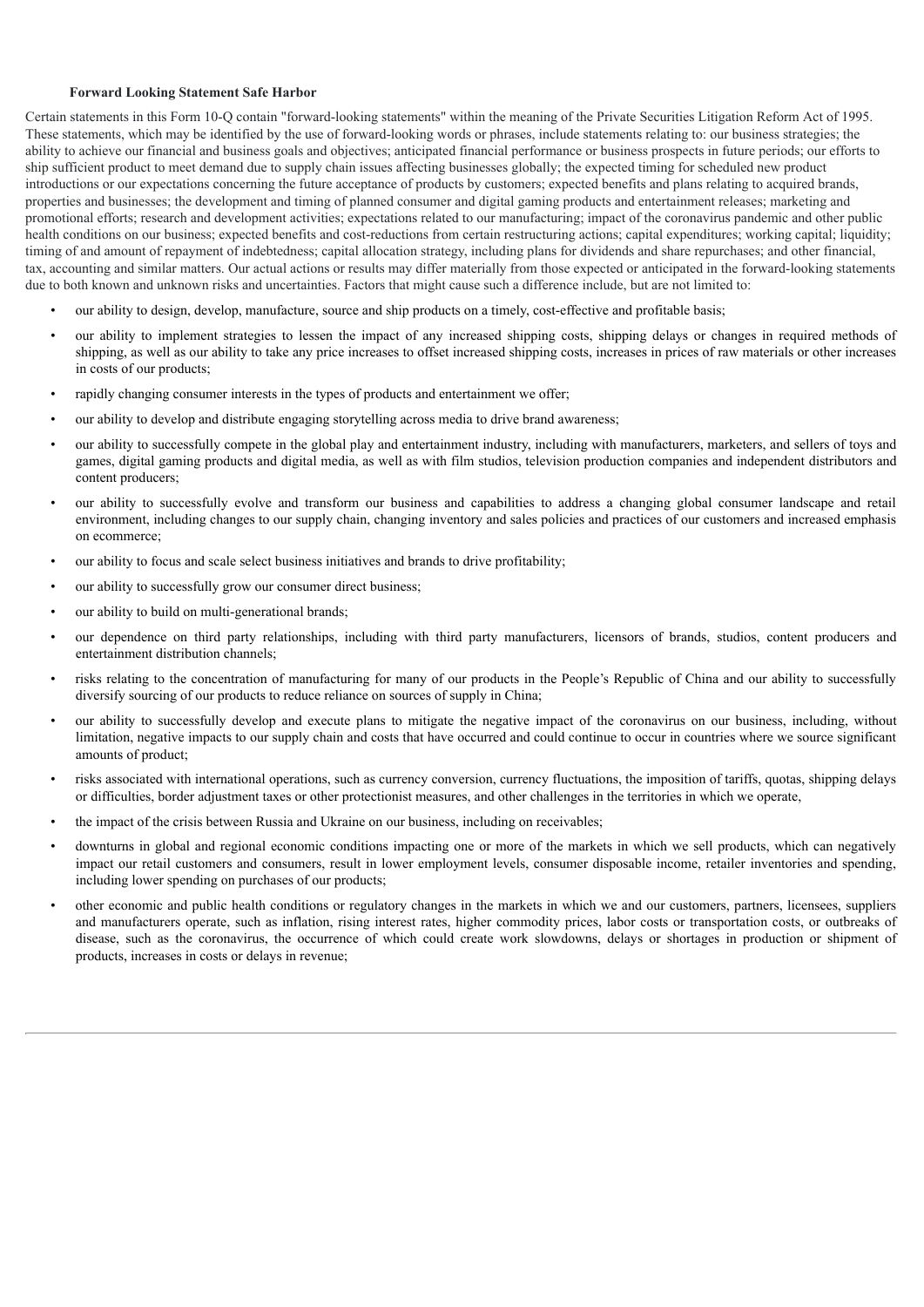- the success of our key partner brands, including the ability to secure, maintain and extend agreements with our key partners or the risk of delays, increased costs or difficulties associated with any of our or our partners' planned digital applications or media initiatives;
- fluctuations in our business due to seasonality;
- risk of lost sales if we are unable to effectively and timely supply demand for product;
- the concentration of our customers, potentially increasing the negative impact to our business of difficulties experienced by any of our customers or changes in their purchasing or selling patterns;
- the bankruptcy or other lack of success of one or more of our significant retailers, licensees and other partners;
- risks related to our recent leadership changes;
- our ability to attract and retain talented and diverse employees;
- our ability to realize the benefits of cost-savings and efficiency and/or revenue enhancing initiatives;
- our ability to protect our assets and intellectual property, including as a result of infringement, theft, misappropriation, cyber-attacks or other acts compromising the integrity of our assets or intellectual property;
- risks relating to the production of entertainment due to strikes, lockouts or other union actions that could halt or delay productions;
- risks relating to the impairment and/or write-offs of products and films and television programs we acquire and produce;
- risks relating to investments, acquisitions and dispositions, including the ability to realize the anticipated benefits of acquired assets or businesses;
- the risk of product recalls or product liability suits and costs associated with product safety regulations;
- changes in tax laws or regulations, or the interpretation and application of such laws and regulations, which may cause us to alter tax reserves or make other changes which significantly impact our reported financial results;
- the impact of litigation or arbitration decisions or settlement actions; and
- other risks and uncertainties as may be detailed from time to time in our public announcements and U.S. Securities and Exchange Commission ("SEC") filings.

The statements contained herein are based on our current beliefs and expectations. We undertake no obligation to make any revisions to the forwardlooking statements contained in this Form 10-Q or to update them to reflect events or circumstances occurring after the date of this Form 10-Q.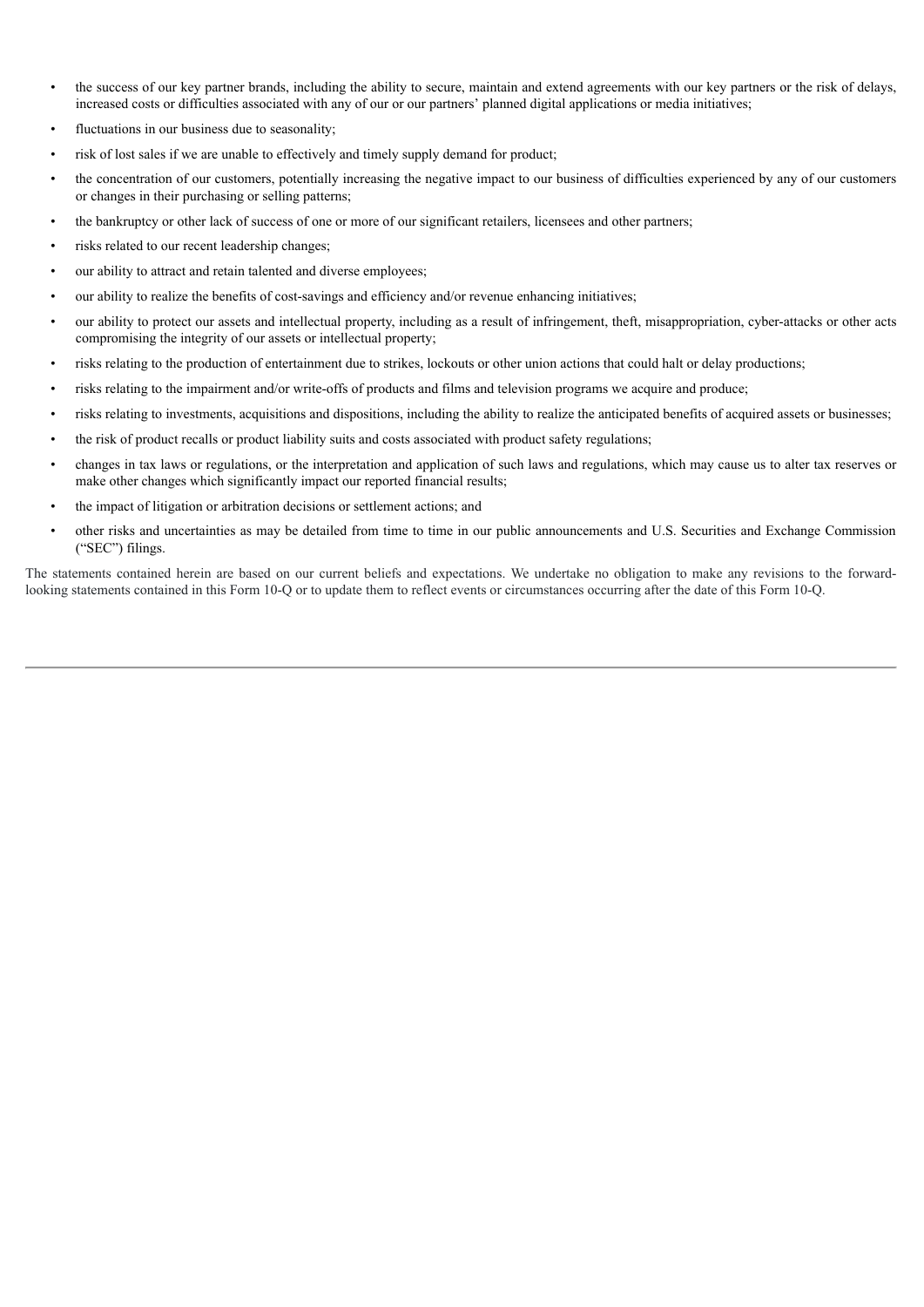# **HASBRO, INC. AND SUBSIDIARIES Consolidated Balance Sheets (Millions of Dollars Except Share Data) (Unaudited)**

|                                                                                                                                                        |              | March 27,<br>2022     |               | March 28,<br>2021   | December 26,<br>2021 |                     |  |
|--------------------------------------------------------------------------------------------------------------------------------------------------------|--------------|-----------------------|---------------|---------------------|----------------------|---------------------|--|
| <b>ASSETS</b>                                                                                                                                          |              |                       |               |                     |                      |                     |  |
| Current assets                                                                                                                                         |              |                       |               |                     |                      |                     |  |
| Cash and cash equivalents including restricted cash of \$38.8 million, \$72.1 million and<br>\$35.8 million                                            | $\$$         | $1,057.9$ \$          |               | $1,430.4$ \$        |                      | 1,019.2             |  |
| Accounts receivable, less allowance for doubtful accounts of \$24.1 million, \$32.5 million<br>and \$22.9 million                                      |              | 931.7                 |               | 810.4               |                      | 1,500.4             |  |
| Inventories                                                                                                                                            |              | 644.3                 |               | 429.2               |                      | 552.1               |  |
| Prepaid expenses and other current assets                                                                                                              |              | 621.4                 |               | 566.0               |                      | 656.4               |  |
| Total current assets                                                                                                                                   |              | 3,255.3               |               | 3,236.0             |                      | 3,728.1             |  |
| Property, plant and equipment, less accumulated depreciation of \$641.5 million, \$563.5 million<br>and \$630.0 million                                |              | 422.6                 |               | 482.7               |                      | 421.1               |  |
| Other assets                                                                                                                                           |              |                       |               |                     |                      |                     |  |
| Goodwill                                                                                                                                               |              | 3,419.3               |               | 3,691.4             |                      | 3,419.6             |  |
| Other intangible assets, net of accumulated amortization of \$1,075.2 million, \$999.7<br>million and \$1,050.4 million                                |              | 1,136.6               |               | 1,513.0             |                      | 1,172.0             |  |
| Other                                                                                                                                                  |              | 1,284.9               |               | 1,266.0             |                      | 1,297.0             |  |
| Total other assets                                                                                                                                     |              | 5,840.8               |               | 6,470.4             |                      | 5,888.6             |  |
| Total assets                                                                                                                                           | \$           | 9,518.7               | <sup>\$</sup> | 10,189.1            | \$                   | 10,037.8            |  |
| <b>LIABILITIES, NONCONTROLLING INTERESTS AND SHAREHOLDERS' EQUITY</b>                                                                                  |              |                       |               |                     |                      |                     |  |
| Current liabilities                                                                                                                                    |              |                       |               |                     |                      |                     |  |
| Short-term borrowings                                                                                                                                  | $\mathbb{S}$ | 104.1                 | $\mathbf{s}$  | 8.8 <sup>°</sup>    |                      | 0.8                 |  |
| Current portion of long-term debt                                                                                                                      |              | 155.8                 |               | 148.9               |                      | 200.1               |  |
| Accounts payable                                                                                                                                       |              | 411.7                 |               | 312.1               |                      | 580.2               |  |
| Accrued liabilities                                                                                                                                    |              | 1,371.4               |               | 1,283.6             |                      | 1,674.8             |  |
| Total current liabilities                                                                                                                              |              | 2,043.0               |               | 1,753.4             |                      | 2,455.9             |  |
| Long-term debt                                                                                                                                         |              | 3,737.9               |               | 4,674.1             |                      | 3,824.2             |  |
| Other liabilities                                                                                                                                      |              | 633.6                 |               | 777.7               |                      | 670.7               |  |
| <b>Total liabilities</b>                                                                                                                               | \$           | 6,414.5               | $\mathbb{S}$  | 7,205.2             | \$                   | 6,950.8             |  |
| Redeemable noncontrolling interests                                                                                                                    |              | 23.5                  |               | 24.0                |                      | 23.9                |  |
| Shareholders' equity                                                                                                                                   |              |                       |               |                     |                      |                     |  |
| Preference stock of \$2.50 par value. Authorized 5,000,000 shares; none issued                                                                         |              |                       |               |                     |                      |                     |  |
| Common stock of \$0.50 par value. Authorized 600,000,000 shares; issued 220,286,736<br>shares at March 27, 2022, March 28, 2021, and December 26, 2021 |              | 110.1                 |               | 110.1               |                      | 110.1               |  |
| Additional paid-in capital                                                                                                                             |              | 2,475.7               |               | 2,339.6             |                      | 2,428.0             |  |
| Retained earnings                                                                                                                                      |              | 4,220.9               |               | 4,226.8             |                      | 4,257.8             |  |
| Accumulated other comprehensive loss                                                                                                                   |              | (246.9)               |               | (206.4)             |                      | (235.3)             |  |
| Treasury stock, at cost; 80,844,603 shares at March 27, 2022; 82,724,111 shares at<br>March 28, 2021; and 82,066,136 shares at December 26, 2021       |              | (3,513.8)             |               |                     |                      |                     |  |
| Noncontrolling interests                                                                                                                               |              |                       |               | (3,550.6)           |                      | (3, 534.7)          |  |
| Total shareholders' equity                                                                                                                             |              | 34.7                  |               | 40.4                |                      | 37.2                |  |
| Total liabilities, noncontrolling interests and shareholders' equity                                                                                   |              | 3,080.7<br>9,518.7 \$ |               | 2,959.9<br>10,189.1 | $\mathcal{S}$        | 3,063.1<br>10,037.8 |  |
|                                                                                                                                                        | \$           |                       |               |                     |                      |                     |  |

See accompanying condensed notes to consolidated financial statements.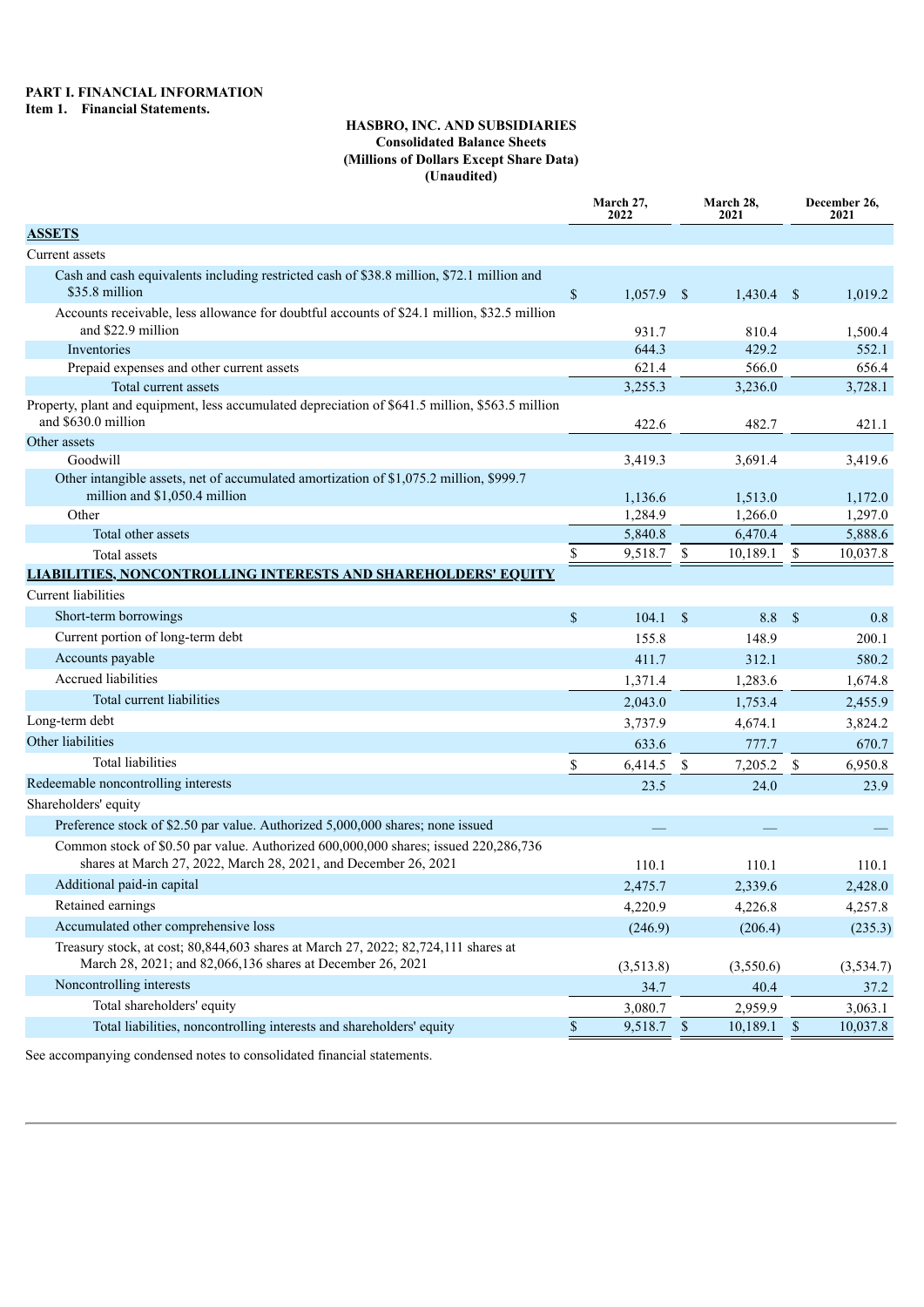# **HASBRO, INC. AND SUBSIDIARIES Consolidated Statements of Operations (Millions of Dollars Except Per Share Data) (Unaudited)**

|                                                       |               | <b>Ouarter Ended</b> |                    |                   |
|-------------------------------------------------------|---------------|----------------------|--------------------|-------------------|
|                                                       |               | March 27,<br>2022    |                    | March 28,<br>2021 |
| Net revenues                                          | $\mathbb{S}$  | 1,163.1              | $\mathcal{S}$      | 1,114.8           |
| Costs and expenses:                                   |               |                      |                    |                   |
| Cost of sales                                         |               | 333.1                |                    | 289.9             |
| Program cost amortization                             |               | 138.5                |                    | 97.5              |
| Royalties                                             |               | 90.1                 |                    | 108.9             |
| Product development                                   |               | 69.6                 |                    | 61.8              |
| Advertising                                           |               | 77.6                 |                    | 87.9              |
| Amortization of intangibles                           |               | 27.1                 |                    | 32.9              |
| Selling, distribution and administration              |               | 307.1                |                    | 288.6             |
| Total costs and expenses                              |               | 1,043.1              |                    | 967.5             |
| Operating profit                                      |               | 120.0                |                    | 147.3             |
| Non-operating expense (income):                       |               |                      |                    |                   |
| Interest expense                                      |               | 41.6                 |                    | 47.9              |
| Interest income                                       |               | (2.1)                |                    | (1.2)             |
| Other income (expense), net                           |               | 0.3                  |                    | (28.9)            |
| Total non-operating expense, net                      |               | 39.8                 |                    | 17.8              |
| Earnings before income taxes                          |               | 80.2                 |                    | 129.5             |
| Income tax expense                                    |               | 17.3                 |                    | 12.0              |
| Net earnings                                          |               | 62.9                 |                    | 117.5             |
| Net earnings attributable to noncontrolling interests |               | 1.7                  |                    | 1.3               |
| Net earnings attributable to Hasbro, Inc.             | $\mathbf{\$}$ | 61.2                 | $\mathbf{\hat{s}}$ | 116.2             |
| Net earnings per common share:                        |               |                      |                    |                   |
| <b>Basic</b>                                          | \$            | 0.44                 | <sup>\$</sup>      | 0.84              |
| Diluted                                               |               | 0.44                 | \$                 | 0.84              |
| Cash dividends declared per common share              |               | 0.70                 |                    | 0.68              |
|                                                       |               |                      |                    |                   |

See accompanying condensed notes to consolidated financial statements.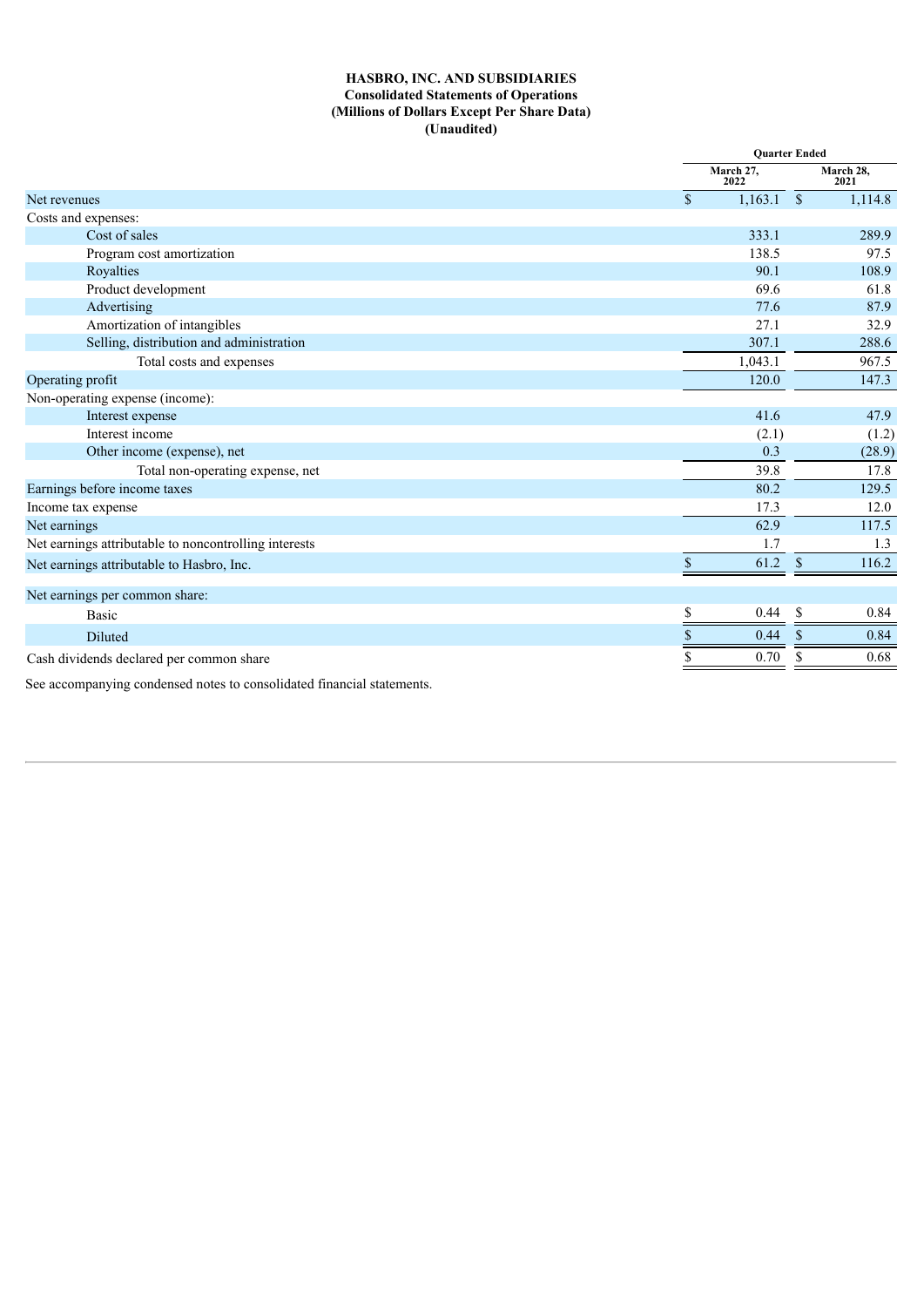# **HASBRO, INC. AND SUBSIDIARIES Consolidated Statements of Comprehensive Earnings (Millions of Dollars) (Unaudited)**

|                                                                       | <b>Ouarter Ended</b> |                   |
|-----------------------------------------------------------------------|----------------------|-------------------|
|                                                                       | March 27,<br>2022    | March 28,<br>2021 |
| Net earnings                                                          | 62.9                 | 117.5             |
| Other comprehensive earnings:                                         |                      |                   |
| Foreign currency translation adjustments, net of tax                  | (10.7)               | (16.1)            |
| Unrealized holding gains on available-for-sale securities, net of tax | 0.2                  |                   |
| Net (losses) gains on cash flow hedging activities, net of tax        | (1.2)                | 5.6               |
| Reclassifications to earnings, net of tax:                            |                      |                   |
| Net gains on cash flow hedging activities                             |                      | (1.1)             |
| Amortization of unrecognized pension and postretirement amounts       | 0.1                  | 0.2               |
| Total other comprehensive loss, net of tax                            | $(11.6)$ \$          | (11.4)            |
| Total comprehensive earnings attributable to noncontrolling interests |                      | 1.3               |
| Total comprehensive earnings attributable to Hasbro, Inc.             | 49.6                 | 104.8             |

See accompanying condensed notes to consolidated financial statements.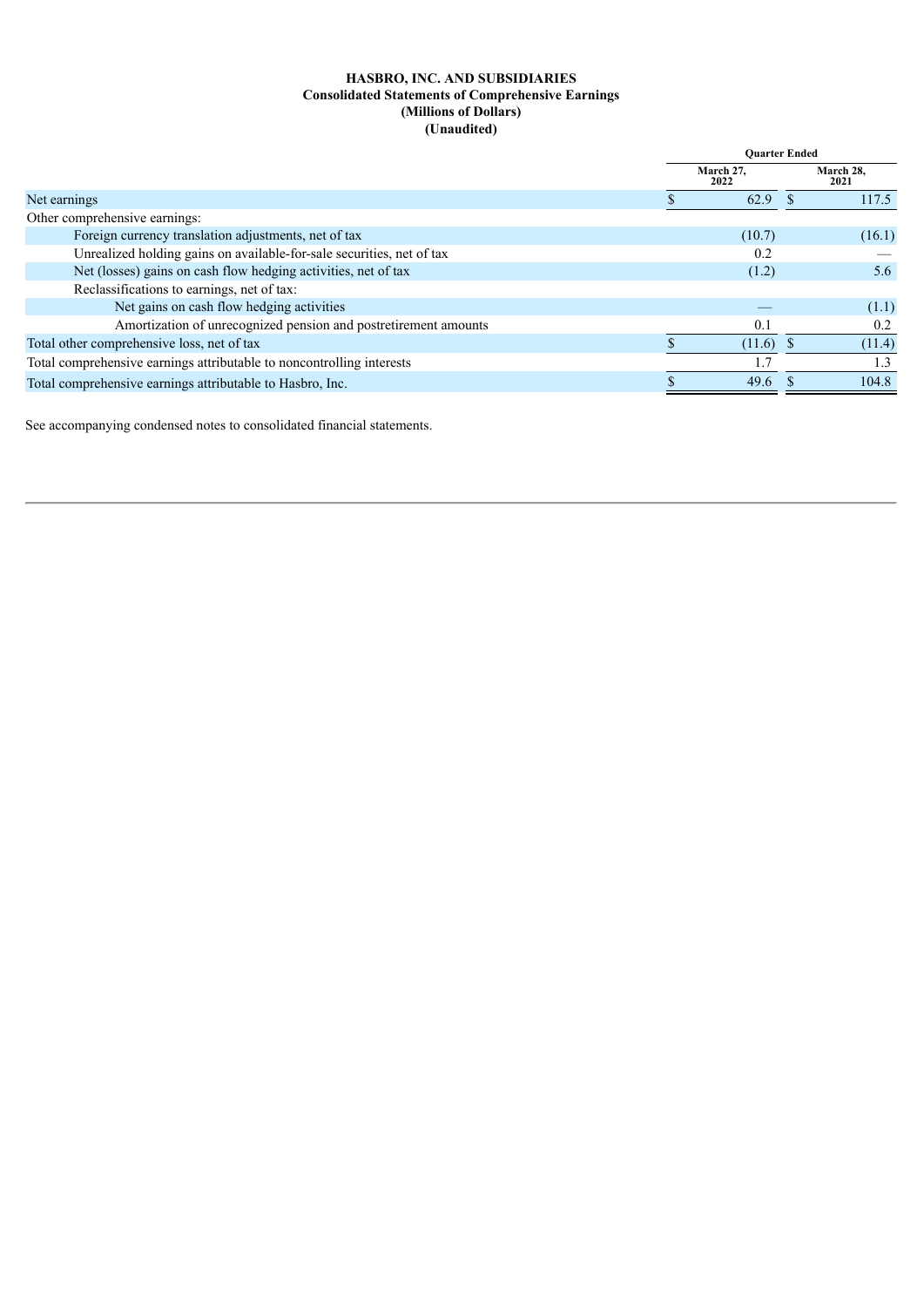# **HASBRO, INC. AND SUBSIDIARIES Consolidated Statements of Cash Flows (Millions of Dollars) (Unaudited)**

|                                                                                     | Three months ended |               |                   |
|-------------------------------------------------------------------------------------|--------------------|---------------|-------------------|
|                                                                                     | March 27,<br>2022  |               | March 28,<br>2021 |
| Cash flows from operating activities:                                               |                    |               |                   |
| Net earnings                                                                        | \$<br>62.9         | \$            | 117.5             |
| Adjustments to reconcile net earnings to net cash provided by operating activities: |                    |               |                   |
| Depreciation of plant and equipment                                                 | 25.1               |               | 25.0              |
| Amortization of intangibles                                                         | 27.1               |               | 32.9              |
| Program cost amortization                                                           | 138.5              |               | 97.5              |
| Deferred income taxes                                                               | (33.4)             |               | 16.3              |
| Stock-based compensation                                                            | 18.1               |               | 16.7              |
| Other non-cash items                                                                | 3.9                |               | 5.4               |
| Change in operating assets and liabilities net of acquired balances:                |                    |               |                   |
| Decrease in accounts receivable                                                     | 559.8              |               | 592.0             |
| Increase in inventories                                                             | (99.6)             |               | (42.1)            |
| Decrease in prepaid expenses and other current assets                               | 42.1               |               | 44.9              |
| Program spend, net                                                                  | (169.4)            |               | (147.1)           |
| Decrease in accounts payable and accrued liabilities                                | (464.4)            |               | (382.6)           |
| Other                                                                               | 24.0               |               | 1.2               |
| Net cash provided by operating activities                                           | 134.7              |               | 377.6             |
| Cash flows from investing activities:                                               |                    |               |                   |
| Additions to property, plant and equipment                                          | (29.2)             |               | (23.9)            |
| Other                                                                               | 5.3                |               | (1.6)             |
| Net cash utilized by investing activities                                           | (23.9)             |               | (25.5)            |
| Cash flows from financing activities:                                               |                    |               |                   |
| Proceeds from borrowings with maturity greater than three months                    | 1.3                |               | 72.4              |
| Repayments of borrowings with maturity greater than three months                    | (133.9)            |               | (344.9)           |
| Net proceeds from other short-term borrowings                                       | 103.3              |               | 2.0               |
| Stock-based compensation transactions                                               | 70.2               |               | 4.7               |
| Dividends paid                                                                      | (94.5)             |               | (93.4)            |
| Payments related to tax withholding for share-based compensation                    | (19.3)             |               | (9.3)             |
| Other                                                                               | (4.6)              |               | (2.3)             |
| Net cash utilized by financing activities                                           | (77.5)             |               | (370.8)           |
| Effect of exchange rate changes on cash                                             | 5.4                |               | (0.6)             |
| Net increase (decrease) in cash, cash equivalents and restricted cash               | 38.7               |               | (19.3)            |
| Cash, cash equivalents and restricted cash at beginning of year                     | 1,019.2            |               | 1,449.7           |
| Cash, cash equivalents and restricted cash at end of period                         | \$<br>1,057.9      | \$            | 1,430.4           |
| Supplemental information                                                            |                    |               |                   |
| Cash paid during the period for:                                                    |                    |               |                   |
| Interest                                                                            | \$<br>30.5         | <sup>\$</sup> | 34.5              |
| Income taxes                                                                        | \$<br>29.2         | $\mathbf S$   | 18.3              |
| See accompanying condensed notes to consolidated financial statements.              |                    |               |                   |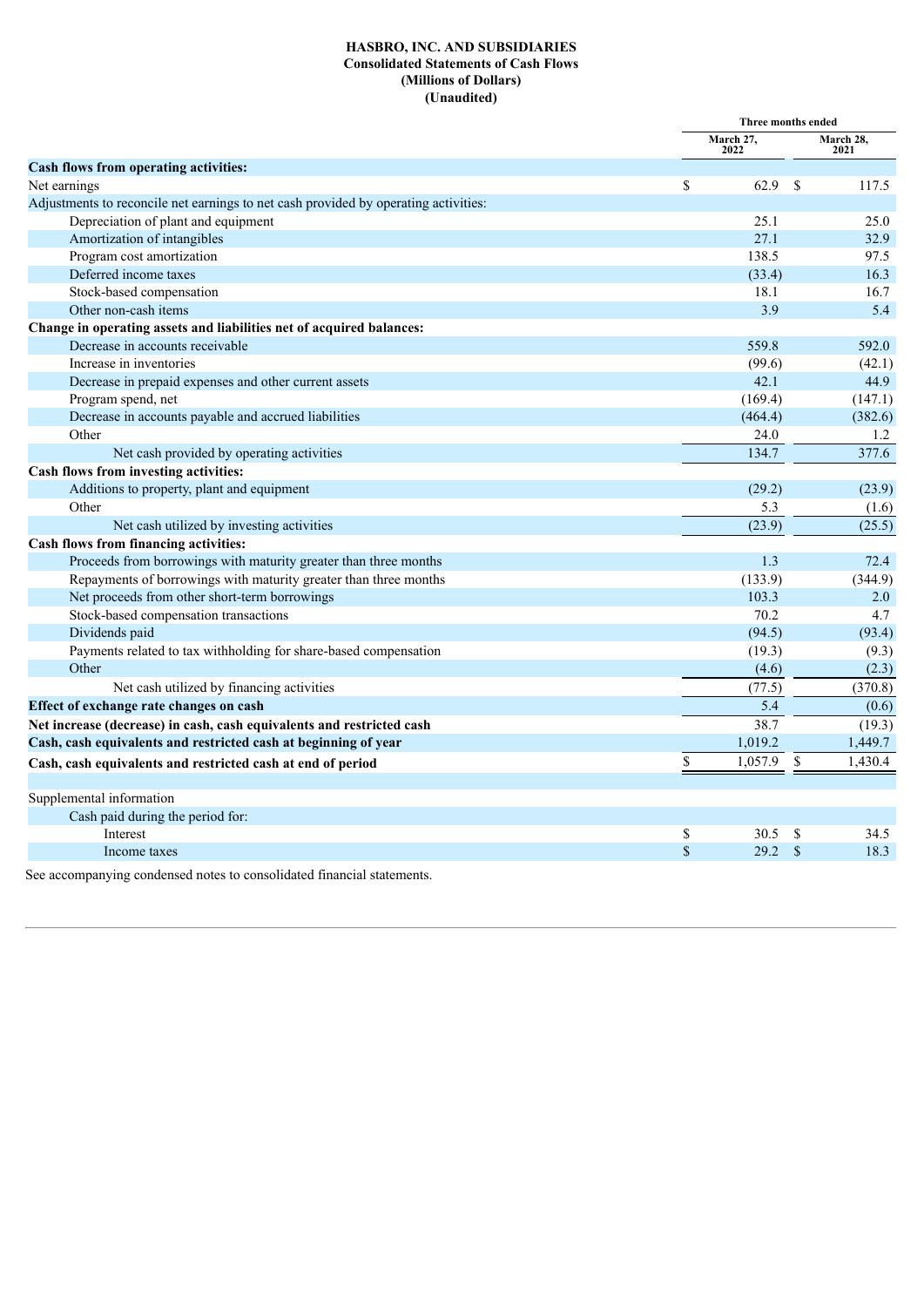#### **HASBRO, INC. AND SUBSIDIARIES Consolidated Statements of Shareholders' Equity and Redeemable Noncontrolling Interests (Millions of Dollars) (Unaudited) Three Months Ended March 27, 2022**

| Three Months Ended March 27, 2022                                            |  |                 |                               |                      |                                                |                   |                             |                                  |                                           |  |
|------------------------------------------------------------------------------|--|-----------------|-------------------------------|----------------------|------------------------------------------------|-------------------|-----------------------------|----------------------------------|-------------------------------------------|--|
|                                                                              |  | Common<br>Stock | Additional<br>Paid-in Capital | Retained<br>Earnings | <b>Accumulated Other</b><br>Comprehensive Loss | Treasury<br>Stock | Noncontrolling<br>Interests | Total<br>Shareholders'<br>Equity | Redeemable<br>Noncontrolling<br>Interests |  |
| Balance, December 26, 2021                                                   |  | 110.1           | 2,428.0                       | 4,257.8              | (235.3)                                        | (3,534.7)         | 37.2                        | 3,063.1<br><sup>\$</sup>         | 23.9                                      |  |
| Net earnings attributable to<br>Hasbro, Inc.                                 |  |                 |                               | 61.2                 |                                                |                   |                             | 61.2                             |                                           |  |
| Net earnings attributable to<br>noncontrolling interests                     |  |                 |                               |                      |                                                |                   | 1.2                         | 1.2                              | 0.5                                       |  |
| Change in put option value                                                   |  |                 | (0.4)                         |                      |                                                |                   |                             | (0.4)                            |                                           |  |
| Other comprehensive<br>earnings                                              |  |                 |                               |                      | (11.6)                                         |                   |                             | (11.6)                           |                                           |  |
| Stock-based compensation<br>transactions                                     |  |                 | 30.0                          |                      |                                                | 20.9              |                             | 50.9                             |                                           |  |
| Stock-based compensation<br>expense                                          |  |                 | 18.1                          |                      |                                                |                   |                             | 18.1                             |                                           |  |
| Dividends declared                                                           |  |                 |                               | (98.1)               |                                                |                   |                             | (98.1)                           |                                           |  |
| Distributions paid to<br>noncontrolling owners and<br>other foreign exchange |  |                 |                               |                      |                                                |                   | (3.7)                       | (3.7)                            | (0.9)                                     |  |
| Balance, March 27, 2022                                                      |  | 110.1           | 2,475.7                       | 4,220.9              | (246.9)                                        | (3,513.8)         | 34.7                        | 3,080.7                          | 23.5                                      |  |

| Three Months Ended March 28, 2021                                            |  |                 |                               |                      |                                         |                   |                             |    |                                  |    |                                           |
|------------------------------------------------------------------------------|--|-----------------|-------------------------------|----------------------|-----------------------------------------|-------------------|-----------------------------|----|----------------------------------|----|-------------------------------------------|
|                                                                              |  | Common<br>Stock | Additional<br>Paid-in Capital | Retained<br>Earnings | Accumulated Other<br>Comprehensive Loss | Treasury<br>Stock | Noncontrolling<br>Interests |    | Total<br>Shareholders'<br>Equity |    | Redeemable<br>Noncontrolling<br>Interests |
| Balance, December 27, 2020                                                   |  | 110.1           | 2,329.1                       | 4,204.2              | (195.0)                                 | (3,551.7)         | 40.0                        | \$ | 2,936.7                          | \$ | 24.4                                      |
| Net earnings attributable to<br>Hasbro, Inc.                                 |  |                 |                               | 116.2                |                                         |                   |                             |    | 116.2                            |    |                                           |
| Net earnings attributable to<br>noncontrolling interests                     |  |                 |                               |                      |                                         |                   | 1.3                         |    | 1.3                              |    |                                           |
| Other comprehensive<br>earnings                                              |  |                 |                               |                      | (11.4)                                  |                   |                             |    | (11.4)                           |    |                                           |
| Stock-based compensation<br>transactions                                     |  |                 | (5.8)                         |                      |                                         | 1.1               |                             |    | (4.7)                            |    |                                           |
| Stock-based compensation<br>expense                                          |  |                 | 16.7                          |                      |                                         |                   |                             |    | 16.7                             |    |                                           |
| Dividends declared                                                           |  |                 |                               | (93.6)               |                                         |                   |                             |    | (93.6)                           |    |                                           |
| Distributions paid to<br>noncontrolling owners and<br>other foreign exchange |  |                 | (0.4)                         |                      |                                         |                   | (0.9)                       |    | (1.3)                            |    | (0.4)                                     |
| Balance, March 28, 2021                                                      |  | 110.1           | 2,339.6                       | 4,226.8              | (206.4)                                 | (3,550.6)         | 40.4                        |    | 2,959.9                          | \$ | 24.0                                      |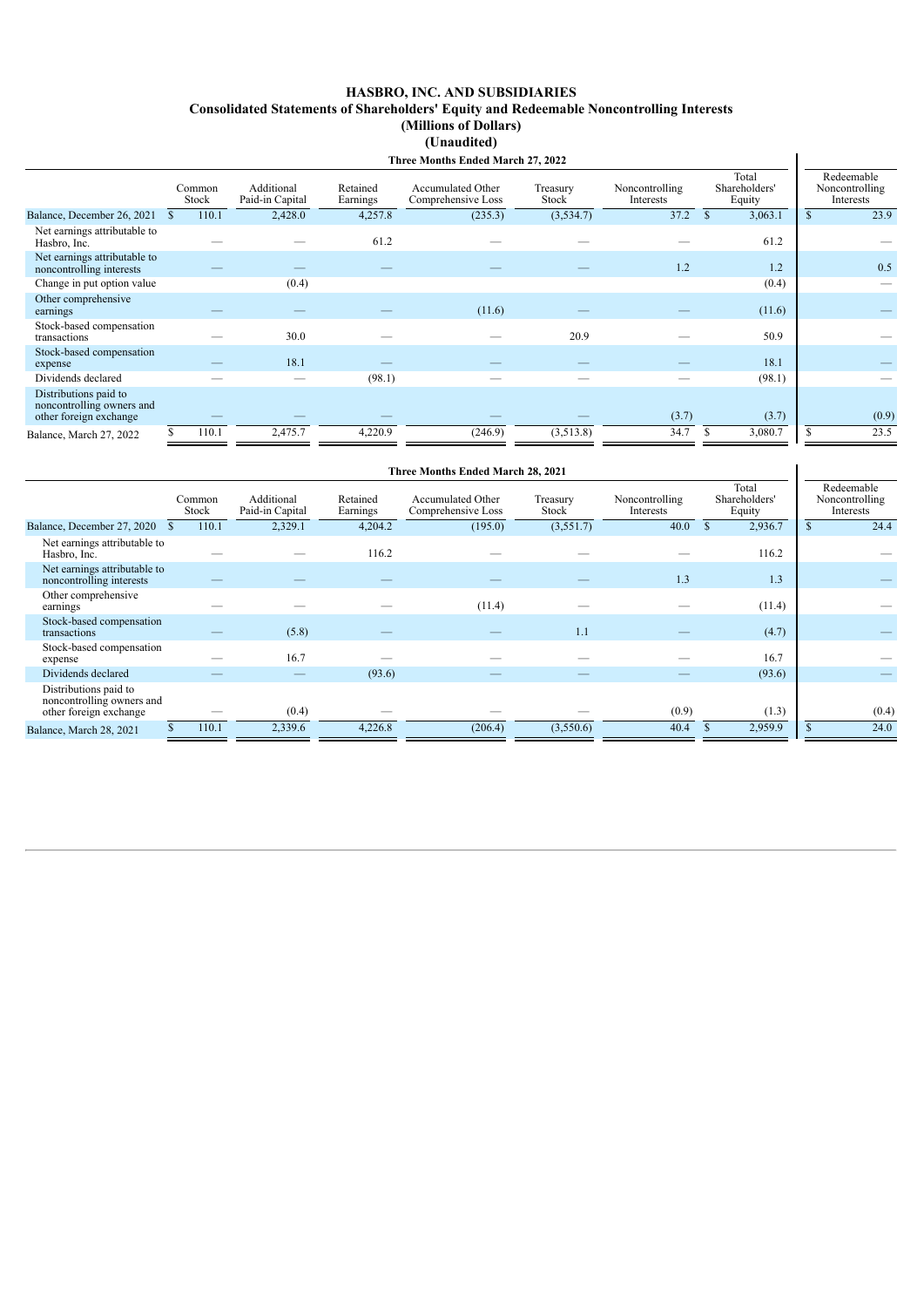# **HASBRO, INC. AND SUBSIDIARIES Condensed Notes to Consolidated Financial Statements (Millions of Dollars and Shares Except Per Share Data) (Unaudited)**

# **(1) Basis of Presentation**

In the opinion of management, the accompanying unaudited interim consolidated financial statements contain all normal and recurring adjustments necessary to present fairly the consolidated financial position of Hasbro, Inc. and all majority-owned subsidiaries ("Hasbro" or the "Company") as of March 27, 2022 and March 28, 2021, and the results of its operations and cash flows and shareholders' equity for the periods then ended in accordance with accounting principles generally accepted in the United States of America ("U.S. GAAP"). The preparation of consolidated financial statements in conformity with U.S. GAAP requires management to make estimates and assumptions that affect the amounts reported in the consolidated financial statements and notes thereto. Actual results could differ from those estimates.

The quarters ended March 27, 2022 and March 28, 2021 were each 13-week periods.

The results of operations for the quarter ended March 27, 2022 are not necessarily indicative of results to be expected for the full year 2022, nor were those of the comparable 2021 period representative of those actually experienced for the full year 2021.

#### *Significant Accounting Policies*

The Company's significant accounting policies are summarized in note 1 to the consolidated financial statements included in the Company's Annual Report on Form 10-K for the year ended December 26, 2021 ("2021 Form 10-K").

#### *eOne Music Sale*

On June 29, 2021, the Company completed the sale of eOne Music for net proceeds of \$397.0 million, including the sales price of \$385.0 million and \$12.0 million of closing adjustments related to working capital and net debt calculations. The final proceeds were subject to further adjustment upon completion of closing working capital, which resulting in a net outflow of \$0.9 million in the fourth quarter of 2021. Fiscal year 2021 includes two quarters of financial results for the eOne Music Business.

These consolidated financial statements have been prepared without audit, pursuant to the rules and regulations of the Securities and Exchange Commission ("SEC"). Certain information and disclosures normally included in the consolidated financial statements prepared in accordance with U.S. GAAP have been condensed or omitted pursuant to such rules and regulations. The Company filed with the SEC audited consolidated financial statements for the fiscal year ended December 26, 2021 in its 2021 Form 10-K, which includes all such information and disclosures and, accordingly, should be read in conjunction with the financial information included herein.

### **Recently Adopted Accounting Standards**

As of March 27, 2022, there were no recently adopted accounting standards that had a material effect on the Company's financial statements.

### **Issued Accounting Pronouncements**

In March of 2020, the FASB issued Accounting Standards Update No. 2020-04 (ASU 2020-04) Reference Rate Reform (Topic 848): *Facilitation of the Ef ects of Reference Rate Reform on Financial Reporting.* The amendments in this update provide optional expedients and exceptions for applying U.S. GAAP to contracts, hedging relationships, and other transactions, for a limited period of time, to ease the potential burden of recognizing the effects of reference rate reform on financial reporting. The amendments in this update apply to contracts, hedging relationships and other transactions that reference the London Inter-Bank Offered Rate ("LIBOR") or another reference rate expected to be discontinued due to the global transition away from LIBOR and certain other interbank offered rates. An entity may elect to apply the amendments provided by this update beginning March 12, 2020 through December 31, 2022. The change from LIBOR to an alternate rate has not had a material impact on the Company's consolidated financial statements.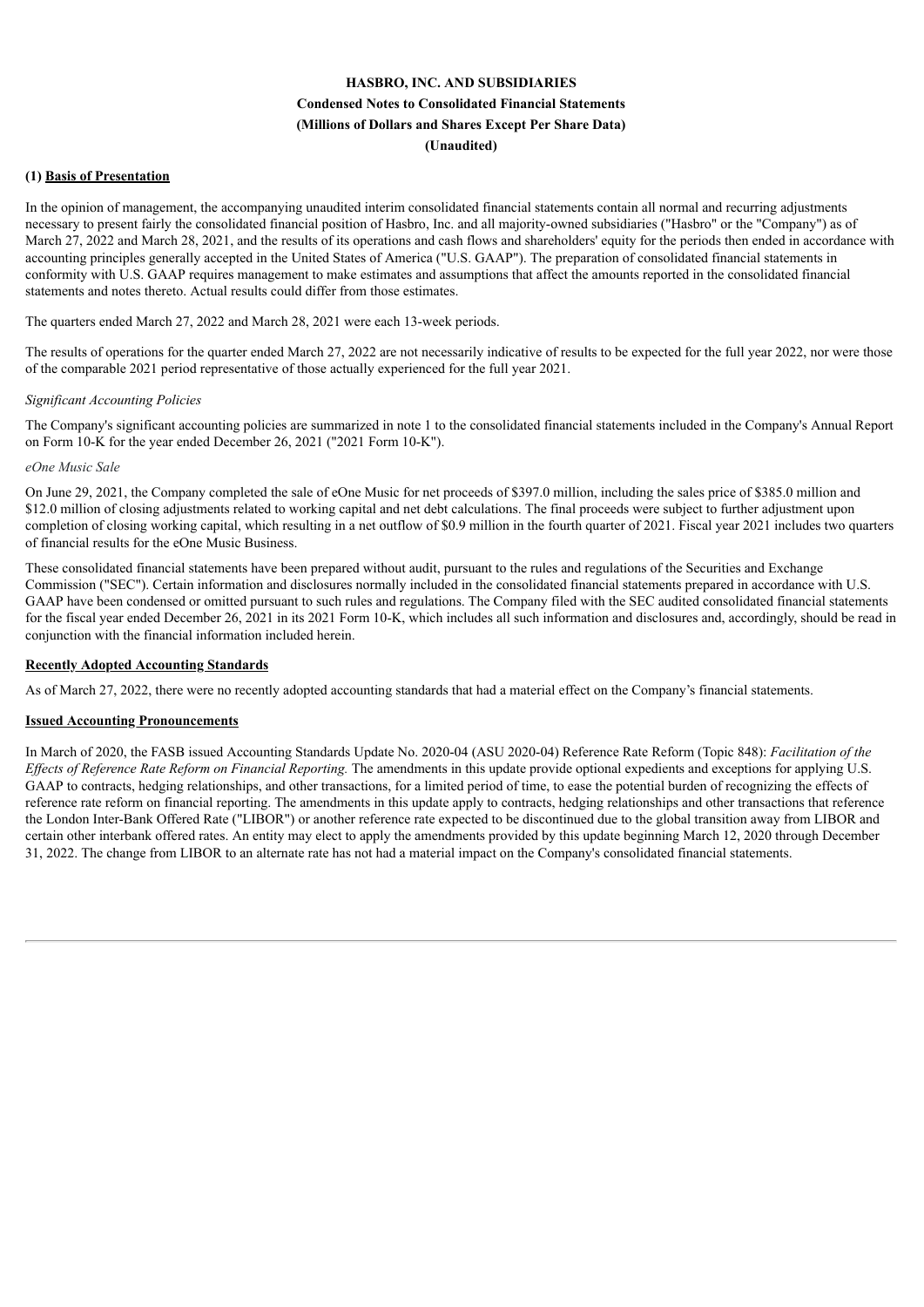# **(2) Revenue Recognition**

# *Contract Assets and Liabilities*

In the ordinary course of business, the Company's Consumer Products, Wizards of the Coast and Digital Gaming and Entertainment segments enter into contracts to license certain of the Company's intellectual property, providing licensees right-to-use access for use in the production and sale of consumer products and digital game development, and for use within content for distribution over streaming platforms and for television and film. The Company also licenses owned television and film content for distribution to third parties in formats that include broadcast, digital streaming and theatrical. Through these arrangements, the Company may receive advanced royalty payments from licensees, either in advance of a licensees' subsequent sales to customers or, prior to the completion of the Company's performance obligation. In addition, the Company's Wizards of the Coast and Digital Gaming segment may receive advanced payments from end users of its digital games at the time of the initial purchase or through in-application purchases. These digital gaming revenues are recognized over a period of time, determined based on player usage patterns or the estimated playing life of the user or when additional downloadable content is made available. The Company defers revenues on all licensee and digital gaming advanced payments until the respective performance obligations are satisfied. The Company records the aggregate deferred revenues as contract liabilities, with the current portion recorded within Accrued Liabilities and the long-term portion recorded as Other Non-current Liabilities in the Company's consolidated balance sheets. The Company records contract assets in the case of (1) minimum guarantees being recognized in advance of contractual invoicing, which are recognized ratably over the terms of the respective license periods, and (2) film and television distribution revenues recorded for content delivered, where payment will occur over the license term. The current portion of contract assets is recorded in Prepaid Expenses and Other Current Assets, respectively, and the long-term portion is recorded within Other Long-Term Assets.

At March 27, 2022, March 28, 2021 and December 26, 2021 the Company had the following contract assets and liabilities in its consolidated balance sheets:

|                                  |   | <b>March 27, 2022</b> | <b>March 28, 2021</b> | December 26, 2021 |       |  |
|----------------------------------|---|-----------------------|-----------------------|-------------------|-------|--|
| <b>Assets</b>                    |   |                       |                       |                   |       |  |
| Contract assets - current        | Φ | $299.8$ \$            | 257.9 \$              |                   | 286.9 |  |
| Contract assets - long term      |   | 94.6                  | 70.0                  |                   | 104.2 |  |
| Total                            |   | 394.4                 | 327.9                 |                   | 391.1 |  |
| <b>Liabilities</b>               |   |                       |                       |                   |       |  |
| Contract liabilities - current   |   | 97.6 \$               | $146.9$ \$            |                   | 114.1 |  |
| Contract liabilities - long term |   | 5.9                   | 16.6                  |                   | 7.1   |  |
| Total                            |   | 103.5                 | 163.5                 |                   | 121.2 |  |
|                                  |   |                       |                       |                   |       |  |

For the three months ended March 27, 2022, the Company collected \$58.8 million of the contract assets and recognized \$38.6 million of contract liabilities that were included in the December 26, 2021 balances.

# *Unsatisfied performance obligations*

Unsatisfied performance obligations relate primarily to in-production television content to be delivered in the future under existing agreements with partnering content providers such as broadcasters, distributors, television networks and subscription video on demand services. As of March 27, 2022, unrecognized revenue attributable to unsatisfied performance obligations expected to be recognized in the future were \$315.2 million. Of this amount, we expect to recognize \$208.1 million in the remainder of 2022, \$91.9 million in 2023, \$6.6 million in 2024 and \$8.6 million in 2025. These amounts include only fixed considerations.

# *Accounts Receivable and Allowance for Credit Losses*

The Company's balance for accounts receivable on the consolidated balance sheets as of March 27, 2022 and March 28, 2021 are primarily from contracts with customers. Of the Company's accounts receivable, less allowance for doubtful accounts, of \$931.7 million, approximately \$35.0 million relates to accounts receivable held in Russia. The Company has insurance coverage for over 90% of Russia receivables. The Company had no material expense for credit losses for the quarters ended March 27, 2022 and March 28, 2021.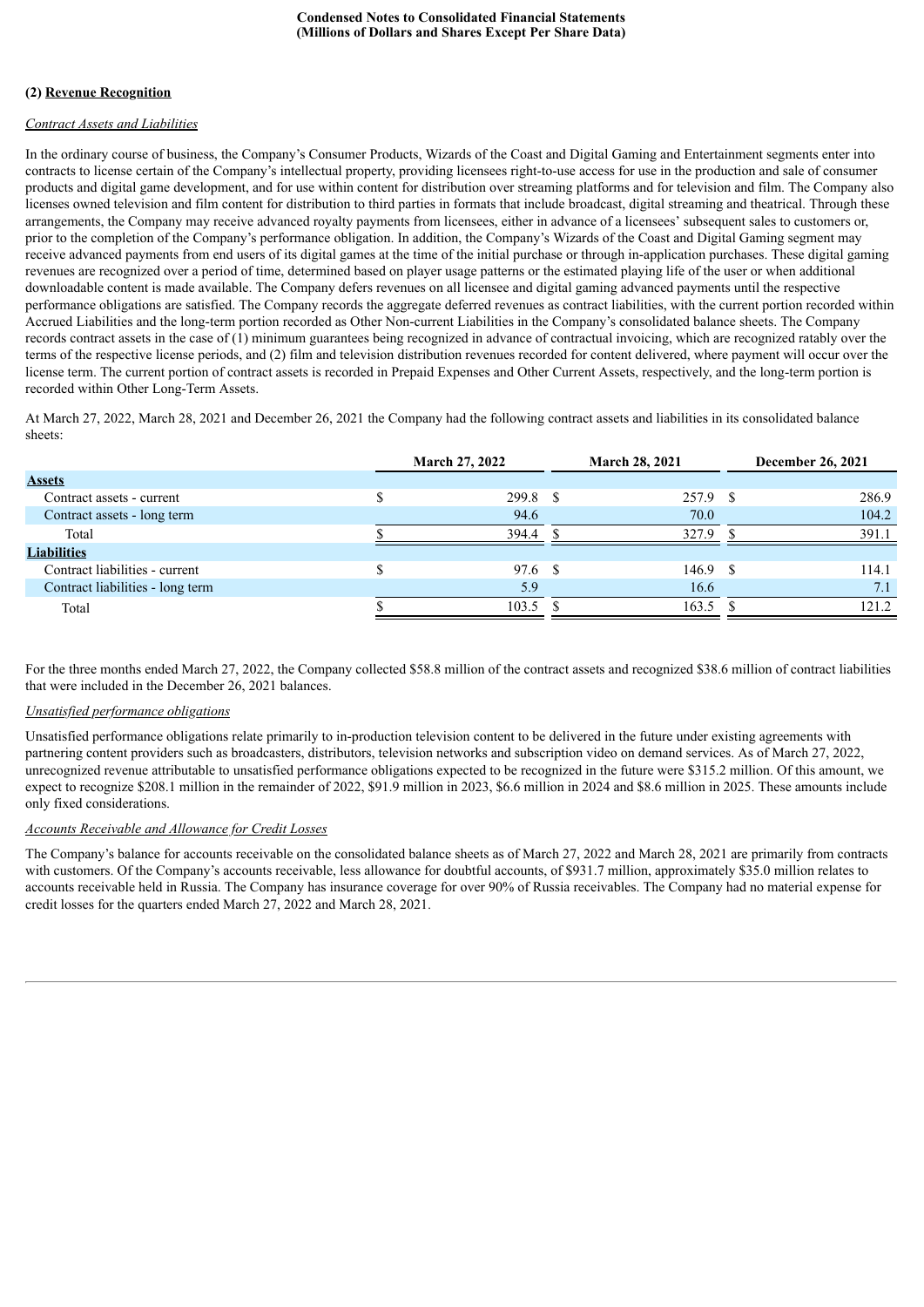### *Disaggregation of revenues*

The Company disaggregates its revenues from contracts with customers by reportable segment: Consumer Products, Entertainment, and Wizards of the Coast and Digital Gaming. The Company further disaggregates revenues within its Consumer Products segment by major geographic region: North America, Europe, Latin America, and Asia Pacific; within its Entertainment segment by category: Film & TV, Family Brands, and Other; and within its Wizards of the Coast and Digital Gaming segment by line of business: Tabletop Gaming and Digital and Licensed Gaming. Finally, the Company disaggregates its revenues by brand portfolio into five brand categories: Franchise Brands, Partner Brands, Hasbro Gaming, Emerging Brands, and TV/Film/Entertainment. We believe these collectively depict how the nature, amount, timing and uncertainty of revenue and cash flows are affected by economic factors. See note 13 for further information.

# **(3) Earnings Per Share**

Net earnings per share data for the quarters ended March 27, 2022 and March 28, 2021 were computed as follows:

|                                                            | 2022         |                | 2021 |              |                |  |
|------------------------------------------------------------|--------------|----------------|------|--------------|----------------|--|
| Quarter                                                    | <b>Basic</b> | <b>Diluted</b> |      | <b>Basic</b> | <b>Diluted</b> |  |
| Net earnings attributable to Hasbro, Inc.                  | 61.2         | 61.2           |      | 116.2        | 116.2          |  |
|                                                            |              |                |      |              |                |  |
| Average shares outstanding                                 | 139.3        | 139.3          |      | 137.7        | 137.7          |  |
| Effect of dilutive securities:                             |              |                |      |              |                |  |
| Options and other share-based awards                       |              | 0.3            |      |              | 0.4            |  |
| <b>Equivalent Shares</b>                                   | 139.3        | 139.6          |      | 137.7        | 138.1          |  |
|                                                            |              |                |      |              |                |  |
| Net earnings attributable to Hasbro, Inc. per common share | 0.44         | 0.44           |      | 0.84         | 0.84           |  |

For the quarters ended March 27, 2022 and March 28, 2021, options and restricted stock units totaling 2.5 million and 2.2 million, respectively, were excluded from the calculation of diluted earnings per share because to include them would have been anti-dilutive.

## **(4) Goodwill**

During the first quarter of 2021, the Company realigned its financial reporting structure creating the following three principal reportable segments: Consumer Products, Wizards of the Coast and Digital Gaming and Entertainment. In our realignment, some, but not all, of our reporting units were changed. As a result of these changes, during 2021, the Company reallocated its goodwill among the revised reporting units based on the change in relative fair values of the respective reporting units.

Changes in the carrying amount of goodwill, by operating segment, for the quarters ended March 27, 2022 and March 28, 2021 are as follows:

|                              | <b>Consumer Products</b> | <b>Wizards of the Coast</b><br>and Digital Gaming | Entertainment | Total   |
|------------------------------|--------------------------|---------------------------------------------------|---------------|---------|
| 2022                         |                          |                                                   |               |         |
| Balance at December 26, 2021 | .584.9                   | 307.3                                             | 1.527.4       | 3,419.6 |
| Foreign exchange translation | (0.1)                    | 0.2                                               | (0.4)         | (0.3)   |
| Balance at March 27, 2022    | .584.8                   | 307.5                                             | 1.527.0       | 3.419.3 |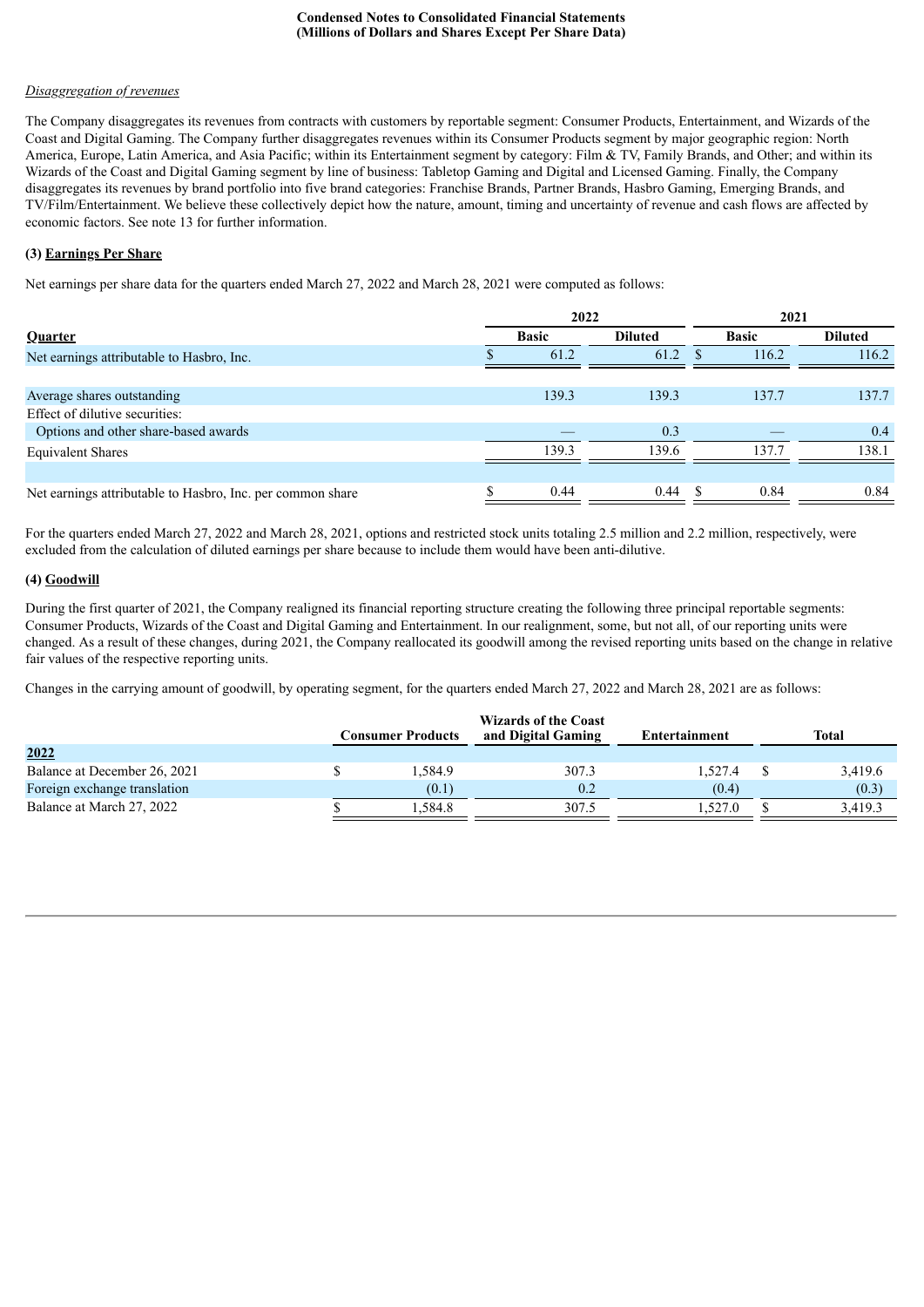|                              | Consumer Products | <b>Wizards of the Coast</b><br>and Digital Gaming | Entertainment | Total   |
|------------------------------|-------------------|---------------------------------------------------|---------------|---------|
| 2021                         |                   |                                                   |               |         |
| Balance at December 27, 2020 | 1,385.7           | 53.1                                              | 2,252.9       | 3,691.7 |
| Goodwill allocation          | 199.4             | 254.2                                             | (453.6)       |         |
| Foreign exchange translation | (0.1)             | 0.2                                               | (0.4)         | (0.3)   |
| Balance at March 28, 2021    | 1,585.0           | 307.5                                             | 1.798.9       | 3,691.4 |

During the second quarter of 2021, the Company entered into a definitive agreement to sell the Entertainment One Music business ("eOne Music"). Based on the value of the net assets held by eOne Music, which included goodwill and intangible assets allocated to eOne Music as part of the acquisition of Entertainment One in December 2019 (the "eOne Acquisition"), the Company recorded a pre-tax non-cash goodwill impairment charge of \$108.8 million, during the second quarter of 2021, within Loss on Disposal of Business in the Consolidated Statements of Operations, and within the Entertainment segment. On June 29, 2021, during the Company's fiscal third quarter, the eOne Music sale was completed and associated goodwill and intangible assets of \$162.2 million were removed from the consolidated financial statements.

## **(5) Other Comprehensive Earnings (Loss)**

Components of other comprehensive earnings (loss) are presented within the consolidated statements of comprehensive earnings (loss). The following table presents the related tax effects on changes in other comprehensive earnings (loss) for the quarters ended March 27, 2022 and March 28, 2021.

|                                                                 |   | <b>Ouarter Ended</b> |                   |
|-----------------------------------------------------------------|---|----------------------|-------------------|
|                                                                 |   | March 27,<br>2022    | March 28,<br>2021 |
|                                                                 |   |                      |                   |
| Other comprehensive earnings (loss), tax effect:                |   |                      |                   |
| Tax (expense) on unrealized holding gains                       | S | $(0.1)$ \$           |                   |
| Tax benefit (expense) on cash flow hedging activities           |   | 0.9                  | (1.0)             |
| Reclassifications to earnings, tax effect:                      |   |                      |                   |
| Tax expense (benefit) on cash flow hedging activities           |   | (0.2)                | 0.2               |
| Amortization of unrecognized pension and postretirement amounts |   |                      | (0.1)             |
| Total tax effect on other comprehensive earnings (loss)         |   | 0.6                  | (0.9)             |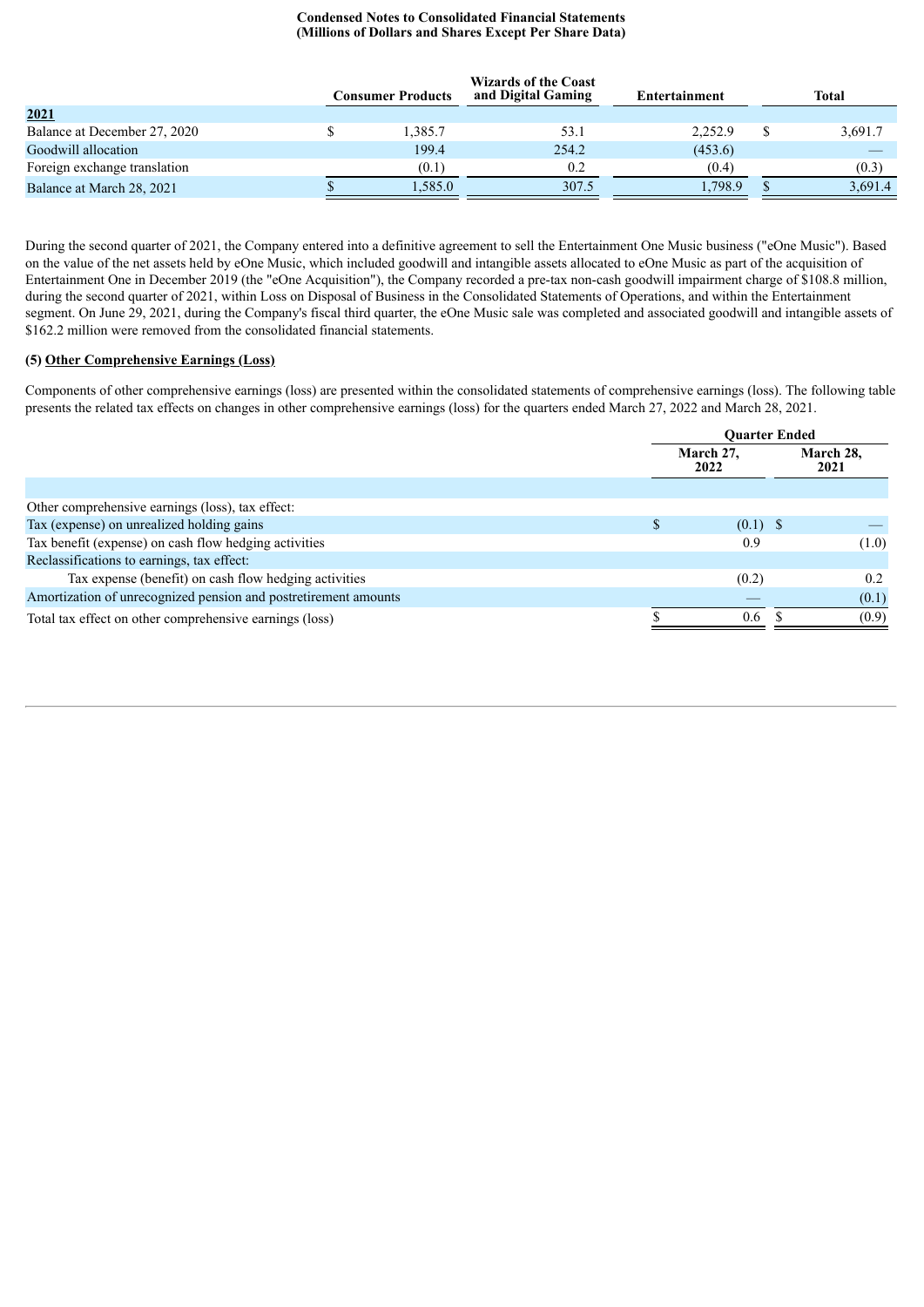Changes in the components of accumulated other comprehensive earnings (loss), net of tax for the quarters ended March 27, 2022 and March 28, 2021 are as follows: **Unrealized**

|                                                    | <b>Pension and</b><br><b>Postretirement</b><br>Amounts | Gains<br>(Losses) on<br><b>Derivative</b><br><b>Instruments</b> | еш сапле<br>Holding<br><b>Gains</b><br>(Losses) on<br>Available-<br>for-Sale<br><b>Securities</b> | Foreign<br>Currency<br>Translation<br>Adjustments | Total<br>Accumulated<br>Other<br>Comprehensive<br>Loss |
|----------------------------------------------------|--------------------------------------------------------|-----------------------------------------------------------------|---------------------------------------------------------------------------------------------------|---------------------------------------------------|--------------------------------------------------------|
| 2022                                               |                                                        |                                                                 |                                                                                                   |                                                   |                                                        |
| Balance at December 26, 2021                       | \$<br>(35.1)                                           | (6.0)                                                           | 0.2                                                                                               | (194.4)                                           | (235.3)                                                |
| Current period other comprehensive earnings (loss) | 0.1                                                    | (1.2)                                                           | 0.2                                                                                               | (10.7)                                            | (11.6)                                                 |
| Balance at March 27, 2022                          | (35.0)                                                 | (7.2)                                                           | 0.4                                                                                               | (205.1)                                           | (246.9)                                                |
|                                                    |                                                        |                                                                 |                                                                                                   |                                                   |                                                        |
| 2021                                               |                                                        |                                                                 |                                                                                                   |                                                   |                                                        |
| Balance at December 27, 2020                       | \$<br>(40.7)                                           | (22.1)                                                          | 0.3                                                                                               | (132.5)                                           | (195.0)                                                |
| Current period other comprehensive earnings (loss) | 0.2                                                    | 4.5                                                             |                                                                                                   | (16.1)                                            | (11.4)                                                 |
| Balance at March 28, 2021                          | (40.5)                                                 | (17.6)                                                          | 0.3                                                                                               | (148.6)                                           | (206.4)                                                |

#### *Gains (Losses) on Derivative Instruments*

At March 27, 2022, the Company had remaining net deferred gains on foreign currency forward contracts, net of tax, of \$8.1 million in accumulated other comprehensive earnings (loss) ("AOCE"). These instruments hedge payments related to inventory purchased in the first quarter of 2022 or forecasted to be purchased during the remainder of 2022 through 2023, intercompany expenses expected to be paid or received during 2022, television and movie production costs paid in 2022 or expected to be paid in 2023 or 2024, and cash receipts for sales made at the end of the first quarter of 2022 or forecasted to be made in the remainder of 2022. These amounts will be reclassified into the consolidated statements of operations upon the sale of the related inventory, the recognition of the related production costs or the recognition of the related sales or intercompany expenses to be paid or received.

In addition to foreign currency forward contracts, the Company entered into hedging contracts on future interest payments related to the 3.15% Notes, that were repaid in full in the aggregate principal amount of \$300.0 million during the first quarter of 2021 (See note 7), and the 5.10% Notes due 2044. At the date of debt issuance, these contracts were terminated and the fair value on the date of settlement was deferred in AOCE and is being amortized to interest expense over the life of the related notes using the effective interest rate method. At March 27, 2022, deferred losses, net of tax of \$15.4 million related to these instruments remained in AOCE. For the quarters ended March 27, 2022 and March 28, 2021, previously deferred losses of \$0.2 million and \$0.5 million, respectively, related to these instruments were reclassified from AOCE to net earnings.

Of the net deferred gains included in AOCE at March 27, 2022, the Company expects net gains of approximately \$8.7 million to be reclassified to the consolidated statements of operations within the next 12 months. However, the amount ultimately realized in earnings is dependent on the fair value of the hedging instruments on the settlement dates.

See note 11 for additional discussion on reclassifications from AOCE to earnings.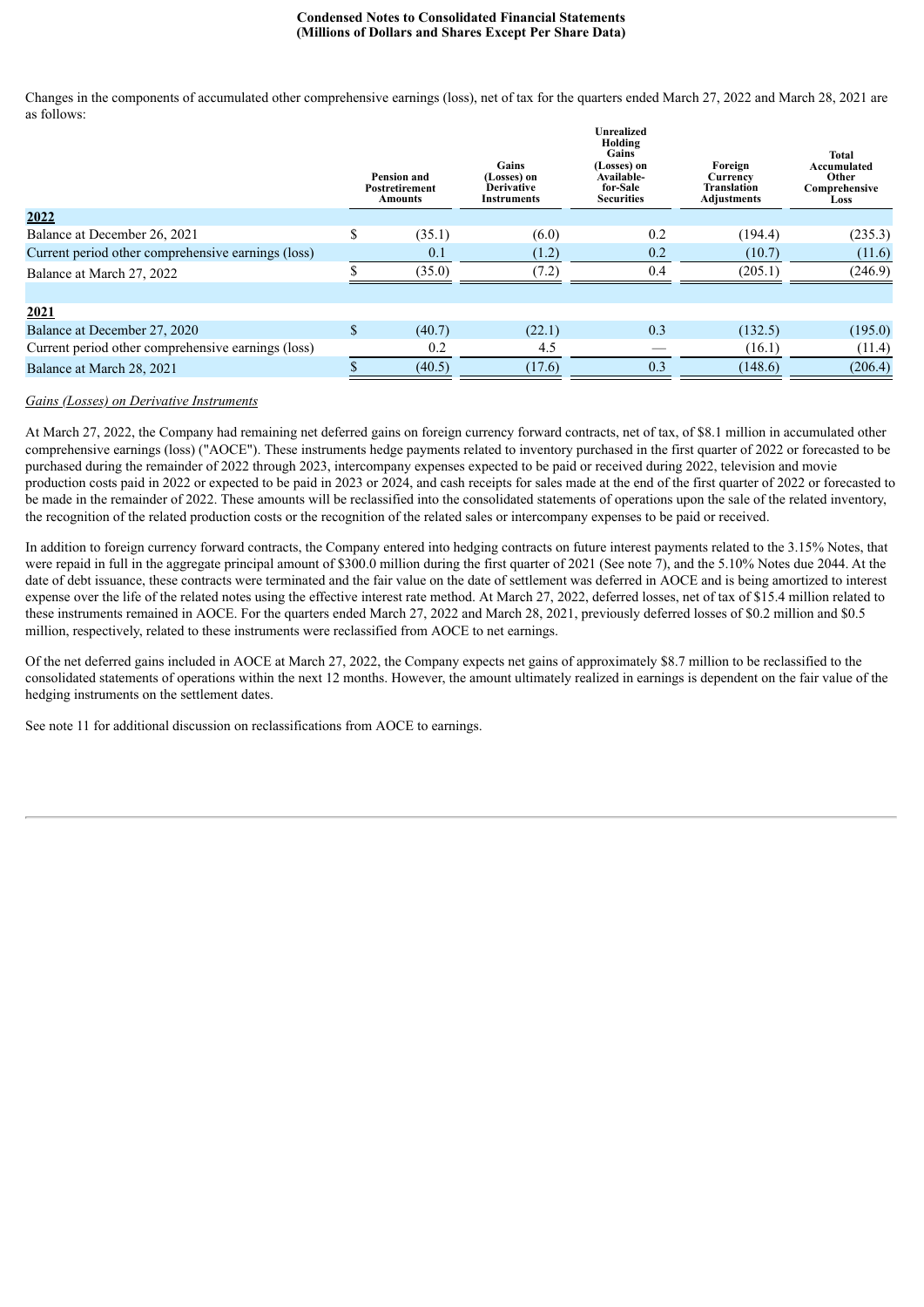# **(6) Accrued Liabilities**

Components of accrued liabilities for the periods ended March 27, 2022, March 28, 2021 and December 26, 2021 were as follows:

|                                   | <b>March 27, 2022</b> | <b>March 28, 2021</b> | December 26, 2021      |
|-----------------------------------|-----------------------|-----------------------|------------------------|
| Participations and residuals      | $301.4$ \$            | 289.8                 | 299.1<br><sup>\$</sup> |
| Royalties                         | 162.0                 | 126.7                 | 253.0                  |
| Deferred revenue                  | 97.6                  | 146.9                 | 114.1                  |
| Payroll and management incentives | 56.9                  | 36.2                  | 183.6                  |
| <b>Dividends</b>                  | 97.6                  | 93.5                  | 94.0                   |
| Other taxes                       | 74.1                  | 67.5                  | 95.0                   |
| Advertising                       | 58.6                  | 69.7                  | 60.4                   |
| Severance                         | 27.6                  | 44.0                  | 32.0                   |
| Accrued Expenses IIC & IIP        | 70.7                  | 40.9                  | 74.9                   |
| Freight                           | 65.6                  | 26.3                  | 107.5                  |
| Accrued income taxes              | 33.1                  | 16.5                  | 30.9                   |
| Other                             | 326.2                 | 325.6                 | 330.3                  |
| Total accrued liabilities         | 1,371.4               | 1,283.6               | 1,674.8                |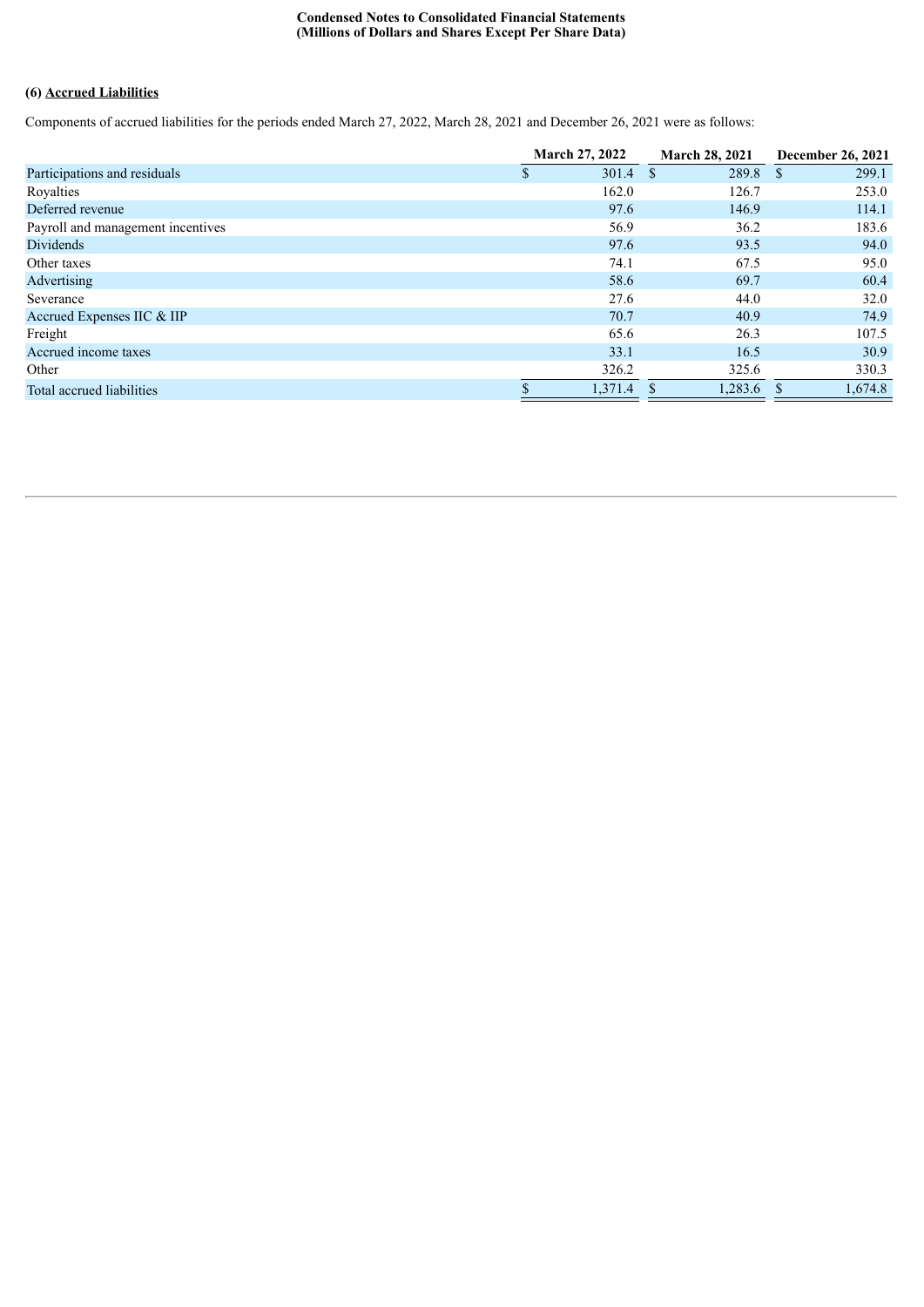# **(7) Financial Instruments**

The Company's financial instruments include cash and cash equivalents, accounts receivable, short-term borrowings, accounts payable and certain accrued liabilities. At March 27, 2022, March 28, 2021 and December 26, 2021, the carrying cost of these instruments approximated their fair value. The Company's financial instruments at March 27, 2022, March 28, 2021 and December 26, 2021 also include certain assets and liabilities measured at fair value (see notes 10 and 11) as well as long-term borrowings. The carrying costs, which are equal to the outstanding principal amounts, and fair values of the Company's long-term borrowings as of March 27, 2022, March 28, 2021 and December 26, 2021 are as follows:

|                                                            |              |                  | <b>March 27, 2022</b> |     | <b>March 28, 2021</b> |               |               |                  | <b>December 26, 2021</b> |
|------------------------------------------------------------|--------------|------------------|-----------------------|-----|-----------------------|---------------|---------------|------------------|--------------------------|
|                                                            |              | Carrying<br>Cost | Fair<br>Value         |     | Carrying<br>Cost      | Fair<br>Value |               | Carrying<br>Cost | Fair<br><b>Value</b>     |
| 3.90% Notes Due 2029                                       |              | 900.0            | 901.7                 | \$. | 900.0                 | 961.9         | \$.           | 900.0            | 991.7                    |
| 3.55% Notes Due 2026                                       |              | 675.0            | 677.2                 |     | 675.0                 | 731.2         |               | 675.0            | 725.6                    |
| 3.00% Notes Due 2024                                       |              | 500.0            | 498.0                 |     | 500.0                 | 533.9         |               | 500.0            | 521.2                    |
| 6.35% Notes Due 2040                                       |              | 500.0            | 604.2                 |     | 500.0                 | 639.6         |               | 500.0            | 692.8                    |
| 3.50% Notes Due 2027                                       |              | 500.0            | 496.5                 |     | 500.0                 | 535.8         |               | 500.0            | 539.2                    |
| 2.60% Notes Due 2022                                       |              |                  |                       |     | 300.0                 | 309.6         |               |                  |                          |
| 5.10% Notes Due 2044                                       |              | 300.0            | 321.7                 |     | 300.0                 | 333.8         |               | 300.0            | 374.5                    |
| 6.60% Debentures Due 2028                                  |              | 109.9            | 125.4                 |     | 109.9                 | 134.4         |               | 109.9            | 136.7                    |
| Variable % Notes Due December 30,<br>2022                  |              |                  |                       |     | 300.0                 | 300.0         |               |                  |                          |
| Variable % Notes Due December 30.<br>$2024$ <sup>(1)</sup> |              | 340.0            | 340.0                 |     | 570.0                 | 570.0         |               | 397.5            | 397.5                    |
| <b>Production Financing Facilities</b>                     |              | 95.8             | 95.8                  |     | 201.8                 | 201.8         |               | 170.1            | 170.1                    |
| Total long-term debt                                       | $\mathbf{s}$ | 3,920.7          | 4,060.5               | -S  | 4,856.7               | 5,252.0       | <sup>\$</sup> | 4,052.5          | 4,549.3                  |
| Less: Deferred debt expenses                               |              | 27.0             |                       |     | 33.7                  |               |               | 28.2             |                          |
| Less: Current portion                                      |              | 155.8            |                       |     | 148.9                 |               |               | 200.1            |                          |
| Long-term debt                                             |              | 3,737.9          | 4,060.5               |     | 4,674.1               | 5,252.0       |               | 3,824.2          | 4,549.3                  |

 $^{(1)}$  During the first quarter of 2022, the Company repaid \$50.0 million of the Variable % Notes due December 30, 2024.

In November 2019, in conjunction with the Company's acquisition of eOne, the Company issued an aggregate of \$2.4 billion of senior unsecured debt securities (the "Notes") consisting of the following tranches: \$300.0 million of notes due 2022 (the "2022 Notes") that bear interest at a fixed rate of 2.60%, \$500.0 million of notes due 2024 (the "2024 Notes") that bear interest at a fixed rate of 3.00%, \$675.0 million of notes due 2026 (the "2026 Notes") that bear interest at a fixed rate of 3.55% and \$900.0 million of notes due 2029 (the "2029 Notes") that bear interest at a fixed rate of 3.90%. Net proceeds from the issuance of the Notes, after deduction of \$20.0 million of underwriting discount and fees, totaled \$2.4 billion. These costs are being amortized over the life of the Notes outstanding, which range from five years to ten years from the date of issuance. During 2021, the Company repaid in full the \$300.0 million of 2022 Notes and recorded \$9.1 million of debt extinguishment costs within other expense (income) in the Consolidated Statements of Operations.

The Notes bear interest at the stated rates but may be subject to upward adjustment if the credit rating of the Company is reduced by Moody's or Standard & Poors. The adjustment can be from 0.25% to 2.00% based on the extent of the ratings decrease. The Company may redeem the Notes at its option at the greater of the principal amount of the Notes or the present value of the remaining scheduled payments discounted using the effective interest rate on applicable U.S. Treasury bills at the time of repurchase, plus (1) 25 basis points (in the case of the 2024 Notes); (2) 30 basis points (in the case of the 2026 Notes); and (3) 35 basis points (in the case of the 2029 Notes). In addition, on and after October 19, 2024 for the 2024 Notes, September 19, 2026 for the 2026 Notes and August 19, 2029 for the 2029 Notes, such series of Notes will be redeemable, in whole at any time or in part from time to time, at the Company's option at a redemption price equal to 100% of the principal amount of the Notes to be redeemed plus any accrued and unpaid interest.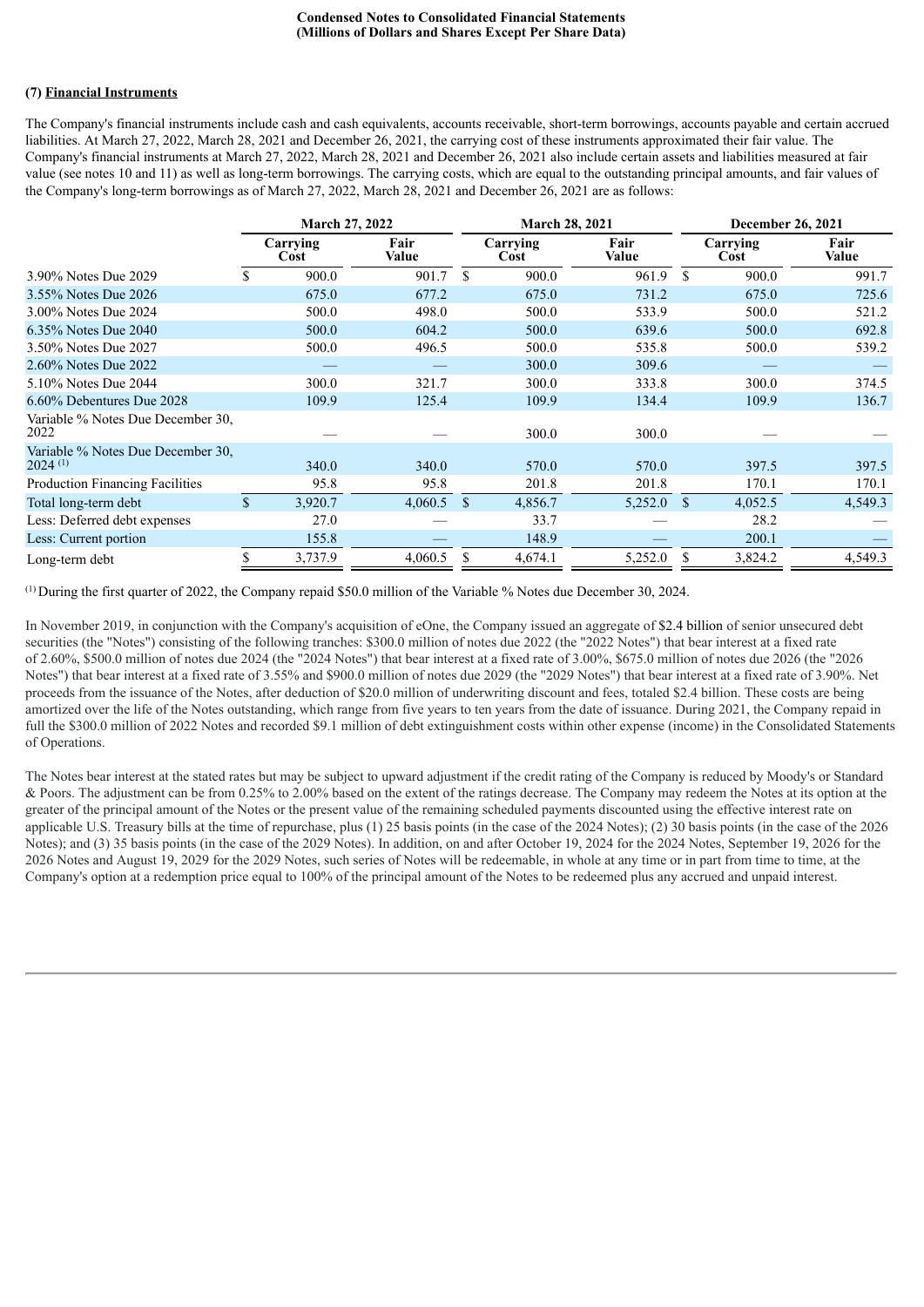In September 2019, the Company entered into a \$1.0 billion Term Loan Agreement (the "Term Loan Agreement") with Bank of America N.A. ("Bank of America"), as administrative agent, and certain financial institutions as lenders, pursuant to which such lenders committed to provide, contingent upon the completion of the eOne Acquisition and certain other customary conditions to funding, (1) a three-year senior unsecured term loan facility in an aggregate principal amount of \$400.0 million (the "Three-Year Tranche") and (2) a five-year senior unsecured term loan facility in an aggregate principal amount of \$600.0 million (the "Five-Year Tranche" and together with the Three-Year Tranche, the "Term Loan Facilities"). The full amount of the Term Loan Facilities were drawn down on December 30, 2019, the closing date of the eOne Acquisition. As of March 27, 2022, the Company has fully repaid the Three-Year Tranche \$400.0 million principal term loan, and of the Five-Year Tranche \$600.0 million principal balance, the Company has repaid a total of \$260.0 million in the following increments: \$22.5 million in 2020; \$180.0 million in 2021; and, \$57.5 million in the first quarter of 2022 consisting of \$50.0 million of the principal balance and a principal amortization payment of \$7.5 million.

Loans under the remaining Five-Year Tranche bear interest at the Company's option, at either the Eurocurrency Rate or the Base Rate, plus a per annum applicable rate that fluctuates between 100.0 basis points and 187.5 basis points, in the case of loans priced at the Eurocurrency Rate, and between 0.0 basis points and 87.5 basis points, in the case of loans priced at the Base Rate, in each case, based upon the non-credit enhanced, senior unsecured long-term debt ratings of the Company by Fitch Ratings Inc., Moody's Investor Service, Inc. and S&P Global Rankings, subject to certain provisions taking into account potential differences in ratings issued by the relevant rating agencies or a lack of ratings issued by such rating agencies. Loans under the Five-Year Tranche require principal amortization payments that are payable in equal quarterly installments of 5.0% per annum of the original principal amount thereof for each of the first two years after funding, increasing to 10.0% per annum of the original principal amount thereof for each subsequent year. The Term Loan Agreement contains affirmative and negative covenants typical of this type of facility, including: (i) restrictions on the Company's and its domestic subsidiaries' ability to allow liens on their assets, (ii) restrictions on the incurrence of indebtedness, (iii) restrictions on the Company's and certain of its subsidiaries' ability to engage in certain mergers, (iv) the requirement that the Company maintain a Consolidated Interest Coverage Ratio of no less than 3.00:1.00 as of the end of any fiscal quarter and (v) the requirement that the Company maintain a Consolidated Total Leverage Ratio of no more than, depending on the gross proceeds of equity securities issued after the effective date of the acquisition of eOne, 5.65:1.00 or 5.40:1.00 for each of the first, second and third fiscal quarters ended after the funding of the Term Loan Facilities, with periodic step downs to 3.50:1.00 for the fiscal quarter ending December 31, 2023 and thereafter. As of March 27, 2022, the Company was in compliance with the financial covenants contained in the Term Loan Agreement.

The Company may redeem its 5.10% notes due in 2044 (the "2044 Notes") at its option, at the greater of the principal amount of the notes or the present value of the remaining scheduled payments, discounted using the effective interest rate on applicable U.S. Treasury bills at the time of repurchase.

Current portion of long-term debt at March 27, 2022 of \$155.8 million, as shown on the consolidated balance sheet, represents the current portion of required quarterly principal amortization payments for the 5-Year Tranche of the Term Loan Facilities and production financing facilities. All of the Company's other long-term borrowings have contractual maturities that occur subsequent to 2023 with the exception of certain of the Company's production financing facilities and annual principal payments related to the Term Loan Facilities.

The fair values of the Company's long-term debt are considered Level 3 fair values (see note 10 for further discussion of the fair value hierarchy) and are measured using the discounted future cash flows method. In addition to the debt terms, the valuation methodology includes an assumption of a discount rate that approximates the current yield on a similar debt security. This assumption is considered an unobservable input in that it reflects the Company's own assumptions about the inputs that market participants would use in pricing the asset or liability. The Company believes that this is the best information available for use in the fair value measurement.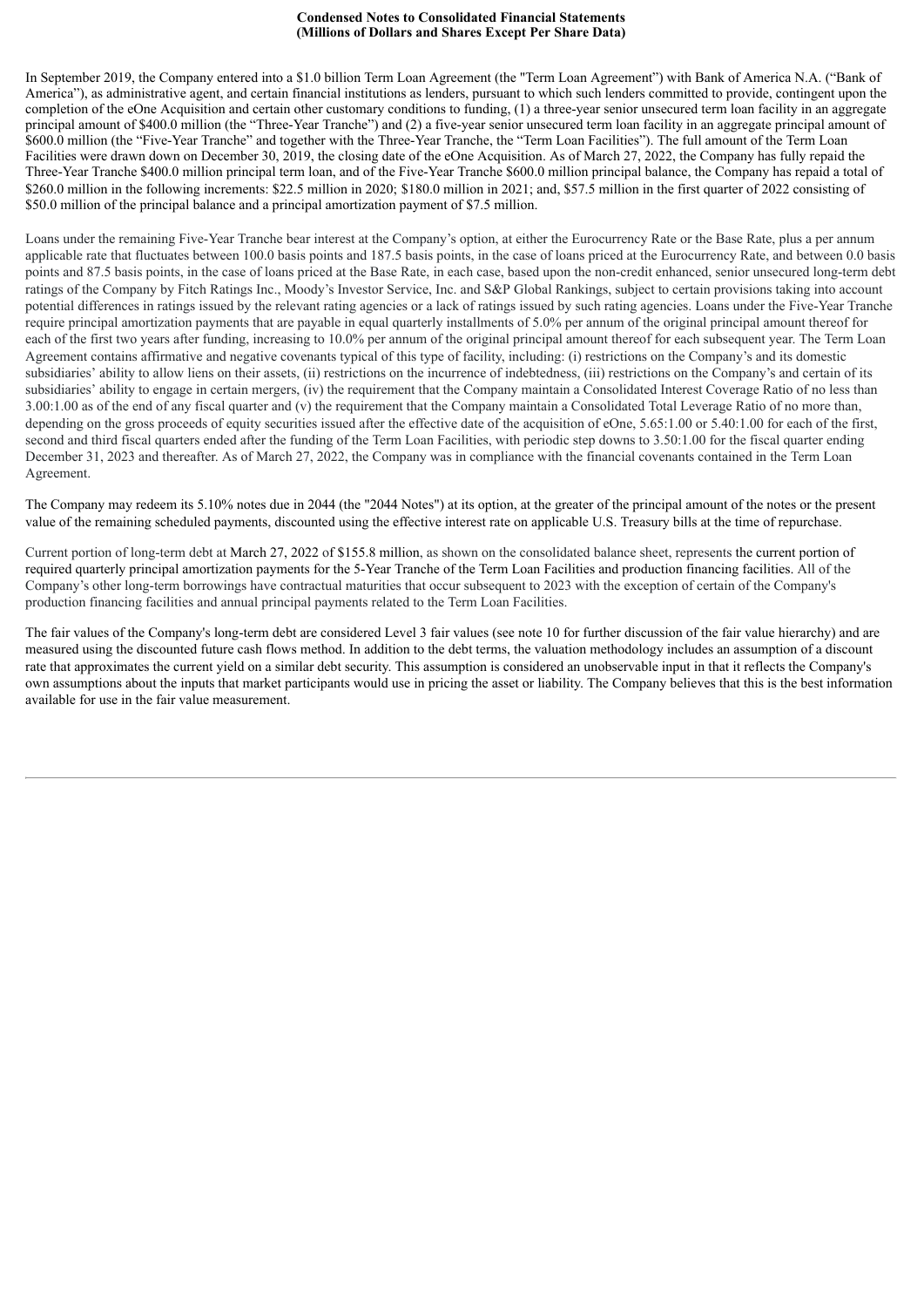#### *Production Financing*

In addition to the Company's financial instruments, the Company uses production financing facilities to fund its film and television productions which are typically arranged on an individual production basis by either special purpose production subsidiaries, each secured by future revenues of such production subsidiaries, which are non-recourse to the Company's assets, or through a senior revolving credit facility dedicated to production financing obtained in November 2021. The Company's senior revolving film and television production credit facility (the "RPCF") with MUFG Union Bank, N.A., as administrative agent and lender and certain other financial institutions, as lenders thereto (the "Revolving Production Financing Agreement") provides the Company with commitments having a maximum aggregate principal amount of \$250.0 million. The Revolving Production Financing Agreement also provides the Company with the option to request a commitment increase up to an aggregate additional amount of \$150.0 million subject to agreement of the lenders. The Revolving Production Financing Agreement extends through November 22, 2024. The Company uses the RPCF to fund certain of the Company's original film and TV production costs. Borrowings under the RPCF are non-recourse to the Company's assets. Going forward, the Company expects to utilize the RPCF for the majority of its production financing needs.

Production financing facilities typically have maturities of less than two years, while the titles are in production, and are repaid once delivered and all credits, broadcaster pre-sales and international sales have been received. The production financing facilities as of March 27, 2022, March 28, 2021 and December 26, 2021 are as follows:

|                                                                     | March 27, 2022 | <b>March 28, 2021</b> | December 26, 2021 |
|---------------------------------------------------------------------|----------------|-----------------------|-------------------|
| Production financing facilities                                     | 199.1          | $201.8$ \$            | 170.1             |
| Other loans $(1)$                                                   |                | 7.9                   |                   |
| Total                                                               | 199.1          | 209.7                 | 170.1             |
|                                                                     |                |                       |                   |
| Production financing included in the consolidated balance sheet as: |                |                       |                   |
| Non-current                                                         |                | 82.9 \$               |                   |
| Current                                                             | 199.1          | 118.9                 | 170.1             |
| Total                                                               | 199.1          | 201.8                 | 170.1             |

 $(1)$  Other loans consist of production related demand loans, and are recorded within Short-term Borrowings in the Company's consolidated balance sheets.

Interest is charged at bank prime rate plus a margin based on the risk of the respective production. The weighted average interest rate on all production financing as of March 27, 2022 was 3.1%.

The Company has Canadian dollar and U.S. dollar production financing loans with various banks. The carrying amounts are denominated in the following currencies:

|                         | Canadian Dollars |      | <b>Dollars</b> | <b>Total</b>          |
|-------------------------|------------------|------|----------------|-----------------------|
| .2022<br>As of March 27 |                  | 47.4 | . .<br>1.0     | 05<br>$\Omega$<br>0.0 |

The following table represents the movements in production financing loans during the first quarter of 2022:

|                              | <b>Production</b><br>Financing |
|------------------------------|--------------------------------|
| December 26, 2021            | 170.1                          |
| Drawdowns                    | 112.2                          |
| Repayments                   | (84.0)                         |
| Foreign exchange differences | 0.8                            |
| Balance at March 27, 2022    | 199.1                          |

The Company expects to repay all of its currently outstanding production financing loans by the first quarter of 2023.

## **(8) Investments in Productions and Investments in Acquired Content Rights**

Investments in productions and investments in acquired content rights are predominantly monetized on a title-by-title basis and are recorded within other assets in the Company's consolidated balance sheets, to the extent they are considered recoverable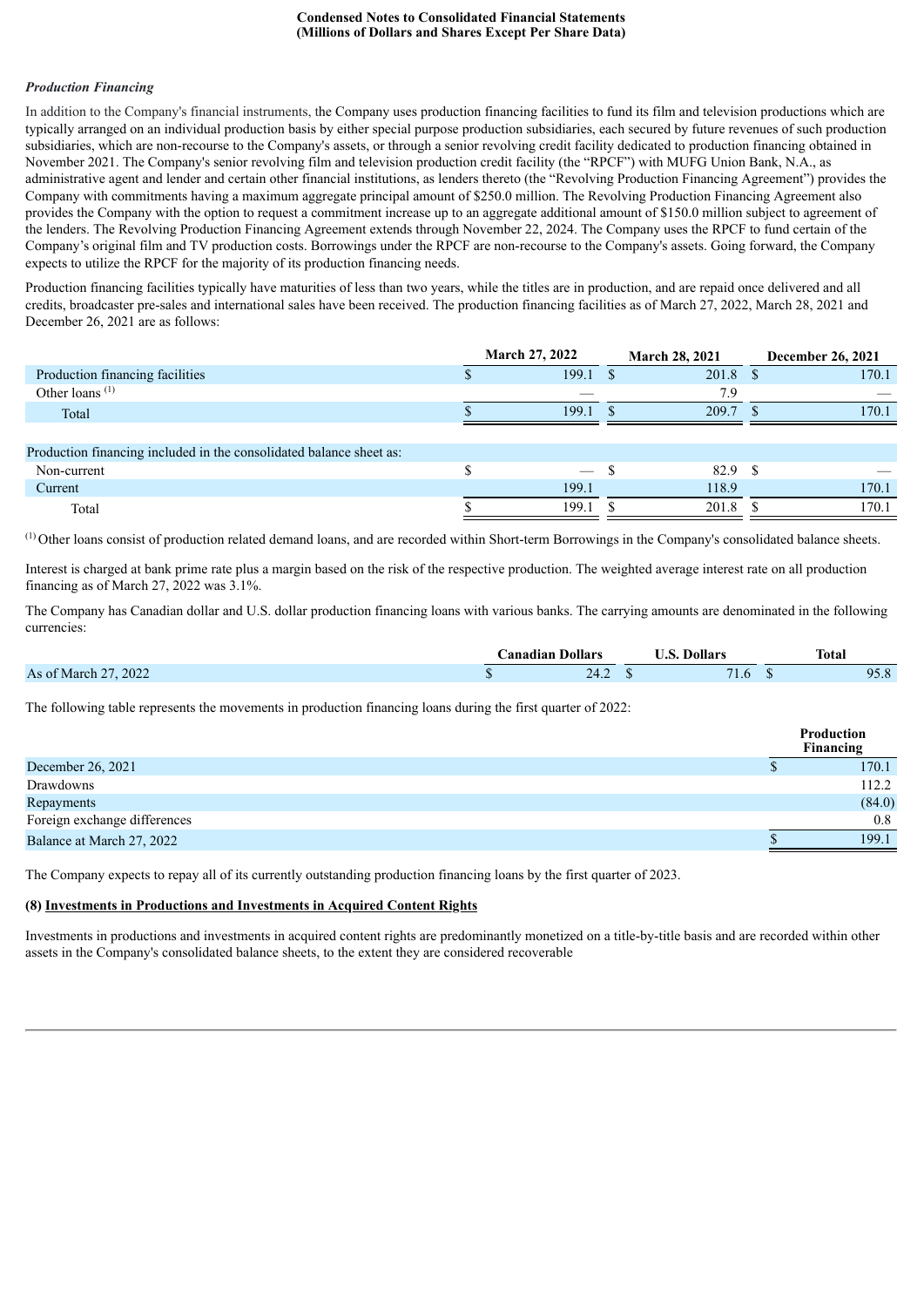against future revenues. These amounts are being amortized to program cost amortization using a model that reflects the consumption of the asset as it is released through various channels including broadcast licenses, theatrical release and home entertainment. Amounts capitalized are reviewed periodically on an individual film basis and any portion of the unamortized amount that appears not to be recoverable from future net revenues is expensed as part of program cost amortization during the period the loss becomes evident.

The Company's unamortized investments in productions and investments in acquired content rights consisted of the following at March 27, 2022, March 28, 2021, and December 26, 2021:

|                                                     | March 27, 2022 |               | <b>March 28, 2021</b> |    | <b>December 26, 2021</b> |
|-----------------------------------------------------|----------------|---------------|-----------------------|----|--------------------------|
| <b>Investment in Films and Television Programs:</b> |                |               |                       |    |                          |
| <b>Individual Monetization</b>                      |                |               |                       |    |                          |
| Released, net of amortization                       | \$<br>489.1    | <sup>\$</sup> | 481.9 \$              |    | 481.7                    |
| Completed and not released                          | 12.7           |               | 35.0                  |    | 18.5                     |
| In production                                       | 157.8          |               | 147.4                 |    | 151.6                    |
| Pre-production                                      | 87.7           |               | 72.8                  |    | 84.0                     |
|                                                     | 747.3          |               | 737.1                 |    | 735.8                    |
| Film/TV Group Monetization <sup>(1)</sup>           |                |               |                       |    |                          |
| Released, net of amortization                       | 31.5           |               |                       |    | 32.2                     |
| In production                                       | 15.8           |               |                       |    | 13.0                     |
|                                                     | 47.3           |               |                       |    | 45.2                     |
| <b>Investment in Other Programming</b>              |                |               |                       |    |                          |
| Released, net of amortization                       | 5.2            |               | 14.8                  |    | 5.3                      |
| Completed and not released                          | 0.4            |               | 2.8                   |    | 0.4                      |
| In production                                       | 14.4           |               | 4.2                   |    | 12.6                     |
| Pre-production                                      | 1.8            |               | 8.7                   |    | 1.7                      |
|                                                     | 21.8           |               | 30.5                  |    | 20.0                     |
|                                                     |                |               |                       |    |                          |
| <b>Total Program Investments</b>                    | \$<br>816.4    | $\mathbf S$   | 767.6                 | -S | 801.0                    |

<sup>(1)</sup> Due to a monetization strategy change, as of December 26, 2021 the Company began monetizing certain content assets as a Film/TV group.

The Company recorded \$138.5 million of program cost amortization related to released programming in the quarter ended March 27, 2022, consisting of the following:

|                           | Investment in<br>Production | Investment in<br>.'ontent | Other          | <b>Total</b>                 |
|---------------------------|-----------------------------|---------------------------|----------------|------------------------------|
| Program cost amortization |                             | 1 J.U                     | $\mathbf{U}$ . | $\overline{\Omega}$<br>198.9 |

### **(9) Income Taxes**

The Company and its subsidiaries file income tax returns in the United States and various state and international jurisdictions. In the normal course of business, the Company is regularly audited by U.S. federal, state and local, and international tax authorities in various tax jurisdictions.

Our effective tax rate ("ETR") from continuing operations was 21.6% for the quarter ended March 27, 2022 and 9.3% for the quarter ended March 28, 2021.

The following items caused the first quarter ETR to be significantly different from the prior year ETR:

- during the quarter ended March 27, 2022, the Company recorded a net discrete tax benefit of \$2.3 million primarily associated with the release of certain valuation allowances during the quarter; and
- during the quarter ended March 28, 2021, the Company recorded a net discrete tax benefit of \$8.9 million primarily associated with the decrease to our liability for uncertain tax positions that resulted from statutes of limitations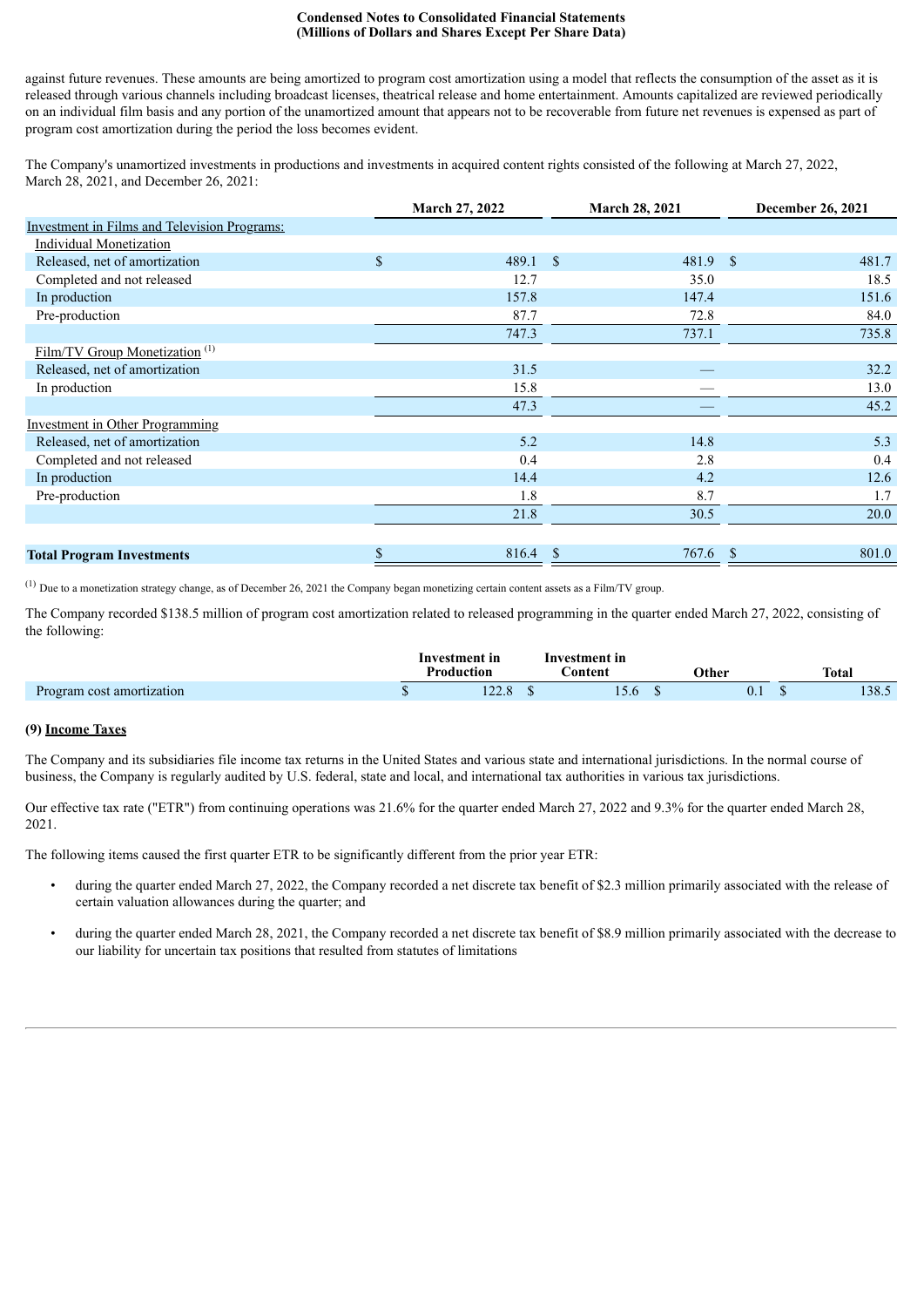expiring in certain jurisdictions. Pre-tax income was benefited from a legal settlement gain, with no associated tax expense, due to the availability of net operating losses and release of the related valuation allowance on the net operating losses utilized by the settlement gain.

In May 2019, a public referendum held in Switzerland approved the Swiss Federal Act on Tax Reform and AHV Financing ("TRAF") proposals previously approved by the Swiss Parliament. The Swiss tax reform measures were effective on January 1, 2020. Changes in tax reform include the abolishment of preferential tax regimes for holding companies, domicile companies and mixed companies at the cantonal level. The enacted changes in Swiss federal and cantonal tax, including cantonal transitional provisions adopted in 2021, were not material to the Company's financial statements.

The Company is no longer subject to U.S. federal income tax examinations for years before 2012. With few exceptions, the Company is no longer subject to U.S. state or local and non-U.S. income tax examinations by tax authorities in its major jurisdictions for years before 2014. The Company is currently under income tax examination by the Internal Revenue Service and in several U.S. state and local and non-U.S. jurisdictions.

### **(10) Fair Value of Financial Instruments**

The Company measures certain financial instruments at fair value. The fair value hierarchy consists of three levels: Level 1 fair values are based on quoted market prices in active markets for identical assets or liabilities that the entity has the ability to access; Level 2 fair values are those based on quoted prices for similar assets or liabilities, quoted prices in markets that are not active, or other inputs that are observable or can be corroborated by observable data for substantially the full term of the assets or liabilities; and Level 3 fair values are based on inputs that are supported by little or no market activity and that are significant to the fair value of the assets or liabilities. There have been transfers between levels within the fair value hierarchy.

Accounting standards permit entities to measure many financial instruments and certain other items at fair value and establish presentation and disclosure requirements designed to facilitate comparisons between entities that choose different measurement attributes for similar assets and liabilities.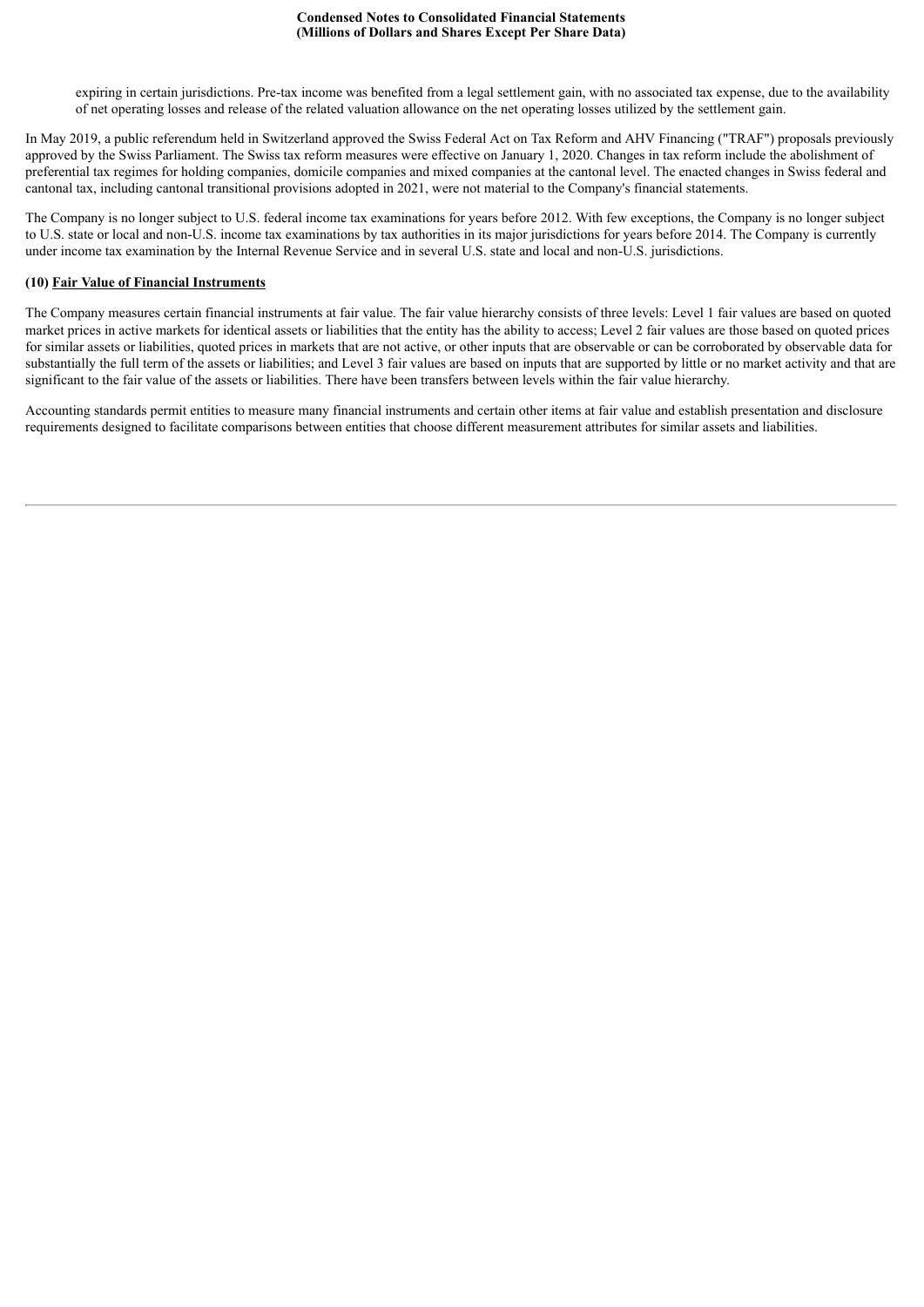At March 27, 2022, March 28, 2021 and December 26, 2021, the Company had the following assets and liabilities measured at fair value in its consolidated balance sheets (excluding assets for which the fair value is measured using net asset value per share):

|                               |              |               | <b>Fair Value Measurements Using:</b>                                                                           |                                                                         |                                                           |
|-------------------------------|--------------|---------------|-----------------------------------------------------------------------------------------------------------------|-------------------------------------------------------------------------|-----------------------------------------------------------|
|                               |              | Fair<br>Value | <b>Ouoted</b><br>Prices in<br>Active<br><b>Markets</b><br>for<br><b>Identical</b><br><b>Assets</b><br>(Level 1) | Significant<br>Other<br><b>Observable</b><br><b>Inputs</b><br>(Level 2) | Significant<br>Unobservable<br><b>Inputs</b><br>(Level 3) |
| <b>March 27, 2022</b>         |              |               |                                                                                                                 |                                                                         |                                                           |
| Assets:                       |              |               |                                                                                                                 |                                                                         |                                                           |
| Available-for-sale securities | $\mathbb S$  | 1.6           | 1.6                                                                                                             |                                                                         |                                                           |
| Derivatives                   |              | 9.9           |                                                                                                                 | 9.9                                                                     |                                                           |
| <b>Total assets</b>           | $\mathbb{S}$ | 11.5          | 1.6                                                                                                             | 9.9                                                                     |                                                           |
| <b>Liabilities:</b>           |              |               |                                                                                                                 |                                                                         |                                                           |
| Derivatives                   | $\mathbb S$  | 4.6           |                                                                                                                 | 4.6                                                                     |                                                           |
| Option agreement              |              | 1.7           |                                                                                                                 |                                                                         | $1.7\,$                                                   |
| <b>Total liabilities</b>      | \$           | 6.3           |                                                                                                                 | 4.6                                                                     | 1.7                                                       |
| <b>March 28, 2021</b>         |              |               |                                                                                                                 |                                                                         |                                                           |
| <b>Assets:</b>                |              |               |                                                                                                                 |                                                                         |                                                           |
| Available-for-sale securities | $\mathbb S$  | 2.2           | 2.2                                                                                                             |                                                                         |                                                           |
| Derivatives                   |              | 9.4           | $\frac{1}{2}$                                                                                                   | 9.4                                                                     |                                                           |
| Total assets                  | \$           | 11.6          | 2.2                                                                                                             | 9.4                                                                     |                                                           |
| <b>Liabilities:</b>           |              |               |                                                                                                                 |                                                                         |                                                           |
| Derivatives                   | $\sqrt{\ }$  | 6.8           |                                                                                                                 | 6.8                                                                     |                                                           |
| Option agreement              |              | 21.8          |                                                                                                                 |                                                                         | 21.8                                                      |
| <b>Total liabilities</b>      | $\mathbb{S}$ | 28.6          |                                                                                                                 | 6.8                                                                     | 21.8                                                      |
| December 26, 2021             |              |               |                                                                                                                 |                                                                         |                                                           |
| Assets:                       |              |               |                                                                                                                 |                                                                         |                                                           |
| Available-for-sale securities | $\mathbb S$  | 1.9           | 1.9                                                                                                             | $\overline{\phantom{m}}$                                                |                                                           |
| Derivatives                   |              | 10.9          | $\overline{\phantom{0}}$                                                                                        | 10.9                                                                    |                                                           |
| <b>Total assets</b>           | $\mathbb{S}$ | 12.8          | 1.9                                                                                                             | 10.9                                                                    |                                                           |
| <b>Liabilities:</b>           |              |               |                                                                                                                 |                                                                         |                                                           |
| Derivatives                   | $\mathbb S$  | 2.6           |                                                                                                                 | 2.6                                                                     |                                                           |
| Option agreement              |              | 1.7           |                                                                                                                 |                                                                         | $1.7\,$                                                   |
| <b>Total Liabilities</b>      | \$           | 4.3           |                                                                                                                 | 2.6                                                                     | $1.7\,$                                                   |

Available-for-sale securities include equity securities of one company quoted on an active public market.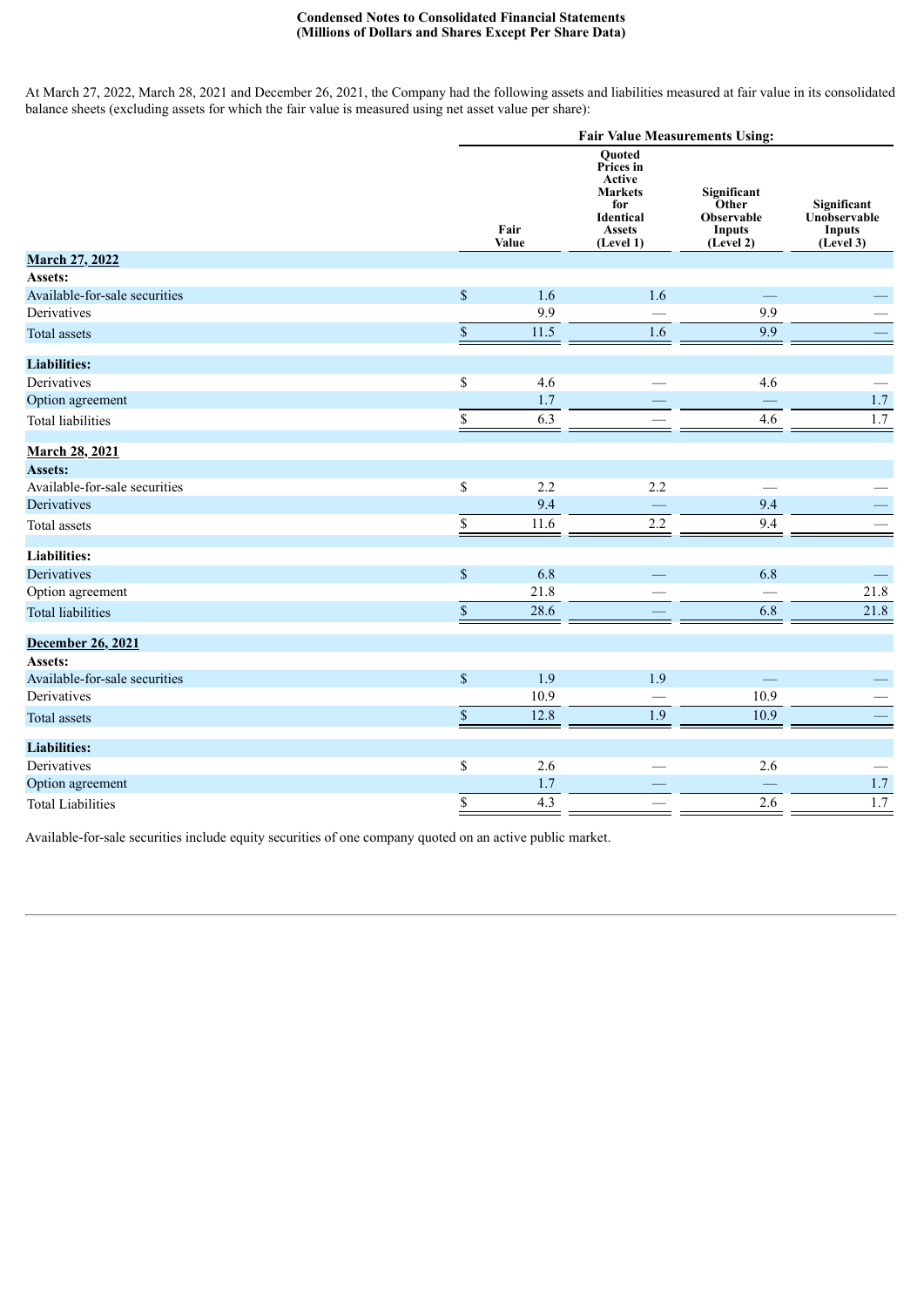The Company's derivatives consist of foreign currency forward and option contracts. The Company uses current forward rates of the respective foreign currencies to measure the fair value of these contracts. The Company's option agreement relates to an equity method investment in Discovery Family Channel ("Discovery"). The option agreement is included in other liabilities at March 27, 2022, March 28, 2021 and December 26, 2021, and is valued using an option pricing model based on the fair value of the related investment. Inputs used in the option pricing model include the volatility and fair value of the underlying company which are considered unobservable inputs as they reflect the Company's own assumptions about the inputs that market participants would use in pricing the asset or liability. The Company believes that this is the best information available for use in the fair value measurement. Due to the 2021 revaluation of the Discovery investment and resulting impairment charges, the Company reduced the option's fair value by \$20.1 million during the fourth quarter of 2021. There were no changes in these valuation techniques during the quarter ended March 27, 2022.

The following is a reconciliation of the beginning and ending balances of the fair value measurements of the Company's financial instruments which use significant unobservable inputs (Level 3):

|                                 | 2022  | 2021   |
|---------------------------------|-------|--------|
| Balance at beginning of year    |       | (20.6) |
| Gain from change in fair value  |       |        |
| Balance at end of first quarter | (1.6) | (21.8) |

### **(11) Derivative Financial Instruments**

Hasbro uses foreign currency forward contracts to mitigate the impact of currency rate fluctuations on firmly committed and projected future foreign currency transactions. These over-the-counter contracts, which hedge future currency requirements related to purchases of inventory, product sales, television and film production cost and production financing loans (see note 7) as well as other cross-border transactions not denominated in the functional currency of the business unit, are primarily denominated in United States and Hong Kong dollars, and Euros. All contracts are entered into with a number of counterparties, all of which are major financial institutions. The Company believes that a default by a single counterparty would not have a material adverse effect on the financial condition of the Company. Hasbro does not enter into derivative financial instruments for speculative purposes.

### *Cash Flow Hedges*

All of the Company's designated foreign currency forward contracts are considered to be cash flow hedges. These instruments hedge a portion of the Company's currency requirements associated with anticipated inventory purchases, product sales, certain production financing loans and other cross-border transactions, primarily for the remainder of 2022, 2023, and to a lesser extent, 2024.

At March 27, 2022, March 28, 2021 and December 26, 2021, the notional amounts and fair values of the Company's foreign currency forward contracts designated as cash flow hedging instruments were as follows:

|                                |  | <b>March 27, 2022</b>     |               |  | <b>March 28, 2021</b>     |               |                           | December 26, 2021 |  |  |  |
|--------------------------------|--|---------------------------|---------------|--|---------------------------|---------------|---------------------------|-------------------|--|--|--|
| <b>Hedged transaction</b>      |  | <b>Notional</b><br>Amount | Fair<br>Value |  | <b>Notional</b><br>Amount | Fair<br>Value | <b>Notional</b><br>Amount | Fair<br>Value     |  |  |  |
| Inventory purchases            |  | 196.9                     | 7.8           |  | 332.1                     | 0.6           | 199.1                     | 10.4              |  |  |  |
| Sales                          |  | 104.3                     | (2.4)         |  | 208.5                     | 0.3           | 104.5                     | (1.9)             |  |  |  |
| Production financing and other |  | 188.0                     | 2.5           |  | 113.2                     | 0.3           | 217.0                     | 2.3               |  |  |  |
| Total                          |  | 489.2                     | 7.9           |  | 653.8                     | 1.2           | 520.6                     | 10.8              |  |  |  |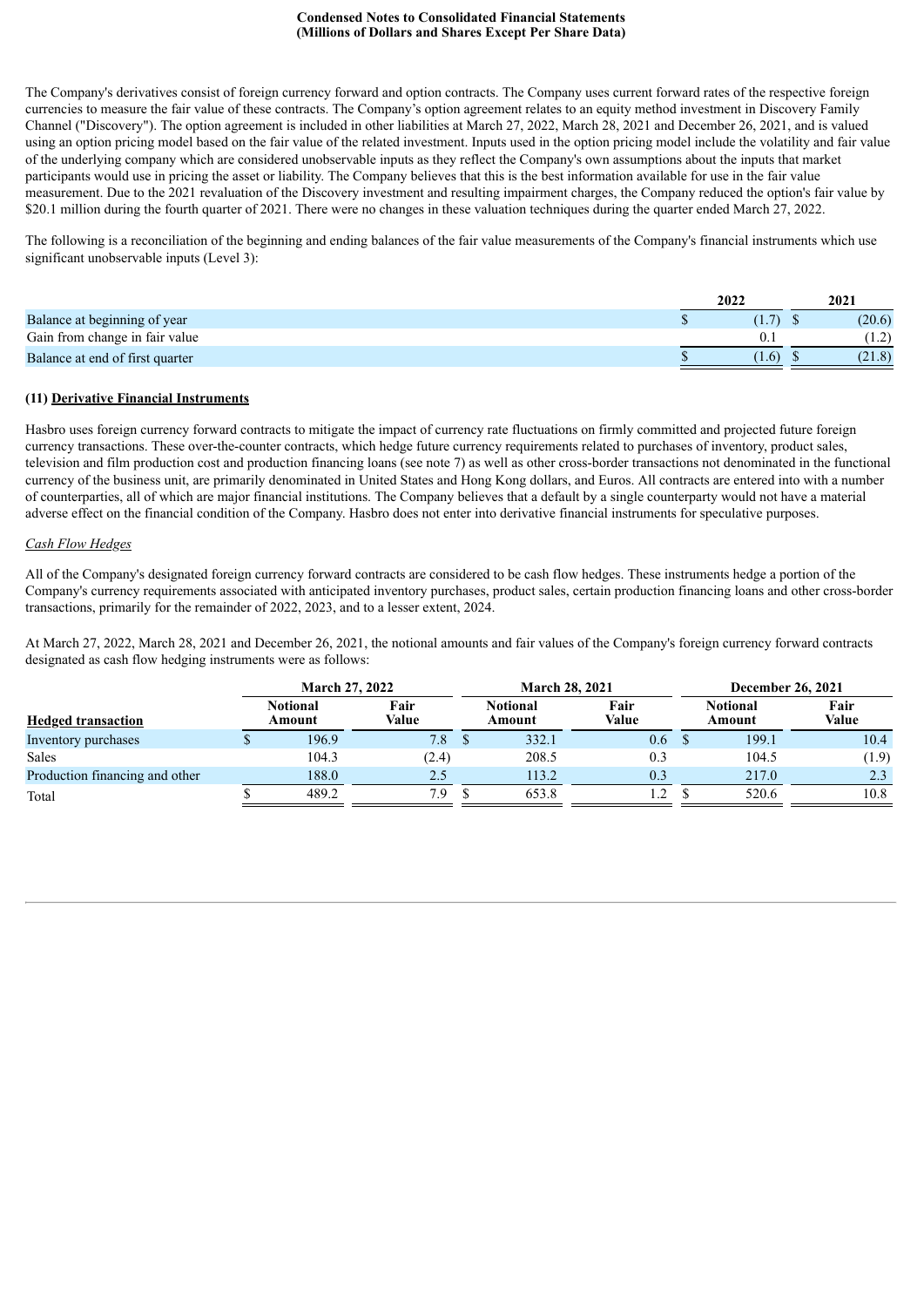The Company has a master agreement with each of its counterparties that allows for the netting of outstanding forward contracts. The fair values of the Company's foreign currency forward contracts designated as cash flow hedges are recorded in the consolidated balance sheets at March 27, 2022, March 28, 2021 and December 26, 2021 as follows:

|                                                  |              | March 27,<br>2022             | March 28,<br>2021 |                     | December 26,<br>2021 |
|--------------------------------------------------|--------------|-------------------------------|-------------------|---------------------|----------------------|
| <b>Prepaid expenses and other current assets</b> |              |                               |                   |                     |                      |
| Unrealized gains                                 | \$           | 12.7                          | <sup>\$</sup>     | - \$<br>8.4         | 13.8                 |
| <b>Unrealized</b> losses                         |              | (2.8)                         |                   | (4.4)               | (3.1)                |
| Net unrealized gains                             |              | 9.9                           | \$                | 4.0                 | \$<br>10.7           |
| Other assets                                     |              |                               |                   |                     |                      |
| Unrealized gains                                 | \$           | $\overbrace{\phantom{12333}}$ | <sup>\$</sup>     | $\mathbf{s}$<br>1.8 | 0.2                  |
| <b>Unrealized losses</b>                         |              |                               |                   | (0.2)               |                      |
| Net unrealized gains                             |              |                               |                   | 1.6                 | 0.2<br>S             |
| <b>Accrued liabilities</b>                       |              |                               |                   |                     |                      |
| Unrealized gains                                 | \$           | 0.9                           | <sup>\$</sup>     | 1.7                 | <sup>\$</sup>        |
| <b>Unrealized losses</b>                         |              | (2.7)                         |                   | (5.9)               | (0.1)                |
| Net unrealized losses                            |              | (1.8)                         | -S                | (4.2)               | \$.<br>(0.1)         |
| <b>Other liabilities</b>                         |              |                               |                   |                     |                      |
| Unrealized gains                                 | $\mathbb{S}$ |                               | \$                |                     | \$                   |
| Unrealized losses                                |              | (0.2)                         |                   | (0.2)               |                      |
| Net unrealized losses                            |              | (0.2)                         | $\mathbf{\$}$     | (0.2)               | <sup>\$</sup>        |

Net gains (losses) on cash flow hedging activities have been reclassified from other comprehensive earnings (loss) to net earnings for the quarters ended March 27, 2022 and March 28, 2021 as follows:

|                                                |                   | <b>Ouarter Ended</b> |                   |  |  |
|------------------------------------------------|-------------------|----------------------|-------------------|--|--|
|                                                | March 27,<br>2022 |                      | March 28,<br>2021 |  |  |
| <b>Statements of Operations Classification</b> |                   |                      |                   |  |  |
| Cost of sales                                  |                   | $(0.4)$ \$           |                   |  |  |
| Net revenues                                   |                   | (0.4)                | 0.5               |  |  |
| Other                                          |                   | (0.5)                | 0.9               |  |  |
| Net realized gains                             |                   | (1.3)                | $\overline{1.4}$  |  |  |

### *Undesignated Hedges*

The Company also enters into foreign currency forward contracts to minimize the impact of changes in the fair value of intercompany loans due to foreign currency changes. The Company does not use hedge accounting for these contracts as changes in the fair values of these contracts are substantially offset by changes in the fair value of the intercompany loans. Additionally, to manage transactional exposure to fair value movements on certain monetary assets and liabilities denominated in foreign currencies, the Company has implemented a balance sheet hedging program. The Company does not use hedge accounting for these contracts as changes in the fair values of these contracts are offset by changes in the fair value of the balance sheet items. As of March 27, 2022, March 28, 2021 and December 26, 2021 the total notional amounts of the Company's undesignated derivative instruments were \$665.0 million, \$653.4 million and \$632.0 million, respectively.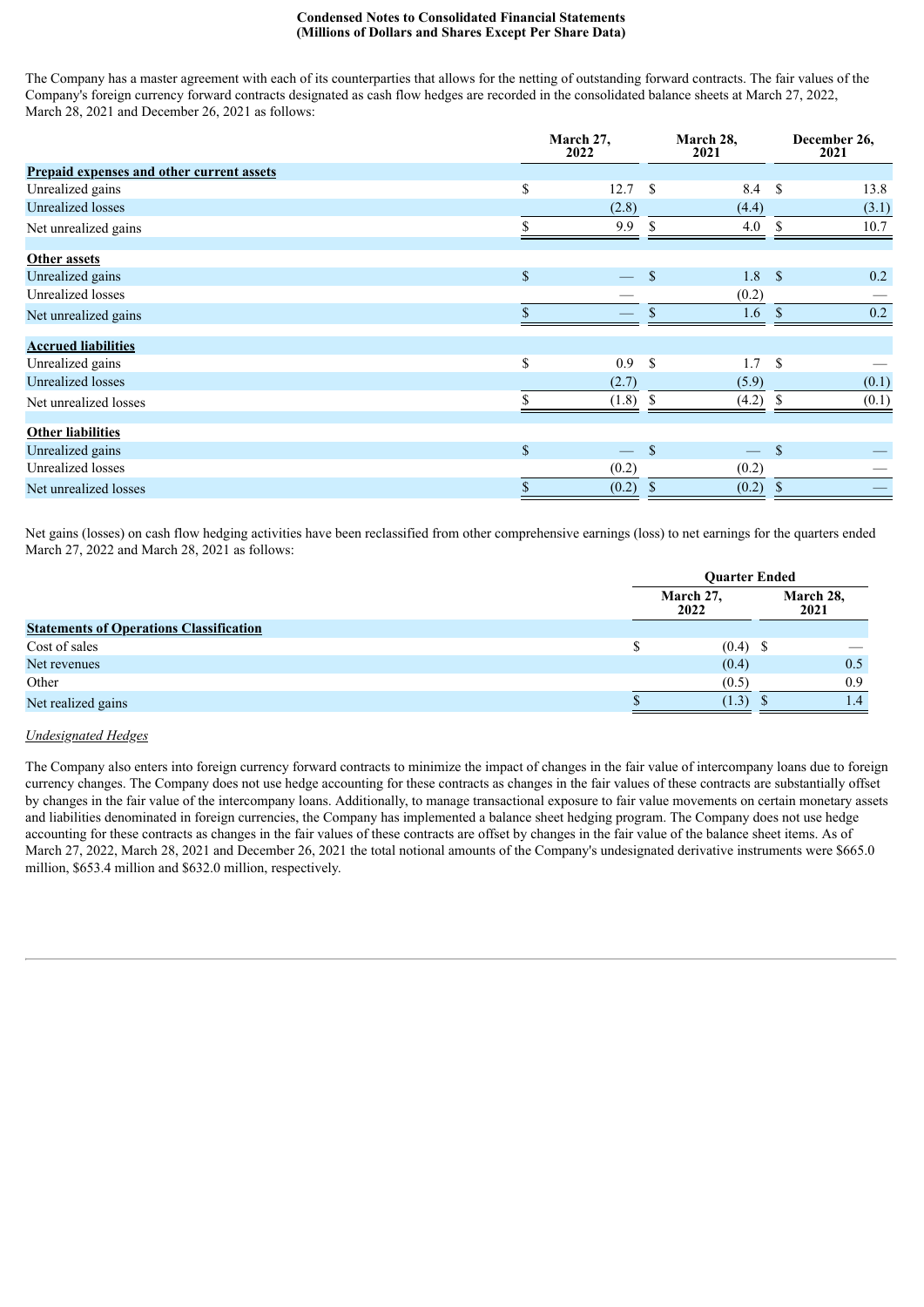At March 27, 2022, March 28, 2021 and December 26, 2021, the fair values of the Company's undesignated derivative financial instruments were recorded in the consolidated balance sheets as follows:

|                                                  | March 27,<br>2022 |                          | March 28,<br>2021 |                  |            | December 26.<br>2021 |
|--------------------------------------------------|-------------------|--------------------------|-------------------|------------------|------------|----------------------|
| <b>Prepaid expenses and other current assets</b> |                   |                          |                   |                  |            |                      |
| Unrealized gains                                 |                   | $\overline{\phantom{0}}$ |                   | 5.0 <sup>°</sup> |            |                      |
| Unrealized losses                                |                   |                          |                   | (1.2)            |            |                      |
| Net unrealized gains                             |                   |                          |                   | 3.8              |            |                      |
|                                                  |                   |                          |                   |                  |            |                      |
| <b>Accrued liabilities</b>                       |                   |                          |                   |                  |            |                      |
| Unrealized gains                                 |                   | 6.6 <sup>°</sup>         |                   | 0.1              | $^{\circ}$ | 3.5                  |
| Unrealized losses                                |                   | (9.2)                    |                   | (2.5)            |            | (6.0)                |
| Net unrealized losses                            |                   | $(2.6)$ \$               |                   | $(2.4)$ \$       |            | (2.5)                |
|                                                  |                   |                          |                   |                  |            |                      |
| Total unrealized gains (losses), net             |                   | $(2.6)$ \$               |                   | 1.4              | S.         | (2.5)                |

The Company recorded net (losses) of \$(2.6) million and \$(6.1) million on these instruments to other (income) expense, net for the quarters ended March 27, 2022 and March 28, 2021, respectively, relating to the change in fair value of such derivatives, substantially offsetting gains and losses from the change in fair value of intercompany loans to which the contracts relate.

For additional information related to the Company's derivative financial instruments (see notes 5 and 10).

# **(12) Leases**

The Company occupies offices and uses certain equipment under various operating lease arrangements. The Company has no material finance leases. These leases have remaining lease terms of 1 to 17 years, some of which include options to extend lease terms or options to terminate current lease terms at certain times, subject to notice requirements set out in the lease agreement. Payments under certain of the lease agreements may be subject to adjustment based on a consumer price index or other inflationary indices. The lease liability for such lease agreements as of the adoption date, was based on fixed payments as of the adoption date. Any adjustments to these payments based on the related indices will be recorded to expense as incurred. Leases with an expected term of 12 months or less are not capitalized. Lease expense under such leases is recorded straight line over the life of the lease. The Company capitalizes non-lease components for equipment leases, but expenses non-lease components as incurred for real estate leases.

The rent expense under such arrangements and similar arrangements that do not qualify as leases under ASU 2016-02, net of sublease income amounted to \$22.3 million and \$21.8 million for the quarters ended March 27, 2022 and March 28, 2021, respectively, and was not material to the Company's financial statements nor were expenses related to short-term leases (expected terms less than 12 months) or variable lease payments was not material in the quarters ended March 27, 2022 or March 28, 2021.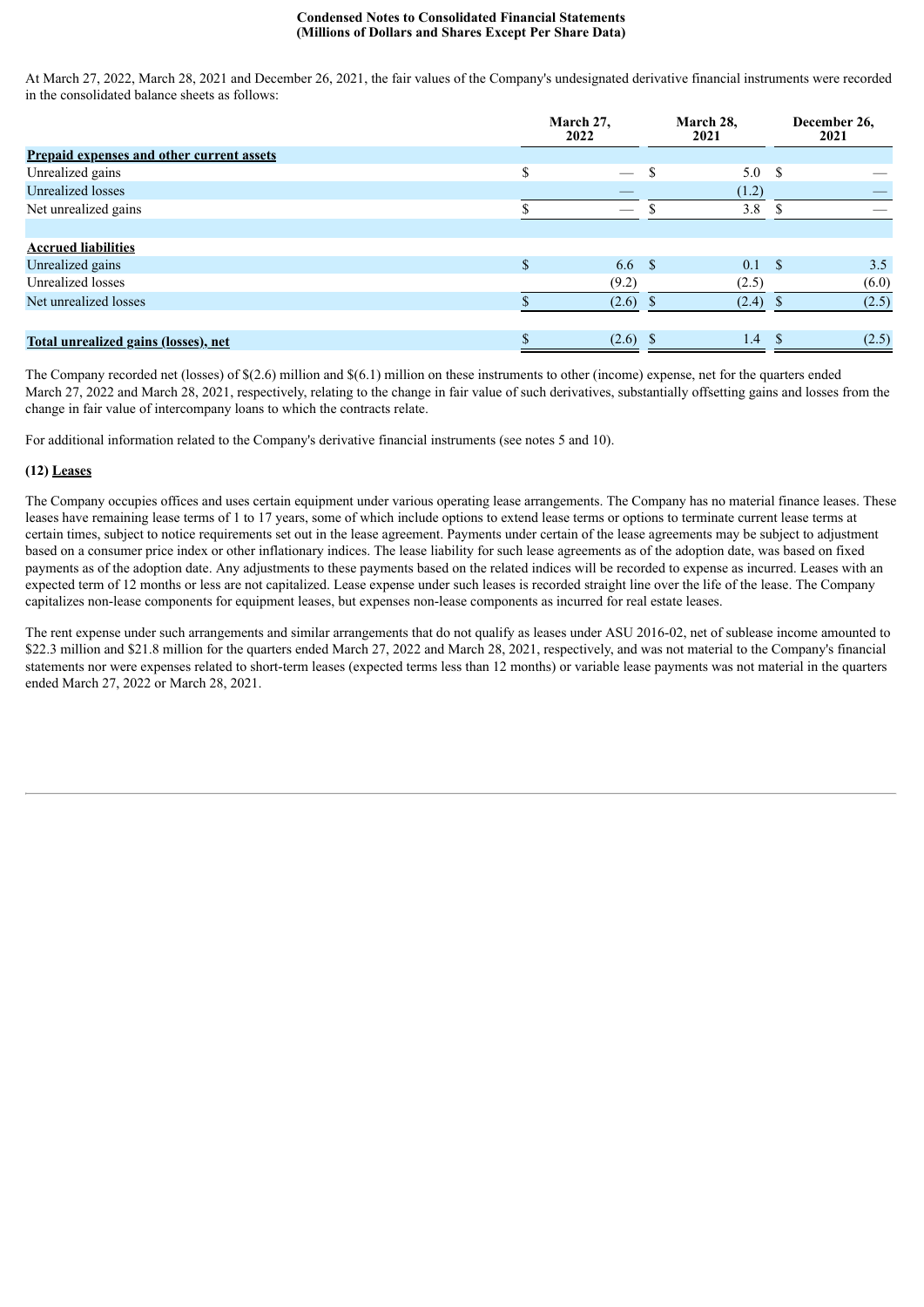Information related to the Company's leases for the quarters ended March 27, 2022 and March 28, 2021 are as follows:

|                                                                         | <b>Ouarter Ended</b> |    |                   |  |
|-------------------------------------------------------------------------|----------------------|----|-------------------|--|
|                                                                         | March 27,<br>2022    |    | March 28,<br>2021 |  |
| Cash paid for amounts included in the measurement of lease liabilities: |                      |    |                   |  |
| Operating cash flows from operating leases                              | \$<br>13.4           | \$ | 13.2              |  |
| Right-of-use assets obtained in exchange for lease obligations:         |                      |    |                   |  |
| Operating leases                                                        | \$<br>9.1            | \$ | 7.3               |  |
|                                                                         |                      |    |                   |  |
| Weighted Average Remaining Lease Term                                   |                      |    |                   |  |
| Operating leases                                                        | 5.4 years            |    | 5.9 years         |  |
| Weighted Average Discount Rate                                          |                      |    |                   |  |
| <b>Operating leases</b>                                                 | $2.9\%$              |    | $3.1\%$           |  |
|                                                                         |                      |    |                   |  |

The following is a reconciliation of future undiscounted cash flows to the operating liabilities, and the related right of use assets, included in our Consolidated Balance Sheets as of March 27, 2022:

|                                                                    | March 27,<br>2022 |
|--------------------------------------------------------------------|-------------------|
| 2022 (excluding the three months ended March 27, 2022)             | 38.5              |
| 2023                                                               | 44.3              |
| 2024                                                               | 31.9              |
| 2025                                                               | 26.1              |
| 2026                                                               | 20.3              |
| 2027 and thereafter                                                | 33.4              |
| Total future lease payments                                        | 194.5             |
| Less imputed interest                                              | 21.2              |
| Present value of future operating lease payments                   | 173.3             |
| Less current portion of operating lease liabilities <sup>(1)</sup> | 45.0              |
| Non-current operating lease liability <sup>(2)</sup>               | 128.3             |
| Operating lease right-of-use assets, net (3)                       | 156.7             |
|                                                                    |                   |

 $<sup>(1)</sup>$  Included in Accrued liabilities on the consolidated balance sheets.</sup>

 $(2)$  Included in Other liabilities on the consolidated balance sheets.

 $(3)$  Included in Property, plant, and equipment on the consolidated balance sheets.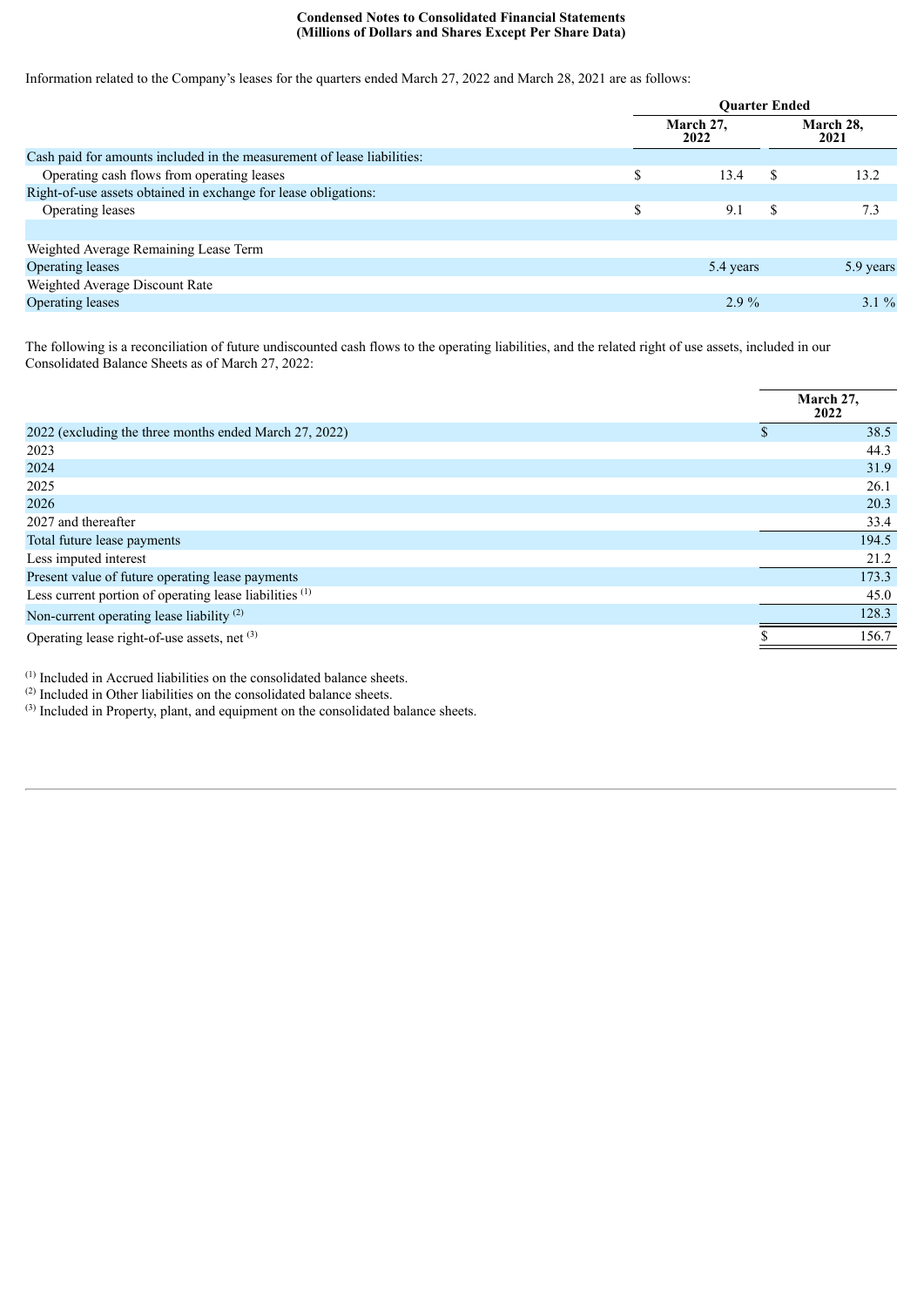### **(13) Segment Reporting**

Hasbro is a global play and entertainment company with a broad portfolio of brands and entertainment content spanning toys, games, licensed products ranging from traditional to digital, as well as film and television entertainment. Effective for the three months ended March 28, 2021, the Company realigned its reportable segment structure to: (1) align with changes to its business structure subsequent to the integration of eOne; and (2) reflect changes to its reporting structure and provide transparency into how operating performance is measured. The Company's three principal reportable segments are (i) Consumer Products, (ii) Wizards of the Coast and Digital Gaming, and (iii) Entertainment.

The Consumer Products segment engages in the sourcing, marketing and sales of toy and game products around the world. The Consumer Products business also promotes the Company's brands through the out-licensing of our trademarks, characters and other brand and intellectual property rights to third parties, through the sale of branded consumer products such as toys and apparel. The Wizards of the Coast and Digital Gaming business engages in the promotion of the Company's brands through the development of trading card, role-playing and digital game experiences based on Hasbro and Wizards of the Coast games. Additionally, the Company out-licenses certain brands to other third-party digital game developers who transform Hasbro brand-based characters and other intellectual properties, into digital gaming experiences. The Entertainment segment engages in the development, acquisition, production, financing, distribution and sale of world-class entertainment content including film, scripted and unscripted television, family programming, digital content and live entertainment.

The significant accounting policies of the Company's segments are the same as those referenced in note 1.

Results shown for the quarter ended March 27, 2022 are not necessarily representative of those which may be expected for the full year 2022, nor were those of the comparable 2021 periods representative of those actually experienced for the full year 2021. Similarly, such results are not necessarily those which would be achieved were each segment an unaffiliated business enterprise.

Information by segment and a reconciliation to reported amounts for the quarters ended March 27, 2022 and March 28, 2021 are as follows:

|                                         | <b>Ouarter Ended</b> |                       |                                 |  |                       |  |                      |
|-----------------------------------------|----------------------|-----------------------|---------------------------------|--|-----------------------|--|----------------------|
|                                         |                      | <b>March 27, 2022</b> |                                 |  | <b>March 28, 2021</b> |  |                      |
| Net revenues                            | <b>External</b>      |                       | <b>Affiliate</b> (c)            |  | External              |  | <b>Affiliate</b> (c) |
| <b>Consumer Products</b>                | 672.8                |                       | 91.9                            |  | 653.9                 |  | 70.3                 |
| Wizards of the Coast and Digital Gaming | 262.8                |                       | 29.8                            |  | 242.2                 |  | 25.4                 |
| Entertainment                           | 227.5                |                       | 13.9                            |  | 218.7                 |  | 14.1                 |
| Corporate and Other (a)                 |                      |                       | (135.6)                         |  |                       |  | (109.8)              |
|                                         | 1,163.1              |                       | $\hspace{0.1mm}-\hspace{0.1mm}$ |  | .114.8                |  |                      |

|                                         | <b>Ouarter Ended</b> |  |                   |  |
|-----------------------------------------|----------------------|--|-------------------|--|
| <b>Operating profit (loss)</b>          | March 27,<br>2022    |  | March 28,<br>2021 |  |
| Consumer Products (a)                   | 8.6                  |  | 32.3              |  |
| Wizards of the Coast and Digital Gaming | 106.4                |  | 110.0             |  |
| Entertainment (a)                       | 12.2                 |  | 17.0              |  |
| Corporate and Other (a)                 | (7.2)                |  | (12.0)            |  |
|                                         | 120.0                |  | 147.3             |  |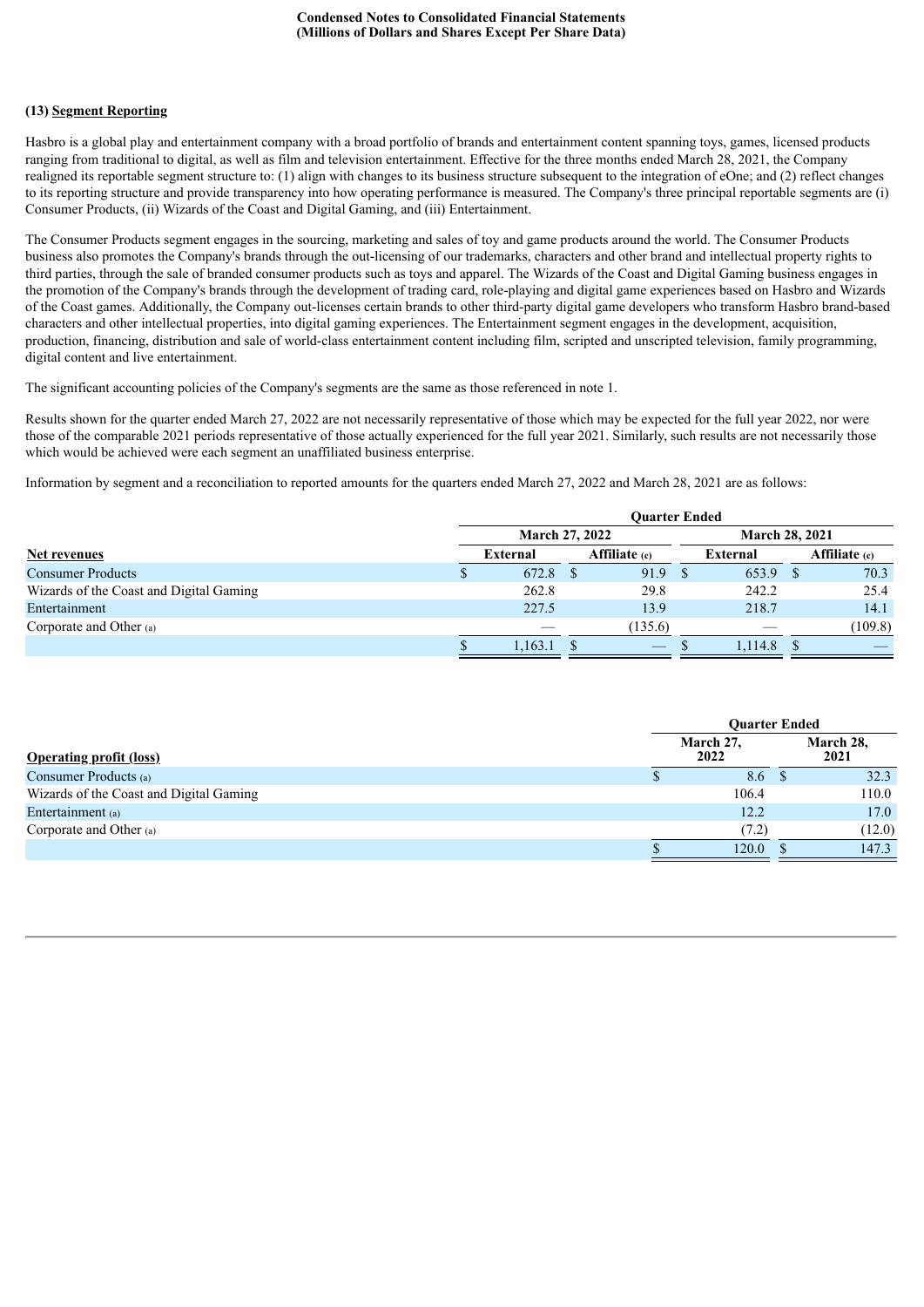| <b>Total assets</b>                     | March 27,<br>2022 | March 28,<br>2021 | December 26,<br>2021 |
|-----------------------------------------|-------------------|-------------------|----------------------|
| Consumer Products (b)                   | 4.817.9 \$        | $5,567.7$ \$      | 4,925.5              |
| Wizards of the Coast and Digital Gaming | 1,877.7           | 616.9             | 1,585.1              |
| Entertainment <sup>(a)</sup>            | 6.214.4           | 6,106.8           | 6,052.8              |
| Corporate and Other $(a)$               | (3,391.3)         | (2,102.3)         | (2,525.6)            |
|                                         | 9.518.7           | 10,189.1          | 10,037.8             |

(a) Certain long-term assets, including property, plant and equipment, goodwill and other intangibles, which benefit multiple operating segments, are included in both Entertainment and Corporate and Other. Allocations of certain Corporate and Other expenses, related to these assets are made to the individual operating segments at the beginning of the year based on budgeted amounts. Any differences between actual and budgeted amounts are reflected in Corporate and Other because allocations are translated from the U.S. Dollar to local currency at budgeted rates when recorded. Beginning in 2022, the Company has allocated certain of the intangible amortization costs related to the assets acquired in the eOne acquisition, between the Consumer Products *and Entertainment segments. Corporate and Other also includes the elimination of inter-company balance sheet amounts.*

(b) During the second quarter of 2021, the Company adjusted certain inter-segment balance sheet amounts which impacted the Consumer Products and Corporate and Other total asset values. *These adjustments did not impact the Company's total assets.*

(c) Amounts represent revenues from transactions with other operating segments that are included in the operating profit (loss) of the segment.

The following table represents consolidated Consumer Products segment net revenues by major geographic region for the quarters ended March 27, 2022 and March 28, 2021:

|               | <b>Ouarter Ended</b> |              |                   |
|---------------|----------------------|--------------|-------------------|
|               | March 27,<br>2022    |              | March 28,<br>2021 |
| North America | 405.2                | <sup>3</sup> | 362.7             |
| Europe        | 176.7                |              | 188.5             |
| Asia Pacific  | 52.2                 |              | 64.8              |
| Latin America | 38.7                 |              | 37.9              |
| Net revenues  | 672.8                |              | 653.9             |

The following table represents consolidated Wizards of the Coast and Digital Gaming segment net revenues by category for the quarters ended March 27, 2022 and March 28, 2021:

|                             |   | <b>Ouarter Ended</b> |  |                   |  |
|-----------------------------|---|----------------------|--|-------------------|--|
|                             |   | March 27,<br>2022    |  | March 28,<br>2021 |  |
| <b>Tabletop Gaming</b>      | Φ | 192.2                |  | 175.3             |  |
| Digital and Licensed Gaming |   | 70.6                 |  | 66.9              |  |
| Net revenues                |   | 262.8                |  | 242.2             |  |
|                             |   |                      |  |                   |  |

The following table represents consolidated Entertainment segment net revenues by category for the quarters ended March 27, 2022 and March 28, 2021:

|                      | <b>Ouarter Ended</b> |  |                   |  |
|----------------------|----------------------|--|-------------------|--|
|                      | March 27,<br>2022    |  | March 28,<br>2021 |  |
| Film and TV          | 190.2                |  | 166.4             |  |
| <b>Family Brands</b> | 23.2                 |  | 18.8              |  |
| Music and Other      | 14.1                 |  | 33.5              |  |
| Net revenues         | 227.5                |  | 218.7             |  |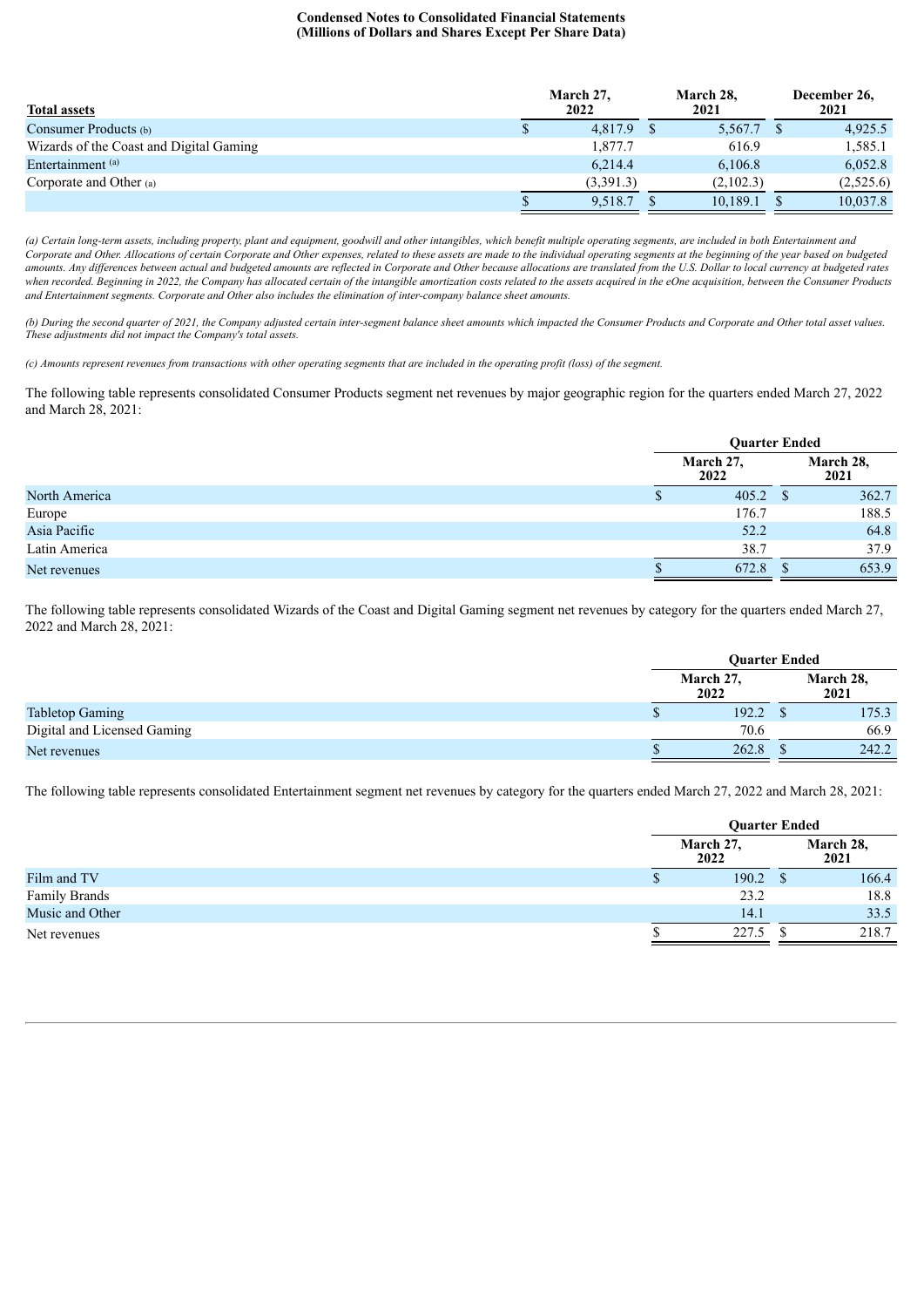The following table presents consolidated net revenues by brand and entertainment portfolio for the quarters ended March 27, 2022 and March 28, 2021:

|                                 | <b>Ouarter Ended</b> |                   |  |  |
|---------------------------------|----------------------|-------------------|--|--|
|                                 | March 27,<br>2022    | March 28,<br>2021 |  |  |
| Franchise Brands <sup>(1)</sup> | 543.1                | 523.1             |  |  |
| Partner Brands                  | 206.5                | 188.0             |  |  |
| Hasbro Gaming <sup>(2)</sup>    | 143.6                | 136.3             |  |  |
| Emerging Brands <sup>(1)</sup>  | 76.4                 | 73.1              |  |  |
| TV/Film/Entertainment           | 193.5                | 194.3             |  |  |
| Total                           | 1,163.1              | 1,114.8           |  |  |

(i) Effective in the first quarter of 2022, the Company moved PEPPA PIG into Franchise Brands from Emerging Brands. For comparability, net revenues for the quarter ended March 28, 2021 have been restated to reflect the elevation of PEPPA PIG from Emerging Brands to Franchise Brands, which amounted to a change of \$31.6 million.

<sup>(2)</sup> Hasbro's total gaming category, which includes all gaming net revenues, both those reported in Hasbro Gaming and those reported elsewhere, most notably MAGIC: THE GATHERING and MONOPOLY which are reported within Franchise Brands, totaled \$378.8 million and \$365.3 million for the quarters ended March 27, 2022 and March 28, 2021, respectively.

## **(14) Restructuring Actions**

During 2018 and 2020, the Company took certain restructuring actions including headcount reduction aimed at right-sizing the Company's cost-structure and integration actions related to the acquisition of eOne.

As of March 27, 2022, the Company had a remaining balance of \$13.3 million in termination payments related to these programs.

# **(15) Subsequent Event**

On April 13, 2022, the Company announced that it entered into a definitive agreement with Fandom, Inc. to purchase D&D Beyond for \$146.3 million to be paid in cash. D&D Beyond is the premier digital content platform for DUNGEONS & DRAGONS. It is a rapidly growing role-playing game digital toolset that will become the hub for DUNGEONS & DRAGONS digital gaming. The strategic acquisition of D&D Beyond is expected to deliver a direct relationship with fans, providing valuable, data-driven insights to unlock opportunities for growth in new product development, live services and tools, and regional expansions.

The transaction is subject to customary closing conditions, including obtaining required regulatory approvals, and is expected to close late in the second quarter or early in the third quarter of 2022. The transaction will be funded out of cash on hand and is not expected to have a material impact on Hasbro's 2022 results of operations.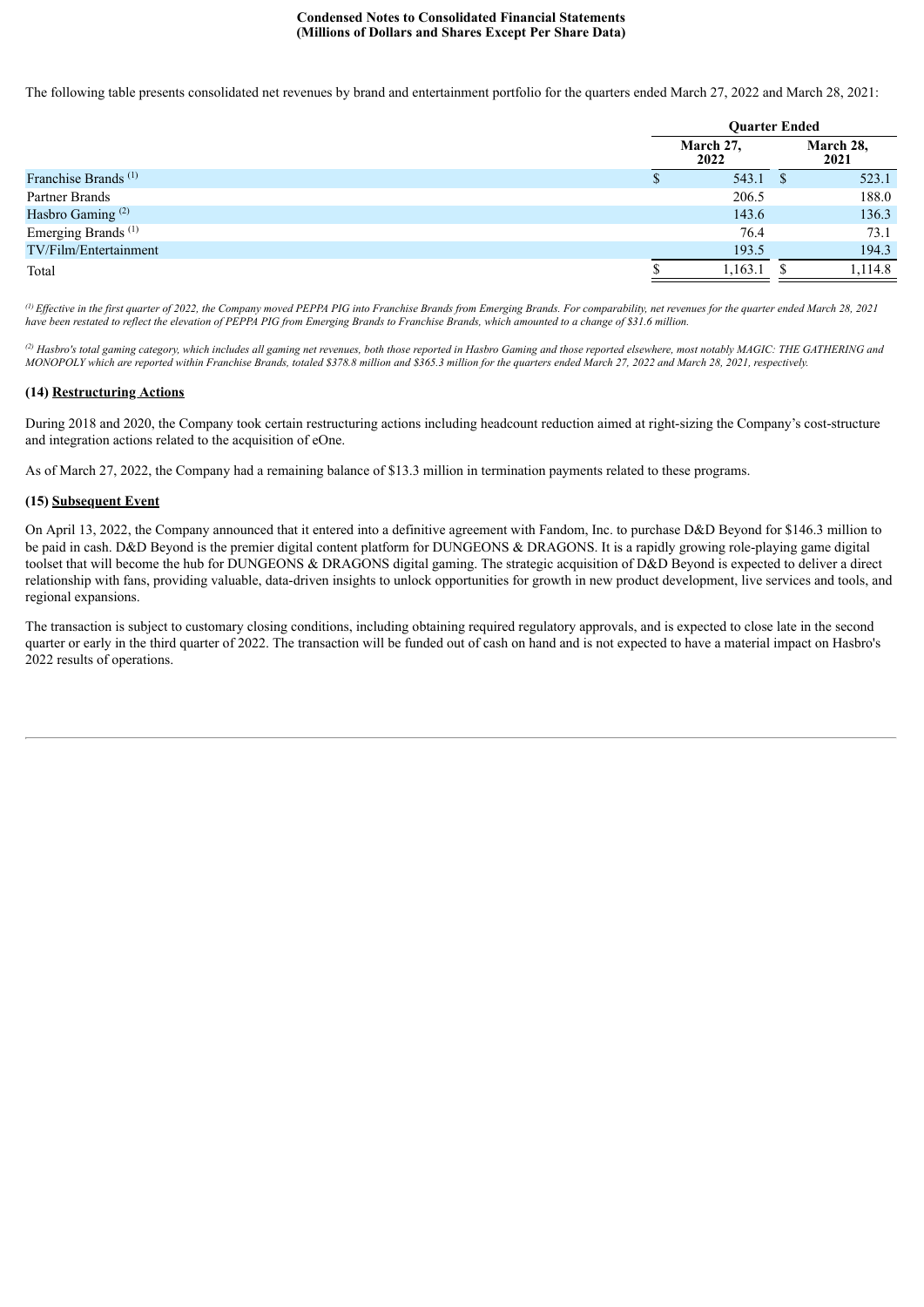### **Item 2. Management's Discussion and Analysis of Financial Condition and Results of Operations.**

# OBJECTIVE

Our objective within the following discussion is to provide an analysis of the Company's Financial Condition, Cash Flows and Results of Operations from management's perspective which should be read in conjunction with the Company's consolidated financial statements and notes thereto, included in Part I, Item 1 of this Form 10-Q.

Unless otherwise specifically indicated, all dollar or share amounts herein are expressed in millions of dollars or shares, except for per share amounts.

# **EXECUTIVE SUMMARY**

Hasbro, Inc. ("Hasbro") is a global play and entertainment company committed to Creating the World's Best Play and Entertainment Experiences and making the world a better place for all children, fans and families. Hasbro delivers immersive brand experiences for global audiences through consumer products, including toys and games; gaming, led by the team at Wizards of the Coast, an award-winning developer of tabletop and digital games; and entertainment through Entertainment One ("eOne"), our independent studio.

Our iconic brands include MAGIC: THE GATHERING, NERF, PLAY-DOH, TRANSFORMERS, PEPPA PIG, MONOPOLY, MY LITTLE PONY, BABY ALIVE, DUNGEONS & DRAGONS, PJ MASKS and POWER RANGERS, as well as premier partner brands. For the past decade, we have been consistently recognized for our corporate citizenship, including being named one of the 100 Best Corporate Citizens by 3BL Media and one of the World's Most Ethical Companies by Ethisphere Institute.

Our strategic plan is centered around the Hasbro Brand Blueprint, a framework for bringing compelling and expansive brand experiences to consumers and audiences around the world. Our brands are story-led consumer franchises brought to life through a wide array of consumer products, digital gaming and compelling content offered across a multitude of platforms and media. Our commitment to disciplined, strategic investments across the Brand Blueprint over the long-term has built a differentiated business with diversified capabilities to drive profitable growth and enhance shareholder value.

Hasbro's purpose of making the world a better place for all children, fans and families sits at the center of the Hasbro Brand Blueprint and is a key driver of our brands and content. The value of Hasbro is fully activated when we can take a brand across all elements of the Brand Blueprint – consumer products; Wizards of the Coast and digital gaming; and entertainment. The ability to build a brand in any of our segments and leverage in-house capabilities to create multiple categories of engagement with consumers and fans is unique to Hasbro and optimizes our economics today and in the future.

During each of the periods presented in this Form 10-Q there were certain charges incurred which impacted operating results. These charges are detailed below in the Results of Operations - Consolidated.

# *Coronavirus Pandemic*

Since the onset of the novel coronavirus (COVID-19) pandemic in early 2020, our business, has been adversely impacted by the challenges and risks associated with both the initial, and the residual effects of the spread of the virus worldwide. Certain effects of the COVID-19 pandemic, including difficulties in shipping and distributing products due to ongoing constraints in port capacity, shipping containers and truck transportation, have continued into the first quarter of 2022 and are expected to continue through the remainder of the year. These and other disruptions have led to higher costs for both ocean and air freight and delays in the availability of products, which can result in delayed sales and, in some cases, lost sales. In response to these and other challenges, we have developed and continue to evaluate and execute plans to mitigate the negative impacts of COVID-19 to our business. For example, to mitigate product input cost increases, we implemented certain price increases during 2021. The Company continues to review the impact of increasing costs and plans to implement further price increases in 2022. Additionally, during the first quarter of 2022, the Company accelerated certain inventory purchases to ensure sufficient finished goods and raw material availability, ahead of expected periods of high consumer demand. We believe these mitigating actions will minimize the adverse impacts to our financial results for fiscal year 2022.

The COVID-19 outbreak continues to be fluid and it is difficult to forecast the impact it could have on our future operations. However, since the initial outbreak, we have maintained sufficient liquidity and access to capital resources and we continue to closely monitor customer health and collectability of receivables. Please see Part I, Item 1A. Risk Factors and Part I, Item 1. Business, in the Company's Form 10-K for the fiscal year ended December 26, 2021 for further information.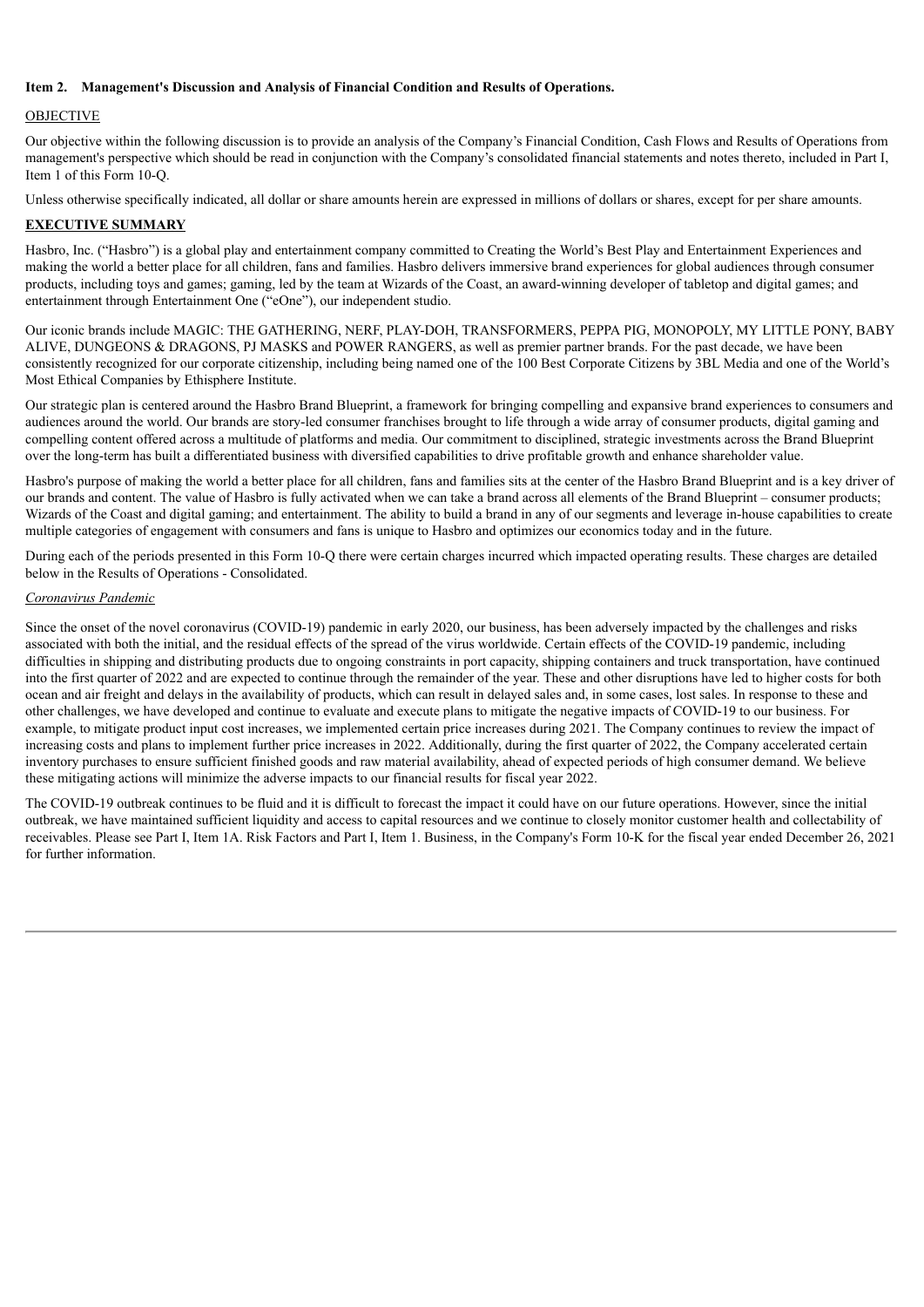### *First quarter 2022 highlights:*

- First quarter net revenues were \$1.2 billion compared to \$1.1 billion in the first quarter of 2021 and included an unfavorable foreign currency translation of \$17.4 million. Absent the unfavorable impact of foreign currency exchange, first quarter net revenues increased 6%.
	- Net revenues grew in all major operating segments: Wizards of the Coast and Digital Gaming segment net revenues increased 9% to \$262.8 million; Entertainment segment net revenues increased 4% to \$227.5 million; Consumer Products segment net revenues increased 3% to \$672.8 million.
	- Partner Brands portfolio net revenues increased 10%; Hasbro Gaming and Emerging Brands net revenues each increased 5%; Franchise Brands net revenues increased 4% while TV/Film/Entertainment portfolio net revenues were flat in the first quarter of 2022, reflecting the sale of eOne Music which represented \$31.8 million of TV/Film/Entertainment portfolio net revenues in the first quarter of 2021.
- Operating profit was \$120.0 million, or 10.3% of net revenue, in the first quarter of 2022 compared to operating profit of \$147.3 million, or 13.2% of net revenue, in the first quarter of 2021.
	- Operating Profit in the Wizards of the Coast and Digital Gaming segment decreased 3% to \$106.4 million; Entertainment segment operating profit decreased 28% to \$12.2 million; Consumer Products segment decreased 73% to \$8.6 million; and Corporate and Other operating losses improved 40% to \$7.2 million.
	- Certain charges impacted operating segment performance for the Company's Consumer Products and Entertainment segments, which are discussed further below in Segment Results.
- Net earnings attributable to Hasbro, Inc. of \$61.2 million, or \$0.44 per diluted share, in the first quarter of 2022 compared to net earnings of \$116.2 million, or \$0.84 per diluted share, in the first quarter of 2021.

The impact of changes in foreign currency exchange rates used to translate the consolidated statements of operations is quantified by translating the current period revenues at the prior period exchange rates and comparing this amount to the prior period reported revenues. The Company believes that the presentation of the impact of changes in exchange rates, which are beyond the Company's control, is helpful to an investor's understanding of the performance of the underlying business.

# **SUMMARY OF FINANCIAL PERFORMANCE**

A summary of the results of operations is illustrated below for the quarters ended March 27, 2022 and March 28, 2021.

|                                                       | <b>Ouarter Ended</b>  |                       |  |
|-------------------------------------------------------|-----------------------|-----------------------|--|
|                                                       | <b>March 27, 2022</b> | <b>March 28, 2021</b> |  |
| Net revenues                                          | 1,163.1<br>D          | 1,114.8               |  |
| Operating profit                                      | 120.0                 | 147.3                 |  |
| Earnings before income taxes                          | 80.2                  | 129.5                 |  |
| Net earnings                                          | 62.9                  | 117.5                 |  |
| Net earnings attributable to noncontrolling interests |                       | 1.3                   |  |
| Net earnings attributable to Hasbro, Inc.             | 61.2                  | 116.2                 |  |
| Diluted earnings per share                            | 0.44                  | 0.84                  |  |

# **RESULTS OF OPERATIONS – CONSOLIDATED**

The quarters ended March 27, 2022 and March 28, 2021 were each 13-week periods.

Diluted earnings per share attributable to Hasbro, Inc. for the quarters ended March 27, 2022 and March 28, 2021 include certain charges as described below.

- Net charges of \$15.9 million, or \$0.11 per diluted share and \$20.4 million, or \$0.15 per diluted share, of intangible amortization costs for the quarters ended March 27, 2022 and March 28, 2021, respectively, related to the intangible assets acquired in the eOne acquisition. Beginning in 2022, certain of these intangible amortization costs have been allocated between the Consumer Products and Entertainment segments, to match the revenue generated from such intangible assets. In 2021, these intangible amortization costs were recorded within the Entertainment segment.
- Net charges of \$2.3 million, \$0.02 per diluted share and \$1.7 million, or \$0.01 per diluted share, for the quarters ended March 27, 2022 and March 28, 2021, respectively, of expense associated with retention awards granted in connection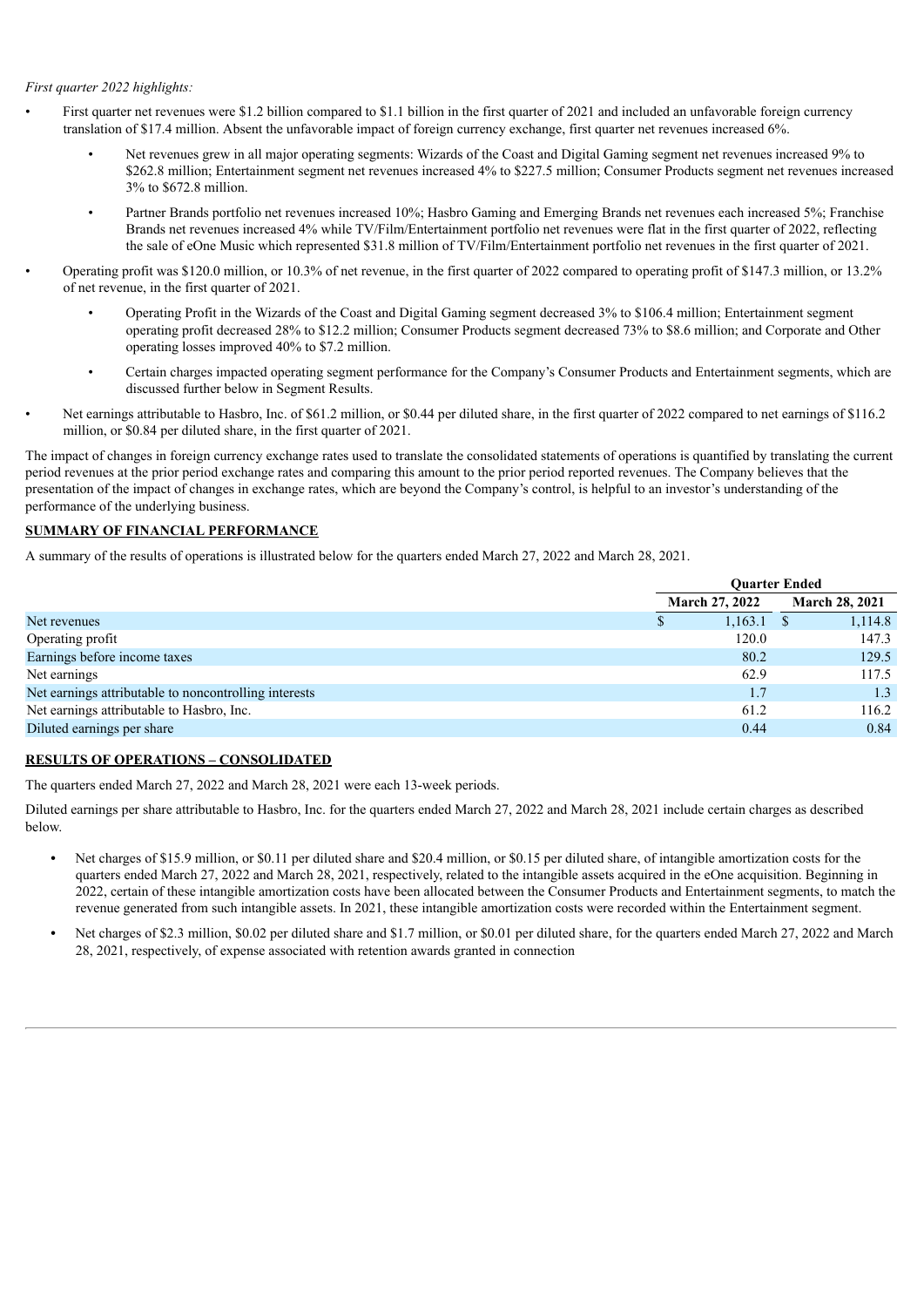with the eOne acquisition. These expenses are included within Selling, Distribution and Administration within the Corporate segment.

Consolidated net revenues for the first quarter of 2022 grew 4% to \$1,163.1 million from \$1,114.8 million for the first quarter of 2021 and included an unfavorable \$17.4 million impact from foreign currency translation as a result of weakening currencies, primarily in Europe.

Operating profit for the first quarter of 2022 was \$120.0 million, or 10.3% of net revenues, compared to operating profit of \$147.3 million, or 13.2% of net revenues, for the first quarter of 2021. The operating profit decrease was primarily driven by higher costs of sales due to higher product input and freight costs as a result of rising costs and supply chain disruptions, higher program amortization costs within the Entertainment segment, reflecting the mix of programming deliveries in the quarter, higher product development costs to support growth in Wizards of the Coast and to a lesser extent, higher marketing and sales costs. These cost increases were partially offset by lower royalty expense and lower advertising costs during the first quarter of 2022.

Net earnings attributable to Hasbro, Inc. decreased to \$61.2 million for the quarter ended March 27, 2022, compared to \$116.2 million for the quarter ended March 28, 2021.

Diluted earnings per share attributable to Hasbro, Inc. were \$0.44 for the first quarter of 2022 compared to \$0.84 for the first quarter of 2021.

The following table presents net revenues by brand and entertainment portfolio for the quarters ended March 27, 2022 and March 28, 2021.

|                         |                       | <b>Ouarter Ended</b> |                       |         |                         |  |
|-------------------------|-----------------------|----------------------|-----------------------|---------|-------------------------|--|
|                         | <b>March 27, 2022</b> |                      | <b>March 28, 2021</b> |         | $\frac{6}{9}$<br>Change |  |
| <b>Franchise Brands</b> |                       | 543.1                |                       | 523.1   | $4\%$                   |  |
| Partner Brands          |                       | 206.5                |                       | 188.0   | 10                      |  |
| Hasbro Gaming           |                       | 143.6                |                       | 136.3   |                         |  |
| <b>Emerging Brands</b>  |                       | 76.4                 |                       | 73.1    |                         |  |
| TV/Film/Entertainment   |                       | 193.5                |                       | 194.3   |                         |  |
| Total                   |                       | 1,163.1              |                       | 1,114.8 | $4\%$                   |  |

Brand portfolio net revenues for the first quarter of 2021 have been restated to reflect the elevation of PEPPA PIG from Emerging Brands to Franchise Brands, effective for the first quarter of 2022. As a result, first quarter 2021 net revenues of \$31.6 million were reclassified from Emerging Brands to Franchise Brands.

*FRANCHISE BRANDS:* Net revenues in the Franchise Brands portfolio increased 4% in the first quarter of 2022 compared to the first quarter of 2021. Drivers of the net revenue increase include higher net revenues from MAGIC: THE GATHERING products reflecting record sales from the *Kamigawa: Neon Dynasty* set release and higher net revenues from MY LITTLE PONY, following the September 2021 release of the feature length film, *MY LITTLE PONY: A NEW GENERA*TION and the associated product line. In addition, higher net revenues from PEPPA PIG were driven by the third quarter 2021 launch of the Company's first line of PEPPA PIG products. These net revenue increases were partially offset by lower net revenues from MONOPOLY products and to a lesser extent, lower net revenues from BABY ALIVE and NERF products during the first quarter of 2022.

*PARTNER BRANDS:* Net revenues from the Partner Brands portfolio increased 10% in the first quarter of 2022 compared to the first quarter of 2021. Within the Partner Brands portfolio, there are a number of brands which are reliant on related entertainment, including television and movie releases. As such, net revenues from partner brands fluctuate depending on entertainment popularity, release dates and related product line offerings and success. Historically these entertainment-based brands experience higher revenues during years in which new content is released in theaters, for broadcast, and on streaming platforms.

During the first quarter of 2022, Partner Brands net revenue increases were driven by the Company's products for MARVEL, primarily from momentum in the SPIDER-MAN franchise which benefited from entertainment releases including Marvel Studios' *SPIDER-MAN: NO WAY HOME,* released in December 2021 and the children's animated television series Marvel's *SPIDEY and HIS AMAZING FRIENDS.* In addition, the Company's products for Marvel's AVENGERS benefited ahead of the planned Marvel Studios' release of *DOCTOR STRANGE in the MULTIVERSE of MADNESS*, expected in May 2022. To a lesser extent, net revenues from the Company's line of STAR WARS products increased as a result of the lineup of entertainment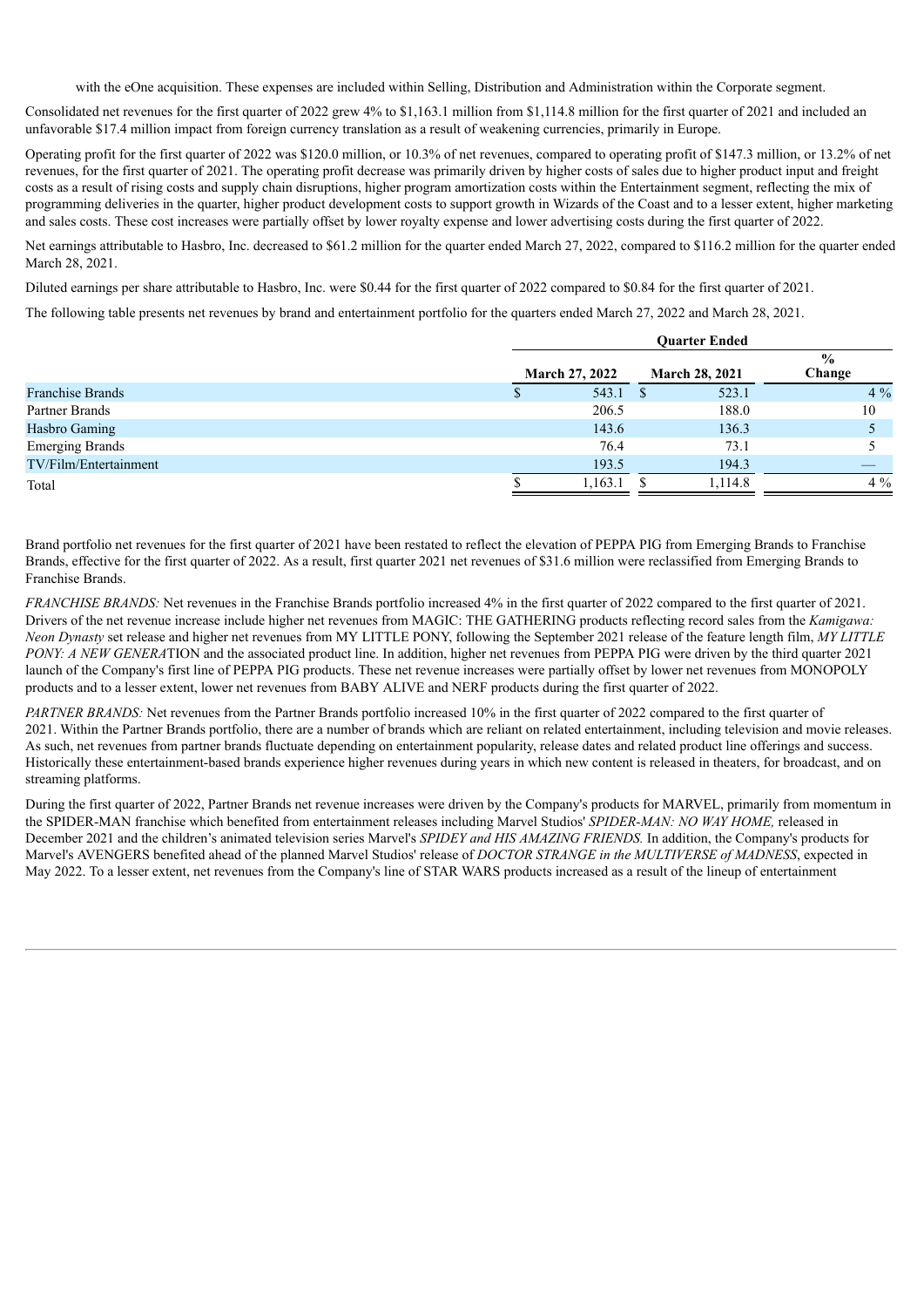from Lucasfilms including, *THE BOOK of BOBA FETT* released in the first fiscal quarter of 2022 and the upcoming launch of the *OBI-WAN KENOBI* series, expected in the second quarter of 2022, both on Disney+. These increases were partially offset by net revenue declines from DISNEY FROZEN and to a lesser extent, DISNEY PRINCESS products as well as lower net revenues from BEYBLADE products during the first quarter of 2022.

*HASBRO GAMING*: Net revenues in the Hasbro Gaming portfolio increased 5% in the first quarter of 2022 compared to the first quarter of 2021. Higher net revenues were driven by net revenue increases from DUNGEONS & DRAGONS products and to a lesser extent, net revenue increases from DUEL MASTERS and AVALON HILL'S HeroQuest products. These net revenue increases were partially offset by lower net revenues from certain classic game products including CLUE and RISK.

Net revenues for Hasbro's total gaming category, including the Hasbro Gaming portfolio as reported above and all other gaming revenue, most notably revenues from MAGIC: THE GATHERING and MONOPOLY products, which are included in the Franchise Brands portfolio, totaled \$378.8 million for the first quarter of 2022, an increase of 4%, as compared to \$365.3 million in the first quarter of 2021.

*EMERGING BRANDS:* Net revenues from the Emerging Brands portfolio increased 5% during the first quarter of 2022 compared to the first quarter of 2021. Net revenue increases during the first quarter of 2022 were driven by POWER RANGERS and PJ MASKS products, partially offset by lower net revenues from SUPER SOAKER and certain PLAYSKOOL products.

*TV/FILM/ENTERTAINMENT:* During the first quarter of 2022, net revenues from the TV/Film/Entertainment portfolio were flat compared to the first quarter of 2021. First quarter 2022 net revenues were driven by higher scripted television deliveries, most notably from the Netflix streaming series *GRAYMAIL* and from *THE ROOKIE* television series*,* as well as higher deliveries of unscripted programs compared to the first quarter of 2021, where deliveries were limited or delayed due to the impact of the COVID-19 pandemic. To a lesser extent, TV/Film/Entertainment portfolio net revenues benefited from feature film production revenue contributions from titles including *DEEP WATER* as well as from the Company's live entertainment business which resumed live touring shows in 2022.

## **SEGMENT RESULTS**

The following table presents net external revenues and operating profit data for the Company's principal segments for the quarters ended March 27, 2022 and March 28, 2021:

|                                         | <b>Ouarter Ended</b>  |    |                       |                         |
|-----------------------------------------|-----------------------|----|-----------------------|-------------------------|
|                                         | <b>March 27, 2022</b> |    | <b>March 28, 2021</b> | $\frac{6}{9}$<br>Change |
| Net Revenues                            |                       |    |                       |                         |
| <b>Consumer Products</b>                | \$<br>672.8           | -S | 653.9                 | $3\%$                   |
| Wizards of the Coast and Digital Gaming | 262.8                 |    | 242.2                 | $9\%$                   |
| Entertainment *                         | 227.5                 |    | 218.7                 | $4\%$                   |
| <b>Operating Profit</b>                 |                       |    |                       |                         |
| <b>Consumer Products</b>                | \$<br>8.6 \$          |    | 32.3                  | $-73 \%$                |
| Wizards of the Coast and Digital Gaming | 106.4                 |    | 110.0                 | $-3\%$                  |
| Entertainment *                         | 12.2                  |    | 17.0                  | $-28\%$                 |
| Corporate and Other                     | (7.2)                 |    | (12.0)                | 40 %                    |

\* Entertainment segment net revenues and operating profit, for the quarter ended March 27, 2021 include \$31.8 million and \$3.1 million, respectively, from eOne Music, which was sold at the *beginning of the third quarter of 2021.*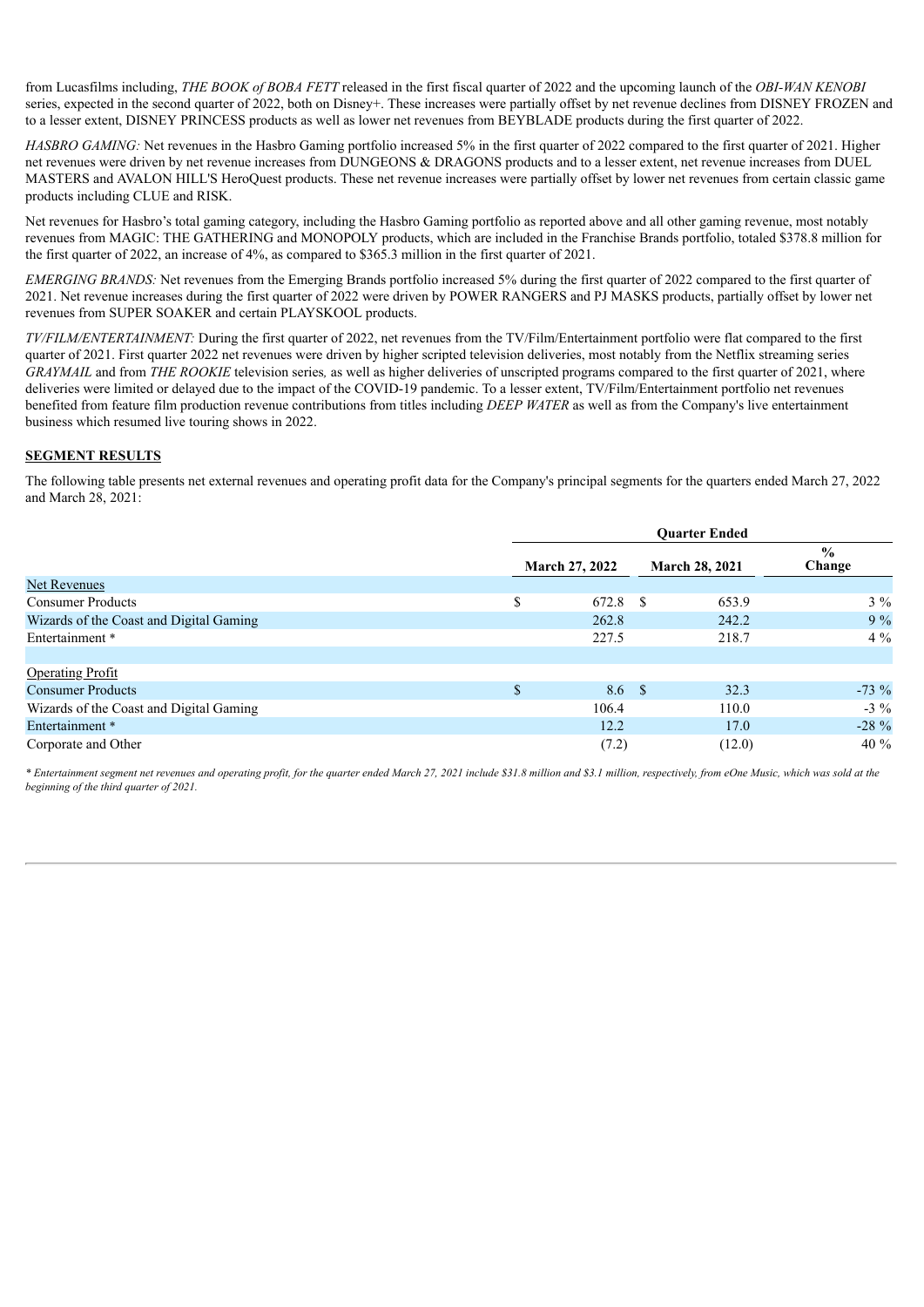Beginning in 2022, intangible amortization costs related to the intangible assets acquired in the eOne acquisition have been allocated between the Consumer Products and Entertainment segments in the amounts of \$10.3 million and \$8.8 million, respectively, to match the revenue generated from such intangible assets. In 2021, comparable intangible amortization costs of \$24.9 million were recorded within the Entertainment segment.

### *Consumer Products Segment*

The following table presents the Consumer Products segment net revenues by major geographic region for the quarters ended March 27, 2022 and March 28, 2021.

|               | <b>Ouarter Ended</b> |                       |  |                       |
|---------------|----------------------|-----------------------|--|-----------------------|
|               |                      | <b>March 27, 2022</b> |  | <b>March 28, 2021</b> |
| North America |                      | 405.2                 |  | 362.7                 |
| Europe        |                      | 176.7                 |  | 188.5                 |
| Asia Pacific  |                      | 52.2                  |  | 64.8                  |
| Latin America |                      | 38.7                  |  | 37.9                  |
| Net Revenues  |                      | 672.8                 |  | 653.9                 |

The Consumer Products segment net revenues increased 3% to \$672.8 million for the first quarter of 2022 compared to \$653.9 million for the first quarter of 2021 and included the impact of an unfavorable \$13.5 million currency translation, most notably from the Company's European markets. Drivers of the net revenue increase include higher sales of the Company's products for MARVEL, higher sales of PEPPA PIG and MY LITTLE PONY products, and higher net revenues from POWER RANGERS and PJ MASKS products. Partially offsetting these increases were lower sales of TRANSFORMERS and MONOPOLY products and lower sales of the Company's products for DISNEY PRINCESS and DISNEY FROZEN. Net revenues increased in North America and to a lesser extent, in Latin American markets during the first quarter of 2022, while net revenues declined in the Company's Asia Pacific and Europe regions. In Europe, where the impact of foreign currency exchange was more significant compared to other regions, net revenue remained relatively flat absent the unfavorable foreign currency exchange impact of \$12.0 million.

Consumer Products segment operating profit for the first quarter of 2022 was \$8.6 million or 1.3% of segment net revenues, compared to segment operating profit of \$32.3 million or 4.9% of segment net revenues, for the first quarter of 2021. As noted above, in alignment with the revenue generated from the assets acquired in the eOne acquisition, the first quarter of 2022 includes \$10.3 million of intangible amortization, which in 2021 was all reported in the Entertainment segment results. This allocation of intangible amortization drove a 1.5% decline in operating margin for the Consumer Products segment. The remaining operating profit decrease in the first quarter of 2022 was driven by higher product costs and distribution costs as a result of global supply chain disruptions, including higher freight costs. These negative impacts were partially offset by price increases implemented during 2021 and lower royalty expenses due to a favorable product mix during the first quarter of 2022.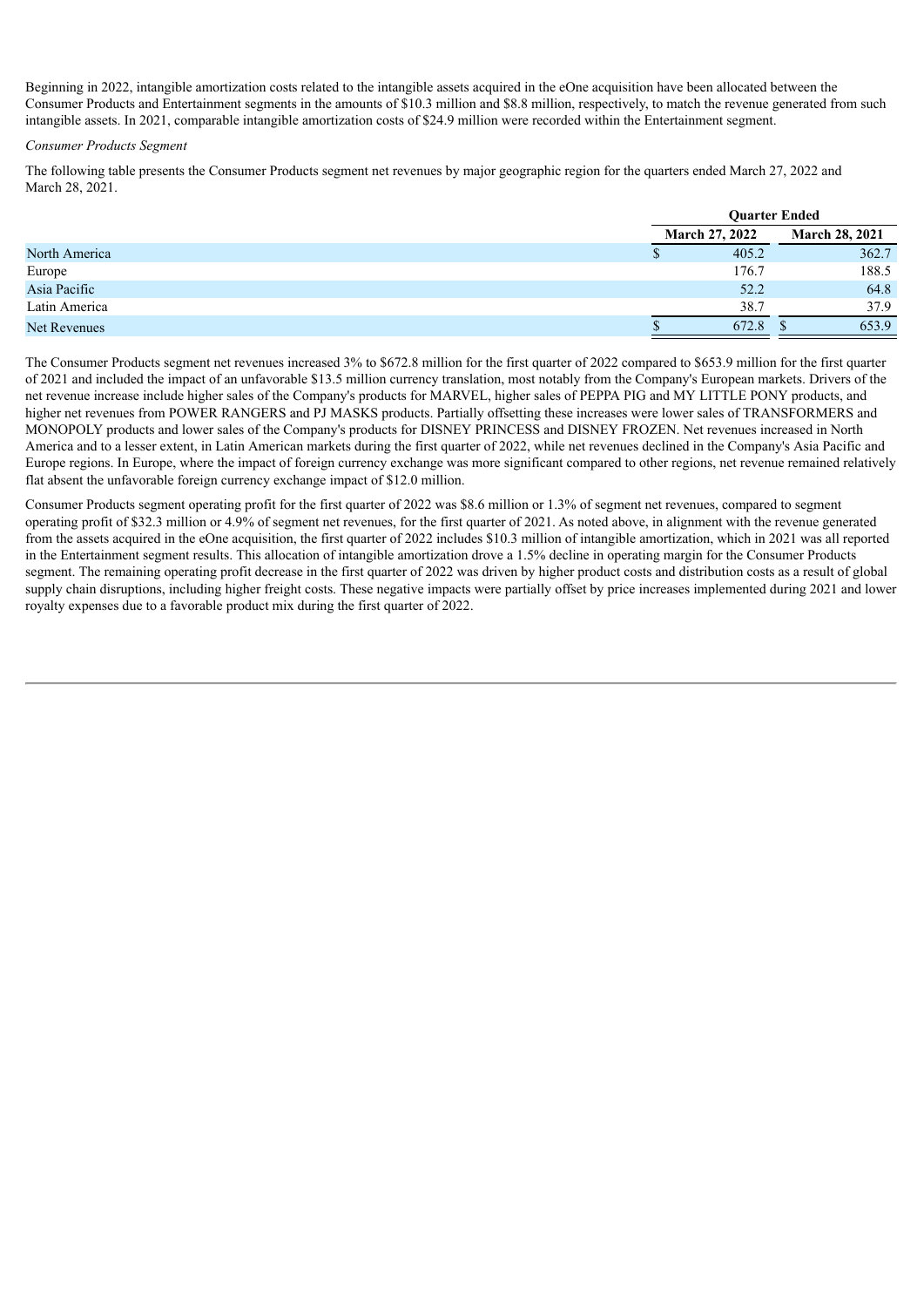### *Wizards of the Coast and Digital Gaming Segment*

The following table presents Wizards of the Coast and Digital Gaming segment net revenues by category for the quarters ended March 27, 2022 and March 28, 2021.

|                             |                       | <b>Ouarter Ended</b> |                       |  |
|-----------------------------|-----------------------|----------------------|-----------------------|--|
|                             | <b>March 27, 2022</b> |                      | <b>March 28, 2021</b> |  |
| <b>Tabletop Gaming</b>      | Φ                     | 192.2                | 175.3                 |  |
| Digital and Licensed Gaming |                       | 70.6                 | 66.9                  |  |
| Net revenues                |                       | 262.8                | 242.2                 |  |

Wizards of the Coast and Digital Gaming segment net revenues increased 9% in the first quarter of 2022 to \$262.8 million from \$242.2 million in the first quarter of 2021 and included the impact of an unfavorable \$2.9 million foreign currency translation.

The net revenue increase in the Wizards of the Coast and Digital Gaming segment during the first quarter of 2022 was attributable to net revenue increases from Wizards of the Coast tabletop and digital gaming products, most notably, MAGIC: THE GATHERING, driven by sales of the *Kamigawa: Neon Dynasty* set release, and to a lesser extent, higher digital net revenues from *Magic: The Gathering Arena* and *Dungeons & Dragons: Dark Alliance*. In addition, higher net revenues from DUNGEONS & DRAGONS and DUEL MASTERS products contributed to the increase during the first quarter.

Wizards of the Coast and Digital Gaming segment operating profit was \$106.4 million, or 40.5% of segment net revenues for the first quarter of 2022, compared to operating profit of \$110.0 million, or 45.4% of segment net revenues, for the first quarter of 2021. The operating profit decrease during the first quarter of 2022 was the result of higher product input costs associated with tabletop gaming, increased product development expenses, higher freight costs, as well as higher administrative expenses including higher personnel costs during the first quarter of 2022. These increases were partially offset by lower advertising and promotional expenses compared to the first quarter of 2021, where the Company incurred higher costs associated with the launch of the mobile version of *Magic: The Gathering Arena* and *Dungeons & Dragons: Dark Alliance.*

#### *Entertainment Segment*

The following table presents Entertainment segment net revenues by category for the quarters ended March 27, 2022 and March 28, 2021.

|                      | <b>Ouarter Ended</b>  |                       |  |
|----------------------|-----------------------|-----------------------|--|
|                      | <b>March 27, 2022</b> | <b>March 28, 2021</b> |  |
| Film and TV          | 190.2                 | 166.4                 |  |
| <b>Family Brands</b> | 23.2                  | 18.8                  |  |
| Music and Other *    | 14.1                  | 33.5                  |  |
| Net revenues         | 227.5                 | 218.7                 |  |

\*Music and Other category net revenues for the quarter ended March 27, 2021 includes \$31.8 million related to eOne Music, which was sold at the beginning of the third quarter of 2021.

Entertainment segment net revenues increased 4% to \$227.5 million for the first quarter of 2022, compared to \$218.7 million for the first quarter of 2021. Foreign currency translation did not have a significant impact on Entertainment segment net revenues. The net revenue increase during the first quarter of 2022 was driven by higher deliveries of both unscripted and scripted television programming and to a lesser extent, higher net revenues from the Company's live entertainment business which resumed live touring shows in 2022. Also contributing to the increase during the first quarter of 2022 were higher net revenues from streaming animated content deals related to programming featuring the Company's brands. These increases were partially offset by the sale of the eOne Music business in the third quarter of 2021, which accounted for \$31.8 million of segment net revenues in the first quarter of 2021.

Entertainment segment operating profit was \$12.2 million, or 5.4% of segment net revenues for the first quarter of 2022 compared to operating profit of \$17.0 million, or 7.8% of segment net revenues for the first quarter of 2021. The operating profit decrease during the first quarter of 2022 was driven by higher program cost amortization reflecting the mix of programming delivered during the first quarter of 2022 and the impact of the sale of eOne Music described above. These declines were partially offset by the allocation of \$10.3 million of amortization costs related to the intangible assets acquired in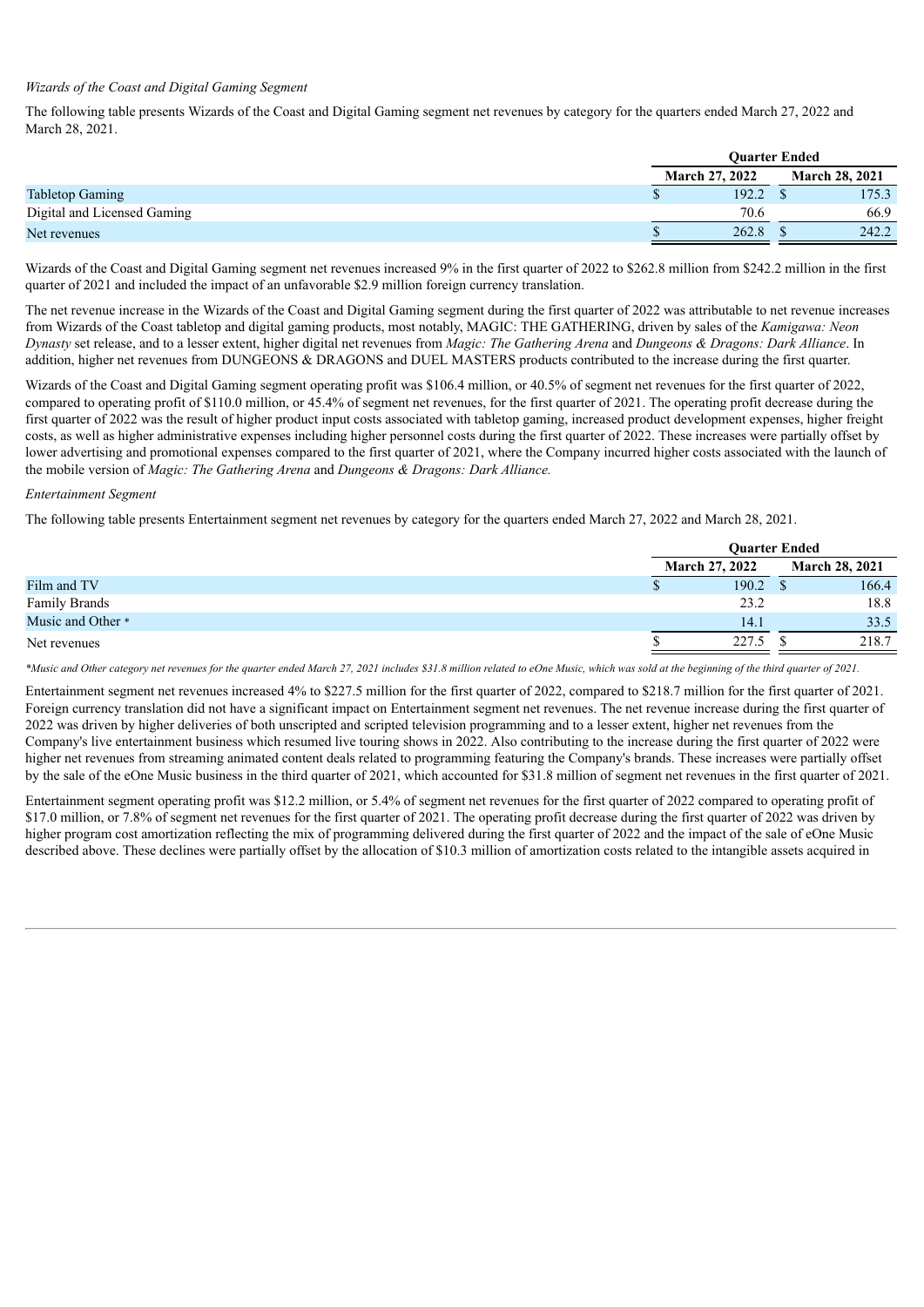the eOne acquisition to the Consumer Products segment to match the revenue generated from such assets in the first quarter of 2022.

## *Corporate and Other Segment*

The Corporate and Other segment operating losses were \$7.2 million for the first quarter of 2022 compared to operating losses of \$12.0 million for the first quarter of 2021. The decline in operating losses in 2022 were the result of lower royalty expense and lower administrative expenses.

## **OPERATING COSTS AND EXPENSES**

The Company's costs and expenses, stated as percentages of net revenues, are illustrated below for the quarters ended March 27, 2022 and March 28, 2021.

|                                          |                       | <b>Ouarter Ended</b>  |  |  |
|------------------------------------------|-----------------------|-----------------------|--|--|
|                                          | <b>March 27, 2022</b> | <b>March 28, 2021</b> |  |  |
| Cost of sales                            | 28.6 %                | 26.0%                 |  |  |
| Program cost amortization                | $11.9\%$              | $8.7\%$               |  |  |
| Royalties                                | $7.7\%$               | 9.8 %                 |  |  |
| Product development                      | $6.0\%$               | 5.5 $\%$              |  |  |
| Advertising                              | $6.7\%$               | $7.9\%$               |  |  |
| Amortization of intangibles              | $2.3\%$               | $3.0\%$               |  |  |
| Selling, distribution and administration | 26.4%                 | 25.9%                 |  |  |

Cost of sales for the first quarter of 2022 was \$333.1 million, or 28.6% of net revenues, compared to \$289.9 million, or 26.0% of net revenues, for the first quarter of 2021. The cost of sales increase in dollars was due to higher sales volumes and higher product costs, including higher freight costs, partially offset by the impact of a favorable \$6.5 million of foreign currency exchange. The cost of sales increase as a percent of net revenues was driven by the impact of higher product costs and freight costs described above.

Program cost amortization increased to \$138.5 million, or 11.9% of net revenues, for the first quarter of 2022 from \$97.5 million, or 8.7% of net revenues, for the first quarter of 2021. Program costs are capitalized as incurred and amortized primarily using the individual-film-forecast method which matches costs to the related recognized revenue. The increase in dollars and as a percent of net revenues during the first quarter of 2022 was driven by the volume and mix of both scripted and unscripted programming revenues during the first quarter of 2022 compared to the first quarter of 2021.

Royalty expense for the first quarter of 2022 decreased to \$90.1 million, or 7.7% of net revenues, compared to \$108.9 million, or 9.8% of net revenues, for the first quarter of 2021. Fluctuations in royalty expense are generally related to the volume of content releases and deliveries and entertainment-driven products sold. The decrease in royalty expense in dollars was driven by the impact of the sale of eOne Music and the mix of first quarter 2022 Film and TV deliveries. In addition, certain licensing agreements acquired through the eOne acquisition expired, which carried higher royalty expenses in prior periods. The decrease in royalty expense as a percent of net revenues during the first quarter of 2022 was the result of a higher percentage of product sales that do not carry significant royalty expenses.

Product development expense for the first quarter of 2022 was \$69.6 million, or 6.0% of net revenues, compared to \$61.8 million, or 5.5% of net revenues, for the first quarter of 2021. The increase was primarily related to increased investments in the development of Wizards of the Coast tabletop and digital gaming initiatives.

Advertising expense for the first quarter of 2022 was \$77.6 million, or 6.7% of net revenues, compared to \$87.9 million, or 7.9% of net revenues, for the first quarter of 2021. Advertising spend is generally impacted by revenue mix and the number and type of entertainment releases delivered. The advertising expense decrease during the first quarter of 2022 was driven by lower expense within the Entertainment segment, as well as lower 2022 expense within the Wizards of the Coast and Digital Gaming segment, compared to the first quarter 2021, where advertising expense was driven by support for the launch of the mobile version of *Magic: The Gathering Arena* and *Dungeons & Dragons: Dark Alliance,* with no comparable releases in 2022.

Amortization of intangible assets decreased to \$27.1 million, or 2.3% of net revenues, for the first quarter of 2022, compared to \$32.9 million, or 3.0% of net revenues, for the first quarter of 2021. The decrease in 2022 is related to the discontinuation of amortization related to the eOne Music intangible assets following the sale of eOne Music in the third quarter of 2021.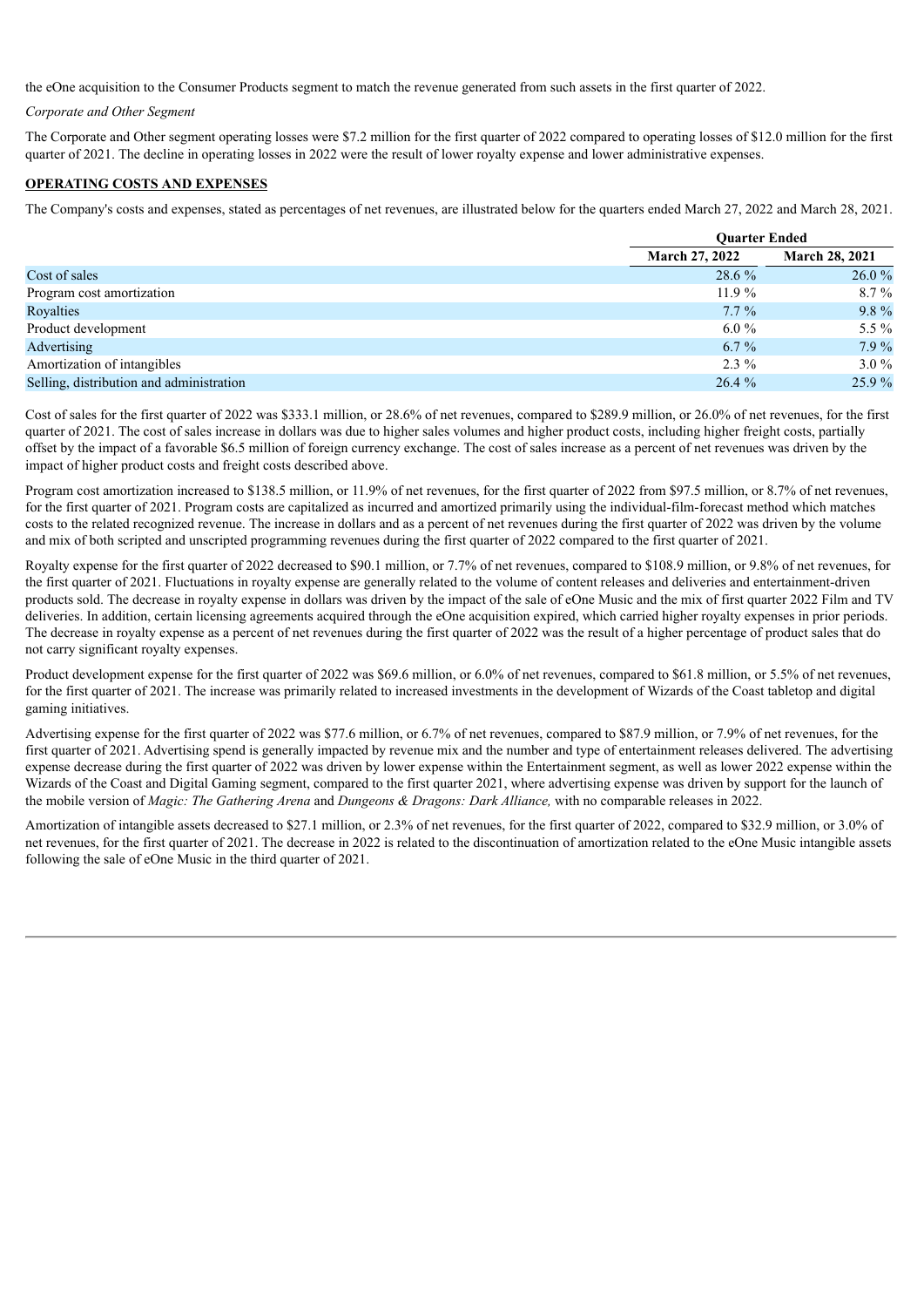For the first quarter of 2022, the Company's selling, distribution and administration expenses increased to \$307.1 million, or 26.4% of net revenues, from \$288.6 million, or 25.9% of net revenues, for the first quarter of 2021. The increase in selling, distribution and administration expenses reflects higher marketing and sales and administrative costs, including higher compensation expense, as well as higher distribution and warehousing costs, primarily due to ongoing global supply chain disruptions. These increases were partially offset by lower administrative costs as a result of the sale of eOne Music during 2021.

# **NON-OPERATING EXPENSE (INCOME)**

Interest expense for the first quarter of 2022 totaled \$41.6 million compared to \$47.9 million in the first quarter of 2021. The decrease in interest expense during the first quarter of 2022 primarily reflects long-term debt repayments made throughout 2021 and during the first quarter of 2022, related to borrowings utilized for the eOne acquisition.

Interest income was \$2.1 million for the first quarter of 2022 compared to \$1.2 million in the first quarter of 2021, respectively. Higher average interest rates in 2022 compared to 2021 contributed to the increase.

Other expense (income), net was \$0.3 million for the first quarter of 2022 compared to other (income), net of \$(28.9) million in the first quarter of 2021. The decline was primarily driven by a first quarter 2021 gain of \$25.6 million realized from a legal settlement with no comparable gain in 2022 and lower earnings from the Company's joint venture with Discovery, partially offset by lower foreign currency losses during the first quarter of 2022.

# **INCOME TAXES**

Income tax expense totaled \$17.3 million on pre-tax income of \$80.2 million in the first quarter of 2022 compared to income tax expense of \$12.0 million on pre-tax income of \$129.5 million in the first quarter of 2021. Both periods were impacted by discrete tax events including the accrual of potential interest and penalties on uncertain tax positions. During the first quarter of 2022, favorable discrete tax adjustments were a net benefit of \$2.3 million, compared to a net benefit of \$8.9 million in the first quarter of 2021. The favorable discrete tax adjustments for the first quarter of 2022 primarily relate to the release of certain valuation allowances during the quarter. The favorable discrete tax adjustments for the first quarter of 2021 primarily relate to expiration of statutes of limitation for uncertain tax positions. In the first quarter of 2021, pre-tax income benefited from a legal settlement gain with no associated tax expense, due to the availability of net operating losses ("NOLs") and release of the related valuation allowance on the NOLs utilized by the settlement gain. Absent this discrete gain and tax items, the tax rates for the first quarter of 2022 and 2021 were 24.4% and 20.1%, respectively. The increase in the adjusted base rate of 24.4% for the first quarter of 2022 is primarily due to the mix of jurisdictions where the Company earned its profits.

The Tax Cuts and Jobs Act of 2017 ("Tax Act") provided for significant changes to the U.S. tax system including the mandatory capitalization of Research and Experimentation costs starting in the 2022 tax year. The Company is still assessing the impact, however the legislation is not expected to have a material effect on the Company's financial statements.

# **OTHER INFORMATION**

## *Business Seasonality and Shipments*

The Company's revenue pattern continues to show the second half of the year to be more significant to its overall business for the full year. The Company expects that this concentration will continue. The concentration of sales in the second half of the year increases the risk of (a) underproduction of popular items, (b) overproduction of less popular items, and (c) failure to achieve tight and compressed shipping schedules.

The business of the Company is characterized by customer order patterns which vary from year to year largely because of differences in the degree of consumer acceptance of a product line, product availability, marketing strategies, inventory levels, policies of retailers and differences in overall economic conditions. Larger retailers generally maintain lower inventories throughout the year and purchase a greater percentage of product within or close to the fourth quarter holiday consumer buying season, which includes Christmas.

Quick response inventory management practices being used by retailers as well as growth in ecommerce result in orders increasingly placed for immediate delivery and fewer orders placed well in advance of shipment. Retailers are timing their orders so that they are filled by suppliers closer to the time of purchase by consumers. To the extent that retailers do not sell as much of their year-end inventory purchases during the current holiday selling season as they had anticipated, their demand for additional product earlier in the following fiscal year may be curtailed, thus negatively impacting the Company's future revenues. However, more recently the Company's inventory levels reflect ongoing global supply chain disruptions, which began in late 2020 as economies slowly recovered from COVID-19 shutdowns, while consumer demand began to outpace the capacity of the global supply chain infrastructure. Supply chain constraints, including overcrowding of cargo ports and shipping container and truck transportation shortages, have also led to higher costs for ocean, air and over the road freight and delays in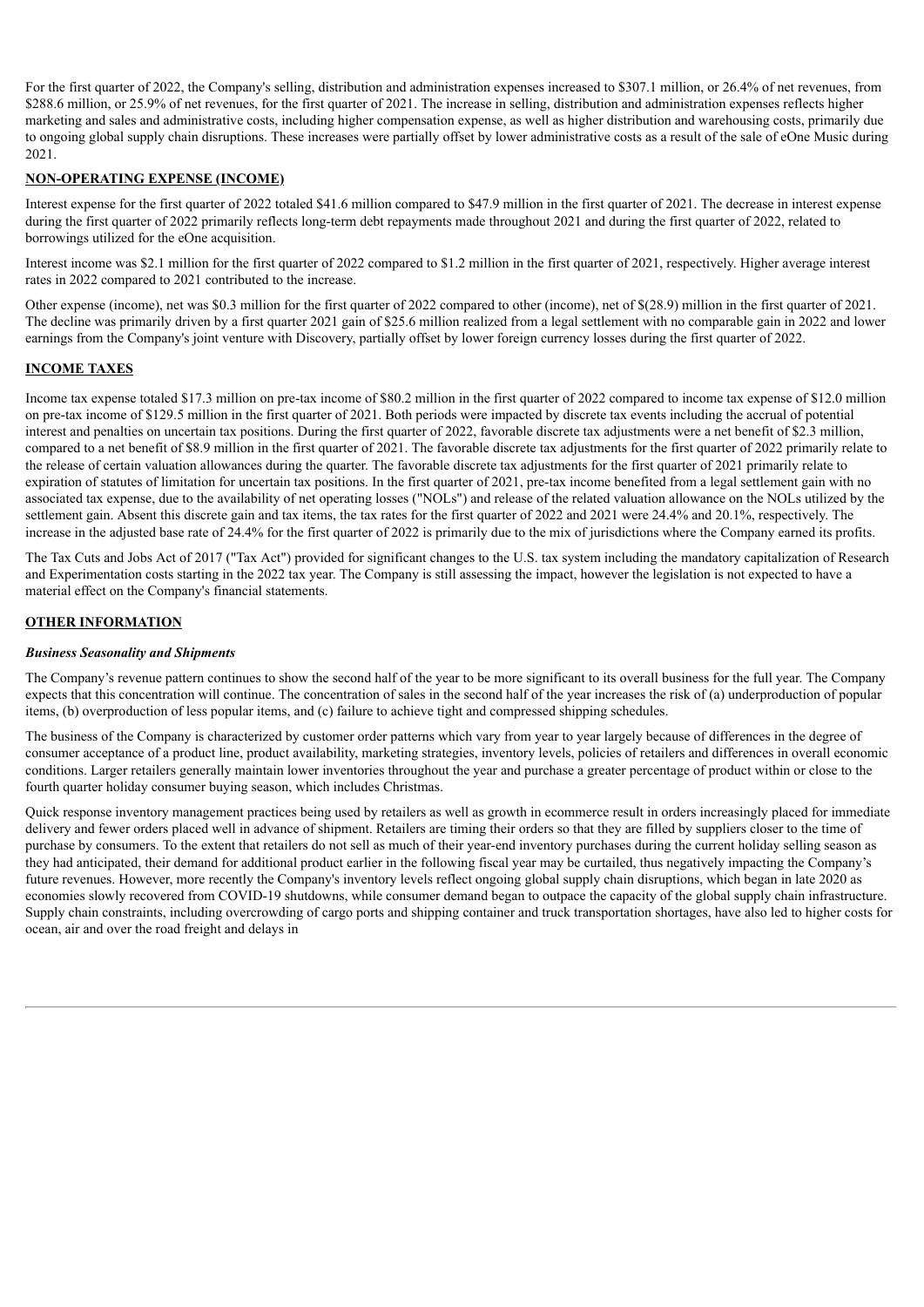the availability of products, as inventory remains in transit for extended periods of time. These and other disruptions are expected to continue throughout 2022. During the first quarter of 2022, the Company accelerated certain inventory purchases, to ensure sufficient finished goods and raw material availability ahead of expected periods of high consumer demand. As a result, the Company expects 2022 inventory shipments to peak between May and July as opposed to the historical timeline of August to December.

Unlike the Company's retail sales patterns, revenue patterns from the Company's entertainment businesses fluctuate based on the timing and popularity of television, film, streaming and digital content releases. Release dates are determined by factors including the timing of holiday periods, geographical release dates and competition in the market.

### *Accounting Pronouncement Updates*

As of March 27, 2022, there were no recently adopted accounting standards that had a material effect on the Company's financial statements. The Company's significant accounting policies are summarized in note 1 to the consolidated financial statements included in the Company's Annual Report on Form 10-K for the year ended December 26, 2021.

### *Recently Issued Accounting Pronouncements*

In March of 2020, the FASB issued Accounting Standards Update No. 2020-04 (ASU 2020-04) Reference Rate Reform (Topic 848): *Facilitation of the Ef ects of Reference Rate Reform on Financial Reporting.* The amendments in this update provide optional expedients and exceptions for applying U.S. GAAP to contracts, hedging relationships, and other transactions, for a limited period of time, to ease the potential burden of recognizing the effects of reference rate reform on financial reporting. The amendments in this update apply to contracts, hedging relationships and other transactions that reference the London Inter-Bank Offered Rate ("LIBOR") or another reference rate expected to be discontinued due to the global transition away from LIBOR and certain other interbank offered rates. An entity may elect to apply the amendments provided by this update beginning March 12, 2020 through December 31, 2022. The change from LIBOR to an alternate rate has not had a material impact on the Company's consolidated financial statements.

#### *Russian Sanctions*

As a result of the recent military conflict in Ukraine, which has led to sanctions and other penalties being levied by the United States, European Union and other countries against Russia, the Company has paused all shipments and new content distribution into Russia. Although our business has not been materially impacted by the ongoing military conflict, the extent to which our operations, or those of our suppliers and manufacturers will be impacted remains unknown. Any longstanding disruptions may magnify the impact of other risks described in this Quarterly Report on Form 10-Q and in the Company's Annual Report on Form 10-K for the year ended December 26, 2021.

### **LIQUIDITY AND CAPITAL RESOURCES**

The Company has historically generated a significant amount of cash from operations. In the first three months of 2022 and 2021, the Company primarily funded its operations and liquidity needs through cash on hand and from cash flows from operations, and when needed, used borrowings under its available lines of credit. In addition, the Company's Entertainment operating segment used production financing to fund certain of its television and film productions which are typically arranged on an individual production basis using either the Company's revolving film and television production credit facility or through special purpose production subsidiaries. For more information on the Company's production financing facilities, including expected future repayments, see note 7 to the consolidated financial statements included in Part I of this Form 10-Q.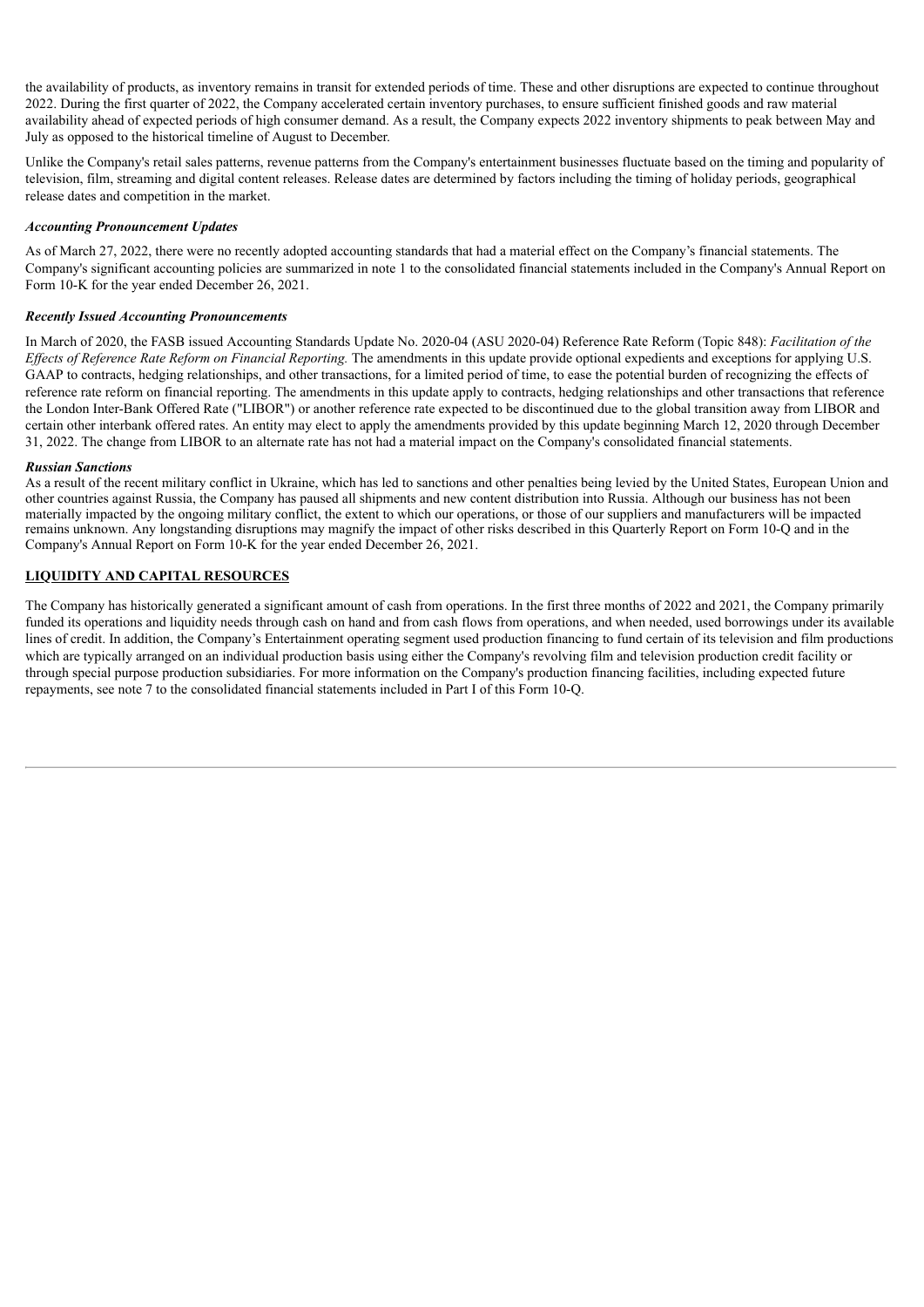The Company expects to continue to fund its working capital needs primarily through available cash, cash flows from operations and from production financing facilities and, if needed, by issuing commercial paper or borrowing under its revolving credit agreement. In the event that the Company is not able to issue commercial paper, the Company intends to utilize its available lines of credit. The Company believes that the funds available to it, including cash expected to be generated from operations, funds available through its commercial paper program or its available lines of credit and production financing, are adequate to meet its working capital needs for the remainder of 2022, including the repayment of the current portion of long-term debt of \$155.8 million, as shown on the consolidated balance sheets, which represents the current portion of required quarterly principal amortization payments for our term loan facilities and other short-term production financing facilities, each as described below. The Company may also issue debt or equity securities from time to time, to provide additional sources of liquidity when pursuing opportunities to enhance our long-term competitive position, while maintaining a strong balance sheet. However, unexpected events or circumstances such as material operating losses or increased capital or other expenditures, or the inability to otherwise access the commercial paper market, may reduce or eliminate the availability of external financial resources. In addition, significant disruptions to credit markets may also reduce or eliminate the availability of external financial resources. Although the Company believes the risk of nonperformance by the counterparties to its financial facilities is not significant, in times of severe economic downturn in the credit markets, it is possible that one or more sources of external financing may be unable or unwilling to provide funding to the Company.

As of March 27, 2022, the Company's cash and cash equivalents totaled \$1,057.9 million, of which \$38.8 million is restricted under the Company's production financing facilities.

Prior to 2017, deferred income taxes had not been provided on the majority of undistributed earnings of international subsidiaries as such earnings were indefinitely reinvested by the Company. Accordingly, such international cash balances were not available to fund cash requirements in the United States unless the Company was to change its reinvestment policy. The Company has maintained sufficient sources of cash in the United States to fund cash requirements without the need to repatriate any funds. The Tax Act provided significant changes to the U.S. tax system including the elimination of the ability to defer U.S. income tax on unrepatriated earnings by imposing a one-time mandatory deemed repatriation tax on undistributed foreign earnings. As of March 27, 2022, the Company had a total liability of \$156.1 million related to this tax, \$18.4 million is reflected in current liabilities while the remaining long-term payable related to the Tax Act of \$137.7 million is presented within other liabilities, non-current on the consolidated balance sheets included in Part I of this Form 10-Q. As permitted by the Tax Act, the Company will pay the transition tax in annual interest-free installments through 2025. As a result, in the future, the related earnings in foreign jurisdictions will be made available with greater investment flexibility. The majority of the Company's cash and cash equivalents held outside of the United States as of March 27, 2022 are denominated in the U.S. dollar.

Because of the seasonality in the Company's cash flow, management believes that on an interim basis, rather than discussing only its cash flows, a better understanding of its liquidity and capital resources can be obtained through a discussion of the various balance sheet categories. Also, as several of the major categories, including cash and cash equivalents, accounts receivable, inventories and short-term borrowings, fluctuate significantly from quarter to quarter, due to the seasonality of its business, management believes that a comparison to the comparable period in the prior year is generally more meaningful than a comparison to the prior year-end.

The table below outlines key financial information (in millions of dollars) pertaining to our consolidated balance sheets including the period-over-period changes.

|                                                                            |   | <b>March 27, 2022</b> | <b>March 28, 2021</b> | % Change |
|----------------------------------------------------------------------------|---|-----------------------|-----------------------|----------|
| Cash and cash equivalents (including restricted cash of \$38.8 and \$72.1) | S | 1,057.9               | 1,430.4               | $-26\%$  |
| Accounts receivable, net                                                   |   | 931.7                 | 810.4                 | $15\%$   |
| Inventories                                                                |   | 644.3                 | 429.2                 | $50\%$   |
| Prepaid expenses and other current assets                                  |   | 621.4                 | 566.0                 | $10\%$   |
| Other assets                                                               |   | 1.284.9               | 1,266.0               | $1\%$    |
| Accounts payable and accrued liabilities                                   |   | 1,783.1               | 1.595.7               | $12\%$   |
| Other liabilities                                                          |   | 633.6                 | 777.7                 | $-19\%$  |

Accounts receivable increased 15% to \$931.7 million at March 27, 2022, compared to \$810.4 million at March 28, 2021. Absent the unfavorable foreign currency exchange impact of \$21.7 million, accounts receivable increased 18% or \$143.0 million. The increase in accounts receivable was driven by higher sales during the first quarter of 2022. Days sales outstanding increased from 66 days at March 28, 2021 to 73 days at March 27, 2022 primarily due to Entertainment receivables, which have longer collection periods.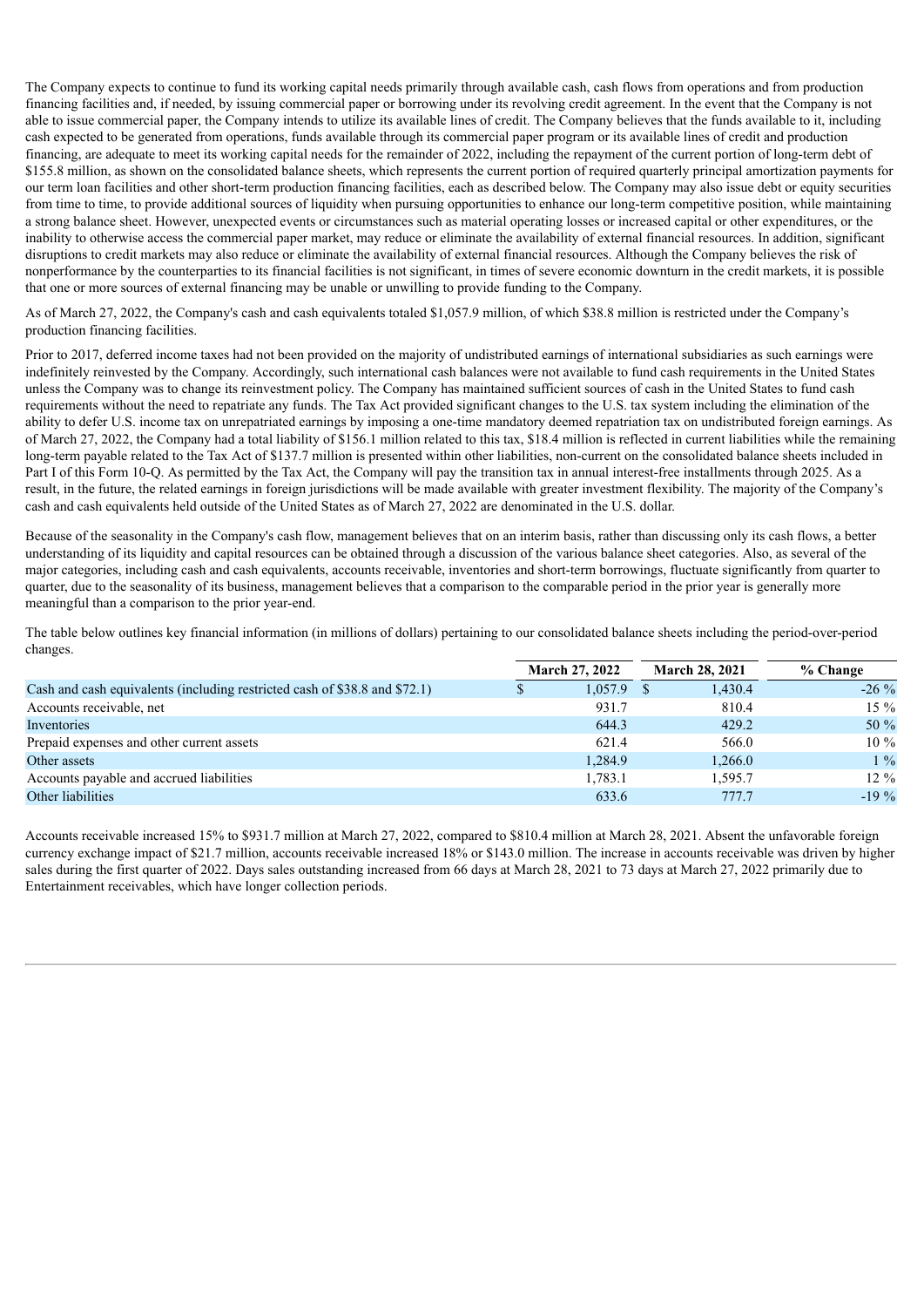Inventories increased to \$644.3 million as of March 27, 2022, compared to \$429.2 million at March 28, 2021. Absent the unfavorable foreign currency exchange impact of \$19.8 million, inventories increased 55% or \$234.9 million. The increase in 2022 inventory balances reflects increased lead-times and higher freight-in costs, most notably in the U.S. and Europe, attributable to the Company's Consumer Products and Wizards of the Coast tabletop gaming businesses. In addition, to mitigate the impact of certain global supply chain challenges, the Company accelerated inventory purchases in the first quarter.

Prepaid expenses and other current assets increased 10% to \$621.4 million at March 27, 2022 from \$566.0 million at March 28, 2021. The increase was driven by higher accrued tax credit balances related to film and television production costs due to increased productions and timing of tax credit claims as well as higher accrued royalty and licensing balances, primarily attributable to the Company's Entertainment business. These increases were partially offset by lower prepaid royalty balances in relation to the Company's MARVEL, POWER RANGERS and DISNEY PRINCESS royalty agreements and from lower prepaid tax balances during the second quarter 2022.

Other assets increased to \$1,284.9 million at March 27, 2022 from \$1,266.0 million at March 28, 2021. The increase was driven by higher capitalized film and television content and production balances due to increased investments in productions and acquired content, higher long-term accrued income balances related to certain of the Company's content distribution arrangements and higher non-current receivable balances within the Entertainment segment. These increases were partially offset by a lower balance for the Company's investment in Discovery Family Channel, due to an impairment charge recorded in the fourth quarter of 2021 and distributions made in the first quarter of 2022, and from certain content and production assets sold in connection with the sale of eOne Music during the third quarter of 2021.

Accounts payable and accrued liabilities increased 12% to \$1,783.1 million at March 27, 2022 from \$1,595.7 million at March 28, 2021 driven by higher account payable balances, higher accrued freight balances due to increased costs as a result of supply chain disruptions, higher accrued royalty balances due to higher sales of partner brand products as well as growth in the Entertainment segment, higher accrued expenses for investments in content and productions, higher incentive compensation accruals, and higher accrued tax balances. These increases were partially offset by lower deferred revenue balances due to the timing of certain scripted television content deliveries, lower accounts payable and accrued liabilities balances associated with the sale of eOne Music and lower severance accruals from payments made in relation to restructuring actions taken in 2020.

Other liabilities decreased 19% to \$633.6 million at March 27, 2022 from \$777.7 million at March 28, 2021. The decrease was driven by lower long-term lease liability balances, lower long-term deferred tax liability balances due to the sale of eOne Music during the third quarter of 2021, a lower Discovery option agreement balance due to a revaluation of the Discovery Family Channel investment during the fourth quarter of 2021, a lower transition tax liability balance reflecting the reclassification of the 2021 installment payment due April 2022, and lower tax reserves.

#### *Cash Flow*

The following table summarizes the changes in the Consolidated Statement of Cash Flows, expressed in millions of dollars, for the quarters ended March 27, 2022 and March 28, 2021.

|                                      | <b>March 27, 2022</b> | <b>March 28, 2021</b> |
|--------------------------------------|-----------------------|-----------------------|
| Net cash provided by (utilized for): |                       |                       |
| Operating activities                 | 134.7                 | 377.6                 |
| Investing activities                 | (23.9)                | (25.5)                |
| Financing activities                 | (77.5)                | (370.8)               |

Net cash provided by operating activities in the first quarter of 2022 was \$134.7 million compared to \$377.6 million in the first quarter of 2021. The \$242.9 million decrease in net cash provided by operating activities was primarily attributable to lower earnings in 2022 and higher working capital requirements, including higher inventory costs, higher incentive bonus payments and higher freight costs due to ongoing supply chain constraints.

Net cash utilized for investing activities was \$23.9 million in the first quarter of 2022 compared to \$25.5 million in the first quarter of 2021. Additions to property, plant and equipment were \$29.2 million in the first quarter of 2022 compared to \$23.9 million in the first quarter of 2021.

Net cash utilized for financing activities was \$77.5 million in the first quarter of 2022 compared to \$370.8 million in the first quarter of 2021. Financing activities in the first quarter of 2022 include payments totaling \$57.5 million related to the \$1.0 billion in term loans described below, consisting of \$50.0 million principal and a quarterly principal amortization payment of \$7.5 million toward the Five-Year Tranche loan, in addition to drawdowns of \$112.2 million and repayments of \$84.0 million,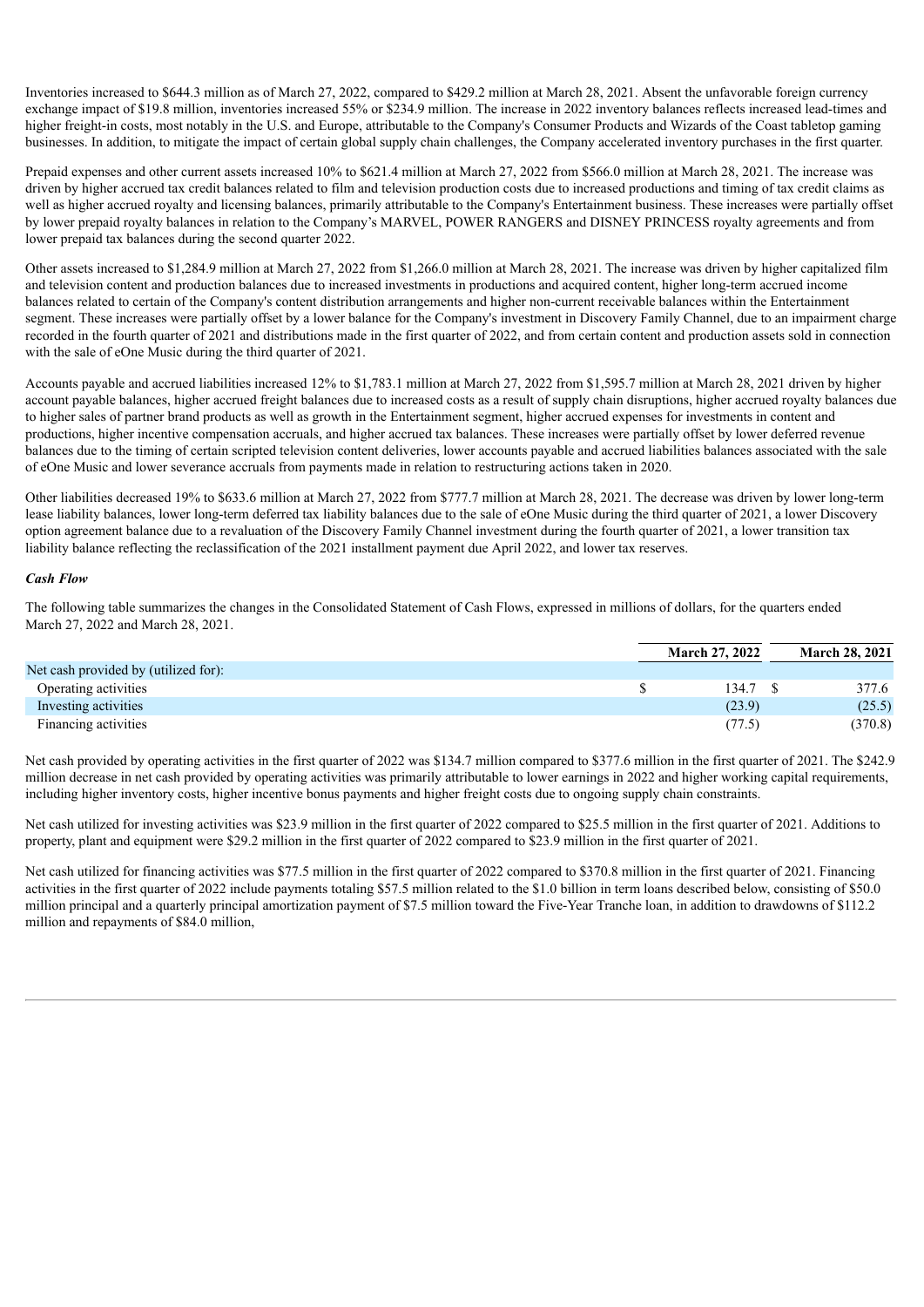related to production financing loans. Financing activities in the first quarter of 2021 included the early repayment of \$300.0 million aggregate principal amount of 3.15% Notes due May 2021, as well as drawdowns of \$72.4 million and repayments of \$37.4 million related to production financing loans. In addition, during the first quarter of 2021, the Company made a quarterly principal amortization payment of \$7.5 million toward the Five-Year Tranche loan described below.

Dividends paid in the first quarter of 2022 totaled \$94.5 million, consistent with dividends paid in the first quarter of 2021 of \$93.4 million.

## *Sources and Uses of Cash*

The Company commits to inventory production, advertising and marketing expenditures in support of its consumer products business, prior to the peak fourth quarter retail selling season. Accounts receivable typically increase during the third and fourth quarter as customers increase their purchases to meet consumer demand expected in the holiday selling season. Due to the concentrated timeframe of this selling period, payments for these accounts receivable are generally not due until the fourth quarter or early in the first quarter of the subsequent year. This timing difference between expenditures and cash collections on accounts receivable sometimes makes it necessary for the Company to borrow amounts during the latter part of the year. In the Company's entertainment business, expenditures of cash for productions are often made well in advance of sale and delivery of the content produced. Trading card and digital gaming revenues have shorter collection periods, but product development expense often occurs years prior to release and revenue generation. During the first quarter of 2022 and 2021, the Company primarily used cash from operations and, to a lesser extent, borrowings under available lines of credit, in particular production financing vehicles, to fund its working capital.

The Company has an agreement with a group of banks which provides for a commercial paper program (the "Program"). Under the Program, at the request of the Company and subject to market conditions, the banks may either purchase from the Company, or arrange for the sale by the Company, of unsecured commercial paper notes. The Company may issue notes from time to time up to an aggregate principal amount outstanding at any given time of \$1.0 billion. The maturities of the notes may vary but may not exceed 397 days. The notes are sold under customary terms in the commercial paper market and are issued at a discount to par, or alternatively, sold at par and bear varying interest rates based on a fixed or floating rate basis. The interest rates vary based on market conditions and the ratings assigned to the notes by the credit rating agencies at the time of issuance. Subject to market conditions, the Company intends to utilize the Program as its primary short-term borrowing facility and does not intend to sell unsecured commercial paper notes in excess of the available amount under the revolving credit agreement discussed below. If, for any reason, the Company is unable to access the commercial paper market, the Company intends to use the revolving credit agreement to meet the Company's short-term liquidity needs. At March 27, 2022, the Company had no outstanding borrowings related to the Program.

The Company has a second amended and restated revolving credit agreement with Bank of America, N.A., as administrative agent, swing line lender and a letter of credit issuer and lender and certain other financial institutions, as lenders thereto (the "Amended Revolving Credit Agreement"), which provides the Company with commitments having a maximum aggregate principal amount of \$1.5 billion. The Amended Revolving Credit Agreement also provides for a potential additional incremental commitment increase of up to \$500.0 million subject to agreement of the lenders. The Amended Revolving Credit Agreement contains certain financial covenants setting forth leverage and coverage requirements, and certain other limitations typical of an investment grade facility, including with respect to liens, mergers and incurrence of indebtedness. The Amended Revolving Credit Agreement extends through September 20, 2024. The Company was in compliance with all covenants as of March 27, 2022. The Company had no borrowings outstanding under its committed revolving credit facility as of March 27, 2022. However, letters of credit outstanding under this facility as of March 27, 2022 were approximately \$3.1 million. Amounts available and unused under the committed line, at March 27, 2022 were approximately \$1.5 billion, inclusive of borrowings under the Company's commercial paper program. The Company also has other uncommitted lines from various banks, of which approximately \$10.9 million was utilized at March 27, 2022. Of the amount utilized under, or supported by, the uncommitted lines, approximately \$10.2 million and \$0.7 million represent letters of credit and outstanding short-term borrowings, respectively.

In September of 2019, the Company entered into a \$1.0 billion Term Loan Agreement (the "Term Loan Agreement") with Bank of America N.A. ("Bank of America"), as administrative agent, and certain financial institutions as lenders, pursuant to which such lenders committed to provide, contingent upon the completion of the eOne acquisition and certain other customary conditions to funding, (1) a three-year senior unsecured term loan facility in an aggregate principal amount of \$400.0 million (the "Three-Year Tranche") and (2) a five-year senior unsecured term loan facility in an aggregate principal amount of \$600.0 million (the "Five-Year Tranche" and together with the Three-Year Tranche, the "Term Loan Facilities"). On December 30, 2019, the Company completed the acquisition of eOne and on that date, borrowed the full amount of \$1.0 billion under the Term Loan Facilities. As of March 27, 2022, the Company has fully repaid the Three-Year Tranche \$400.0 million principal term loan, and of the Five-Year Tranche \$600.0 million principal balance, the Company has repaid a total of \$260.0 million in the following increments: \$22.5 million in 2020; \$180.0 million in 2021; and, \$57.5 million in the first quarter of 2022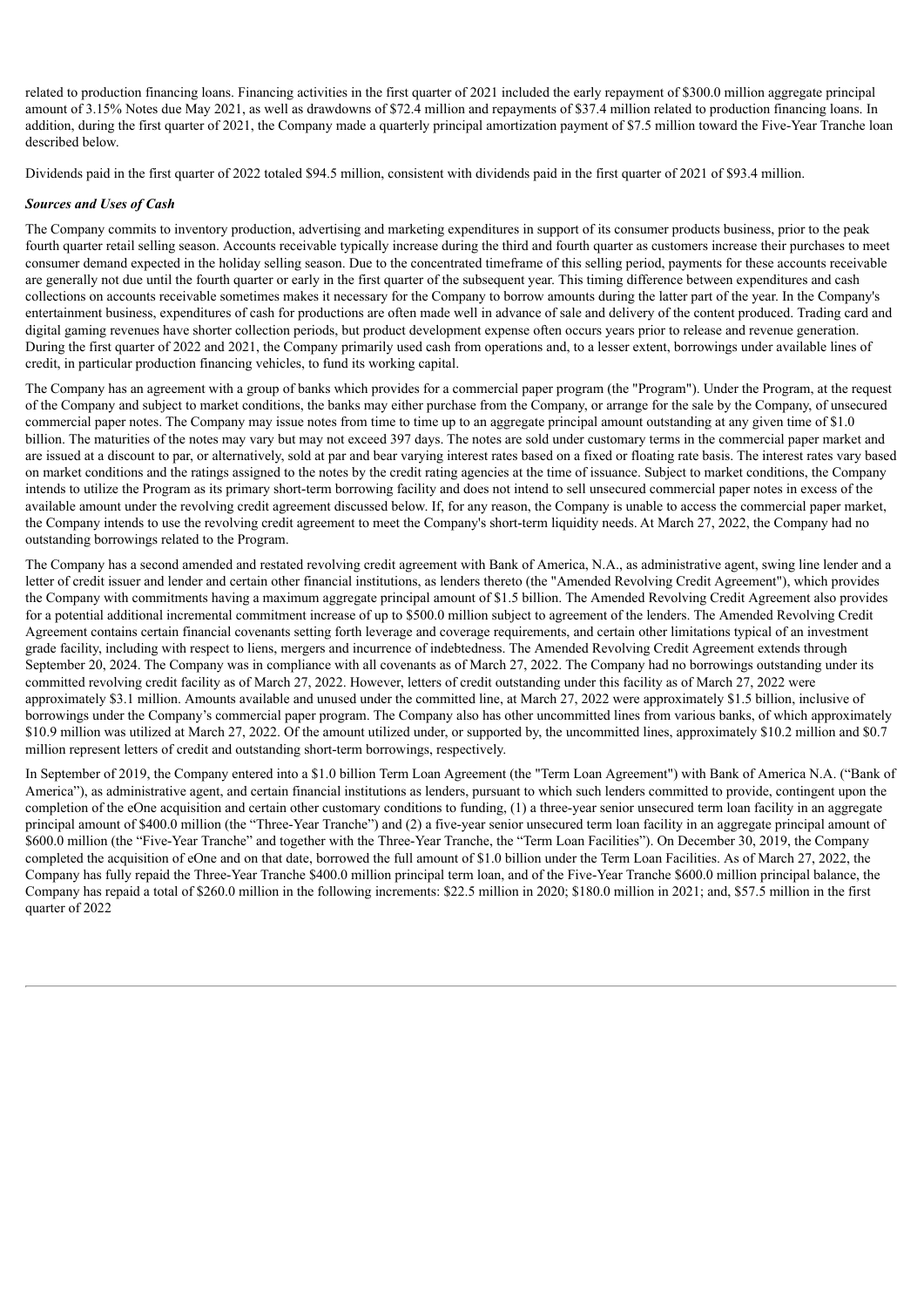consisting of \$50.0 million principle and a quarterly principal amortization payment of \$7.5 million. The Company is subject to certain financial covenants contained in this agreement and as of March 27, 2022, the Company was in compliance with these covenants. The terms of the Term Loan Facilities are described in note 7 to the consolidated financial statements included in Part I of this Form 10-Q.

During November 2019, in conjunction with the Company's acquisition of eOne, the Company issued an aggregate of \$2.4 billion of senior unsecured debt securities (collectively, the "Notes") consisting of the following tranches: \$300 million of notes due 2022 (the "2022 Notes") that bear interest at a fixed rate of 2.60%; \$500 million of notes due 2024 (the "2024 Notes") that bear interest at a fixed rate of 3.00%; \$675 million of notes due 2026 (the "2026 Notes") that bear interest at a fixed rate of 3.55%; and \$900 million of notes due 2029 (the "2029 Notes") that bear interest at a fixed rate of 3.90%. During the third quarter of 2021 the Company repaid in full, its 2022 Notes in the aggregate principal amount of \$300.0 million, including early redemption premiums and accrued interest of \$10.8 million. The terms of the Notes are described in note 7 to the consolidated financial statements in Part I of this Form 10-Q.

The Company uses production financing facilities to fund its film and television productions which are typically arranged on an individual production basis by either special purpose production subsidiaries, each secured by the assets and future revenues of such production subsidiaries, which are non-recourse to the Company's assets, or through a senior revolving credit facility dedicated to production financing obtained in November 2021. The Company's senior revolving film and television production credit facility (the "RPCF") with MUFG Union Bank, N.A., as administrative agent and lender and certain other financial institutions, as lenders thereto (the "Revolving Production Financing Agreement") provides the Company with commitments having a maximum aggregate principal amount of \$250.0 million. The Revolving Production Financing Agreement also provides the Company with the option to request a commitment increase up to an aggregate additional amount of \$150.0 million subject to agreement of the lenders. The Revolving Production Financing Agreement extends through November 22, 2024. The Company uses the RPCF to fund certain of the Company's original film and TV production costs. Borrowings under the RPCF are non-recourse to the Company's assets. Going forward, the Company expects to utilize the revolving production financing facility for the majority of its production financing needs. During the first quarter of 2022, the Company had total drawdowns of \$112.2 million and repayments of \$84.0 million towards these production financing facilities. As of March 27, 2022 the Company had outstanding production financing borrowings related to these facilities of \$199.1 million, \$95.8 million of which are recorded within the current portion of long-term debt and \$103.3 million are recorded within short-term borrowings in the Company's consolidated balance sheets, included in Part I of this Form 10-Q.

The Company has principal amounts of long-term debt as of March 27, 2022 of \$3.9 billion, due at varying times from 2024 through 2044. Of the total principal amount of long-term debt, \$155.8 million is current at March 27, 2022 of which \$60.0 million is related to principal amortization of the 5-year term loans due December 2024 and \$95.8 million represents the Company's outstanding production financing facilities described above. During the first quarter of 2021, the Company repaid in full, its 3.15% Notes in the aggregate principal amount of \$300.0 million due in May 2021, including accrued interest. All of the Company's other long-term borrowings have contractual maturities that occur subsequent to the third quarter of 2024, with the exception of certain of the Company's production financing facilities discussed above.

The Company also had letters of credit and other similar instruments of approximately \$13.4 million and purchase commitments of approximately \$405.3 million outstanding at March 27, 2022.

Other contractual obligations and commercial commitments, as detailed in the Company's 2021 Form 10-K, did not materially change outside of certain payments made in the normal course of business and as otherwise set forth in this report.

The Company has a long history of returning cash to its shareholders through quarterly dividends and share repurchases. In February 2022, Hasbro maintained its quarterly dividend rate of \$0.68 per share with its first dividend payment of 2022. In addition, in February 2022, the Company's Board of Directors announced a 3% increase to the Company's quarterly dividend rate from \$0.68 per share to \$0.70 per share, for the dividend scheduled to be paid in May 2022. The Company also returns cash to shareholders through its share repurchase program. As part of this initiative, since 2005, the Company's Board of Directors (the "Board") adopted numerous share repurchase authorizations with a cumulative authorized repurchase amount of \$4.3 billion. The most recent authorization was approved in May 2018 for \$500 million. Since 2005, Hasbro has repurchased 108.6 million shares at a total cost of \$4.0 billion and an average price of \$36.44 per share. At March 27, 2022, the Company had \$366.6 million remaining under these share repurchase authorizations. Following the Company's acquisition of eOne, the Company temporarily suspended its share repurchase program to prioritize deleveraging. There were no repurchases of the Company's common stock in the first quarter of 2022. A share repurchase program continues to be an important longterm component of Hasbro's capital allocation strategy. In April 2022, given the Company's progress towards reducing debt, the Company announced plans to resume its share repurchase activity during the second quarter of 2022, with a target of repurchasing \$75.0 million to \$150.0 million of Hasbro common stock in the open market in 2022. The Company has no obligation to repurchase shares under the authorization, and the timing, actual number, and value of the shares that are repurchased, if any, will depend on a number of factors, including the price of the Company's stock and the Company's generation of, and uses for, cash.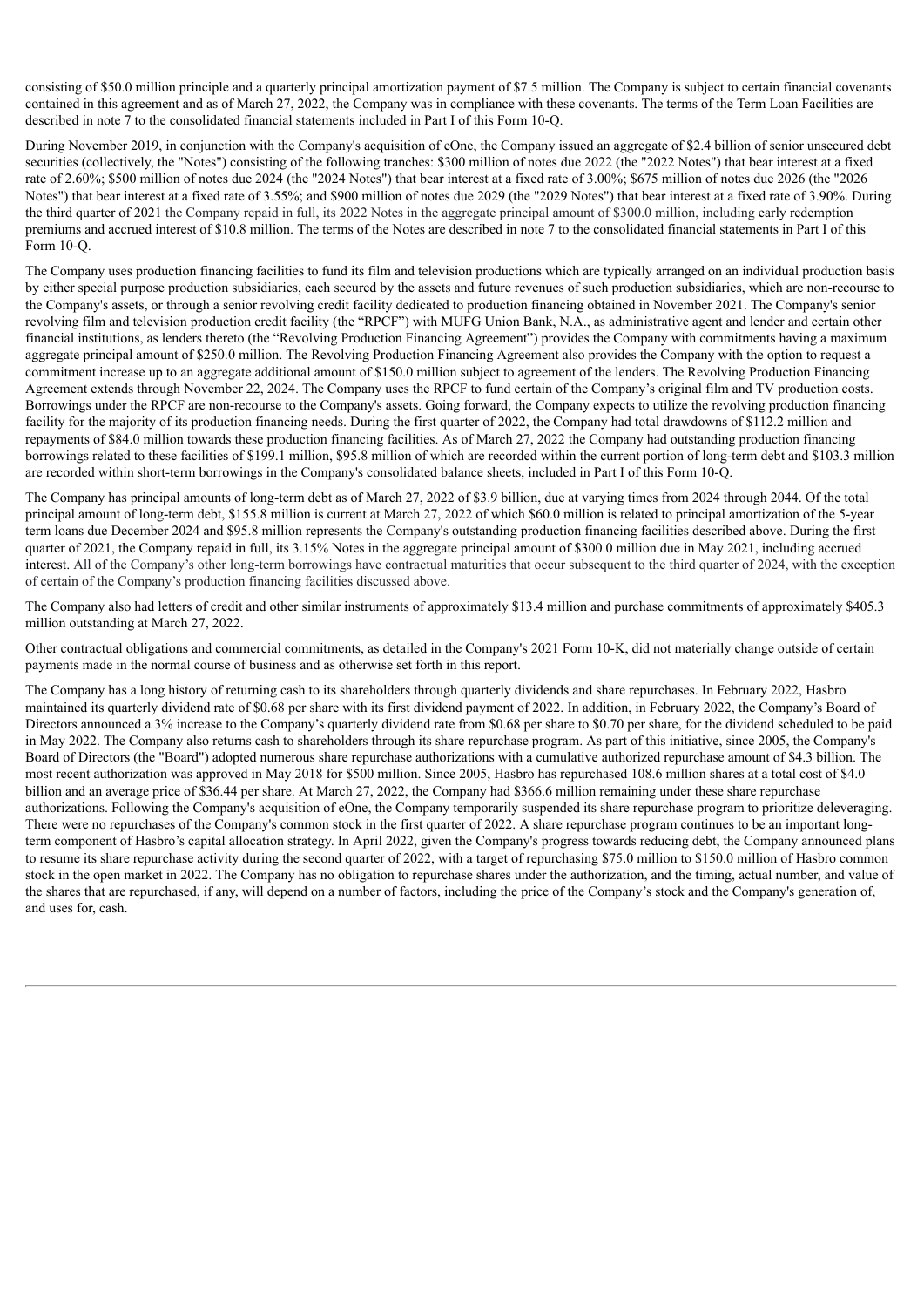The Company believes that cash from operations, and, if necessary, its committed line of credit and other borrowing facilities, will allow the Company to meet its obligations over the next twelve months.

## **CRITICAL ACCOUNTING POLICIES AND SIGNIFICANT ESTIMATES**

The Company prepares its consolidated financial statements in accordance with accounting principles generally accepted in the United States of America. As such, management is required to make certain estimates, judgments and assumptions that it believes are reasonable based on the information available. These estimates and assumptions affect the reported amounts of assets and liabilities at the date of the financial statements and the reported amounts of revenues and expenses for the periods presented. The significant accounting policies which management believes are the most critical to aid in fully understanding and evaluating the Company's reported financial results include film and television production costs, recoverability of goodwill and intangible assets, income taxes and business combinations. Additionally, the Company identified the valuation of the Company's equity method investment in Discovery Family Channel as a significant accounting estimate. These critical accounting policies are the same as those detailed in the Company's 2021 Form 10-K.

## **FINANCIAL RISK MANAGEMENT**

The Company is exposed to market risks attributable to fluctuations in foreign currency exchange rates primarily as the result of sourcing products priced in U.S. dollars, Hong Kong dollars and Euros while marketing and selling those products in more than twenty currencies. Results of operations may be affected primarily by changes in the value of the U.S. dollar, Euro, British pound sterling, Canadian dollar, Brazilian real, Russian ruble and Mexican peso and, to a lesser extent, other currencies in Latin American and Asia Pacific countries.

To manage this exposure, the Company has hedged a portion of its forecasted foreign currency transactions using foreign exchange forward contracts. The Company is also exposed to foreign currency risk with respect to its net cash and cash equivalents or short-term borrowing positions in currencies other than the U.S. dollar. The Company believes, however, that the on-going risk on the net exposure should not be material to its financial condition. In addition, the Company's revenues and costs have been, and will likely continue to be, affected by changes in foreign currency rates. A significant change in foreign exchange rates can materially impact the Company's revenues and earnings due to translation of foreign-denominated revenues and expenses. The Company does not hedge against translation impacts of foreign exchange. From time to time, affiliates of the Company may make or receive intercompany loans in currencies other than their functional currency. The Company manages this exposure at the time the loan is made by using foreign exchange contracts.

The Company reflects derivatives at their fair value as an asset or liability on the consolidated balance sheets. The Company does not speculate in foreign currency exchange contracts. At March 27, 2022, these contracts had net unrealized gains of \$5.3 million, of which \$9.9 million of unrealized gains are recorded in prepaid expenses and other current assets, \$4.4 million of unrealized losses are recorded in accrued liabilities and \$0.2 million of unrealized losses are recorded in other long-term liabilities. Included in accumulated other comprehensive loss at March 27, 2022 are deferred gains, net of tax, of \$8.7 million, related to these derivatives.

At March 27, 2022, the Company had principal amounts long-term debt of \$3.7 billion. In May 2014, the Company issued an aggregate \$600.0 million of long-term debt which consisted of \$300.0 million of 3.15% Notes, subsequently repaid in 2021, and \$300.0 million of 5.10% Notes due 2044. Prior to the May 2014 debt issuance, the Company entered into forward-starting interest rate swap agreements with a total notional value of \$500.0 million to hedge the anticipated underlying U.S. Treasury interest rate. These interest rate swaps were matched with this debt issuance and were designated and effective as hedges of the change in future interest payments. At the date of issuance, the Company terminated these swap agreements and their fair value at the date of issuance was recorded in accumulated other comprehensive loss and is being amortized through the consolidated statements of operations using an effective interest rate method over the life of the related debt. Included in accumulated other comprehensive loss at March 27, 2022 are deferred losses, net of tax, of \$15.4 million related to these derivatives.

The impact of inflation on the Company's business operations has been significant during the first quarter of 2022 compared to prior years. However, due to mitigating actions taken by the Company, such as price increases during 2021 where deemed necessary, the impact of general price inflation on our financial position and results of operations has been reduced. The Company continues to monitor the impact of inflation to its business operations on an ongoing basis and plans to implement additional price increases in 2022 and may need to adjust its prices further to mitigate the impact of changes to the rate of inflation in future periods. However, future volatility of general price inflation and the impact of inflation on costs and availability of materials, costs for shipping and warehousing and other operational overhead could adversely affect the Company's financial results.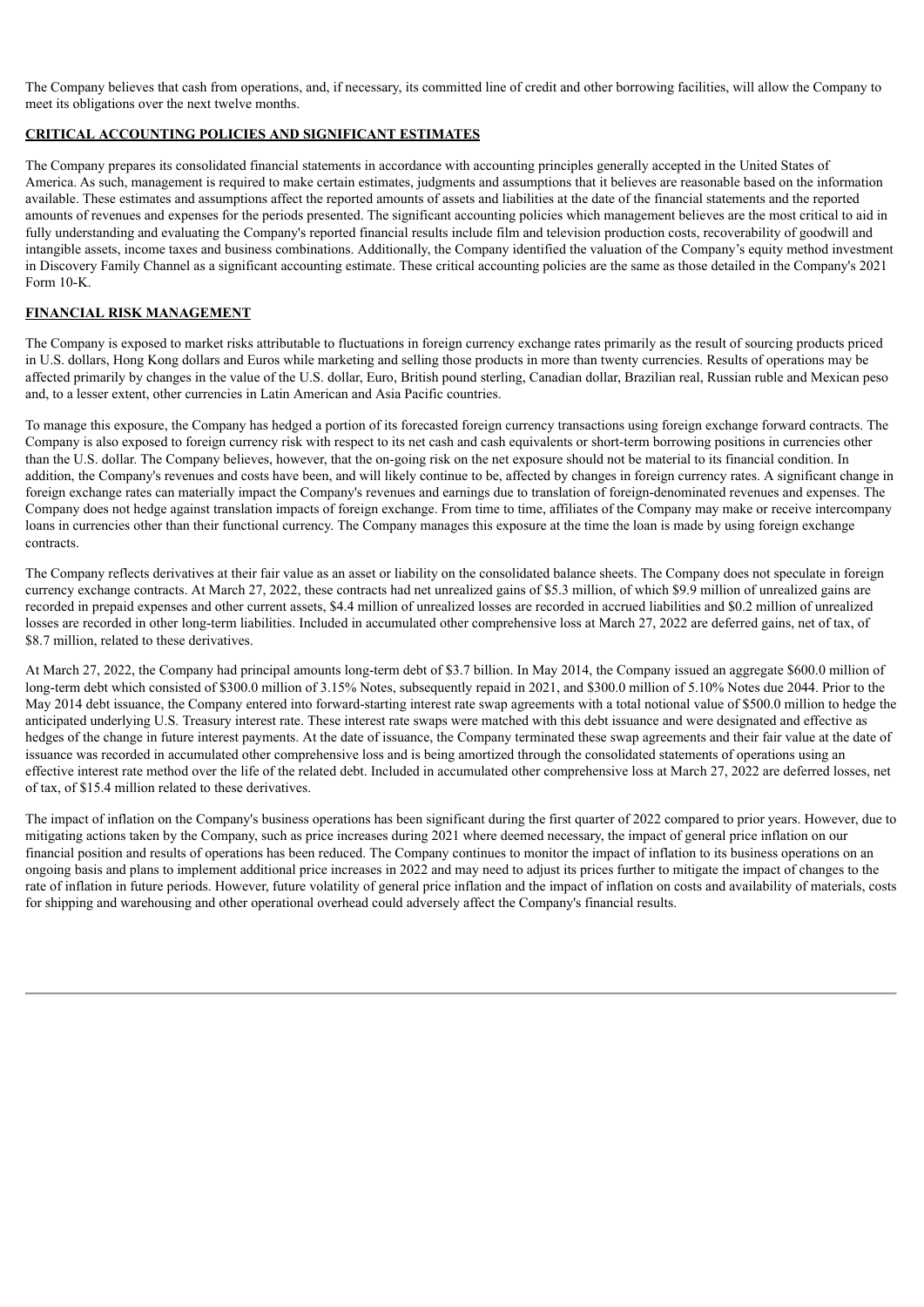## **Item 3. Quantitative and Qualitative Disclosures About Market Risk.**

The information required by this item is included in Part I, Item 2. "Management's Discussion and Analysis of Financial Condition and Results of Operations" and is incorporated herein by reference.

#### **Item 4. Controls and Procedures.**

#### Evaluation of disclosure controls and procedures

The Company maintains disclosure controls and procedures, as defined in Rule 13a-15(e) promulgated under the Securities Exchange Act of 1934 (the "Exchange Act"), that are designed to ensure that information required to be disclosed by the Company in the reports that it files or submits under the Exchange Act is recorded, processed, summarized and reported within the time periods specified in the Securities and Exchange Commission's rules and forms and that such information is accumulated and communicated to the Company's management, including its Chief Executive Officer and Chief Financial Officer, as appropriate to allow timely decisions regarding required disclosure. The Company carried out an evaluation, under the supervision and with the participation of the Company's management, including the Company's Chief Executive Officer and Chief Financial Officer, of the effectiveness of the design and operation of the Company's disclosure controls and procedures as of March 27, 2022. Based on the evaluation of these disclosure controls and procedures, the Chief Executive Officer and Chief Financial Officer concluded that the Company's disclosure controls and procedures were effective.

#### Changes in internal control over financial reporting

There were no changes in the Company's internal control over financial reporting, as defined in Rule 13a-15(f) promulgated under the Exchange Act, during the quarter ended March 27, 2022 that have materially affected, or are reasonably likely to materially affect, the Company's internal control over financial reporting.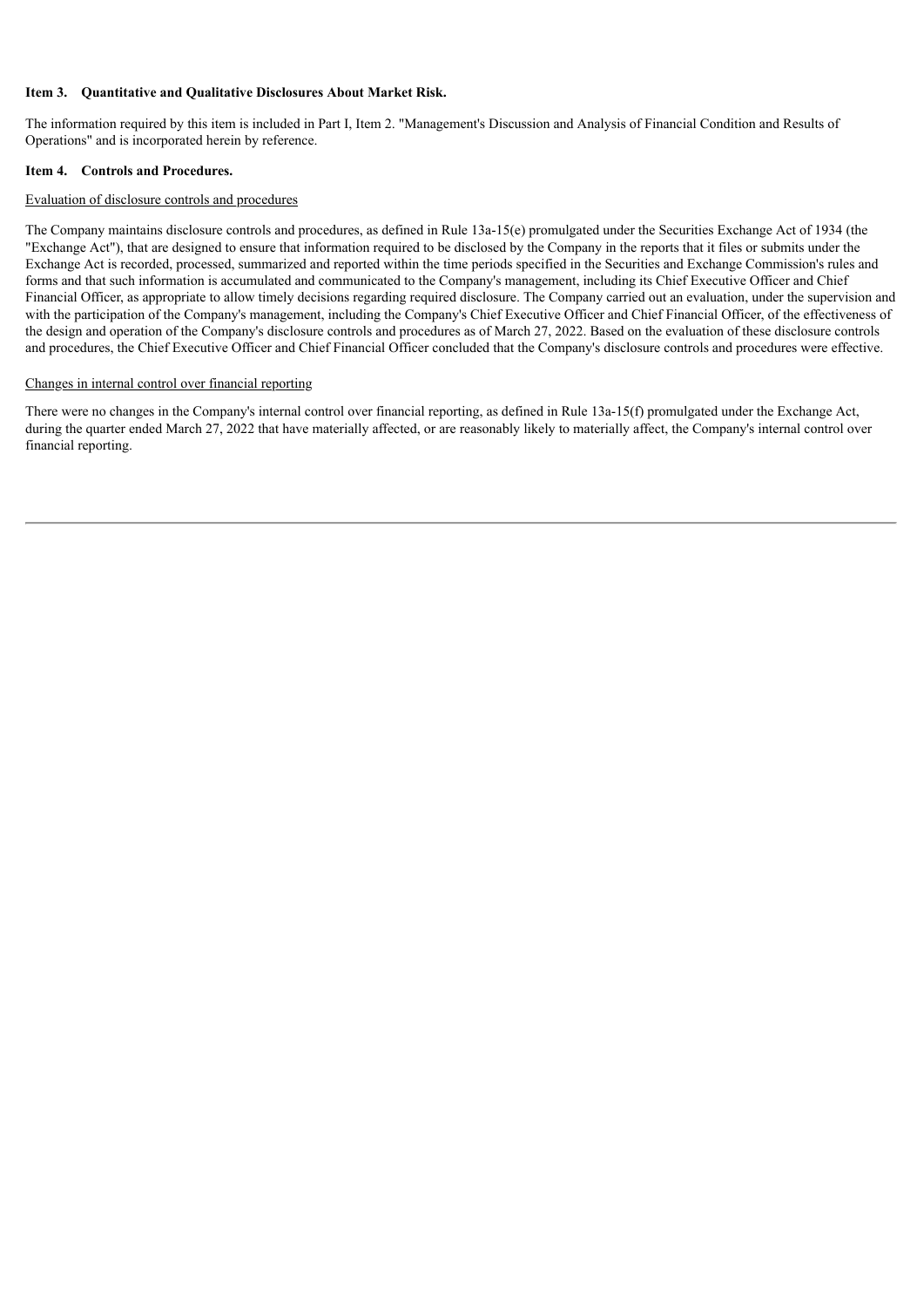#### **PART II. OTHER INFORMATION**

#### **Item 1. Legal Proceedings.**

The Company is currently party to certain legal proceedings, none of which it believes to be material to its business or financial condition.

#### **Item 1A. Risk Factors.**

In connection with information set forth in this Quarterly Report on Form 10-Q, the risk factors discussed under Item 1A. Risk Factors, in Part I of our 2021 Form 10-K and in our subsequent filings, including in this filing, should be considered. The risks set forth in our 2021 Form 10-K and in our subsequent filings, including in this filing, could materially and adversely affect our business, financial condition, and results of operations. There are no material changes from the risk factors as previously disclosed in our 2021 10-K, in any of our subsequently filed reports or as otherwise set forth in this Quarterly Report.

## **Item 2. Unregistered Sales of Equity Securities and Use of Proceeds.**

In May 2018, the Company announced that its Board of Directors authorized the repurchase of an additional \$500 million of common stock. Purchases of the Company's common stock may be made from time to time, subject to market conditions. These shares may be repurchased in the open market or through privately negotiated transactions. The Company has no obligation to repurchase shares under this authorization and there is no expiration date for this repurchase authorization. The timing, actual number, and value of shares that are repurchased will depend on a number of factors, including the price of the Company's stock and the Company's generation of, and uses for, cash.

Following the Company's acquisition of eOne, the Company temporarily suspended its share repurchase program to prioritize deleveraging. There were no repurchases of the Company's common stock in the first quarter of 2022. A share repurchase program continues to be an important long-term component of Hasbro's capital allocation strategy. In April 2022, given the Company's progress toward reducing debt, the Company announced plans to resume its share repurchase activity during the second quarter of 2022, with a target of repurchasing \$75 to \$150 million of Hasbro common stock in the open market in 2022.

## **Item 3. Defaults Upon Senior Securities.**

None.

## **Item 4. Mine Safety Disclosures.**

Not applicable.

## **Item 5. Other Information.**

None.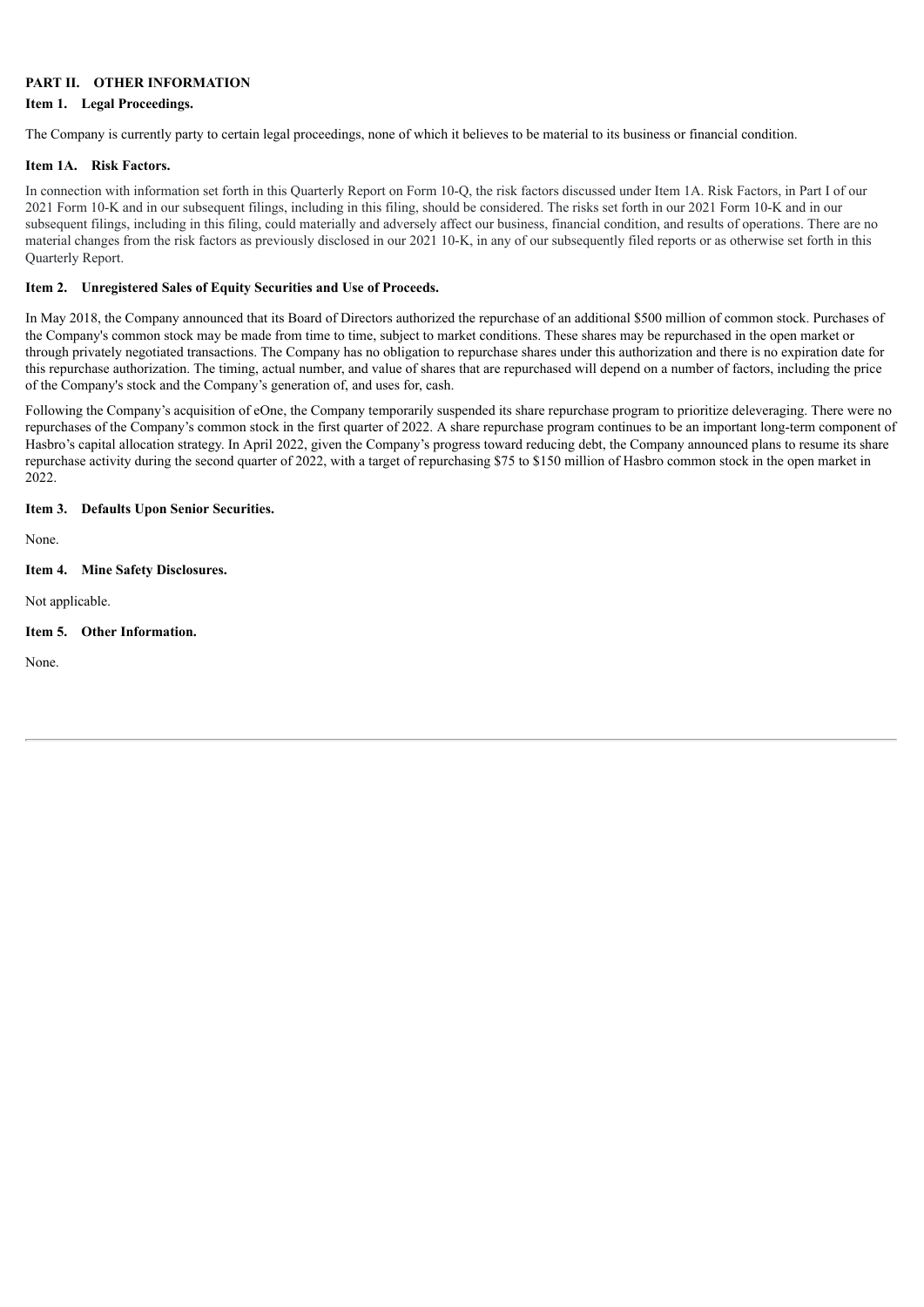#### **Item 6. Exhibits**

- 3.1 Restated Articles of [Incorporation](http://www.sec.gov/Archives/edgar/data/46080/000004608000000013/0000046080-00-000013-0002.txt) of the Company. (Incorporated by reference to Exhibit 3.1 to the Company's Quarterly Report on Form 10-Q for the period ended July 2, 2000, File No. 1-6682.)
- 3.2 Amendment to Articles of [Incorporation,](http://www.sec.gov/Archives/edgar/data/46080/000004608000000013/0000046080-00-000013-0005.txt) dated June 28, 2000. (Incorporated by reference to Exhibit 3.4 to the Company's Quarterly Report on Form 10-Q for the period ended July 2, 2000, File No. 1-6682.)
- 3.3 Amendment to Articles of [Incorporation,](http://www.sec.gov/Archives/edgar/data/46080/000004608003000022/ex3-3q203.htm) dated May 19, 2003. (Incorporated by reference to Exhibit 3.3 to the Company's Quarterly Report on Form 10-Q for the period ended June 29, 2003, File No. 1-6682.)
- 3.4 Amended and Restated Bylaws of the Company, as amended. [\(Incorporated](http://www.sec.gov/Archives/edgar/data/46080/000095013507001259/b63637hoexv3wxdy.txt) by reference to Exhibit 3(d) to the Company's Annual Report on Form 10-K for the fiscal year ended December 31, 2006, File No. 1-6682.)
- 3.5 Amendment to Amended and Restated Bylaws of the Company, as amended. [\(Incorporated](http://www.sec.gov/Archives/edgar/data/46080/000004608014000081/exhibit31.htm) by reference to Exhibit 3.1 to the Company's Current Report on Form 8-K dated August 6, 2014, File No. 1-6682.)
- 3.6 Amendment to Amended and Restated Bylaws of the Company, as amended. [\(Incorporated](http://www.sec.gov/Archives/edgar/data/46080/000004608015000093/exhibit31.htm) by reference to Exhibit 3.1 to the Company's Current Report on Form 8-K dated October 5, 2015, File No. 1-6682.)
- 3.7 Amendment to Amended and Restated Bylaws of the Company, as amended. [\(Incorporated](http://www.sec.gov/Archives/edgar/data/46080/000004608015000101/exhibit31.htm) by reference to Exhibit 3.1 to the Company's Current Report on Form 8-K dated December 10, 2015, File No. 1-6682.)
- 3.8 Certificate of Designations of Series C Junior Participating Preference Stock of Hasbro, Inc. dated June 29, 1999. [\(Incorporated](http://www.sec.gov/Archives/edgar/data/46080/000004608000000013/0000046080-00-000013-0003.txt) by reference to Exhibit 3.2 to the Company's Quarterly Report on Form 10-Q for the period ended July 2, 2000, File No. 1-6682.)
- 3.9 Certificate of Vote(s) authorizing a decrease of class or series of any class of shares. [\(Incorporated](http://www.sec.gov/Archives/edgar/data/46080/000004608000000013/0000046080-00-000013-0004.txt) by reference to Exhibit 3.3 to the Company's Quarterly Report on Form 10-Q for the period ended July 2, 2000, File No 1-6682.)
- 4.1 Indenture, dated as of July 17, 1998, by and between the Company and The Bank of New York Mellon Trust Company, N.A. as successor Trustee to Citibank, N.A. as Trustee. [\(Incorporated](http://www.sec.gov/Archives/edgar/data/46080/0000950172-98-000702.txt) by reference to Exhibit 4.1 to the Company's Current Report on Form 8-K dated July 14, 1998, File No. 1-6682.)
- 4.2 Indenture, dated as of March 15, 2000, by and between the Company and The Bank of New York Mellon Trust Company, N.A. as successor Trustee to the Bank of Nova Scotia Trust Company of New York. [\(Incorporated](http://www.sec.gov/Archives/edgar/data/46080/000004608000000003/0000046080-00-000003.txt) by reference to Exhibit 4(b)(i) to the Company's Annual Report on Form 10-K for the fiscal year ended December 26, 1999, File No. 1-6682.)
- 4.3 First [Supplemental](http://www.sec.gov/Archives/edgar/data/46080/000095013507005709/b66906hbexv4w1.htm) Indenture, dated as of September 17, 2007, between the Company and The Bank of New York Mellon Trust Company, N.A. as successor Trustee to the Bank of Nova Scotia Trust Company of New York. (Incorporated by reference to Exhibit 4.1 to the Company's Current Report on Form 8-K filed September 17, 2007, File No. 1-6682.)
- 4.4 Second [Supplemental](http://www.sec.gov/Archives/edgar/data/46080/000095013509003948/b75462hiexv4w1.htm) Indenture, dated as of May 13, 2009, between the Company and The Bank of New York Mellon Trust Company, N.A. as successor Trustee to the Bank of Nova Scotia Trust Company of New York. (Incorporated by reference to Exhibit 4.1 to the Company's Current Report on Form 8-K filed May 13, 2009, File No. 1-6682.)
- 4.5 Third [Supplemental](http://www.sec.gov/Archives/edgar/data/46080/000095012310023420/b80058exv4w1.htm) Indenture, dated as of March 11, 2010, between the Company and The Bank of New York Mellon Trust Company, N.A. as successor Trustee to the Bank of Nova Scotia Trust Company of New York. (Incorporated by reference to Exhibit 4.1 to the Company's Current Report on Form 8-K filed March 11, 2010, File No. 1-6682.)
- 4.6 Fourth [Supplemental](http://www.sec.gov/Archives/edgar/data/46080/000119312514196726/d727293dex41.htm) Indenture, dated May 13, 2014, between the Company and The Bank of New York Mellon Trust Company, N.A. as successor Trustee to the Bank of Nova Scotia Trust Company of New York. (Incorporated by reference to Exhibit 4.1 to the Company's Current Report on Form 8-K filed May 13, 2014, file No. 1-6682.)
- 4.7 Fifth [Supplemental](http://www.sec.gov/Archives/edgar/data/46080/000119312517283854/d456734dex41.htm) Indenture, dated September 13, 2017, between the Company and The Bank of New York Mellon Trust Company, N.A. as successor Trustee to the Bank of Nova Scotia Trust Company of New York. (Incorporated by reference to Exhibit 4.1 to the Company's Current Report on Form 8-K filed September 13, 2017, file No. 1-6682.)
- 4.8 Sixth Supplemental Indenture dated as of November 19, 2019, among the Company and The Bank of New York Mellon Trust Company, N.A. and U.S. Bank, National Association, [supplementing](http://www.sec.gov/Archives/edgar/data/46080/000119312519295544/d822953dex12.htm) the Indenture dated as of March 15, 2000. (Incorporated by reference to Exhibit 1.2 to the Company's Current Report on Form 8-K filed November 19, 2019, File No. 1-6682.)
- 10.1<sup>\*\*</sup> [Employment](#page-46-0) Agreement with Chris Cocks, dated January 5, 2022. [\(Incorporated](#page-46-0) by reference to Exhibit 10.1 to the Company's Current Report on Form 8-K filed with the SEC on January 7, 2022, File No. 1-6682.)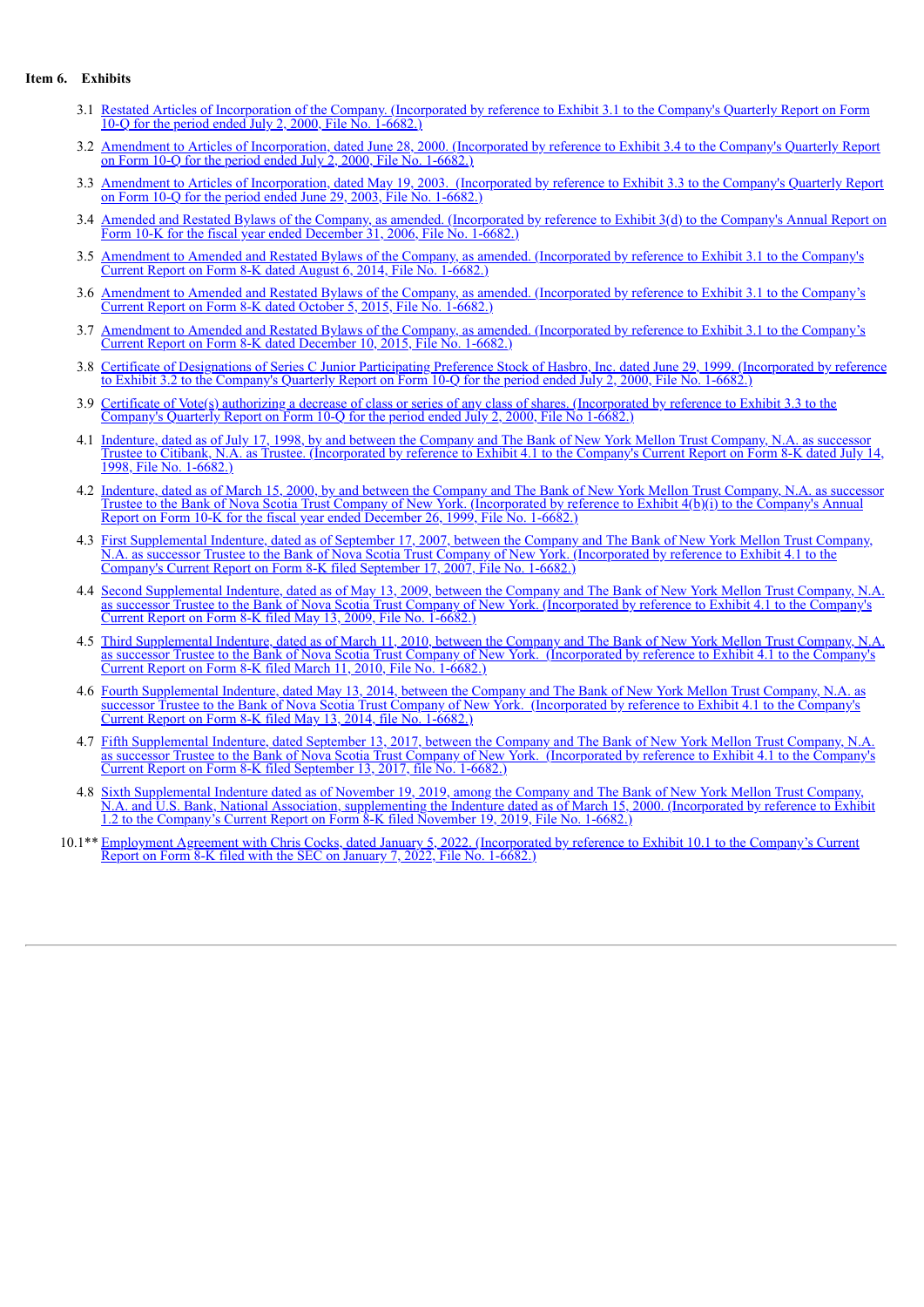- 10.2<sup>\*\*</sup> Letter Agreement with Eric Nyman, dated January 5, 2022. [\(Incorporated](#page-65-0) by reference to Exhibit 10.2 to the Company's Current Report on Form 8-K filed with the SEC on January 7, 2022, File No. 1-6682.)
- 10.3\*\* Form of 2022 Stock Option Agreement under the Hasbro, Inc. Restated 2003 Stock Incentive [Performance](#page-70-0) Plan.
- 10.4\*\* Form of 2022 Restricted Stock Unit Award under the Hasbro, Inc. Restated 2003 Stock Incentive [Performance](#page-79-0) Plan.
- 10.5\*\* Form of 2022 Contingent Stock [Performance](#page-86-0) Award under the Hasbro, Inc. Restated 2003 Stock Incentive Performance Plan.
- 10.6\*\* Form of 2022 Hasbro, Inc. [Performance](#page-97-0) Rewards Program.
- 31.1\* [Certification](#page-107-0) of the Interim Chief Executive Officer Pursuant to Rule 13a-14(a) under the Securities Exchange Act of 1934.
- 31.2\* [Certification](#page-108-0) of the Chief Financial Officer Pursuant to Rule 13a-14(a) under the Securities Exchange Act of 1934.
- 32.1\* [Certification](#page-109-0) of the Interim Chief Executive Officer Pursuant to Rule 13a-14(b) under the Securities Exchange Act of 1934.
- 32.2\* [Certification](#page-110-0) of the Chief Financial Officer Pursuant to Rule 13a-14(b) under the Securities Exchange Act of 1934.
- 101.INS XBRL Instance Document the instance document does not appear in the Interactive Data File because its XBRL tags are embedded within the Inline XBRL Document.
- 101.SCH XBRL Taxonomy Extension Schema Document
- 101.CAL XBRL Taxonomy Extension Calculation Linkbase Document
- 101.LAB XBRL Taxonomy Extension Labels Linkbase Document
- 101.PRE XBRL Taxonomy Extension Presentation Linkbase Document
- 101.DEF XBRL Taxonomy Extension Definition Linkbase Document
- *\* Furnished herewith*
- *\*\* Indicates management contract or compensatory plan, contract or arrangement*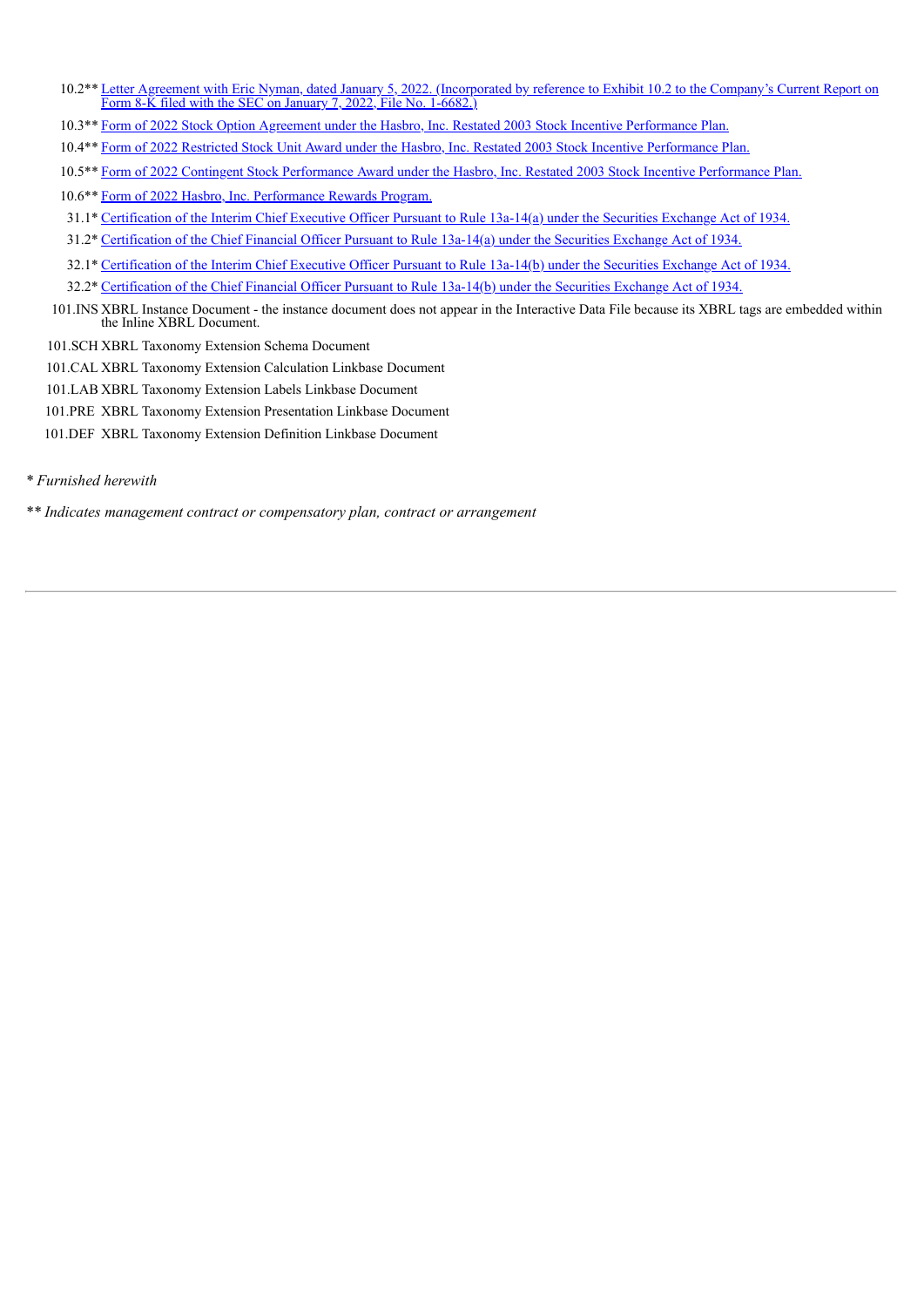## SIGNATURES

Pursuant to the requirements of the Securities Exchange Act of 1934, the registrant has duly caused this report to be signed on its behalf by the undersigned thereunto duly authorized.

HASBRO, INC. (Registrant)

Date: April 27, 2022 By: /s/ Deborah Thomas

Deborah Thomas Executive Vice President and Chief Financial Officer (Duly Authorized Officer and Principal Financial Officer)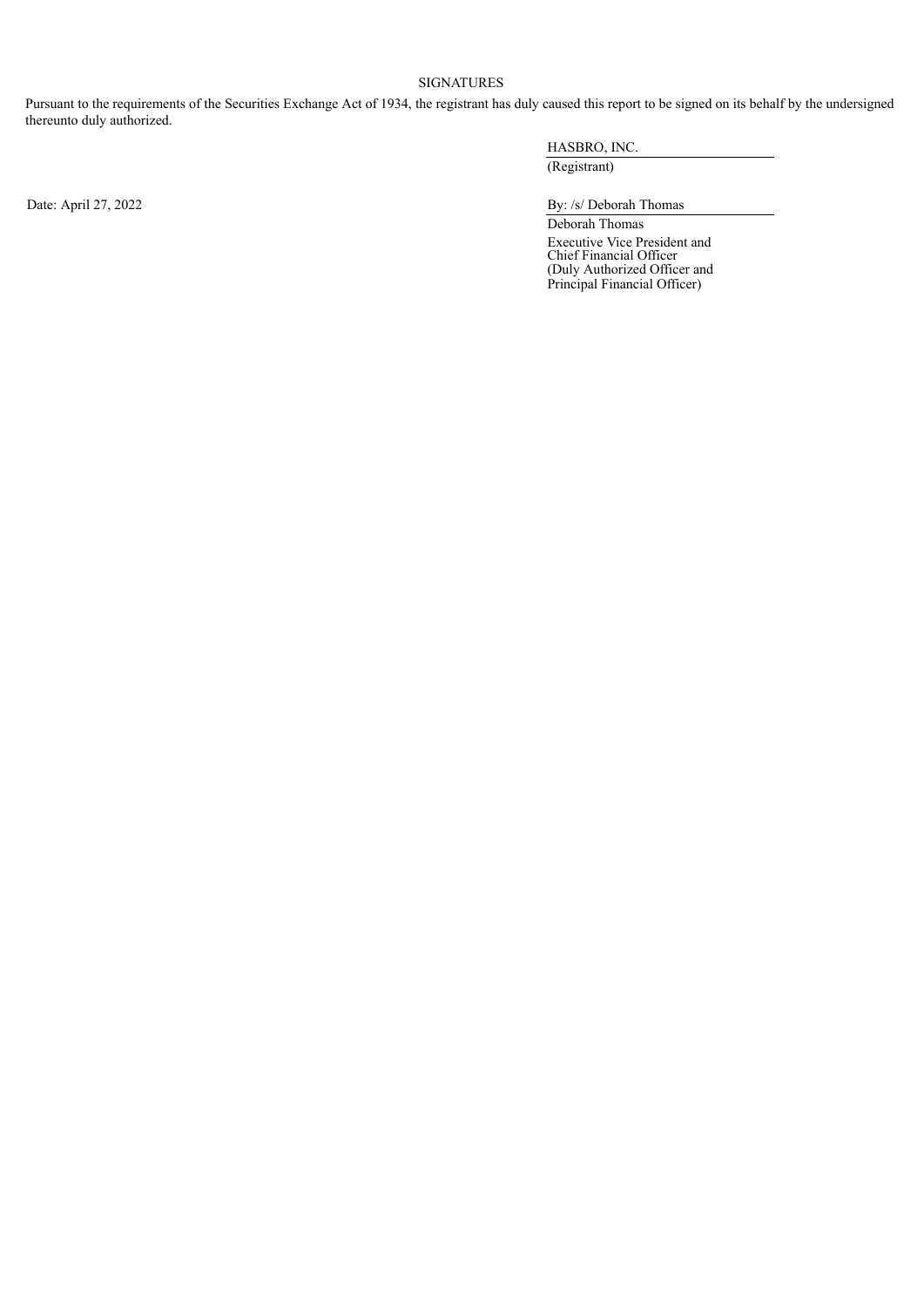## EMPLOYMENT AGREEMENT

<span id="page-46-0"></span>This Employment Agreement (the "Agreement"), made effective as of January 5<sup>th</sup>, 2022 (the "Effective Date"), is entered into by and between Hasbro, Inc., a Rhode Island corporation with a principal place of business at 1011 Newport Avenue, Pawtucket, Rhode Island 02861 (together with its subsidiaries, the "Company" or "Hasbro"), and Christian (Chris) Page Cocks (the "Executive").

WHEREAS, the Executive currently serves as President and Chief Operating Officer of Wizards of the Coast and Digital Gaming;

WHEREAS, Wizards of the Coast is a subsidiary of the Company;

WHEREAS, the Company desires to promote the Executive to Chief Executive Officer of the Company, such promotion to take effect on February 25<sup>th</sup>, 2022, pursuant to the terms and conditions set forth in this Agreement; and

WHEREAS, the Executive desires to serve as Chief Executive Officer of the Company, beginning February 25<sup>th</sup>, 2022, pursuant to the terms and conditions hereof.

NOW, THEREFORE, in consideration of the promotion and continued employment of the Executive, and for other good and valuable consideration, the receipt and sufficiency of which are hereby acknowledged, the Company and the Executive agree as follows:

1. Transition Period. From January  $5<sup>th</sup>$ , 2022 through and including February 24<sup>th</sup>, 2022 (the "Transition Period"), the Executive will continue to serve as President and Chief Operating Officer of Wizards of the Coast and Digital Gaming. During this period, the Executive will also work closely with the Company's Board of Directors (the "Board"), the Company's Interim Chief Executive Officer (Richard Stoddart), and the other members of management to prepare to transition into the role of Chief Executive Officer of the Company. The terms and conditions of the Executive's employment, including his benefits and compensation and any severance to which he would be entitled, during the Transition Period will remain the same as they were immediately prior to this Agreement, with the exception that the Executive will be expected to spend the majority of his time following January 5<sup>th</sup>, 2022 at the Company's corporate offices in Pawtucket, Rhode Island preparing to assume the role of Chief Executive Officer.  $th$  2022 through and including February  $24$ <sup>th</sup>

2. Term of Employment as Chief Executive Officer. The Company agrees to employ the Executive as Chief Executive Officer, and the Executive hereby accepts employment with the Company as Chief Executive Officer, upon the terms set forth in this Agreement, for the period commencing on February 25<sup>th</sup>, 2022 (the "Commencement Date") and ending on December 31<sup>st</sup>, 2024, or such later date following a Change in Control as is set forth in the following sentence (the "End Date"), unless earlier terminated or extended pursuant to the provisions of Section 5 (such period, the "Employment Period"). Notwithstanding the foregoing, upon a Change in Control during the Employment Period, the End Date shall immediately and th st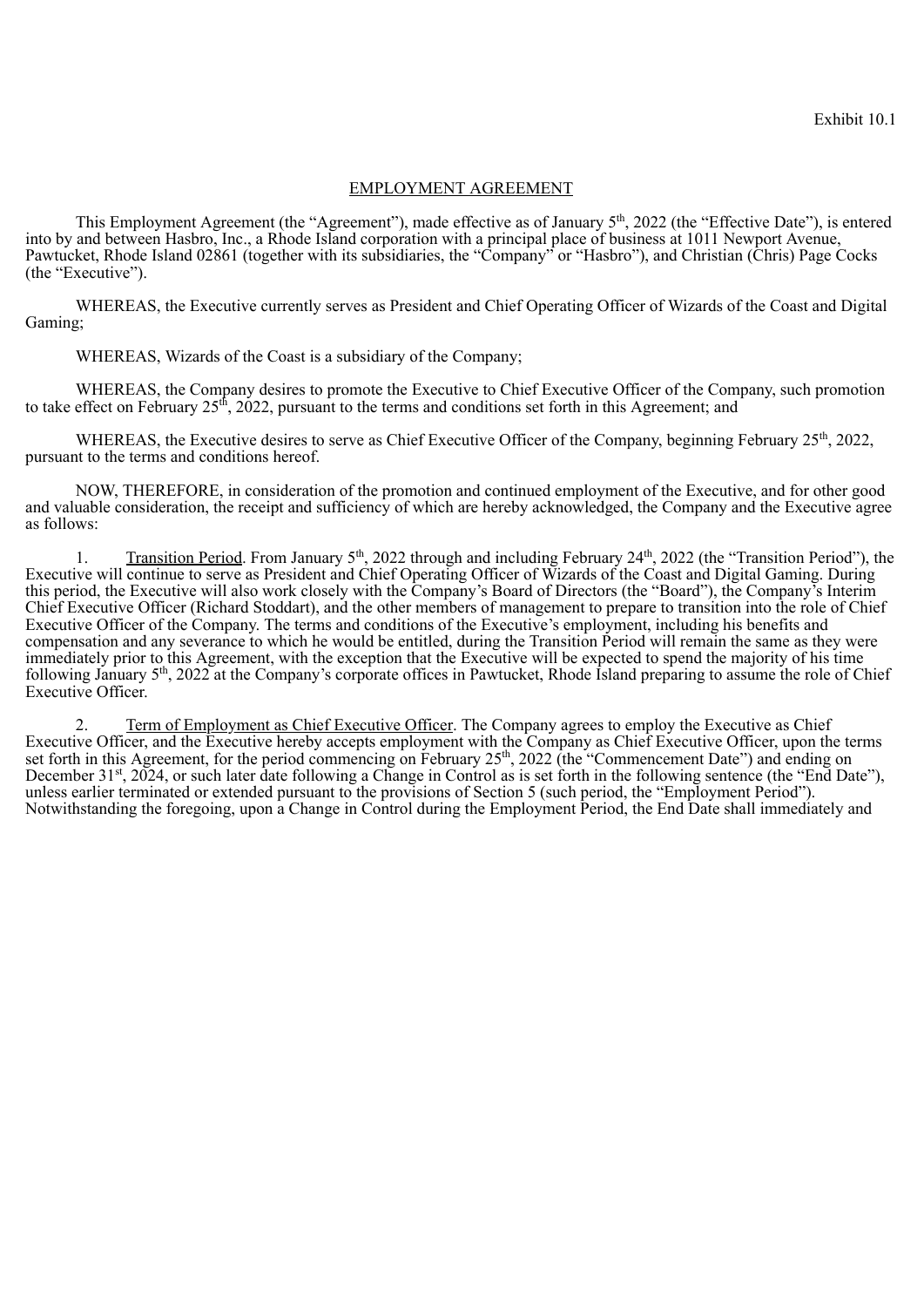automatically extend to the date that is the second anniversary of the date of the consummation of the Change in Control, and the Employment Period shall be extended accordingly. Following the Commencement Date, Executive will transition his prior responsibilities as President and Chief Operating Officer of Wizards of the Coast and Digital Gaming to another executive.

## 3. Title; Capacity.

1.1 During the Employment Period, the Executive shall serve as the Company's Chief Executive Officer. The Executive shall be based at the corporate headquarters of the Company in Pawtucket, Rhode Island, provided that the Executive will be required to undertake reasonable travel to other Company offices in connection with his duties, with any related business air travel to be in the highest class available on the applicable aircraft, subject to reimbursement in accordance with Section 4.5.

1.2 The Executive shall report directly to, and be subject to the supervision of the Board, and shall have such authority as is delegated to the Executive by the Board. Effective as of the Commencement Date, the Executive will be appointed to serve as a member of the Board. During the Employment Period, the Company will continue to nominate the Executive to be elected as a member of the Board. The Executive hereby accepts employment as Chief Executive Officer and agrees to undertake the duties and responsibilities inherent in such position and such other duties and responsibilities as the Board shall from time to time reasonably assign to the Executive. The Executive agrees to devote his entire business time, attention and energies to the business and interests of the Company during the Employment Period; provided that nothing herein shall preclude Executive, in each case to the extent that such activities do not materially interfere with the performance of the Executive's duties under this Agreement and are not otherwise in conflict with the reasonable business interests of Hasbro, from (x) managing Executive's personal and family investments and affairs, (y) engaging in charitable activities and community affairs, and (z) subject to the prior approval of the Board (which approval shall not be unreasonably withheld) and compliance with any applicable Company policies for outside Board memberships, such as the Company's overboarding policy, accepting appointment to or continuing to serve on any board of directors or trustees of any business, corporation, or charitable organization. The Executive agrees to abide by the rules, regulations, instructions, personnel practices and policies of the Company and any changes therein which may be adopted from time to time by the Company to the extent provided to the Executive or the Executive is otherwise made aware of them.

## 4. Compensation and Benefits.

1.1 Base Salary. Beginning on the Commencement Date, the Company shall pay the Executive, in periodic installments in accordance with the Company's customary payroll practices, a base salary at the annualized rate of \$1,500,000 (the "Base Salary"). The Executive's base salary shall be reviewed periodically in accordance with the Company's compensation guidelines for senior executives, and may be upwardly adjusted to the extent, if any, deemed appropriate by Hasbro's Compensation Committee of the Board (the "Compensation Committee") and the full Board; provided, however, that the Executive's Base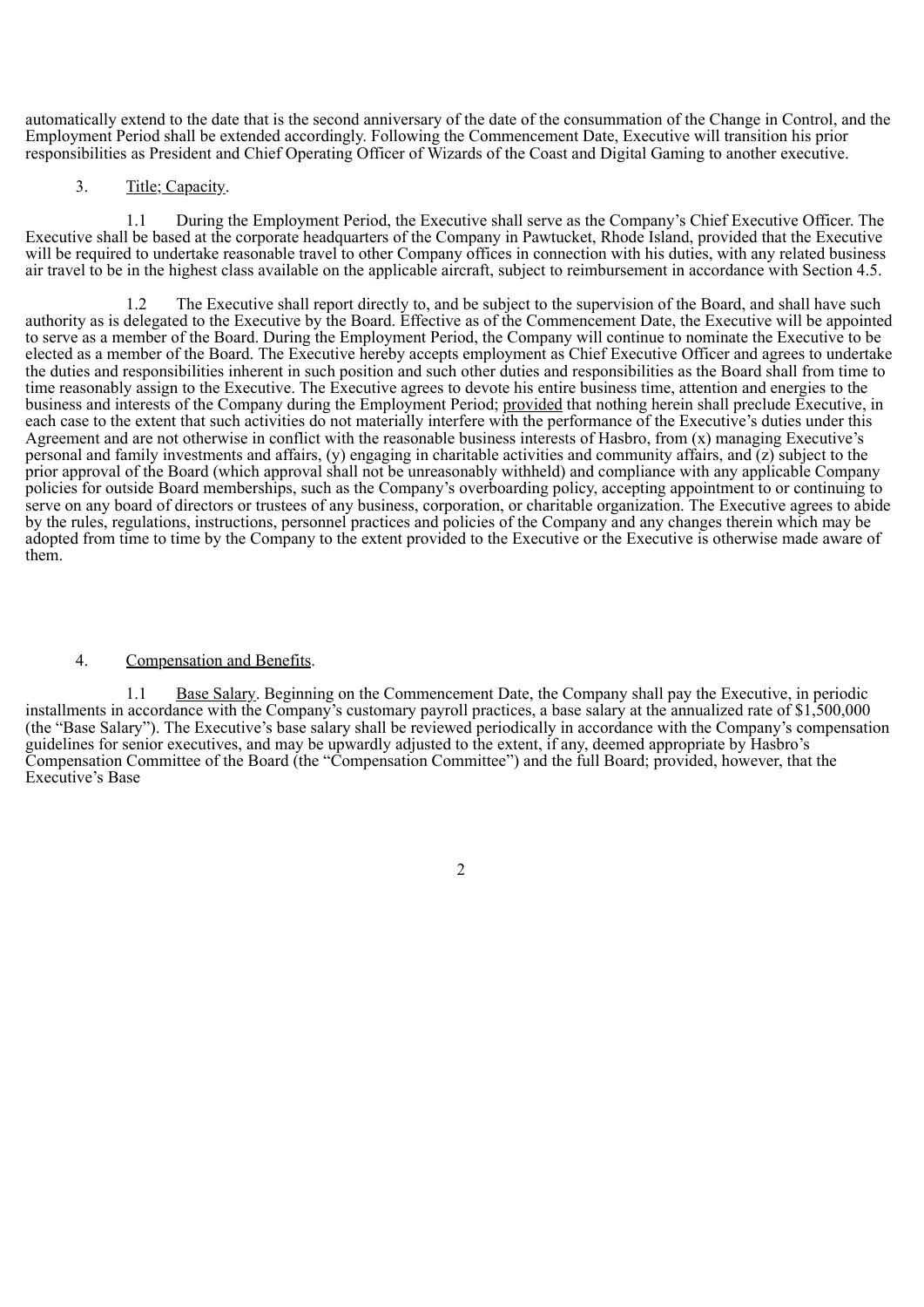Salary may be reduced proportionally if in connection with a generally applicable reduction in the compensation of all of the Company's senior executives.

1.2 Management Incentive Plan Bonus. Beginning with the Company's 2022 fiscal year, the Executive shall be eligible to receive an annual management incentive plan bonus based on a target of one hundred and fifty percent (150%) ("Target Bonus") of the Executive's earned Base Salary for the incentive year (the "Annual Bonus"), subject to the performance criteria set forth below. For each fiscal year thereafter that this Agreement is in effect, the Executive's target bonus shall be reviewed periodically in accordance with the Company's compensation philosophy, market conditions and other factors deemed relevant by the Compensation Committee, and upwardly adjusted to the extent, if any, deemed appropriate by the Compensation Committee and the Board; provided, however, that the Executive's Target Bonus may be reduced proportionally if in connection with a generally applicable reduction in the target bonuses of all of the Company's senior executives. The corporate performance criteria and targets to be used for purposes of the annual management incentive plan (the "Annual Performance Plan") bonus shall be determined and established by the Compensation Committee and the Board and shall be substantially the same as similarly situated senior executives of the Company, recognizing the Executive will also have individual performance objectives determined and established by the Compensation Committee and the Board which may be unique to the Executive. Actual bonus awards shall be determined in the discretion of the Compensation Committee pursuant to the terms of the Company's Annual Performance Plan that is applicable to the Executive.

1.3 Long-Term Incentive. The Executive shall participate in the Company's long-term incentive program and shall, beginning in the Company's 2022 fiscal year (with such grant anticipated to be made in February of 2022), have a target annual long-term incentive award level equal to five-hundred percent (500%) of his Base Salary, with awards to be made in the form and amounts determined by the Compensation Committee, which may include stock options, restricted stock units and/or performance share awards, and/or other types of awards. The forms and amounts of such awards may be substantially in the same proportion as awards made to other senior executives of the Company, or the mix of awards may be unique to the Executive as Chief Executive Officer, in the discretion of the Compensation Committee and the Board. For each fiscal year after 2022 that this Agreement remains in effect, the Executive's target long-term incentive award levels shall be reviewed periodically in accordance with the Company's compensation philosophy, market conditions and other factors deemed relevant by the Compensation Committee, and upwardly adjusted to the extent, if any, deemed appropriate by the Compensation Committee and the Board; provided, however, that the Executive's target long-term incentive award level may be reduced proportionally if in connection with a generally applicable reduction in the target long-term incentive award levels of all of Hasbro's senior executives.

1.4 Benefits. The Executive shall be entitled to participate in all benefit programs that the Company establishes and makes available to its senior executives to the extent that the Executive's position, tenure, salary and other qualifications make the Executive eligible to participate therein, including but not limited to the Company's group life insurance, short and long term disability insurance, vacation, medical, dental, defined contribution and deferred compensation programs for salaried executives, as in effect from time-to-time. The Executive shall be entitled to indemnification for liabilities arising from or incurred in connection with his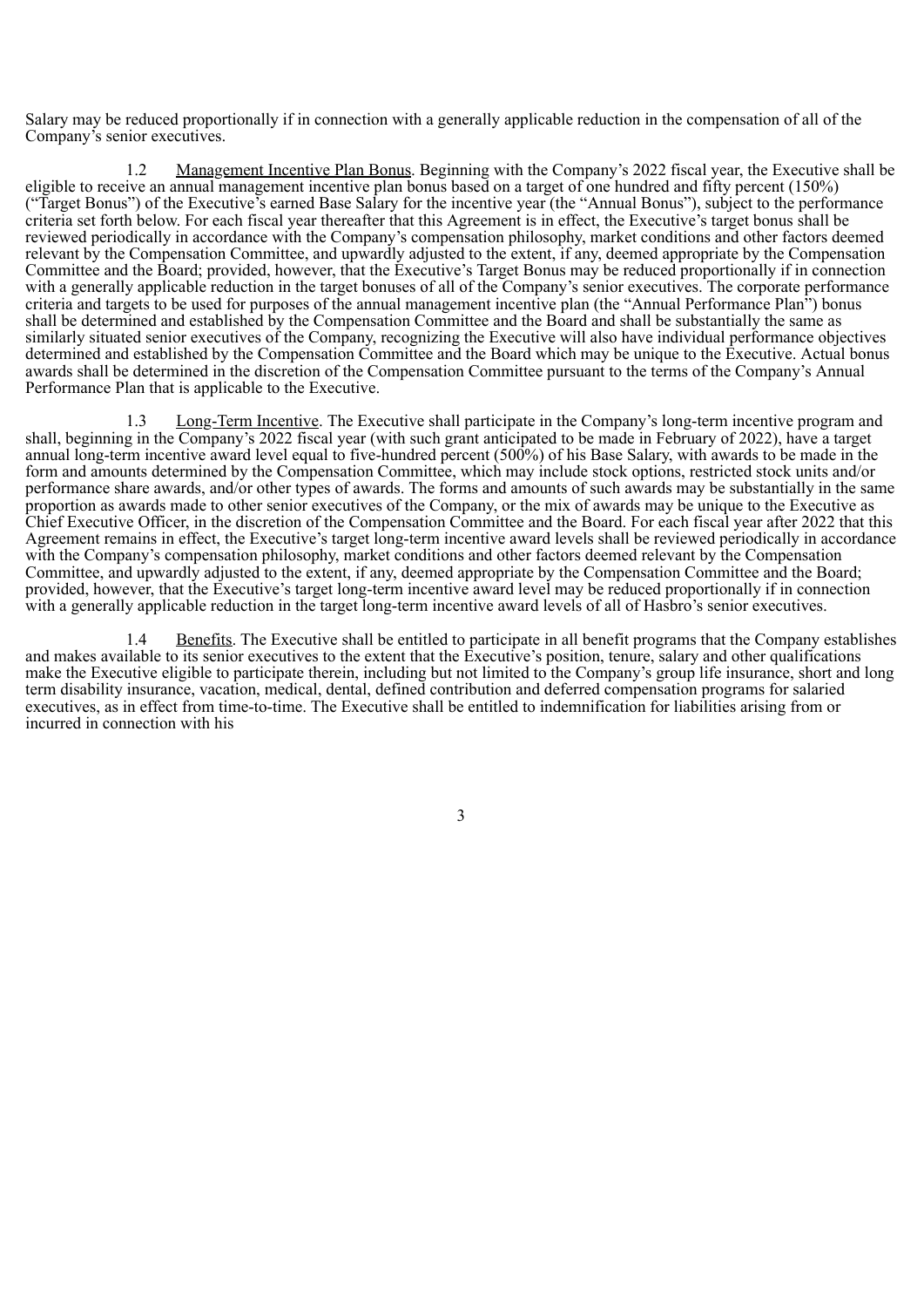performance of services for the Company that is no less favorable than the indemnification provided to any other senior executive of the Company.

Reimbursement of Expenses. The Company shall reimburse the Executive for all reasonable travel, entertainment and other expenses incurred or paid by the Executive in connection with, or related to, the performance of his duties and responsibilities under this Agreement, in accordance with the policies and procedures, and subject to the limitations, adopted by the Company from time to time. The Company shall reimburse the Executive for up to \$125,000 in aggregate per year for each of calendar years 2022 and 2023 for personal travel expenses incurred by the Executive or members of his family for travel between Washington State and New England. The Company shall reimburse the Executive for up to \$40,000 USD in the aggregate for documented legal fees expended or incurred by the Executive through the Effective Date in connection with negotiating the terms of this Agreement, payable within 60 days of the Executive's submission of reasonably satisfactory documentation of such fees. In addition to the above reimbursement for fees associated with the negotiation of this Agreement, the Executive shall be entitled, upon presentation of documentation reasonably satisfactory to the Company, to reimbursement of up to \$25,000 per fiscal year in accounting, tax or other legal fees actually incurred by him in connection with his employment by the Company.

1.6 Clawback Policy. The Executive understands and agrees that all incentive compensation to which he is or becomes entitled shall be subject to the terms of any clawback policy that may be adopted by the Board from time to time for application to the senior executives of the Company (the "Clawback Policy"). For the avoidance of doubt, the Executive shall be covered by the Clawback Policy only if and to the extent other senior executives are also covered by such policy.

1.7 Withholding. All compensation payable to the Executive shall be subject to applicable taxes and withholding.

5. Termination of Employment Period. This Agreement and the employment of the Executive shall terminate upon the occurrence of any of the following:

1.1 Expiration of the Employment Period;

1.2 At the election of the Company for Cause (as defined below), immediately upon written notice by the Company to the Executive, which notice shall identify the Cause upon which the termination is based;

1.3 At the election of the Executive for Good Reason (as defined below), pursuant to the provisions set forth below;

1.4 Upon the death or Disability (as defined below) of the Executive;

1.5 At the election of the Company without Cause, upon not less than fifteen (15) days' prior written notice of termination (the "Notice Period"), provided, however, that the Company may, in its sole discretion, in lieu of all or part of the Notice Period, pay the Executive an amount equal to the portion of the Base Salary that would otherwise have been payable to the Executive had the Executive remained employed for the duration of the Notice Period (in which case the Executive's termination will become effective on the date set forth in the Company's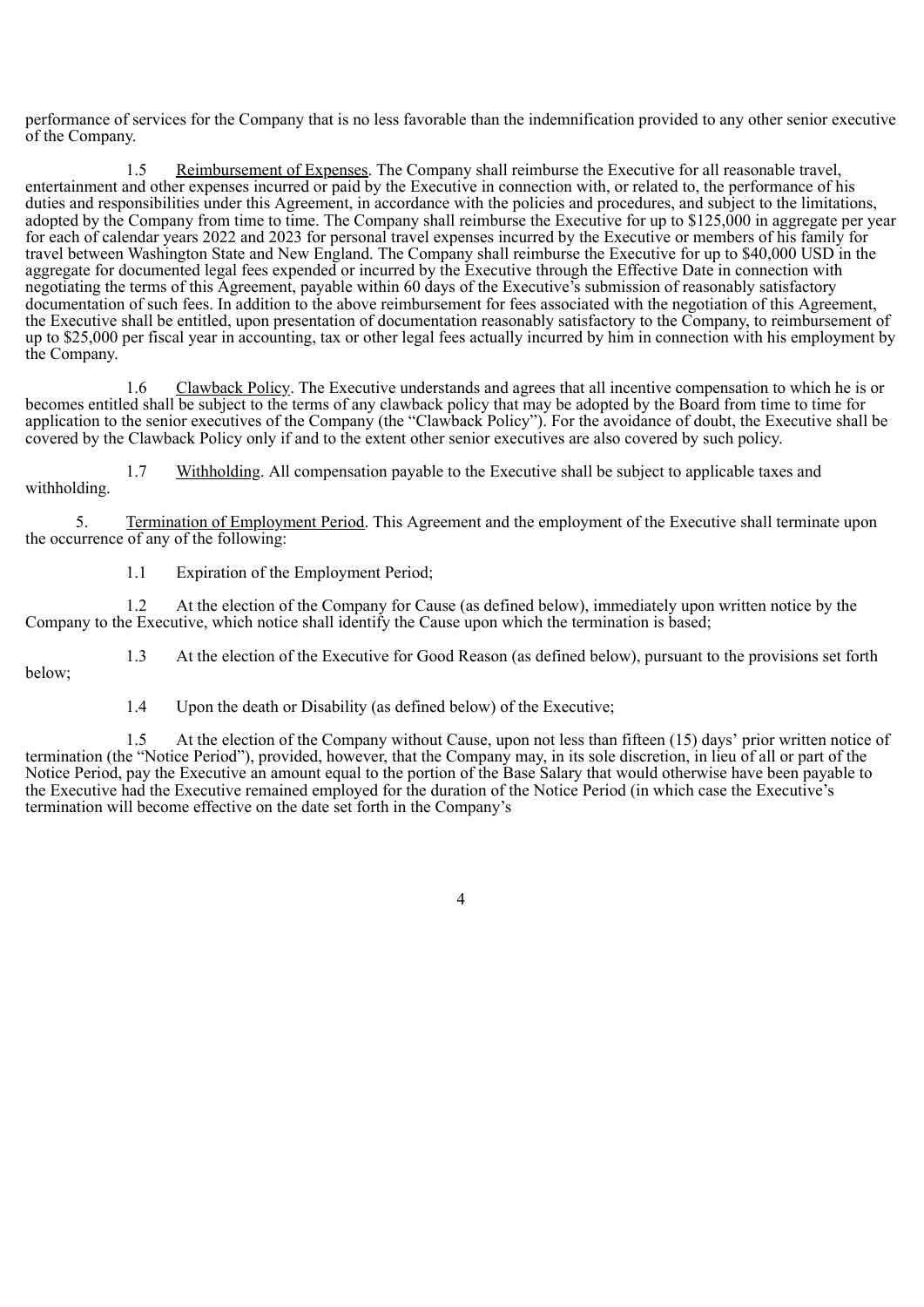written notice of termination (the "Early Termination Date"), and the Executive will be paid an amount equal to the portion of the Base Salary the Executive would have received had the Executive remained employed by the Company between the Early Termination Date and the end of the Notice Period (the "Early Termination Payment"), with the Early Termination Payment to be made no later than the  $30<sup>th</sup>$  day following the end of the Notice Period); or

1.6 At the election of the Executive without Good Reason, upon not less than fifteen (15) days' prior written notice of termination by the Executive.

## 6. Effect of Termination.

1.1 Any Termination. For any termination of employment, the Executive shall be paid (a) any amount of the Base Salary for service already rendered to the Company, to the extent not already paid, (b) accrued but unused vacation and other paid time off not taken as of the Date of Termination, (c) any accrued amounts under any other plans or programs as of the Date of Termination, and (d) the applicable annual bonus for the most recently completed fiscal year in the Employment Period, to the extent not already paid (regardless of whether such annual bonus has been determined as of the Date of Termination), which bonus will be determined by the Compensation Committee and the Board in accordance with the terms of the bonus plan. In addition, the Executive shall receive any applicable payments or benefits set forth in the following sections of this Agreement.

1.2 Termination by the Company Without Cause or by the Executive for Good Reason Within 24 Months Following a Change in Control. If, within twenty-four (24) months following a Change in Control (as defined below), either the Executive's employment is terminated by the Company without Cause (other than due to his Disability or death) or the Executive resigns for Good Reason, then, following the Executive's date of termination (the "Date of Termination") and subject to the conditions of Section 7 and in accordance with the timing and payment terms set forth in Section 7:

(a) the Company shall, on the Payment Commencement Date (as defined below), pay to the Executive an amount equal to two (2) times the Executive's then current Base Salary as severance;

(b) the Company shall, on the Payment Commencement Date, pay to the Executive an amount equal to two times the Executive's Target Bonus;

(c) if the Executive is eligible for and timely elects to continue receiving group medical and/or dental insurance under the continuation coverage rules known as COBRA, the Company will continue to pay the share of the premium for such coverage that it pays for active and similarly-situated employees who receive the same type of coverage (single, family, or other) until the earlier of  $(x)$  the end of the 24<sup>th</sup> month after the Date of Termination, (y) the date the covered individual's COBRA continuation coverage expires, unless, as a result of a change in legal requirements, the Company's provision of payments for COBRA will violate the nondiscrimination requirements of applicable law, in which case this benefit will be adjusted to provide for cash payments that would put the Executive in the same position as if he received the benefits contemplated hereunder and  $(z)$  the date the Executive commences new employment and is eligible for medical and dental benefits through his new employer; and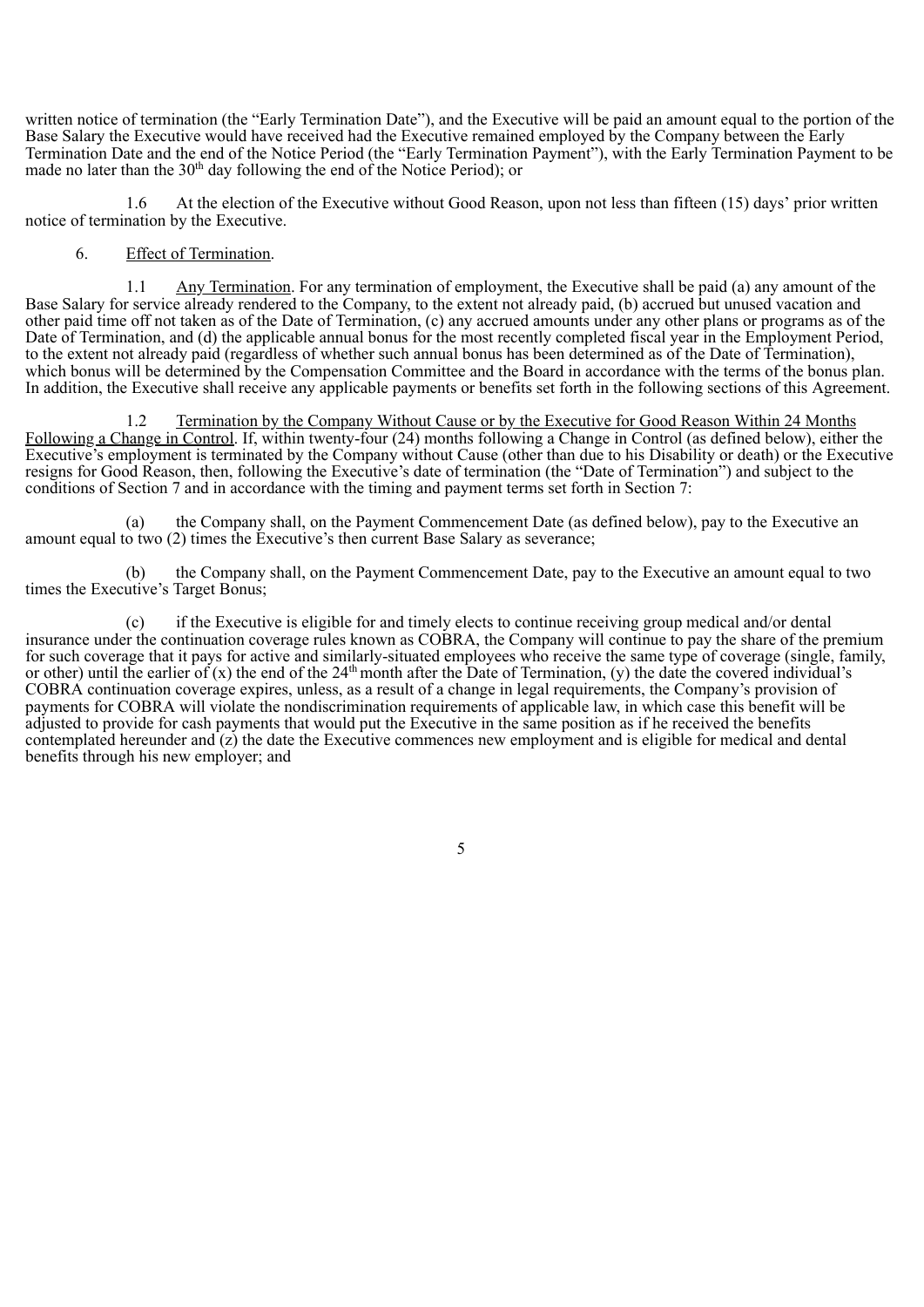(d) there shall be acceleration of vesting of, and lapse of restrictions on, all unexpired, unvested stock options and time-based restricted stock units, such that said stock options and restricted stock units shall become fully vested as of the Date of Termination, except as otherwise provided in the terms of such Awards (as defined below). In addition, to the extent the Executive is the holder of any contingent performance share awards (or other performance-based equity awards), he shall be entitled to the number of shares of common stock, if any, that would have been earned had the Executive's employment not ended based on assumed achievement of the applicable targets at 100% of the target level during the full relevant Performance Period (as defined under the Award). For a termination governed under this Section 6.2 there shall not be any pro-ration to reflect that the full Performance Period was not completed prior to the Date of Termination. All such options, restricted stock units and performance share awards (or other performance-based equity awards) are collectively referred to as "Awards". Any shares, or cash in lieu thereof (as determined by the Administrator under the Equity Plan (as defined below)), to be distributed pursuant to an Award in accordance with this Section 6.2(d) shall be provided to the Executive in a manner set forth under the terms of the 2003 Stock Incentive Performance Plan as such terms exist on the Effective Date, or any successor plan governing future equity awards (together the "Equity Plan"), provided such terms are as favorable to the Executive as the terms currently set forth in the Equity Plan as such terms exist on the Effective Date. The Executive may not exercise or dispose of any portion of an Award or related shares of common stock or cash in lieu thereof that vest or become exercisable under this Section 6.2(d) until such time as the Executive Release (as defined below) becomes irrevocable (and any amounts that were unvested or unexercisable as of the Date of Termination shall immediately expire upon the 45<sup>th</sup> day following the Date of Termination if the Executive Release has not then become irrevocable). All shares, or cash in lieu thereof, to be distributed pursuant to any of the foregoing awards shall be provided to the Executive within fifteen (15) days after the date the Executive Release executed by the Executive has become irrevocable or such later date as provided above and in accordance with the Equity Plan, except as may be required under Section 7 hereof. To the extent not already provided under the Equity Plan or an award agreement relating thereto, the stock options shall remain exercisable in accordance with the relevant agreements and plans; provided that the stock options shall remain exercisable for a period of one year from the Date of Termination, but not longer than the expiration of the original maximum term of any such stock option.

1.3 Termination by the Company Without Cause or by the Executive for Good Reason Prior to, or More than 24 Months Following, a Change in Control. If, prior to a Change in Control or more than twenty-four (24) months following a Change in Control, either the Executive's employment is terminated by the Company without Cause (other than for Disability or death) or the Executive resigns for Good Reason, then, following the Date of Termination and subject to the conditions of Section 7 and in accordance with the payment terms set forth in Section 7:

(a) the Company shall, for a period of twenty-four (24) months beginning on the Payment Commencement Date, (i) continue to pay to the Executive, in accordance with the Company's customary payroll practices, his then current Base Salary as severance and (ii) pay the Executive an amount equal to two (2) times his Target Bonus, payable in equal installments over the twenty-four (24) months on the same payroll dates as the payroll dates for the payments being made pursuant to clause (i) above;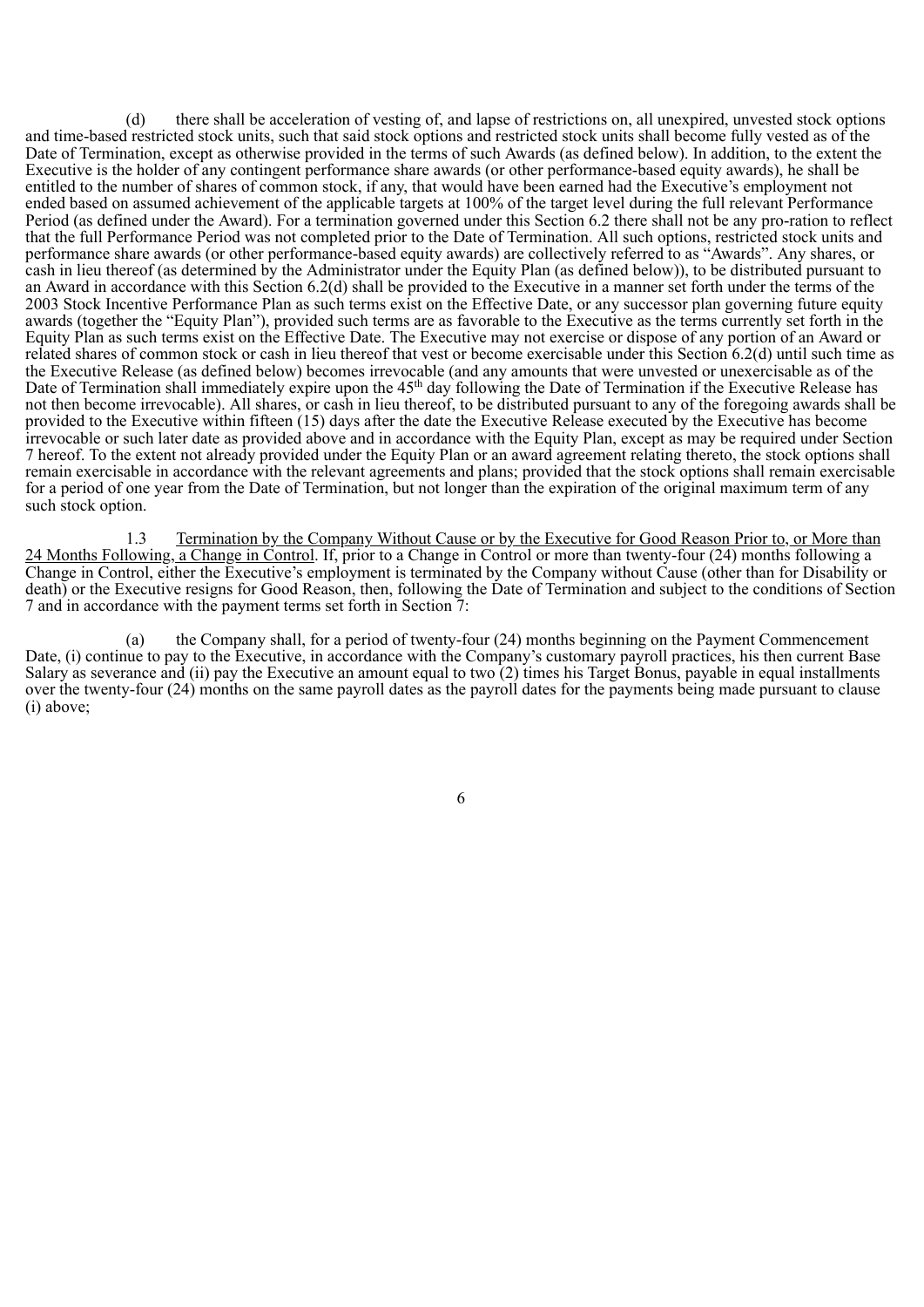(b) the Executive will receive an amount equal to the annual management incentive plan bonus that would have been otherwise payable to the Executive for the fiscal year in which the Date of Termination occurs based on the actual performance of the Company for such year, and assuming the Executive's employment had not terminated prior to the payment date for such bonus, multiplied by a fraction, the numerator of which is the number of days elapsed in the fiscal year of termination of employment through the Date of Termination, and the denominator of which is 365 (the "Pro-Rata Bonus"), to be paid at the same time as such bonuses are paid to senior executives of the Company (but in no event earlier than the Payment Commencement Date);

(c) if the Executive is eligible for and timely elects to continue receiving group medical and/or dental insurance under the continuation coverage rules known as COBRA, the Company will continue to pay the share of the premium for such coverage that it pays for active and similarly-situated employees who receive the same type of coverage (single, family, or other) until the earlier of  $(x)$  the end of the 24<sup>th</sup> month after the Date of Termination, (y) the date the covered individual's COBRA continuation coverage expires, unless, as a result of a change in legal requirements, the Company's provision of payments for COBRA will violate the nondiscrimination requirements of applicable law, in which case this benefit will be adjusted to provide for cash payments that would put the Executive in the same position as if he received the benefits contemplated hereunder and (z) the date the Executive commences new employment and is eligible for medical and dental benefits through his new employer; and

(d) There shall be acceleration of vesting of, and lapse of restrictions on, all unexpired, unvested stock options and time-based restricted stock units, such that said stock options and time-based restricted stock units become fully vested as of the Date of Termination, except as otherwise provided in the terms of such Awards. In addition, to the extent the Executive is the holder of any contingent performance share awards (or other performance-based equity awards), he shall be entitled, following completion of the applicable Performance Period, to the number of shares of common stock, if any, that would have been earned had the Executive's employment not ended based on the actual achievement of the applicable performance targets during the full relevant Performance Period (as defined under such award), computed at the end of the Performance Period, and pro-rated by multiplying that number of shares by a fraction, the numerator of which is the number of days from the start of the Performance Period to the Date of Termination, and the denominator of which is the total number of days in the applicable Performance Period (the "Pro-Rated PSA Vesting"). Any shares earned under such awards shall be provided to the Executive after the end of the applicable Performance Period for that Award in accordance with the terms of the applicable Award, but in no event earlier than thirty (30) days after the evaluation of the applicable Performance Period is completed (the "Pro-Rated PSA Vesting Schedule"). The Executive may not exercise or dispose of any portion of an Award or related shares of common stock that vests or become exercisable under this Section 6.3(d) until such time as the Executive Release becomes irrevocable (and any amounts that were unvested or unexercisable as of the Date of Termination shall immediately expire upon the  $45<sup>th</sup>$  day following the Date of Termination if the Executive Release has not then become irrevocable). All shares to be distributed pursuant to any of the foregoing awards shall be provided to the Executive within fifteen (15) days after the date the Executive Release executed by the Executive has become irrevocable or such later date as provided above and in accordance with the Equity Plan, except as may be required under Section 8 hereof. The stock options held by the Executive as of the Date of Termination shall remain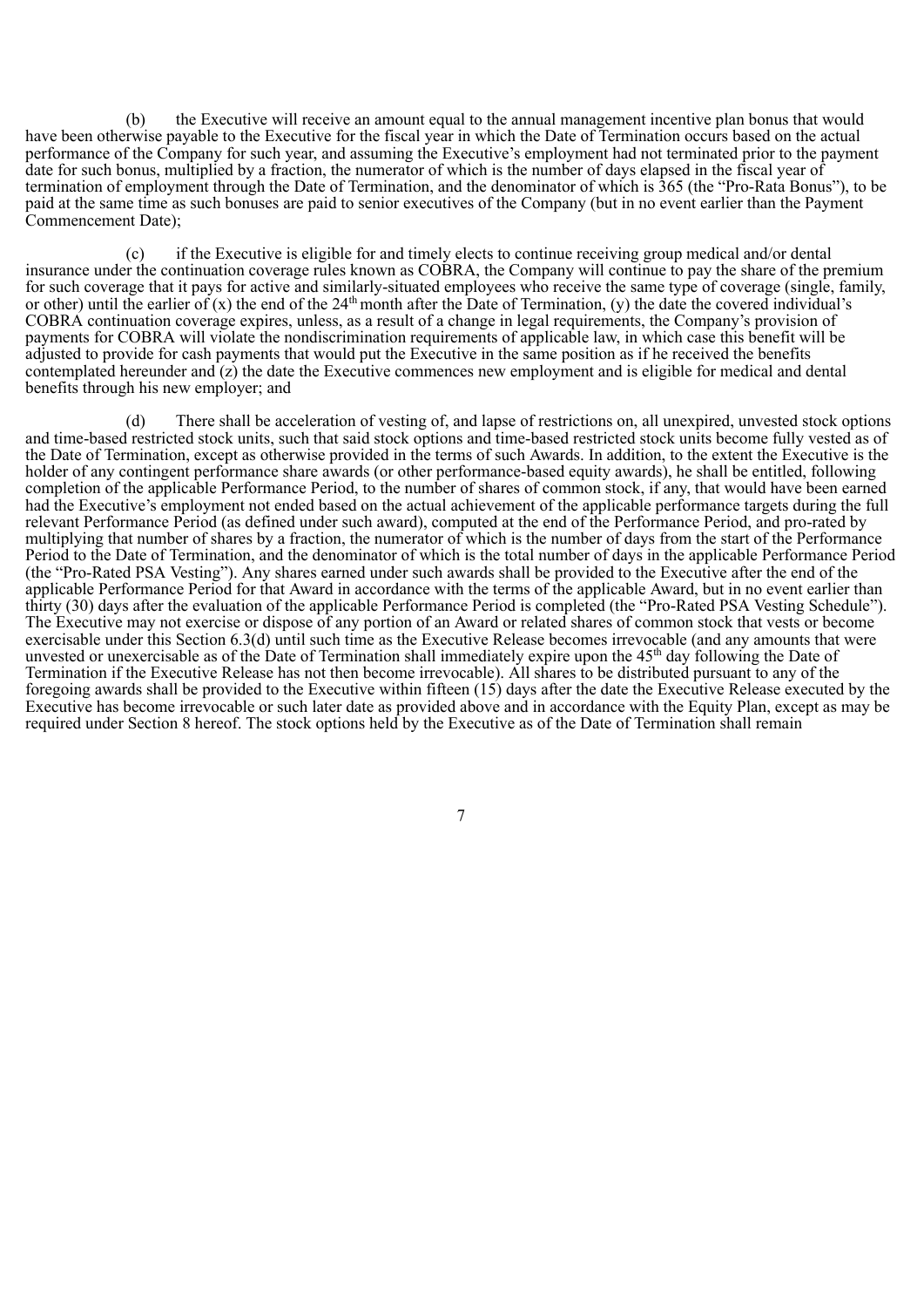exercisable for a period of up to one year following the Date of Termination, but in any event not longer than the expiration date of the original maximum term of the applicable stock option.

Termination by the Company for Cause, by the Executive Without Good Reason, or Due to Expiration of the Employment Period. If the Company terminates the Executive's employment for Cause, the Executive resigns without Good Reason, or the Employment Period expires on the End Date, then the Company's obligations under this Agreement shall immediately cease and the Executive shall be entitled to only the portion of the Base Salary that has accrued and to which the Executive is entitled as of the Date of Termination. The Executive shall not be entitled to any other compensation or consideration that the Executive may have received had the Employment Period not ended, and all stock options, restricted stock units and contingent performance share awards granted to the Executive shall be treated as provided in the relevant agreements and plans. Notwithstanding the foregoing, in the event of termination due to expiration of the Employment Period, if (i) the Company does not offer in writing to extend the Employment Period, on terms and conditions at least as favorable as those set forth in this Agreement (taking into account any increases to Base Salary or Target Bonus in effect as of immediately prior to the expiration of the Employment Period), for an additional period of at least one year following the End Date, and (ii) the parties cannot otherwise mutually agree upon the terms of an agreement pursuant to which the Executive would remain employed with the Company following the End Date, then, following the Date of Termination and subject to the conditions of Section 7 and in accordance with the payment terms set forth in Section 7, (a) for a period of eighteen (18) months beginning on the Payment Commencement Date, the Company shall (A) continue to pay to the Executive, in accordance with the Company's customary payroll practices, his then current Base Salary as severance, (B) pay an amount equal to one and a half (1.5) times the Executive's Target Bonus in equal installments on each of the Company's customary payroll dates during such eighteen (18) month-period and (C) if the Executive is eligible for and timely elects to continue receiving group medical and/or dental insurance under the continuation coverage rules known as COBRA, continue to pay the share of the premium for such coverage that it pays for active and similarly-situated employees who receive the same type of coverage (single, family, or other) unless, as a result of a change in legal requirements, the Company's provision of payments for COBRA will violate the nondiscrimination requirements of applicable law, in which case this benefit will be adjusted to provide for cash payments that would put the Executive in the same position as if he received the benefits contemplated hereunder, (b) the Company shall pay Executive a Pro-Rata Bonus for the year in which the Date of Termination occurs, (c) to the extent the Executive is the holder of any contingent performance share awards (or other performance-based equity awards), he shall be entitled to Pro-Rata PSA Vesting in accordance with the Pro-Rated PSA Vesting Schedule, and (d) all other outstanding equity awards held by the Executive shall be treated in accordance with their terms.

1.5 Termination due to the Executive's Death or Disability. If the Executive's employment is terminated due to his death or Disability, the Executive will receive the Pro-Rata Bonus as well as accelerated vesting of all unexpired, unvested time-based restricted stock units and stock options, such that said time-based restricted stock units and stock options shall become fully vested as of the Date of Termination, except as otherwise provided in the terms of such Awards, and provided that the stock options shall remain exercisable for a period of up to one year following the Date of Termination, but not longer than the expiration date of the original maximum term of any of the stock options. In addition, to the extent the Executive is the holder of any contingent performance share awards (or other performance-based equity awards), if (a)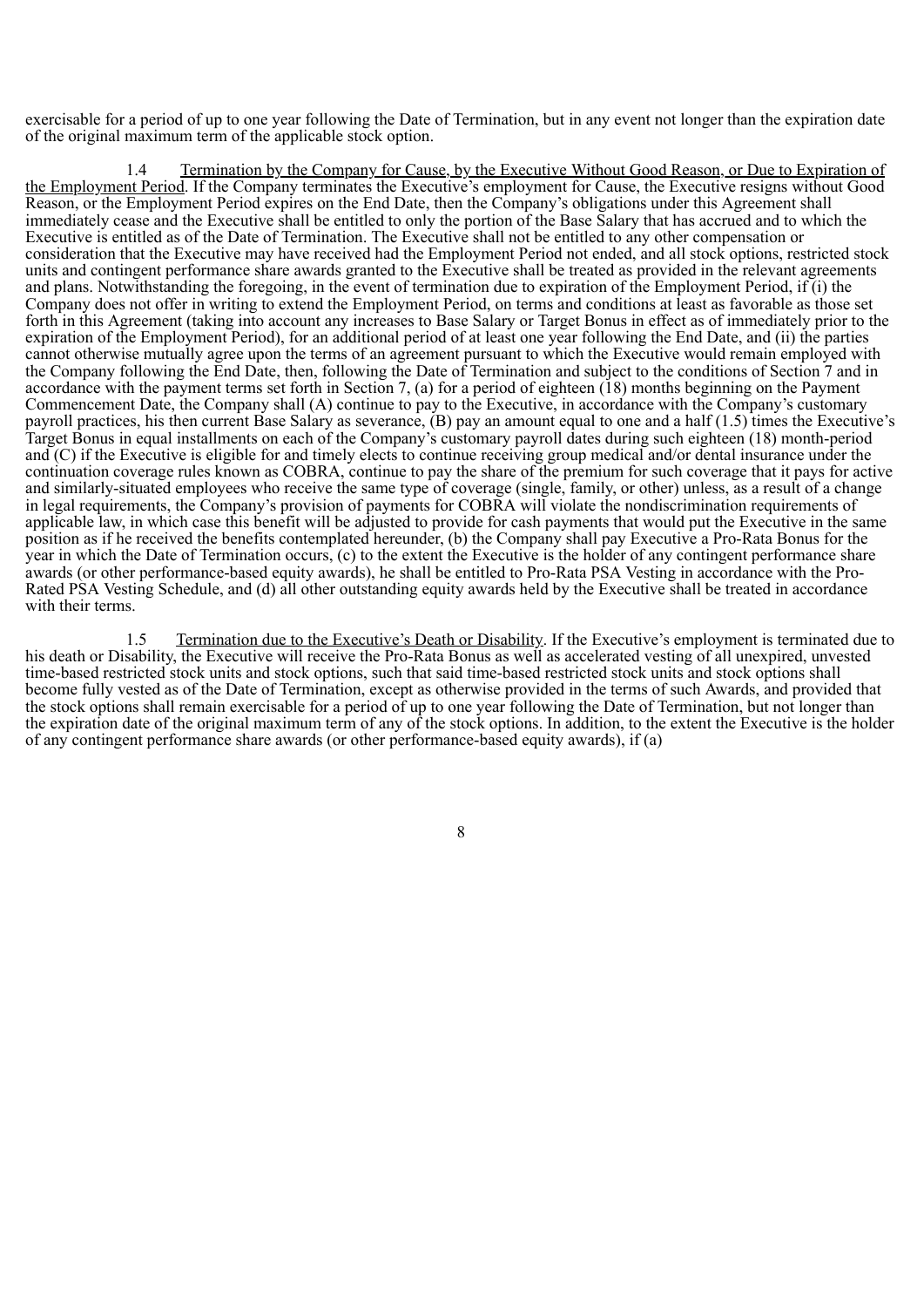termination of employment is due to Disability, the Executive shall be entitled to Pro-Rated PSA Vesting pursuant to the Pro-Rated PSA Vesting Schedule based on actual Company performance over the period, with any shares to be distributed to the Executive at the end of the applicable Performance Period in accordance with the terms of the applicable award, but in no event earlier than thirty (30) days after the evaluation of the applicable Performance Period is completed, or (b) termination is due to the Executive's death, the Executive's estate or beneficiaries shall be issued the number of shares of common stock that is computed by multiplying: (i) the number of shares of common stock which would have been issuable to the Executive pursuant to the applicable award assuming completion of the applicable Performance Period and the Company's achievement of the applicable targets at 100% of the target level during the full relevant Performance Period (as defined under such award), multiplied by (ii) a fraction, the numerator of which is the number of days from the start of the applicable Performance Period to the Date of Termination and the denominator of which is the total number of days in the applicable Performance Period, with such pro-rated target award to be payable as soon as is reasonably practicable (but no more than sixty (60) days) following the Executive's death.

1.6 No Other Severance. The Executive shall not be entitled to any benefits beyond those provided for in this Section 6 by virtue of termination of his employment or this Agreement, including pursuant to any generally applicable Company plan, policy, or agreement.

1.7 Other Effects of Termination. Upon termination of the Executive's employment for any reason, the Executive shall resign effective as of such date from any position he may then hold as a Board member or officer of Hasbro or any subsidiary or affiliate of Hasbro.

Release. The obligation of the Company to make the payments and provide the benefits to the Executive under Section 6.2, 6.3, or 6.4 (for Section 6.4 only in connection with the Company's failure to extend the Employment Period) is conditioned upon the Executive signing and delivering to the Company a severance and release of claims agreement in a form to be provided by the Company (which will include, at a minimum, a release of all releasable claims and confidentiality, nondisparagement and cooperation obligations by the Executive in favor of the Company, but in no event shall such release provide any restrictive covenants that are more restrictive than those set forth in this Agreement) (the "Executive Release"), which Executive Release must become irrevocable within forty-five (45) days following the Date of Termination. Except as otherwise provided in Section 6.3(b), the Company shall commence or make, as applicable, the payments under Section 6.2, 6.3, or 6.4 on the first payroll period (but not more than sixty (60) days) following the date the Executive Release becomes irrevocable (such date, the "Payment Commencement Date"); provided, however, that if the 60<sup>th</sup> day following the Date of Termination falls in the calendar year following the year of the Executive's termination of employment, the Payment Commencement Date shall be no earlier than the first payroll period of such later calendar year; and provided further that the payment of any amounts pursuant to Section 6.1, 6.2, 6.3, or 6.4 shall be subject to the terms and conditions set forth in Section 12.11.

# 8. Section 280G.

1.1 Notwithstanding any other provision of this Agreement, except as set forth in Section 8.2, in the event that the Company undergoes a "Change in Ownership or Control" (as defined below), the Company shall not be obligated to provide to the Executive a portion of any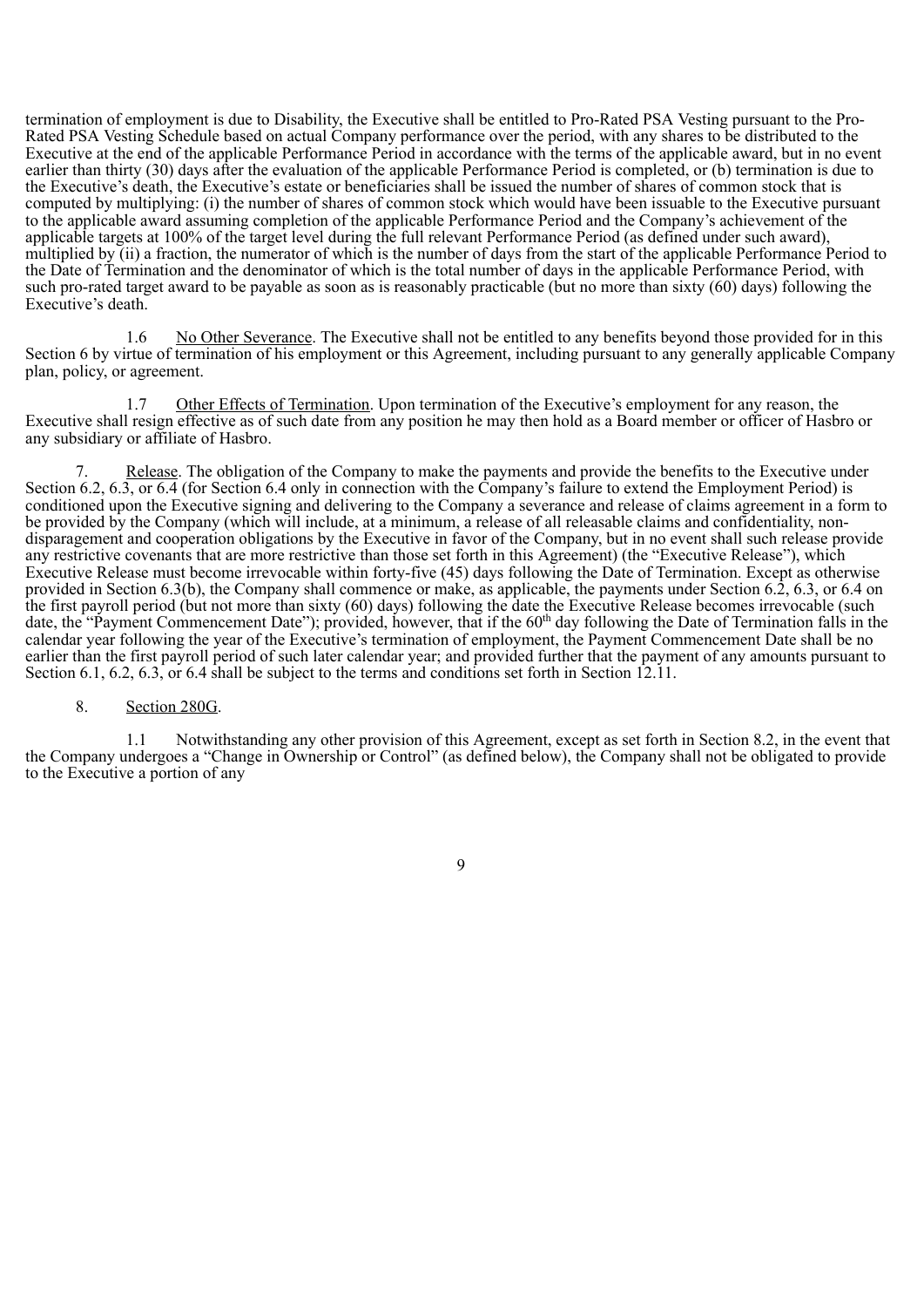"Contingent Compensation Payments" (as defined below) that the Executive would otherwise be entitled to receive to the extent necessary to eliminate any "excess parachute payments" (as defined in Section 280G(b)(1) of the U.S. Internal Revenue Code (the "Code")) for the Executive. For purposes of this Section 8, the Contingent Compensation Payments so eliminated shall be referred to as the "Eliminated Payments" and the aggregate amount (determined in accordance with Treasury Regulation Section 1.280G-1, Q/A-30 or any successor provision) of the Contingent Compensation Payments so eliminated shall be referred to as the "Eliminated Amount."

1.2 Notwithstanding the provisions of Section 8.1, no such reduction in Contingent Compensation Payments shall be made if (i) the Eliminated Amount (computed without regard to this sentence) exceeds (ii) 110% of the aggregate present value (determined in accordance with Treasury Regulation Section 1.280G-1, Q/A-31 and Q/A-32 or any successor provisions) of the amount of any additional taxes that would be incurred by the Executive if the Eliminated Payments (determined without regard to this sentence) were paid to him or her (including, state and federal income taxes on the Eliminated Payments, the excise tax imposed by Section 4999 of the Code payable with respect to all of the Contingent Compensation Payments in excess of the Executive's "base amount" (as defined in Section 280G(b)(3) of the Code), and any withholding taxes). The override of such reduction in Contingent Compensation Payments pursuant to this Section 8.2 shall be referred to as a "Section 8.2 Override." For purpose of this paragraph, if any federal or state income taxes would be attributable to the receipt of any Eliminated Payment, the amount of such taxes shall be computed by multiplying the amount of the Eliminated Payment by the maximum combined federal and state income tax rate provided by law.

1.3 For purposes of this Section 8 the following terms shall have the following respective meanings:

(i) "Change in Ownership or Control" shall mean a change in the ownership or effective control of the Company or in the ownership of a substantial portion of the assets of the Company determined in accordance with Section  $280\overline{G(b)}(2)$  of the Code.

(ii) "Contingent Compensation Payment" shall mean any payment (or benefit) in the nature of compensation that is made or made available (under this Agreement or otherwise) to a "disqualified individual" (as defined in Section 280G(c) of the Code) and that is contingent (within the meaning of Section 280G(b)(2)(A)(i) of the Code) on a Change in Ownership or Control of the Company.

1.4 Any payments or other benefits otherwise due to the Executive following a Change in Ownership or Control that could reasonably be characterized (as determined by the Company) as Contingent Compensation Payments (the "Potential Payments") shall not be made until the dates provided for in this Section 8.4. Within thirty (30) days after each date on which the Executive first becomes entitled to receive (whether or not then due) a Contingent Compensation Payment relating to such Change in Ownership or Control, the Company shall determine and notify the Executive (with reasonable detail regarding the basis for its determinations) (a) which Potential Payments constitute Contingent Compensation Payments, (b) the Eliminated Amount and (c) whether the Section 8.2 Override is applicable. Within thirty (30) days after delivery of such notice to the Executive, the Executive shall deliver a response to the Company (the "Executive Response") stating either (A) that he agrees with the Company's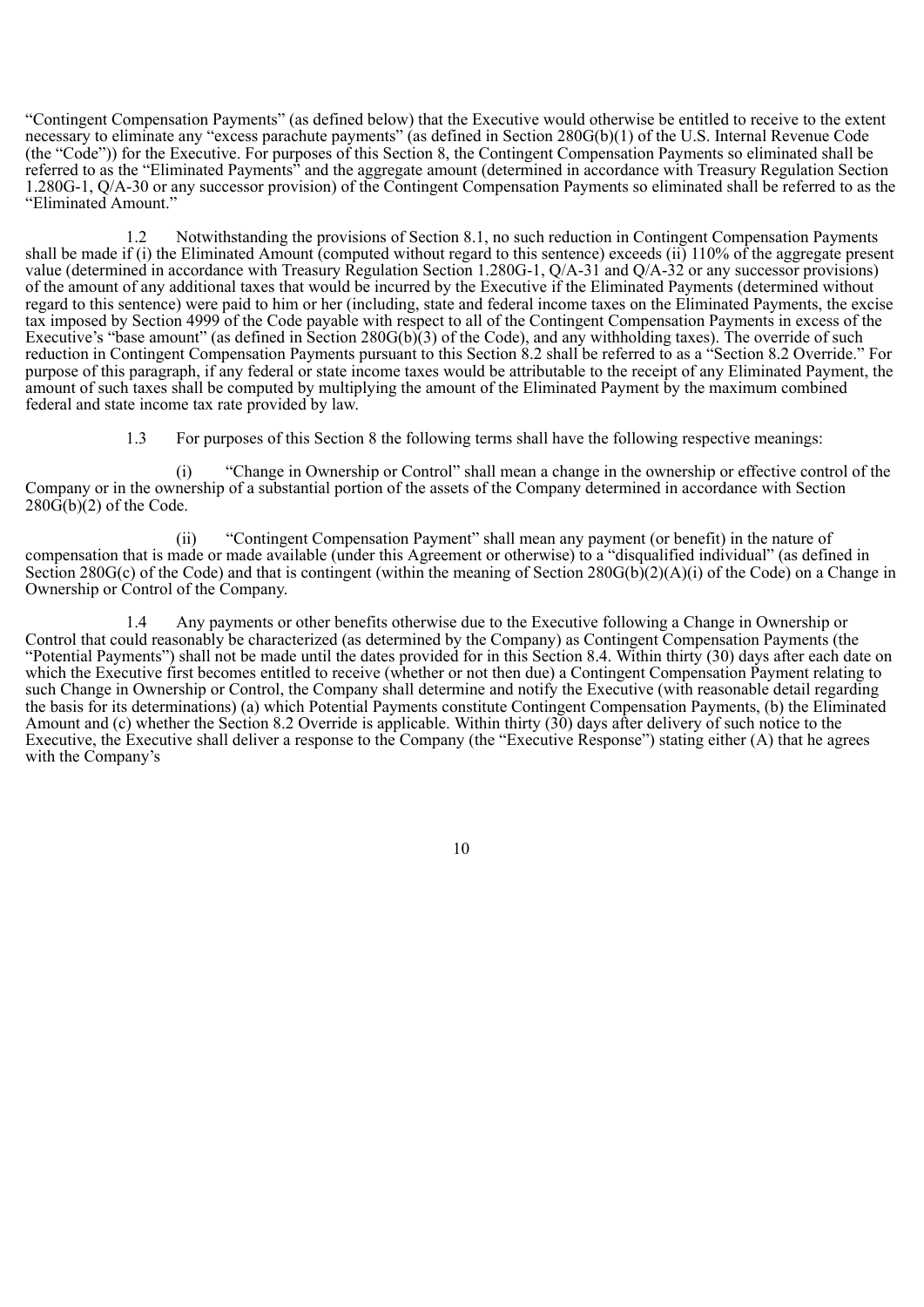determination pursuant to the preceding sentence, or (B) that he disagrees with such determination, in which case he shall set forth (i) which Potential Payments should be characterized as Contingent Compensation Payments, (ii) the Eliminated Amount, and (iii) whether the Section 8.2 Override is applicable. In the event that the Executive fails to deliver an Executive Response on or before the required date, the Company's initial determination shall be final. If and to the extent that any Contingent Compensation Payments are required to be treated as Eliminated Payments pursuant to this Section 8, then the payments shall be reduced or eliminated, as determined by the Company, in the following order: (I) any cash payments, (II) any taxable benefits, (III) any nontaxable benefits, and (IV) any vesting of equity awards, in each case in reverse order beginning with payments or benefits that are to be paid the farthest in time from the date that triggers the applicability of the excise tax, to the extent necessary to maximize the Eliminated Payments. If the Executive states in the Executive Response that he agrees with the Company's determination, the Company shall make the Potential Payments to the Executive within three (3) business days following delivery to the Company of the Executive Response (except for any Potential Payments which are not due to be made until after such date, which Potential Payments shall be made on the date on which they are due). If the Executive states in the Executive Response that he disagrees with the Company's determination, then, for a period of sixty (60) days following delivery of the Executive Response, the Executive and the Company shall use good faith efforts to resolve such dispute. If such dispute is not resolved within such sixty (60)-day period, such dispute shall be settled exclusively by arbitration in the State of Rhode Island, in accordance with the rules of the American Arbitration Association then in effect. Judgment may be entered on the arbitrator's award in any court having jurisdiction. The Company shall, within three (3) business days following delivery to the Company of the Executive Response, make to the Executive those Potential Payments as to which there is no dispute between the Company and the Executive regarding whether they should be made (except for any such Potential Payments which are not due to be made until after such date, which Potential Payments shall be made on the date on which they are due). The balance of the Potential Payments shall be made within three (3) business days following the resolution of such dispute; provided that such payments shall be made no later than the end of the calendar year in which the Executive and the Company enter into a legally binding settlement of the applicable dispute, the Company concedes that the amount is payable, or the Company is required to make such payment pursuant to a final and nonappealable judgement or other binding decision. Subject to the limitations contained in Sections 8.1 and 8.2 hereof, the amount of any payments to be made to the Executive following the resolution of such dispute shall be increased by amount of the accrued interest thereon computed at the prime rate announced from time to time by The Wall Street Journal, compounded monthly from the date that such payments originally were due.

1.5 The provisions of this Section 8 are intended to apply to any and all payments or benefits available to the Executive under this Agreement or any other agreement or plan of the Company under which the Executive receives Contingent Compensation Payments.

## 9. Non-Competition and Non-Solicitation.

1.1 During the Restricted Period (as defined below), the Executive shall not, in the geographical area in which the Company or any of its affiliates does business or has done business at the time of his employment termination, engage in any business or enterprise that would be competitive with any business of the Company (inclusive of all of its subsidiaries, divisions and affiliates, including, without limitation, Wizards of the Coast) in existence as of the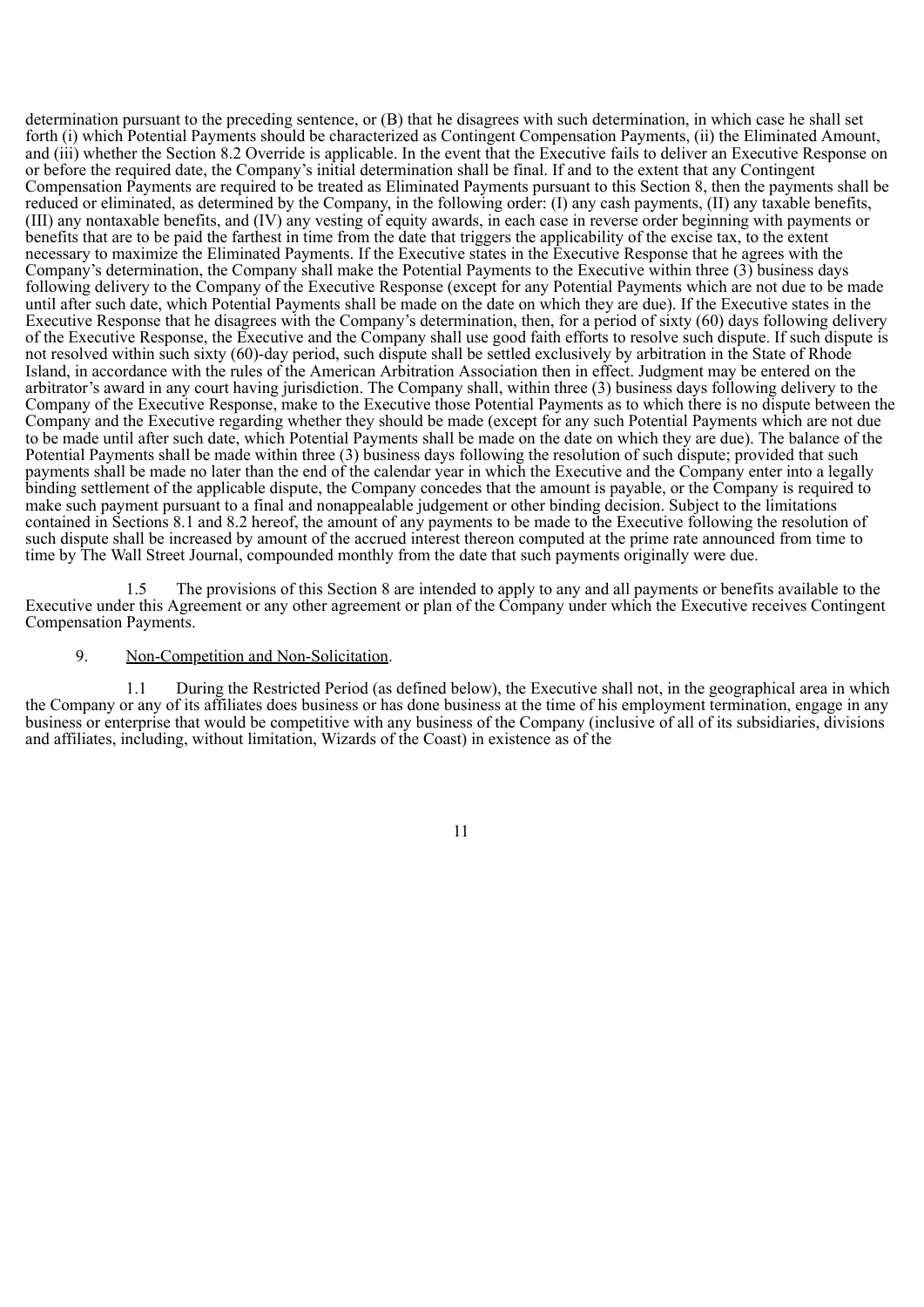Date of Termination (a "Competitive Business"). This obligation shall preclude any involvement in a Competitive Business, whether on a direct or indirect basis, and whether as an owner, partner, officer, director, employee, consultant, investor, lender or otherwise, except as the passive holder of not more than 1% of the outstanding stock of a publicly-held company.

1.2 During the Restricted Period, the Executive shall not, directly or indirectly, either alone or in association with others, (a) solicit, recruit, induce, attempt to induce or permit any organization directly or indirectly controlled by the Executive to solicit, recruit, induce or attempt to induce any employee of the Company or any of its affiliates to leave the employ of the Company or any of its affiliates, or (b) solicit, recruit, induce, attempt to induce for employment or hire or engage as an independent contractor, or permit any organization directly or indirectly controlled by the Executive to solicit, recruit, induce, attempt to induce for employment or hire or engage as an independent contractor, any person who is employed by the Company or any of its affiliates or who was employed by the Company or any of its affiliates at any time during the term of the Executive's employment with the Company, provided that this clause (b) shall not apply to any individual whose employment with the Company or any of its affiliates has been terminated for a period of six  $(6)$  months or longer. For purposes of this Agreement, "affiliates" means entities controlling, controlled by, or under common control with, the Company, and "control" means the ability to exercise more than 50% of the voting interests or otherwise control management.

1.3 During the Restricted Period, the Executive shall not, directly or indirectly, either alone or in association with others, solicit, divert or take away, or attempt to solicit, divert or take away, or permit any organization directly or indirectly controlled by the Executive to solicit, divert or take away, or attempt to solicit, divert or take away, the business or patronage of any of the clients, customers or accounts, or prospective clients, customers or accounts of the Company or any of its affiliates, which were contacted, solicited or served by the Company or any of its affiliates at any time during the Executive's employment with the Company.

1.4 The Restricted Period shall mean the one-year period after the Executive's employment with the Company (including any of its affiliates) ends for any reason; provided, however, that if the Executive is eligible (or would have been eligible had he timely entered into the Executive Release) to receive severance pay pursuant to Section 6.2(a) or Section 6.3(a), the Restricted Period shall run for twenty-four (24) months following the Executive's termination of employment.

1.5 The geographic scope of this Section 9 shall extend to anywhere the Company or any of its affiliates is doing business at the time of termination or expiration of this Agreement. If any restriction set forth in this Section 9 is found by any court of competent jurisdiction to be unenforceable because it extends for too long a period of time or over too great a range of activities or in too broad a geographic area, it shall be interpreted to extend only over the maximum period of time, range of activities or geographic area as to which it may be enforceable.

1.6 The Executive acknowledges that the restrictions contained in this Section 9 are necessary for the protection of the business and goodwill of the Company and are considered by the Executive to be reasonable for such purpose. The Executive agrees that any breach of this Section 9 will cause the Company substantial and irrevocable damage, and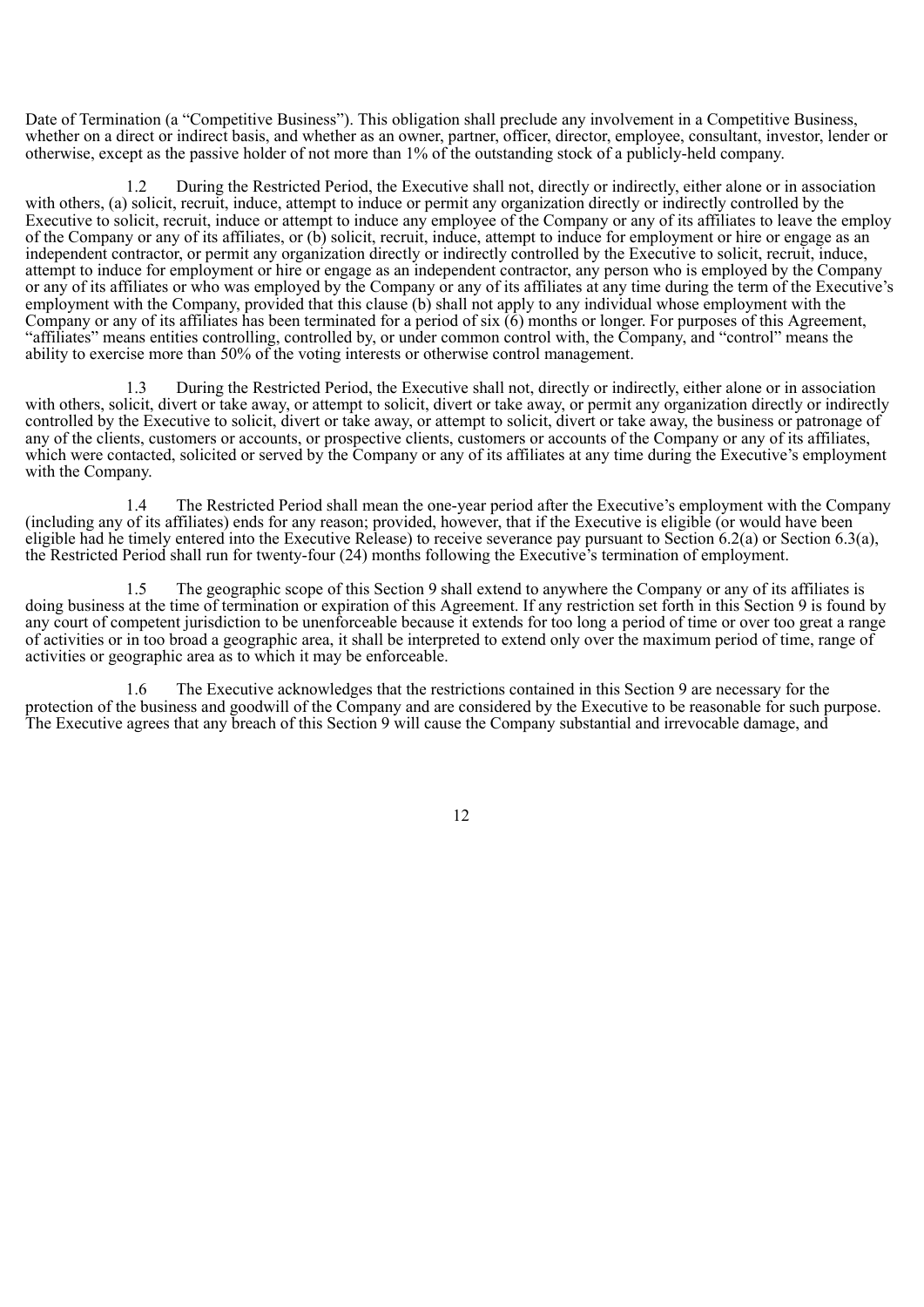therefore, in the event of any such breach, in addition to such other remedies which may be available, the Company shall have the right to obtain and receive specific performance and injunctive relief without posting a bond or other security.

1.7 If it is determined by a court of law that the Executive violated any of the provisions of Section 9.1, 9.2, or 9.3, he shall continue to be bound by the restrictions set forth therein until a period equal to the Restricted Period has expired without any violation of such provisions. The Executive further agrees that in the event he violates any of the provisions of Section 9.1, 9.2, or 9.3 (and such violation is not cured (if capable of being cured) within thirty (30) days after the Executive receives written notice from the Company setting forth in reasonable detail the manner in which the Company believes the Executive has violated any such provision), then the Company shall have no obligation to pay or provide any of the benefits described in Section 6.1, 6.2, 6.3, 6.4 or 6.5 as applicable (and, to the extent the Company previously paid or provided any such benefits, the Executive shall be required to immediately repay to the Company the value of any such pay and benefits). In addition, in the event of any material violation that is not cured as provided in the preceding sentence, the Executive agrees to forfeit and pay to Hasbro the total Net Proceeds obtained with respect to any unvested stock options, restricted stock units, performance share awards, contingent stock performance awards or other equity accelerated or provided pursuant to Section 6.2, 6.3 or 6.5, as applicable. For purposes of this Agreement, "Net Proceeds" shall be computed for each stock option grant accelerated pursuant to Section 6.2, 6.3 or 6.5, as applicable, by multiplying the number of accelerated options times the difference between the closing price of Hasbro's common stock on the last day of the Executive's employment and the exercise price for the grant being accelerated. "Net Proceeds" for each share of restricted stock unit accelerated pursuant to Section 6.2, 6.3 or 6.5, as applicable, shall be computed by multiplying the number of shares or units accelerated by the closing price of Hasbro's common stock on the last day of the Executive's employment. "Net Proceeds" for each share of stock or performance share award provided pursuant to an unvested contingent stock performance or performance share award shall be computed by multiplying the number of shares or units provided pursuant to the Award by the closing price of Hasbro's common stock on the day such shares are provided to the Executive. Net Proceeds will be computed without regard to any subsequent increase or decrease, if any, in the market price or actual proceeds from any sale of Hasbro's common stock. The foregoing amounts will be owed regardless of whether or not the accelerated options have been actually exercised or the underlying shares of common stock have been actually sold.

10. Absence of Restrictions. The Executive represents and warrants that he is not bound by any employment contracts, restrictive covenants or other restrictions that are in any way inconsistent with any of the terms of this Agreement.

11. Definitions. For purposes of this Agreement, the following terms shall have the following meanings:

1.1 "Cause" shall, prior to, or more than two years following, a Change in Control, be deemed to exist upon (a) the Executive's refusal to perform (i) the Executive's assigned duties for the Company or (ii) the Executive's obligations under this Agreement; (b) conduct of the Executive involving fraud, gross negligence or willful misconduct which causes significant harm to the Company or damages the reputation of the Company; (c) the Executive's conviction of, or the entry of a pleading of guilty or nolo contendere by the Executive to, any crime involving moral turpitude or any felony; (d) the Executive's fraud, embezzlement or other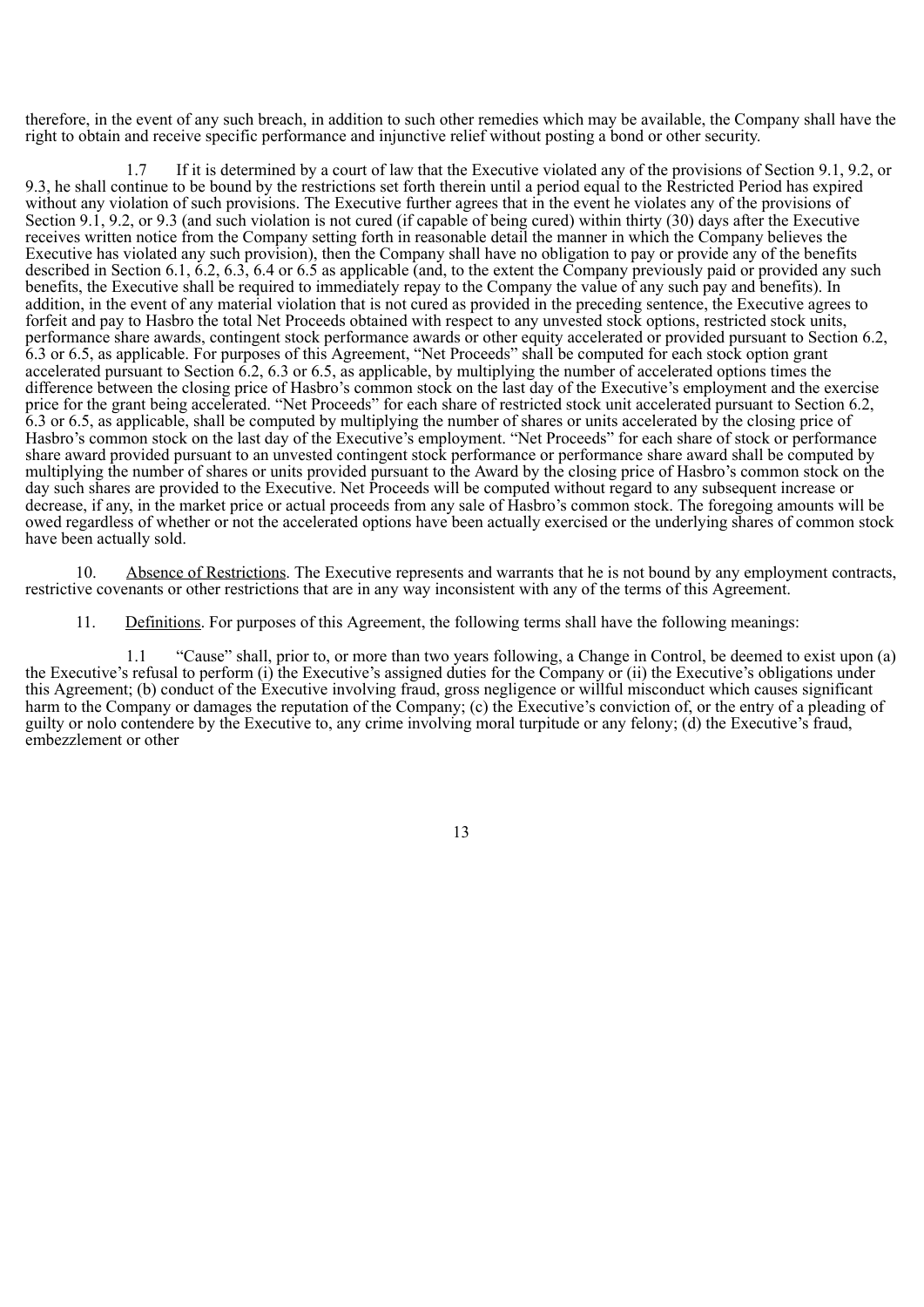intentional misappropriation from the Company; (e) the Executive's material breach of a material agreement with the Company or of any material policies, rules or regulations of employment which may be adopted or amended from time to time by the Company and provided to the Executive or of which the Executive is otherwise made aware; (f) unauthorized use or disclosure of the Company's confidential information or trade secrets, which use or disclosure causes significant harm to the Company; (g) failure to cooperate in good faith with a governmental or internal investigation of the Company or its directors, officers or employees, if the Company has requested such cooperation, or (h) an intentional violation of federal or state securities laws; provided, however, that the Company may not terminate the Executive's employment for Cause unless (x) the Company gives written notice of its intent to terminate the Executive's employment (including the reasons therefor) and (y) with respect to any alleged violation of clause (a), (b), (e), (f) or (g) above, the Executive fails to cure such refusal or material breach (if the breach is subject to cure) within thirty (30) days of the Executive's receipt of such written notice (which, if so cured within such thirty (30)-day period, shall no longer be a grounds for termination of the Executive's employment for "Cause"). The Company's financial performance shall not in and of itself constitute a basis for the Company to terminate the Executive for Cause or (except to the extent that financial performance triggers the Clawback Policy in a manner that affects any post-employment payments or benefits) refuse to provide any severance benefits under this Agreement;

1.2 "Cause" shall, within two (2) years following a Change in Control, be defined as (a) repeated violations by the Executive of the Executive's obligations under this Agreement (other than as a result of Disability) or refusal to perform the Executive's assigned duties, in either case which are demonstrably willful and deliberate on the Executive's part, and which are committed in bad faith or without reasonable belief that such violations are in the best interests of the Company; (b) the conviction of the Executive of, or entry of a pleading of guilty or nolo contendere by the Executive to, a felony involving moral turpitude, (c) the Executive's fraud, embezzlement or other intentional misappropriation from the Company; (d) the Executive's material breach of a material agreement with the Company or of any material policies, rules or regulations of employment which may be adopted or amended from time to time by the Company and provided to the Executive or of which the Executive is otherwise made aware; (e) unauthorized use or disclosure of the Company's confidential information or trade secrets, which use or disclosure causes significant harm to the Company; (f) failure to cooperate in good faith with a governmental or internal investigation of the Company or its directors, officers or employees, if the Company has requested such cooperation, or (g) an intentional violation of federal or state securities laws; provided, however, that the Company may not terminate the Executive's employment for Cause unless (x) the Company gives written notice of its intent to terminate the Executive's employment (including the reasons therefor) and (y) with respect to any alleged violation of clause (a), (b), (d), (e) or (f) above, the Executive fails to cure such refusal or material breach (if the breach is subject to cure) within thirty (30) days of the Executive's receipt of such written notice (which, if so cured within such thirty (30)-day period, shall no longer be a grounds for termination of the Executive's employment for "Cause").

1.3 "Change in Control" means the occurrence of any one of the following events: (i) sale of all or substantially all (at least 85%) of the consolidated assets of the Company to one or more individuals, entities, or groups (other than an "Excluded Owner", as defined below); (ii) acquisition or attainment of ownership by a person, entity, or group (other than an Excluded Owner) of more than 50% of the undiluted total voting power of the Company's then-outstanding securities eligible to vote to elect members of the Board ("Company Voting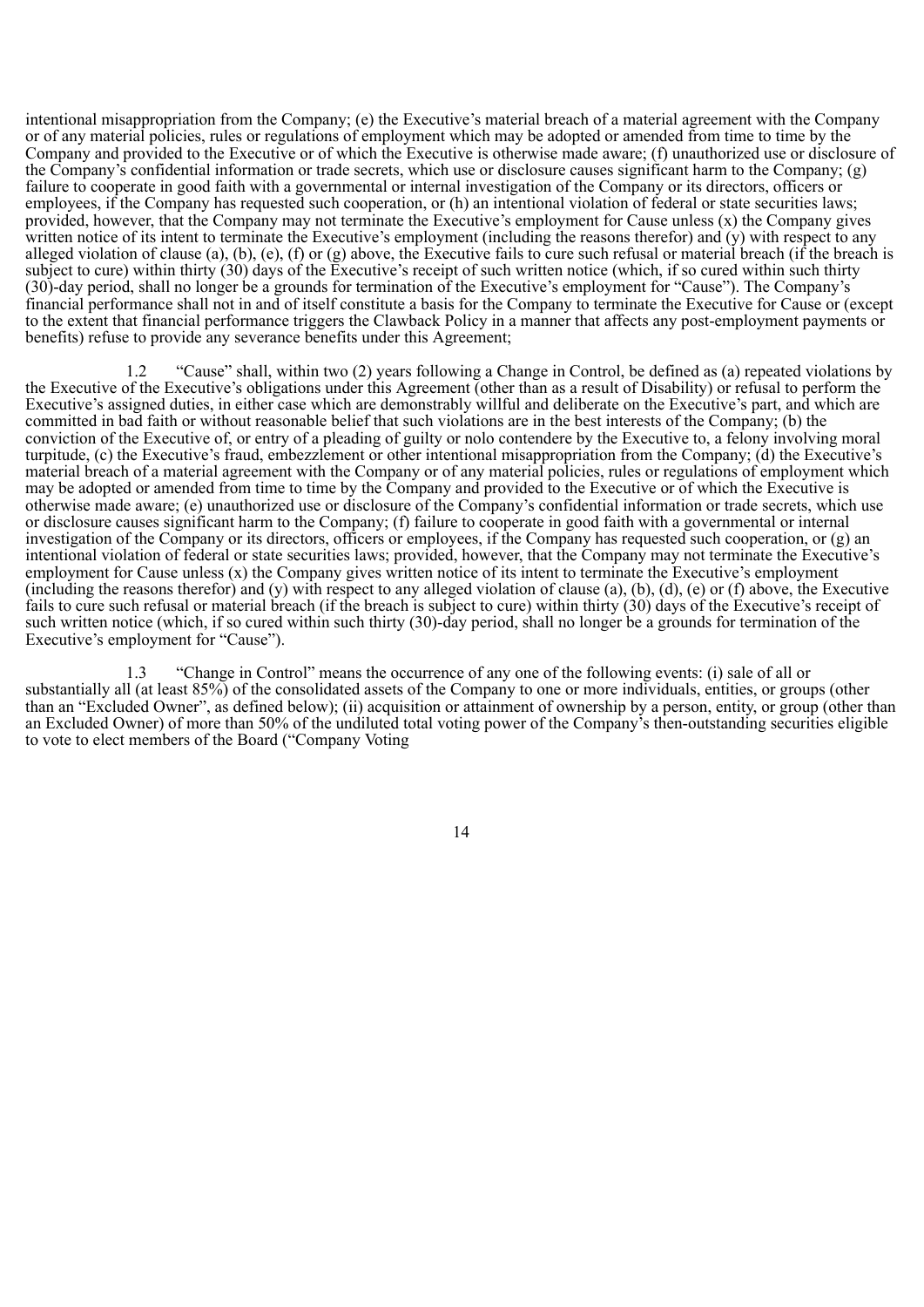Securities"); (iii) completion of a merger or consolidation of the Company with or into any other entity (other than an Excluded Owner) unless the holders of the Company Voting Securities outstanding immediately before such completion, together with any trustee or other fiduciary holding securities under a Hasbro benefit plan, hold securities that represent immediately after such merger or consolidation more than 50% of the combined voting power of the then outstanding voting securities of either Hasbro or the other surviving entity or its ultimate parent; or (iv) individuals who constitute the Board on the date hereof ("Incumbent Directors") cease for any reason during a 12 month period to constitute at least a majority of the Board; provided*,* that any individual who becomes a member of the Board subsequent to the date hereof, whose election or nomination for election was approved by a vote of at least a majority of the Incumbent Directors, shall be treated as an Incumbent Director unless he assumed office as a result of an actual or threatened election contest with respect to the election or removal of directors. For purposes of this Agreement, an "Excluded Owner" consists of Hasbro, any entity owned, directly or indirectly, at least 50% by Hasbro, any entity that, directly or indirectly, owns at least 50% of Hasbro, any Hasbro benefit plan, and any underwriter temporarily holding securities for an offering of such securities. Notwithstanding the foregoing, where required to avoid extra taxation under Section 409A, a Change in Control must also satisfy the requirements of Treas. Reg. Section 1.409A-3(a)(5).

1.4 "Disability" means the Executive's inability, due to a physical or mental disability, for a period of one hundred and eighty (180) consecutive days, to perform the services contemplated under this Agreement, with reasonable accommodation. A determination of Disability shall be made by a physician selected by the Company and reasonably satisfactory to the Executive.

1.5 "Good Reason" means, prior to, or more than two years following, a Change in Control, termination by the Executive of his employment, upon thirty (30) days' written notice, for any of the following reasons: (a) a material reduction in the Base Salary or Annual Bonus opportunity or target annual long-term incentive opportunity (under Section 4.3), without his consent, unless such reduction is due to a generally applicable reduction in the compensation of the Company's senior executives, (b) the Executive no longer serves as Chief Executive Officer of the Company, (c) the Executive is demoted by being required to report to someone other than the Board, (d) a material breach by the Company of a material provision of this Agreement, or (e) any relocation of the Executive's principal place of employment from the Company's corporate headquarters in Pawtucket, Rhode Island by more than fifty (50) miles, where the Executive does not consent to such relocation.

1.6 "Good Reason" shall, within two (2) years following a Change in Control, be defined as set forth in the Hasbro, Inc. Change in Control Severance Plan for Designated Senior Executives, as it exists as of the Effective Date.

1.7 Notwithstanding the provisions of Sections 11.5 and 11.6, the Executive may not terminate his employment for "Good Reason" unless (a) he gives written notice of his intent to terminate his employment under this provision (including the reasons therefor) within thirty  $(30)$  days of the event giving rise to the right to terminate, and (b) the Company fails to cure the material reduction or material breach of a material provision, or restore the Executive's title within thirty (30) days of its receipt of the Executive's written notice, which, if so cured within such 30-day period, shall no longer be a grounds by the Executive for terminating his employment with "Good Reason."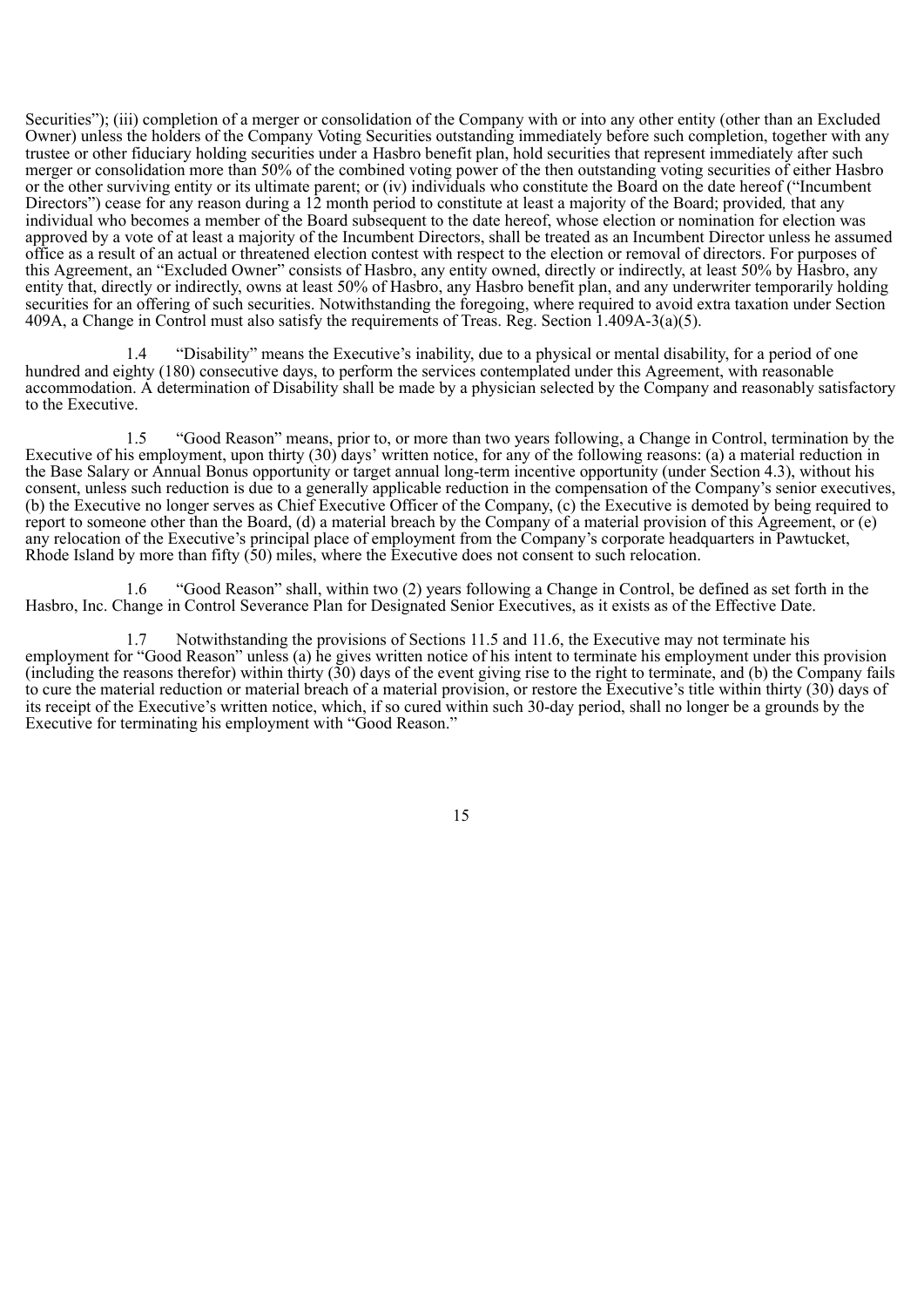## 12. Miscellaneous.

1.1 Entire Agreement; Modification. This Agreement, the Company's form of Invention Assignment Agreement, which is being re-executed simultaneously herewith, and the forms of equity grant agreements accepted by the Executive, constitute the entire understanding and agreement between the parties hereto with regard to the subject matter hereof and supersedes all prior understandings and agreements, whether written or oral. The Executive is not relying on any representations other than those set forth in this Agreement. This Agreement replaces the benefits to the Executive under the Hasbro, Inc. Change in Control Severance Plan for Designated Senior Executives, and the Executive acknowledges that he no longer participates in such plan as long as this Agreement, or any successor agreement, is in place.

1.2 Notices. Any notice delivered under this Agreement shall be deemed duly delivered three (3) business days after it is sent by registered or certified mail, return receipt requested, postage prepaid, or one business day after it is sent for next-business day delivery via a reputable nationwide overnight courier service, to the Company at its principal headquarters and to the Executive at the address most recently shown on the personnel records of the Company. Either party may change the address to which notices are to be delivered by giving notice of such change to the other party in the manner set forth in this Section 12.2.

1.3 Pronouns. Whenever the context may require, any pronouns used in this Agreement shall include the corresponding masculine, feminine or neuter forms, and the singular forms of nouns and pronouns shall include the plural, and vice versa.

1.4 Amendment. This Agreement may be amended or modified only by a written instrument executed by both the Company and the Executive and approved by the Board.

1.5 Governing Law. This Agreement shall be governed by and construed in accordance with the laws of the State of Rhode Island (without reference to the conflicts of laws provisions thereof). Any action, suit or other legal proceeding arising under or relating to any provision of this Agreement shall be commenced only in a court of the State of Rhode Island (or, if appropriate, a federal court located within Rhode Island), and the Company and the Executive each consents to the jurisdiction of such a court. The Company and the Executive each hereby irrevocably waives any right to a trial by jury in any action, suit or other legal proceeding arising under or relating to any provision of this Agreement.

1.6 Successors and Assigns. This Agreement shall be binding upon and inure to the benefit of both parties and their respective successors and assigns, including any corporation with which or into which Hasbro may be merged or which may succeed to its assets or business; provided, however, that the Executive's obligations are personal and shall not be assigned by the Executive. Unless such result is achieved by operation of law, the Company will require any successor (whether direct or indirect, by purchase, merger, consolidation or otherwise) to all or substantially all of the business and/or assets of Hasbro to assume expressly and agree to perform this Agreement in the same manner and to the same extent that Hasbro would be required to perform it if no such succession had taken place. As used in this Agreement, "Hasbro" or "the Company" shall mean Hasbro as hereinbefore defined and any successor to its business and/or assets as aforesaid which assumes and agrees to perform this Agreement by operation of law, or otherwise.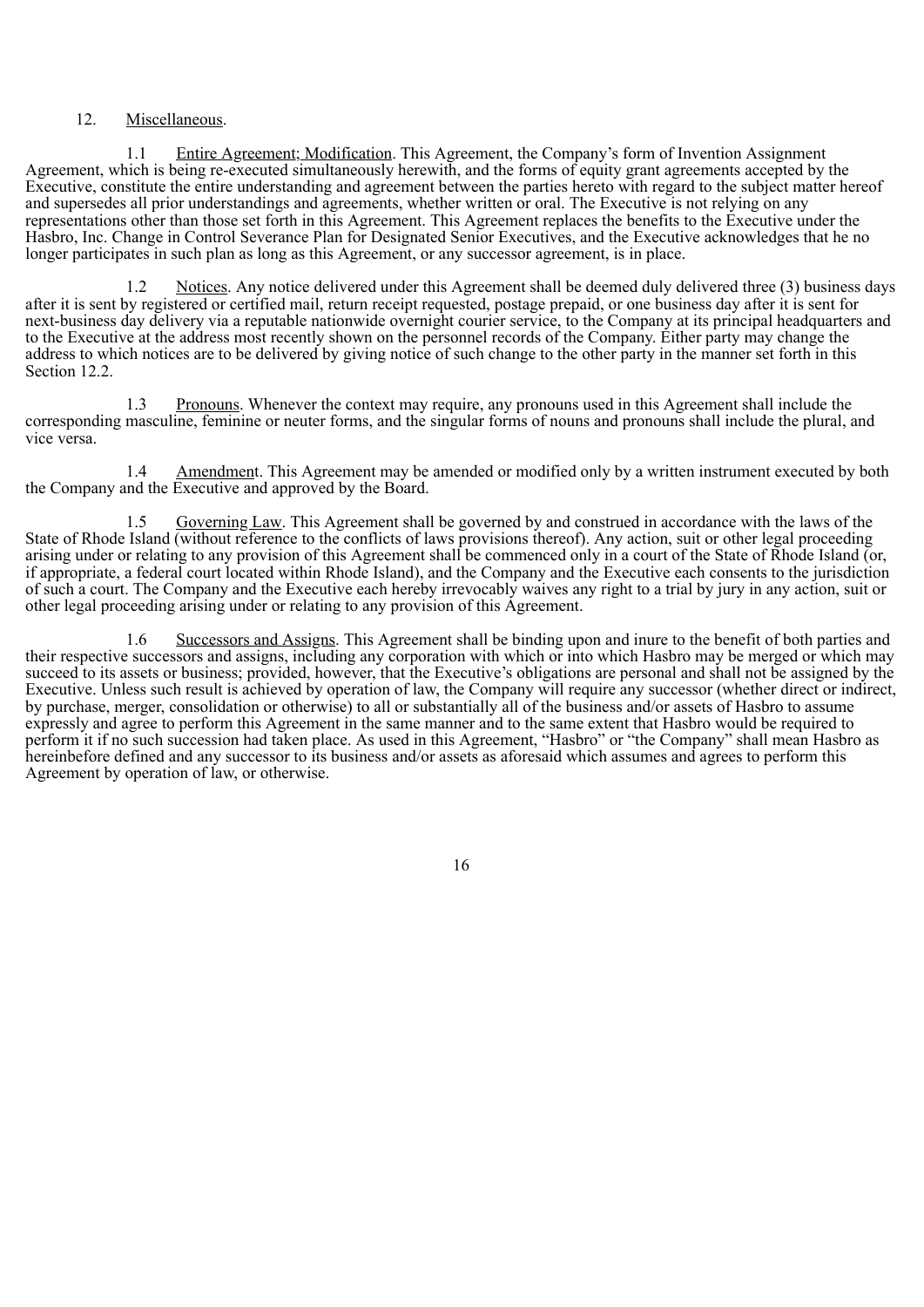1.7 Waivers. No delay or omission by the Company in exercising any right under this Agreement shall operate as a waiver of that or any other right. A waiver or consent given by the Company on any one occasion shall be effective only in that instance and shall not be construed as a bar to or waiver of any right on any other occasion.

1.8 Captions. The captions of the sections of this Agreement are for convenience of reference only and in no way define, limit or affect the scope or substance of any section of this Agreement.

1.9 Severability. In case any provision of this Agreement shall be invalid, illegal or otherwise unenforceable, the validity, legality and enforceability of the remaining provisions shall in no way be affected or impaired thereby.

1.10 Executive's Acknowledgments. The Executive acknowledges that he: (i) has read this Agreement; (ii) has been represented in the preparation, negotiation, and execution of this Agreement by legal counsel of the Executive's own choice or has voluntarily declined to seek such counsel; (iii) understands the terms and consequences of this Agreement; and (iv) is fully aware of the legal and binding effect of this Agreement.

1.11 Section 409A. The intent of the parties is that payments and benefits under this Agreement comply with, or be exempt from, Section 409A of the Code and the regulations and guidance promulgated thereunder (collectively, "Code Section 409A") and this Agreement shall be interpreted consistently therewith. With regard to any provision herein that provides for reimbursement of costs and expenses or in-kind benefits, except as permitted by Code Section 409A, (i) the right to reimbursement or in-kind benefits shall not be subject to liquidation or exchange for another benefit, (ii) the amount of expenses eligible for reimbursement, or in-kind benefits, provided during any taxable year shall not affect the expenses eligible for reimbursement, or in-kind benefits to be provided, in any other taxable year, provided that this clause (ii) shall not be violated with regard to expenses reimbursed under any arrangement covered by Section 105(a) of the Code solely because such expenses are subject to a limit related to the period the arrangement is in effect, and (iii) such payments shall be made on or before the last day of the Executive's taxable year following the taxable year in which the expense occurred, provided that any tax gross-ups may be reimbursed by the end of the calendar year following the calendar year in which such taxes are remitted to the taxing authorities. For purposes of Code Section 409A, each payment hereunder shall be treated as a separate payment and the Executive's right to receive any installment payments pursuant to this Agreement shall be treated as a right to receive a series of separate and distinct payments. In no event may the Executive, directly or indirectly, designate the calendar year of any payment to be made under this Agreement that is considered nonqualified deferred compensation. Termination of employment as used herein shall mean separation from service within the meaning of Code Section 409A. Notwithstanding anything in this Agreement to the contrary, to the extent required by Code Section 409A, if the Executive is considered a "specified employee" for purposes of Code Section 409A of the Code and if payment of any amounts under this Agreement is required to be delayed for a period of six (6) months after separation from service pursuant to Code Section 409A, payments of such amounts shall be delayed as required by Code Section 409A, and the accumulated amounts shall be paid in a lump sum payment within ten (10) days after the end of the six (6)-month period. If the Executive dies during the postponement period prior to the payment of benefits, the amounts withheld on account of Code Section 409A shall be paid to the personal representative of the Executive's estate within sixty (60) days after the date of the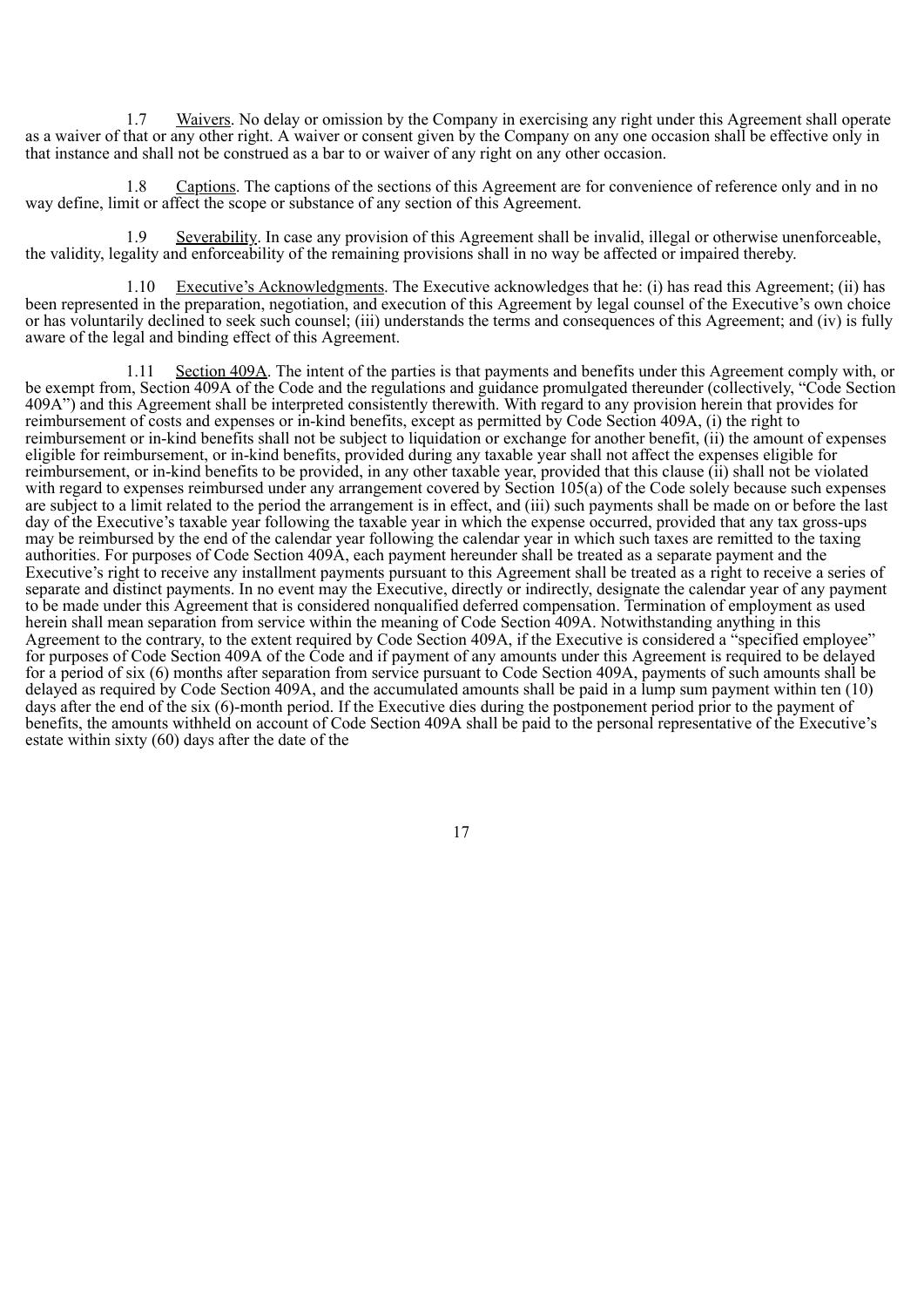Executive's death. The Company is not making any representation or warranty to the Executive with respect to the treatment of this Agreement under Code Section 409A and shall have no liability to Executive or any other person with respect to payments or benefits under this Agreement should any payments or benefits under this Agreement be determined to constitute nonqualified deferred compensation subject to Code Section 409A but not satisfying the conditions of such section.

[*Remainder of page is intentionally left blank*]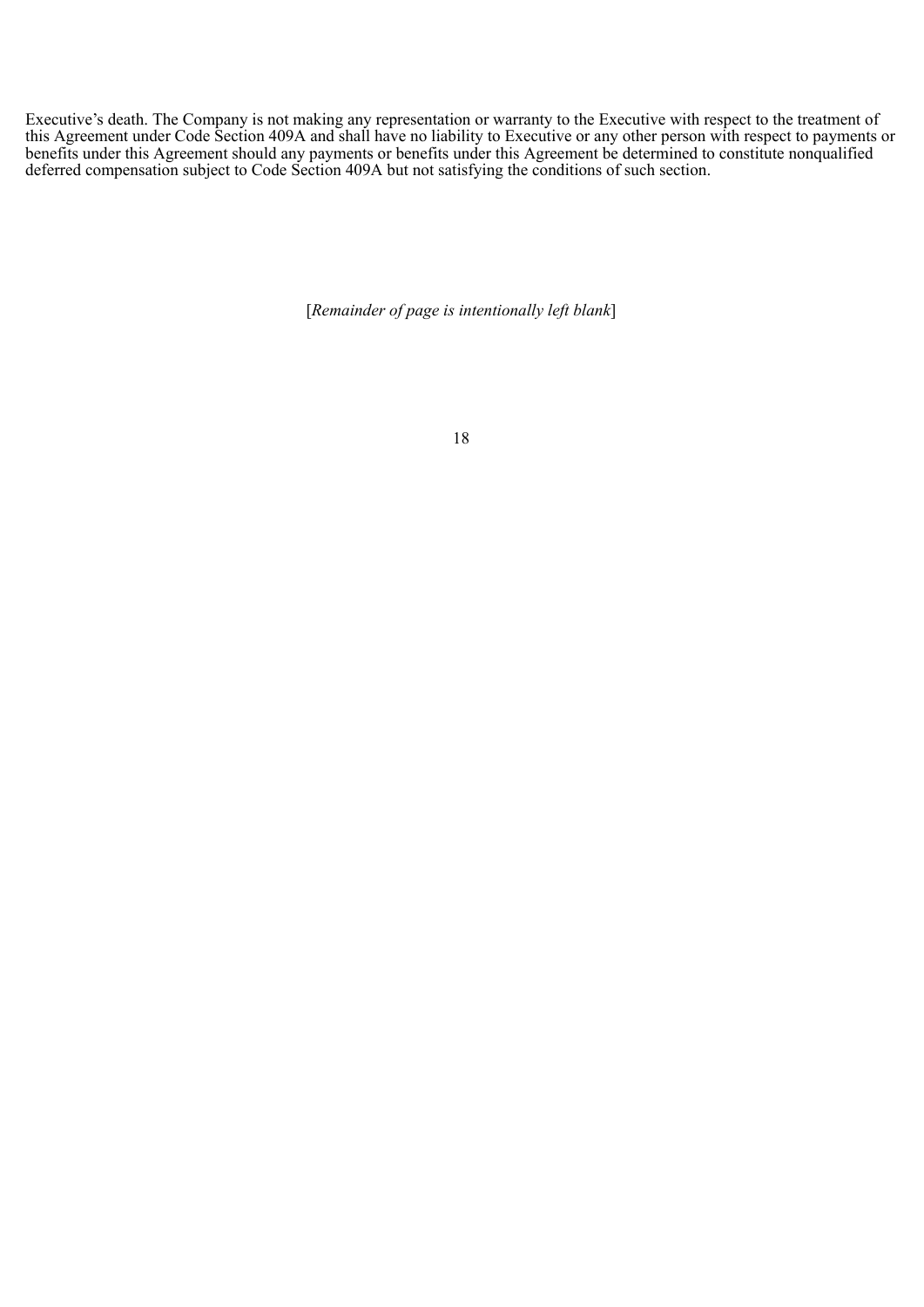IN WITNESS WHEREOF, the parties hereto have executed this Agreement as of the dates set forth below.

HASBRO, INC.

By: /s/Richard Stoddart Date: January 5, 2022 Name: Richard Stoddart Title: Interim Chief Executive Officer

EXECUTIVE:

/s/ Christian P. Cocks Date:January 5, 2022

Christian (Chris) Page Cocks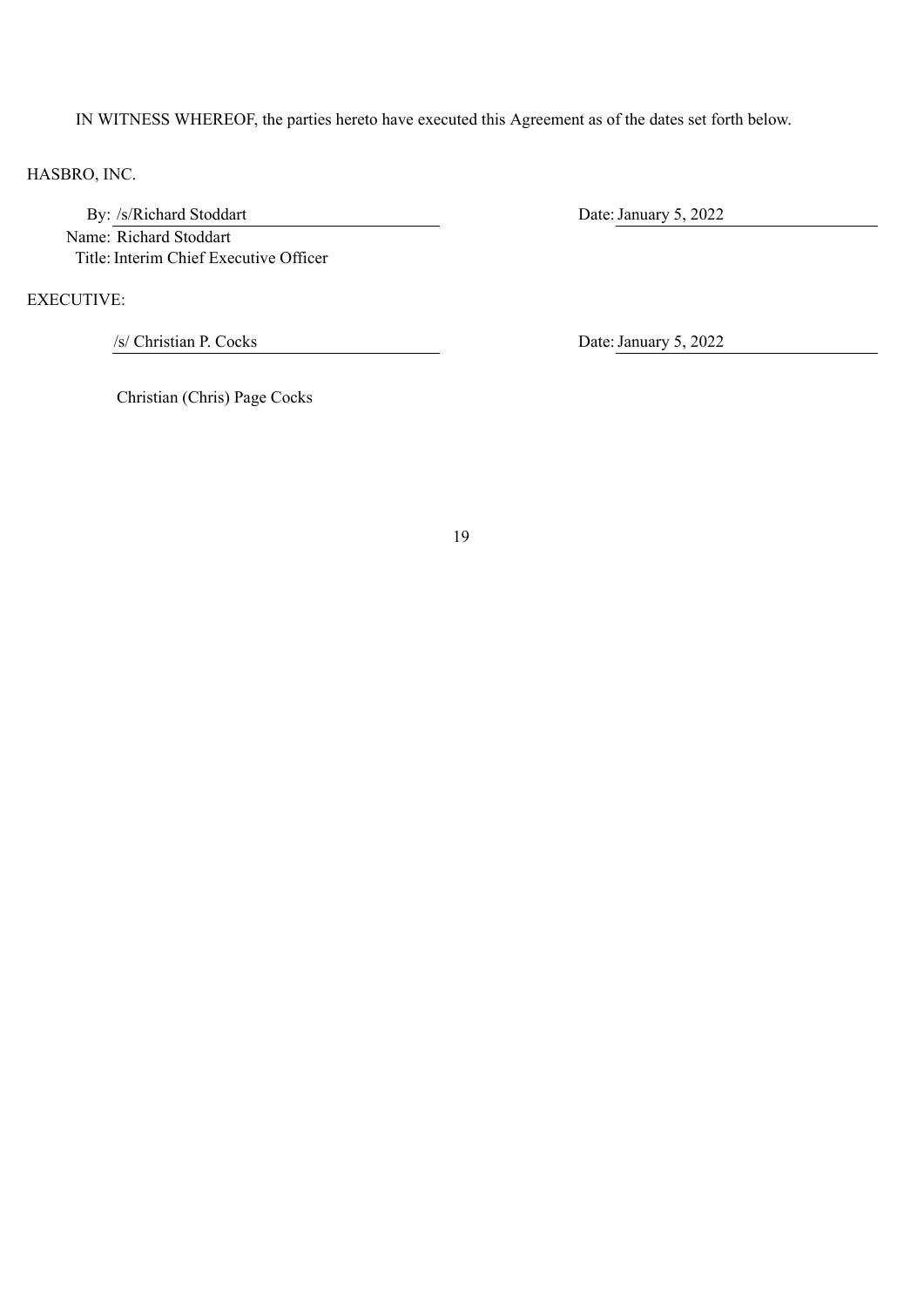

<span id="page-65-0"></span>January 5, 2022

Eric C. Nyman [\*\*REDACTED\*\*] [\*\*REDACTED\*\*]

Dear Eric,

We value you as a key member of our leadership team, and we are pleased to promote you to President and Chief Operating Officer of Hasbro, Inc. (the "Company"). Your contributions are important to the success of our strategic plans. We desire to set forth certain terms of your employment with us pursuant to this letter agreement. Except as set forth below, the terms of your employment will be governed by the Company's plans and policies, as they are in effect and amended from time to time.

1. Role: You will serve as President and Chief Operating Officer of Hasbro, Inc. commencing as of February 25<sup>th</sup>, 2022 (the "Effective Date"). Until the Effective Date, you will continue to perform your current duties, and you will also work closely with Chris Cocks, Richard Stoddart and the other members of the Company's management team and the Board of Directors (the "Board") to prepare for your transition into the role of President and Chief Operating Officer, the timing of which will coincide with Mr. Cocks transitioning into the role of Chief Executive Officer. Following the Effective Date, you shall report directly to, and be subject to the supervision of, the Company's Chief Executive Officer.

2. Term. The term of your employment as President and Chief Operating Officer of the Company will commence on the Effective Date and will end on December 31<sup>st</sup>, 2023 (the "Term" or the "Employment Period", and December 31<sup>st</sup>, 2023 is referred to as the "End Date"), unless earlier terminated or extended.

Base Salary. As of the Effective Date, your base salary (the "Base Salary") will be payable at an annualized rate of \$1,100,000, and in periodic installments in accordance with the Company's customary payroll practices. Your base salary shall be reviewed periodically in accordance with the Company's compensation guidelines for senior executives, and may be upwardly adjusted to the extent, if any, deemed appropriate by Hasbro's Compensation Committee of the Board (the "Compensation Committee") and the full Board; provided, however, that your Base Salary may be reduced proportionally if in connection with a generally applicable reduction in the compensation of all of the Company's senior executives.

4. Management Incentive Plan Bonus. Beginning with the Company's 2022 fiscal year, you will be eligible to receive an annual management incentive plan bonus based on a target (the "Target Bonus") of one hundred percent (100%) of your earned Base Salary for the incentive year (the "Annual Bonus"), subject to the performance criteria set forth below. For each fiscal year thereafter that this Agreement is in effect, your Target Bonus shall be reviewed periodically in accordance with the Company's compensation philosophy, market conditions and other factors deemed relevant by the Compensation Committee, and upwardly adjusted to the extent, if any, deemed appropriate by the Compensation Committee and the Board; provided, however, that your Target Bonus may be reduced proportionally if in connection with a generally applicable reduction in the target bonuses of all of the Company's senior executives. The corporate performance criteria and targets to be used for purposes of the annual management incentive plan (the "Annual Performance Plan") bonus shall be determined and established by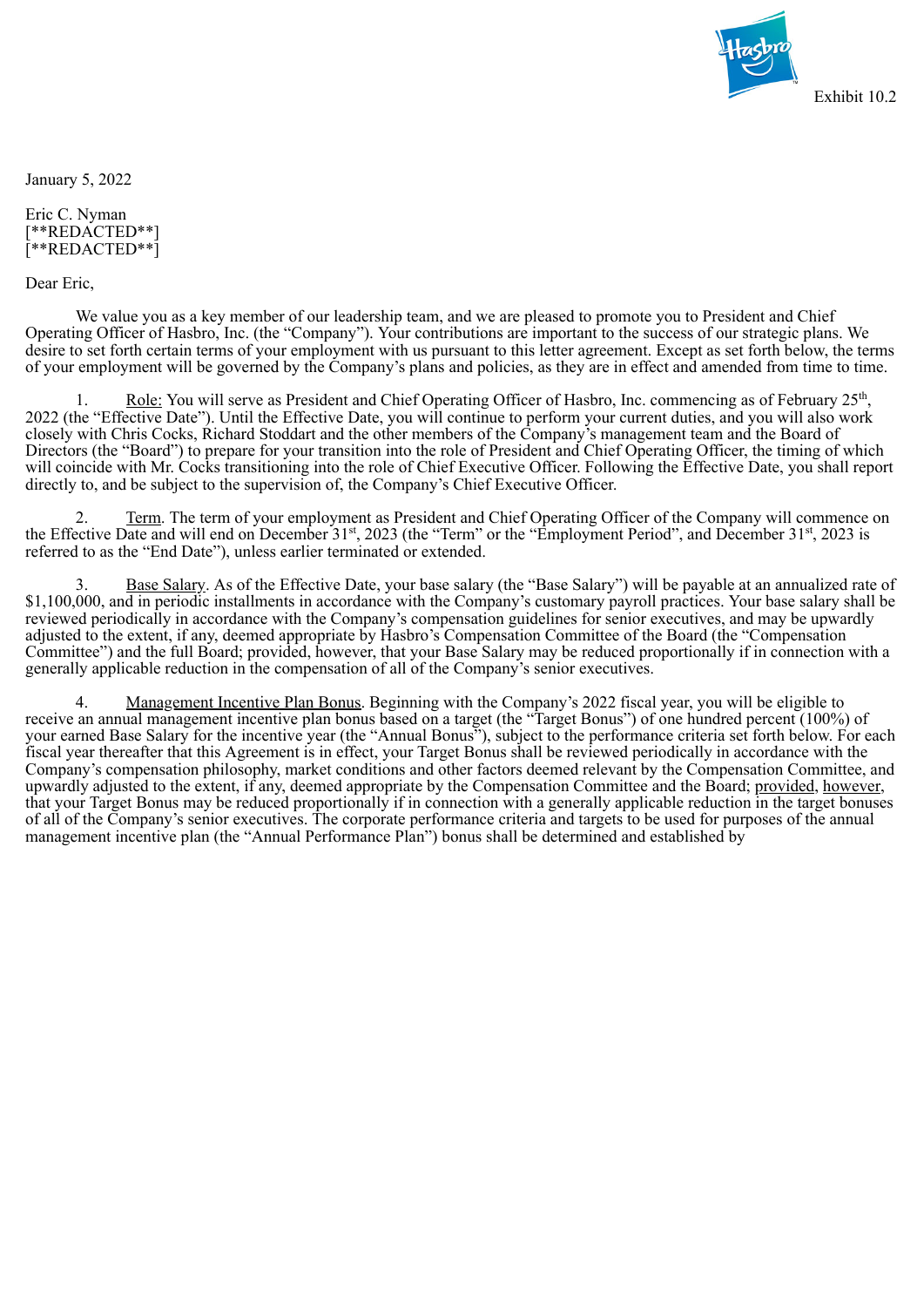the Compensation Committee and the Board. Actual bonus awards shall be determined in the discretion of the Compensation Committee pursuant to the terms of the Company's Annual Performance Plan that is applicable to you. For fiscal 2023, if the Executive's employment with the Company terminates on or after January 1, 2024, the Executive's bonus for 2023, determined by the Compensation Committee and the Board in accordance with the Company's actual performance against the corporate performance targets for fiscal 2023, will be paid to Executive no later than in March 2024, at the same time bonuses for fiscal 2023 are paid to other executives of the Company.

5. Long-Term Incentive. You shall participate in the Company's long-term incentive program and shall, beginning in the Company's 2022 fiscal year (with such grant anticipated to be made in February of 2022), have a target annual long-term incentive award level equal to four-hundred percent (400%) of your Base Salary, with awards to be made in the form and amounts determined by the Compensation Committee, which may include stock options, restricted stock units and/or performance share awards, and/or other types of awards. The forms and amounts of such awards may be substantially in the same proportion as awards made to other senior executives of the Company, or the mix of awards may be unique to you as President and Chief Operating Officer, in the discretion of the Compensation Committee and the Board. For each fiscal year after 2022 that this Agreement remains in effect, your target long-term incentive award levels shall be reviewed periodically in accordance with the Company's compensation philosophy, market conditions and other factors deemed relevant by the Compensation Committee, and upwardly adjusted to the extent, if any, deemed appropriate by the Compensation Committee and the Board; provided, however, that your target long-term incentive award level may be reduced proportionally if in connection with a generally applicable reduction in the target long-term incentive award levels of all of the Company's senior executives.

6. Retention Equity Grant. At the time the Company makes its annual equity grants for 2022 (with such grants anticipated to be made in February of 2022), in addition to your regular equity grants for 2022, you will receive a one-time retention grant as well. This retention grant will take the form of a restricted stock unit grant with a grant date value of \$750,000 (the "Retention Grant"). Except as set forth in the following sentence, the Retention Grant will cliff vest on the last day of the Term (i.e. December 31, 2023) if, and only if, you remain employed with the Company through the last day of the Term. The Retention Grant will fully vest earlier than the End Date upon your death, Disability, termination by the Company without Cause (either with or without a Change in Control) or termination by you for Good Reason (either with or without a Change in Control). The Retention Grant will be forfeited and null and void if your employment with the Company terminates prior to the last day of the Term for any reason not set forth in the immediately preceding sentence.

7. Equity Treatment if Employment Continues for at Least the Full Term. Upon any termination of your employment, your outstanding equity grants will be treated in accordance with their terms, as and to the extent modified by this letter agreement. However, if you remain employed by the Company through at least December 31, 2023, the following treatment will apply to any contingent performance share awards (or other performance-based equity awards) then outstanding and held by you that were granted in either 2022 or 2023 (collectively the "2022/2023 Performance Awards"). If your employment with the Company terminates after December 31, 2023 (the date of such termination referred to as the "Date of Termination") for any reason other than the Company's termination of your employment for Cause, including, without limitation, upon a resignation by you with or without Good Reason, or upon a termination of your employment by the Company without Cause, and you have outstanding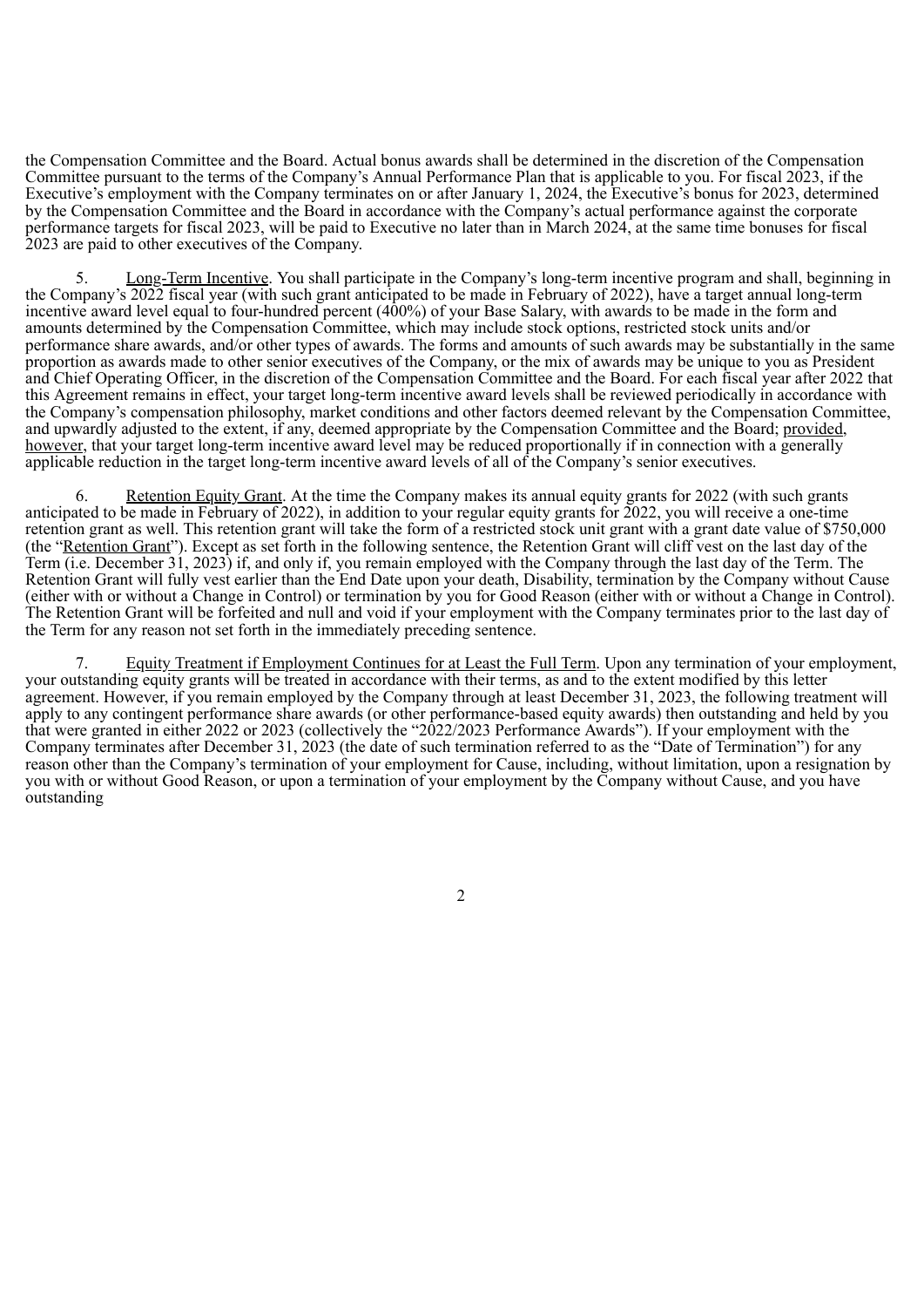2022/2023 Performance Awards, those awards shall remain outstanding until the end of the applicable performance periods (each a "Performance Period"). You shall be entitled, following completion of the applicable Performance Periods, to the number of shares of common stock, if any, that would have been earned under such 2022/2023 Performance Awards had your employment not ended prior to the end of the Performance Period based on the actual achievement of the applicable performance targets during the full relevant Performance Periods (as defined under such awards), computed at the end of the Performance Period, and pro-rated by multiplying that number of shares by a fraction, the numerator of which is the number of days from the start of the Performance Period to the Date of Termination of your employment, and the denominator of which is the total number of days in the applicable Performance Period (the "Pro-Rated PSA Vesting"). Any shares earned under such awards shall be provided to you after the end of the applicable Performance Period for that award in accordance with the terms of the applicable award, but in no event earlier than thirty (30) days after the evaluation of the applicable Performance Period is completed (the "Pro-Rated PSA Vesting Schedule"). You may not exercise or dispose of any portion of an award or related shares of common stock that vests or become exercisable under this Section 7 until such time as the Executive Release becomes irrevocable (and any amounts that were unvested or unexercisable as of the Date of Termination shall immediately expire upon the 45<sup>th</sup> day following the Date of Termination if the Executive Release has not then become irrevocable).

The obligation of the Company to provide the benefits to you under this Section 7 is conditioned upon you signing and delivering to the Company a severance and release of claims agreement in a form to be provided by the Company (which will include, at a minimum, a release of all releasable claims and confidentiality, non-disparagement and cooperation obligations by the you in favor of the Company, but in no event shall such release provide any restrictive covenants that are more restrictive than those set forth in this letter agreement or any other agreement you have entered with the Company) (the "Executive Release"), which Executive Release must become irrevocable within sixty (60) days following the Date of Termination.

Restrictive Covenants. You acknowledge that you are currently subject to certain non-competition restrictions in favor of the Company (reflected in the Non-Competition, Non-Solicitation and Confidentiality Agreements previously entered by you in connection with your employment and equity grants). You may also become subject to similar such restrictions in the future, including in connection with future equity grants. Collectively these non-competition provisions are referred to as the "Non-Compete Restrictions". Those Non-Compete Restrictions are amended as follows, and any future non-competition restrictions you are asked to execute will reflect the following:

a. If, and only if, either: (i) your employment with the Company terminates after December 31, 2022, or (ii) upon an earlier termination of your employment, but only if such termination earlier than December 31, 2022 is by you for Good Reason, or by the Company without Cause, then in either case the Company agrees to amend, and does hereby amend, the Non-Compete Restrictions to provide that if you are considering employment with another business or enterprise that would be potentially deemed competitive with the Company under the Non-Compete Restrictions, the Company will consider in good faith any request you make of the Company to be released from your Non-Compete Restrictions in connection with potentially accepting such alternative employment. The Company will not unreasonably deny such a request.

b. If your employment with the Company terminates after December 31, 2023, the Company agrees to amend, and does hereby amend, the Non-Compete Restrictions to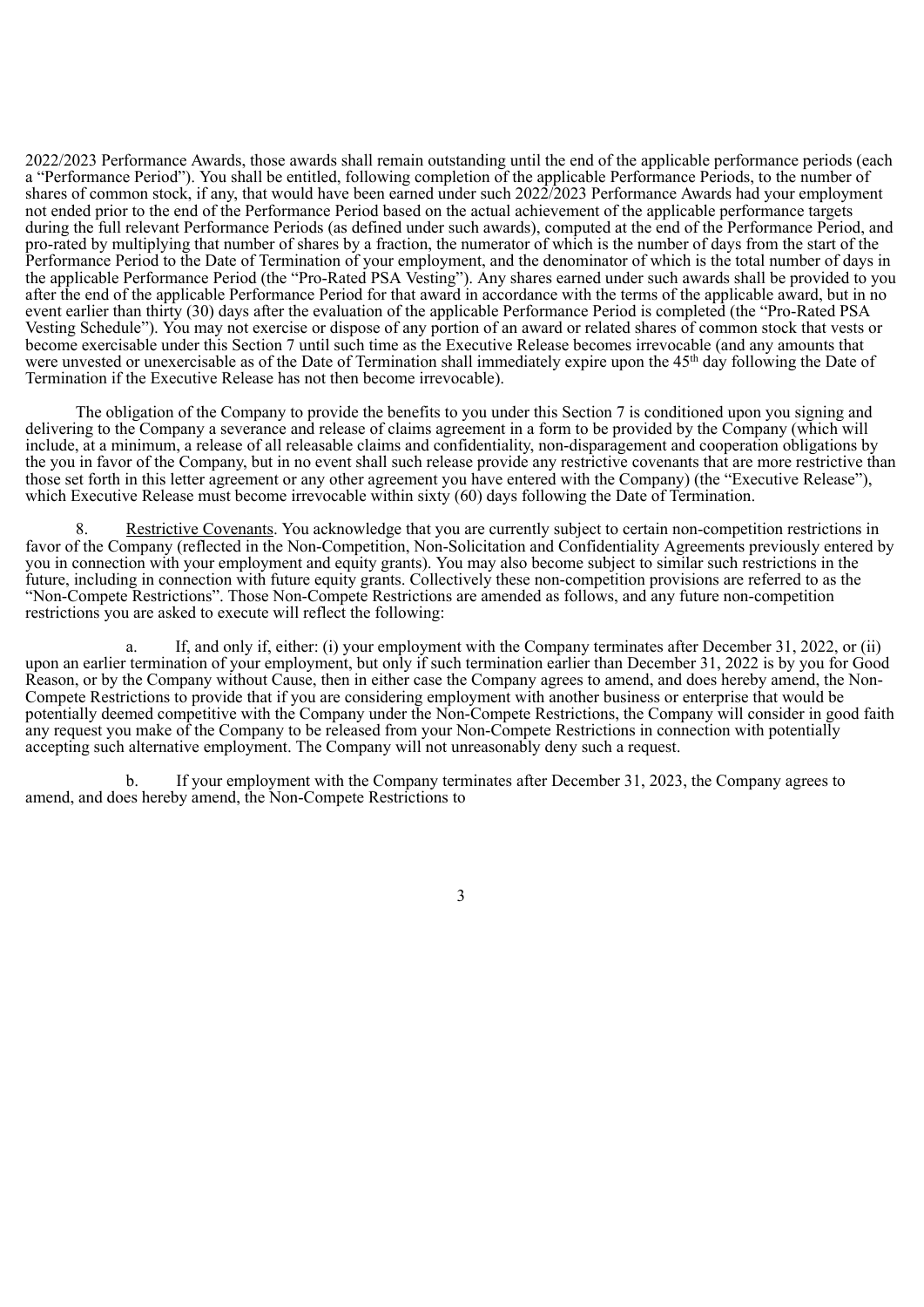provide that they will only prohibit you from employment or other association with Mattel, Lego or MGA Entertainment (or a successor to one of those companies' businesses), and will not apply to your employment or association with any other business or enterprise.

c. Upon a termination of your employment, the Non-Compete Restrictions, as amended above, will apply for a period of one (1) year after your Date of Termination. For the portion of such one-year period that elapses prior to December 31, 2023, the Non-Compete Restrictions as amended by subsection a. above shall apply. For any remainder of such one-year period that occurs on or after January 1, 2024, the Non-Compete Restrictions as amended by subsection b. above shall apply.

d. This Section 8 does not amend any of the confidentiality, non-solicitation or non-interference provisions to which you are bound, and only the Non-Compete Restrictions are amended hereby.

9. Benefit Plans. You will continue to participate in the benefit plans and policies of the Company in which you currently participate, as those plans may be amended by the Company from time to time.

Incorporation of Other Provisions. In the interest of time the parties have drafted this letter agreement as a short document, and the parties agree that the following provisions (and only the following listed provisions, and not any other provisions) from the August 1, 2018 Employment Agreement between the Company and its previous President and Chief Operating Officer, which agreement was previously filed with the Securities and Exchange Commission via the EDGAR system, are hereby incorporated into this letter agreement mutatis mutandis, for the benefit of both the Executive and the Company: Section 3.4, Section 3.5, Section 3.6, Section 3.7, all of Section 4 (including Sections 4.1 through and including 4.6) , all of Section 5 (including Sections 5.1 through and including 5.6), Section 6, Section 7 (including 7.1 through and including 7.5), Section 9, Section 10 (including Sections 10.1 through and including 10.7) and Section 11 (including Sections 11.1 through and including Section 11.10). If either of the parties requests, following the Effective Date of this Agreement the parties will work together to amend and restate this letter agreement as a long-form agreement actually incorporating the full text of the foregoing provisions, mutatis mutandis, into the long-form document.

11. Entire Agreement. This letter agreement represents the entire agreement and understanding between you and the Company concerning the subject matter of this letter and the events leading thereto and associated therewith, and supersede and replace any and all prior negotiations, representations, agreements and understandings concerning the subject matter of such agreements.

12. Governing Law. This letter agreement shall be governed by and construed in accordance with the laws of the State of Rhode Island (without reference to the conflicts of laws provisions thereof). Any action, suit or other legal proceeding arising under or relating to any provision of this letter agreement shall be commenced only in a court of the State of Rhode Island (or, if appropriate, a federal court located within Rhode Island), and the Company and you each consents to the jurisdiction of such a court. The Company and you each hereby irrevocably waives any right to a trial by jury in any action, suit or other legal proceeding arising under or relating to any provision of this Agreement.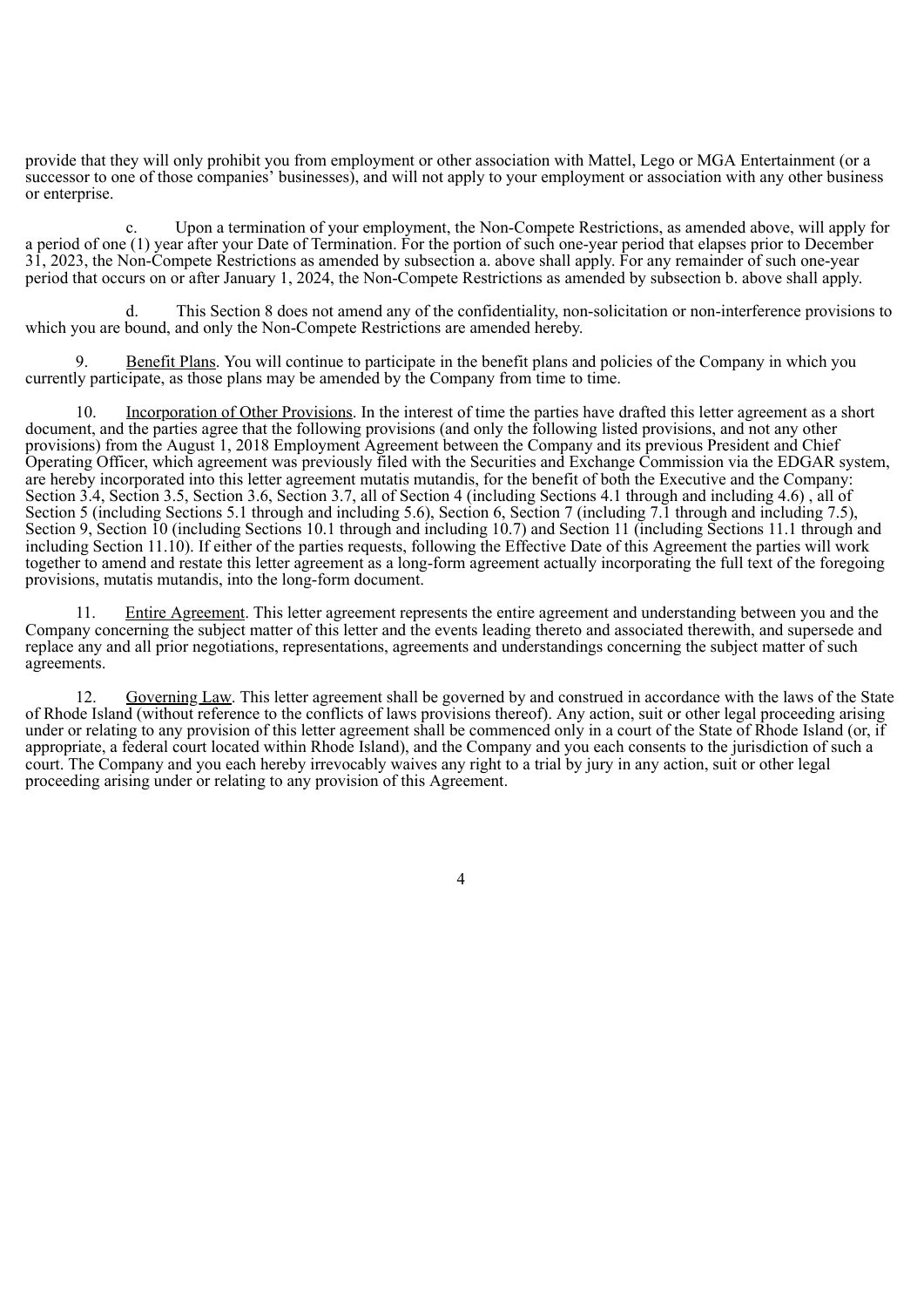13. Counterparts. This letter agreement may be executed in counterparts and by facsimile, and each counterpart and facsimile shall have the same force and effect as an original and shall constitute an effective, binding agreement on the part of each of the undersigned.

IN WITNESS WHEREOF, the parties hereto have executed this letter agreement as of the day and year first written above.

EXECUTIVE

By: /s/ Eric Nyman

Eric Nyman

HASBRO, INC.:

By: /s/ Richard Stoddart

Name: Richard Stoddart Title: Interim Chief Executive Officer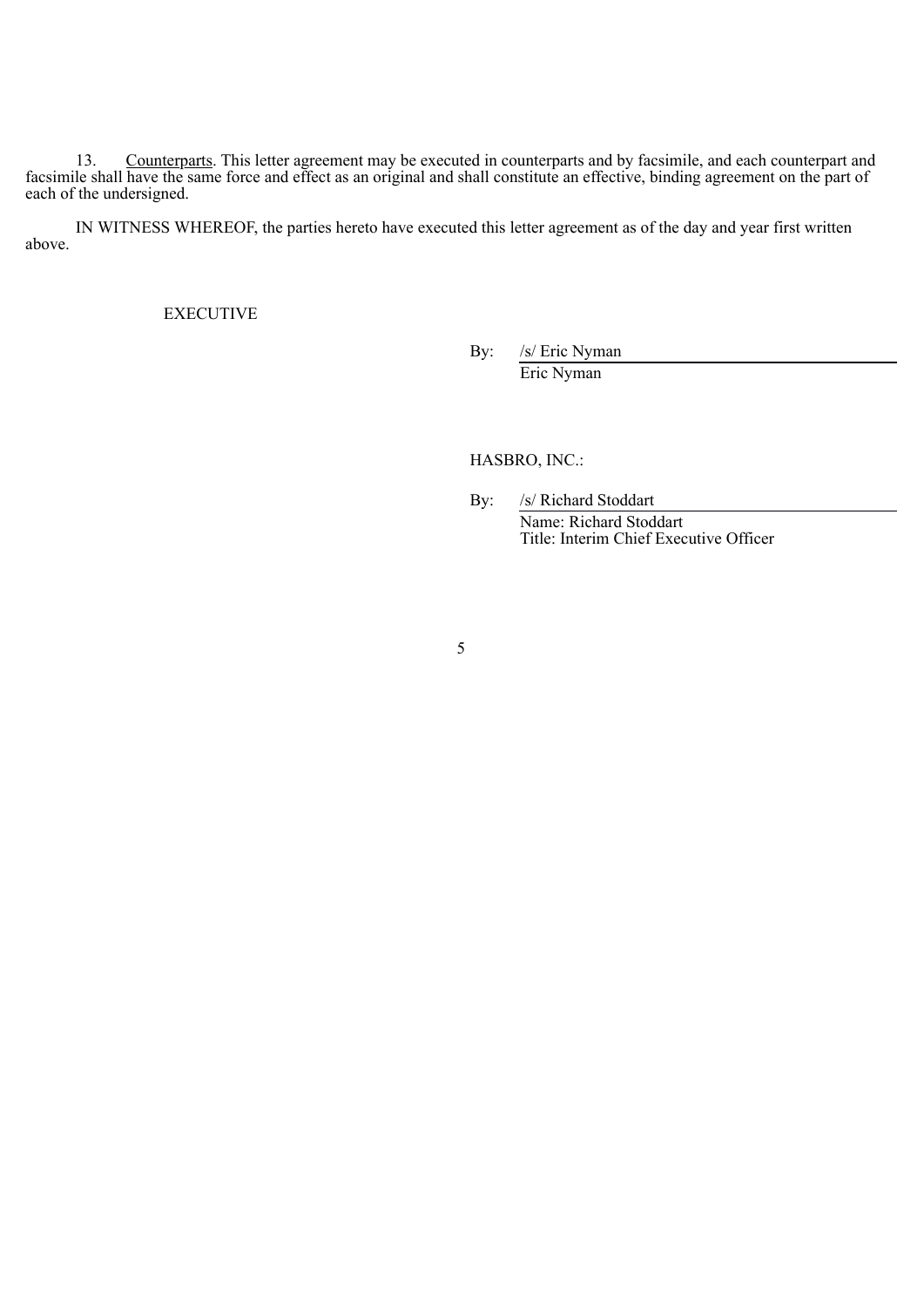# <span id="page-70-0"></span>**HASBRO, INC. RESTATED 2003 STOCK INCENTIVE PERFORMANCE PLAN STOCK OPTION AGREEMENT FOR EMPLOYEES (WITH NON-COMPETE) \_\_\_\_\_\_\_\_\_\_\_\_, 2022 GRANT**

AGREEMENT, made effective as of  $\qquad \qquad$ , 2022, by and between HASBRO, INC., a Rhode Island corporation (the "Company") and the designated option grant recipient (the "Optionee").

WHEREAS, Optionee is an employee of the Company or of a direct or indirect subsidiary of the Company and is eligible to participate in the Company's Restated 2003 Stock Incentive Performance Plan, as amended (the "Plan"), and

WHEREAS, the Compensation Committee (the "Committee") of the Board of Directors of the Company (the "Board") acting in accordance with the provisions of the Plan is granting to Optionee a non-qualified stock option to purchase the specified number of shares of Common Stock of the Company, par value \$.50 per share (the "Common Stock"), at a price determined by said Committee to be not less than the fair market value of such Common Stock on the date of said grant, subject to and upon the terms and conditions set forth in the Plan and as hereinafter set forth.

NOW, THEREFORE, in consideration of the premises and other good and valuable consideration, the parties hereto agree as follows:

# $\underline{W} I T N E S S E T H$ :

1. Contingent upon and in consideration for the Optionee having executed and delivered to the Company's designated contact no later than \_\_\_\_\_\_\_, 2022 a Non-Competition, Non-Solicitation and Confidentiality Agreement (the "Non-Compete Agreement") between the Optionee and the Company in the form provided to the Optionee by the Company (or otherwise confirming the terms of the Optionee's existing Non-Compete Agreement), the Company hereby grants to the Optionee effective on  $.2022$ , pursuant to the Plan, a copy of which is attached hereto as Appendix A and the provisions of which are incorporated herein as if set forth in full, a stock option to purchase all or any part of the number of shares of Common Stock (the "Shares"), described in Section 3 below (the "Option"), subject to and upon the terms and conditions set forth in the Plan and the Non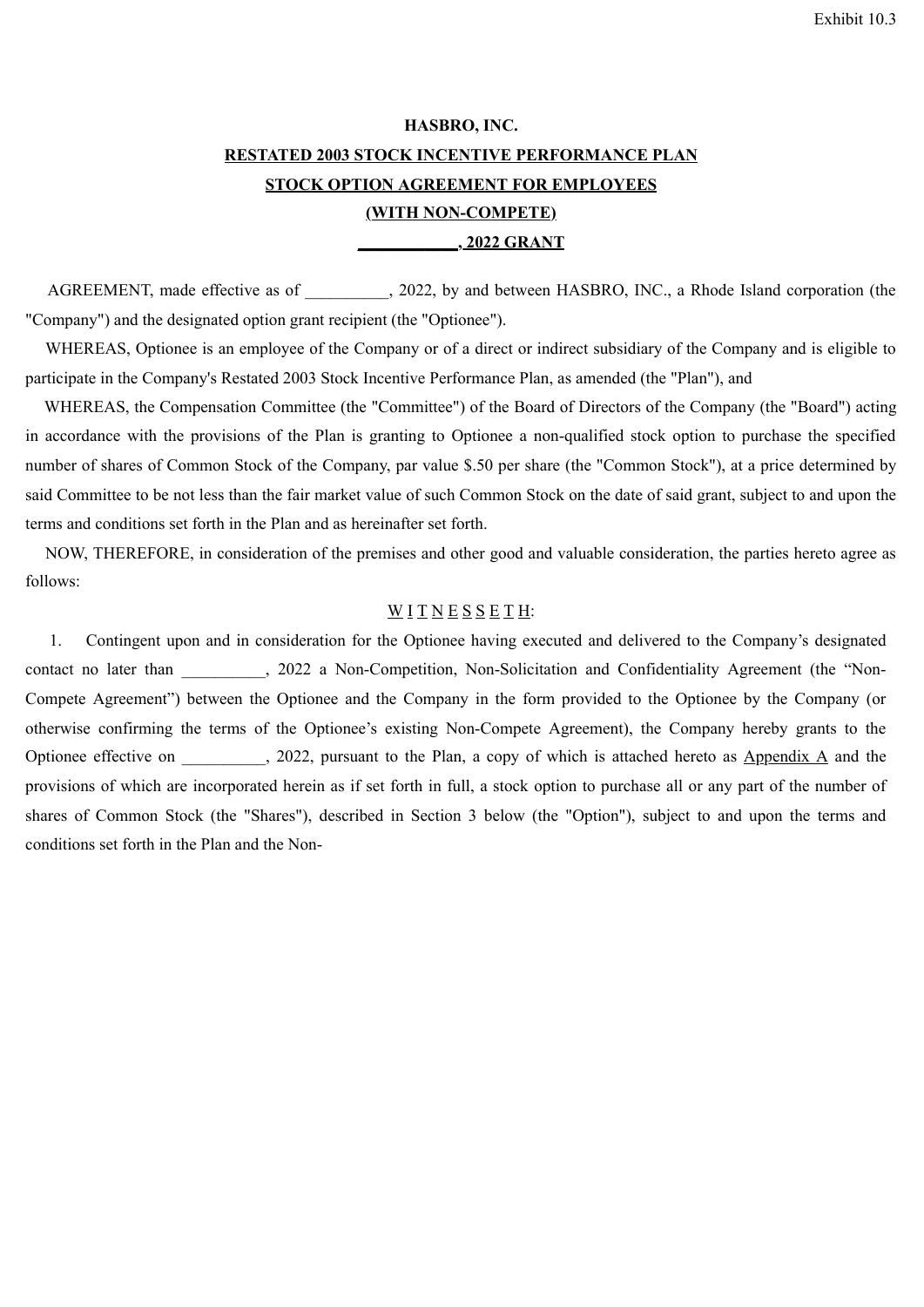Compete Agreement and the additional terms and conditions hereinafter set forth. The Option is evidenced by this Agreement. In the event of any inconsistency between the provisions of this Agreement and, if applicable, the terms of the Optionee's Employment Agreement, the provisions set forth in the Employment Agreement shall control, provided that to the extent the provisions of this Agreement or the Optionee's Employment Agreement are inconsistent with the terms of the Plan, then the terms of the Plan shall control. For the avoidance of doubt, if the Optionee has not executed and delivered to the Company's designated contact the Non-Compete Agreement (or otherwise confirmed the terms of the Optionee's existing Non-Compete Agreement) on or before  $\qquad \qquad$ , 2022 the Option represented by this Agreement will never take effect and will be null and void.

2. By accepting this award the Optionee hereby acknowledges and agrees that (i) this Option, and any shares the Optionee may acquire under this Option in the future or any of the proceeds of exercising this Option or selling any shares acquired pursuant to this Option, as well as any other incentive compensation the Optionee is granted after adoption, is subject to the Company's Clawback Policy, which was adopted by the Company's Board of Directors in October 2012, as it may be amended from time to time by the Board in the future, and (ii) the Optionee is subject to and bound by the terms of the Non-Compete Agreement. Such acknowledgements and agreements are material conditions to receiving this Option, which would not have been granted to the Optionee otherwise. Additionally, the Optionee acknowledges and agrees that if the Optionee is or becomes subject to the Hasbro, Inc. Executive Ownership Policy, effective as of March 1, 2014, as it may be amended from time to time by the Board in the future (the "Stock Ownership Policy"), then by accepting this award and any shares that the Optionee may acquire in the future pursuant to this award, as well as any other equity-based incentive compensation the Optionee is granted after the Optionee becomes subject to the Stock Ownership Policy, the Optionee agrees that the Optionee will be subject to the terms of the Stock Ownership Policy, including without limitation the requirement to retain an amount equal to at least 50% of the net shares received as a result of the exercise, vesting or payment of any equity awards granted until the Optionee's applicable requirement levels are met.

3. This Agreement relates to an Option to purchase the specified number of shares which have been communicated to the Optionee at an exercise price of \$\_\_\_\_\_ per share (the "Exercise Price Per Share"). (Hereinafter, the term "Exercise Price" shall mean the Exercise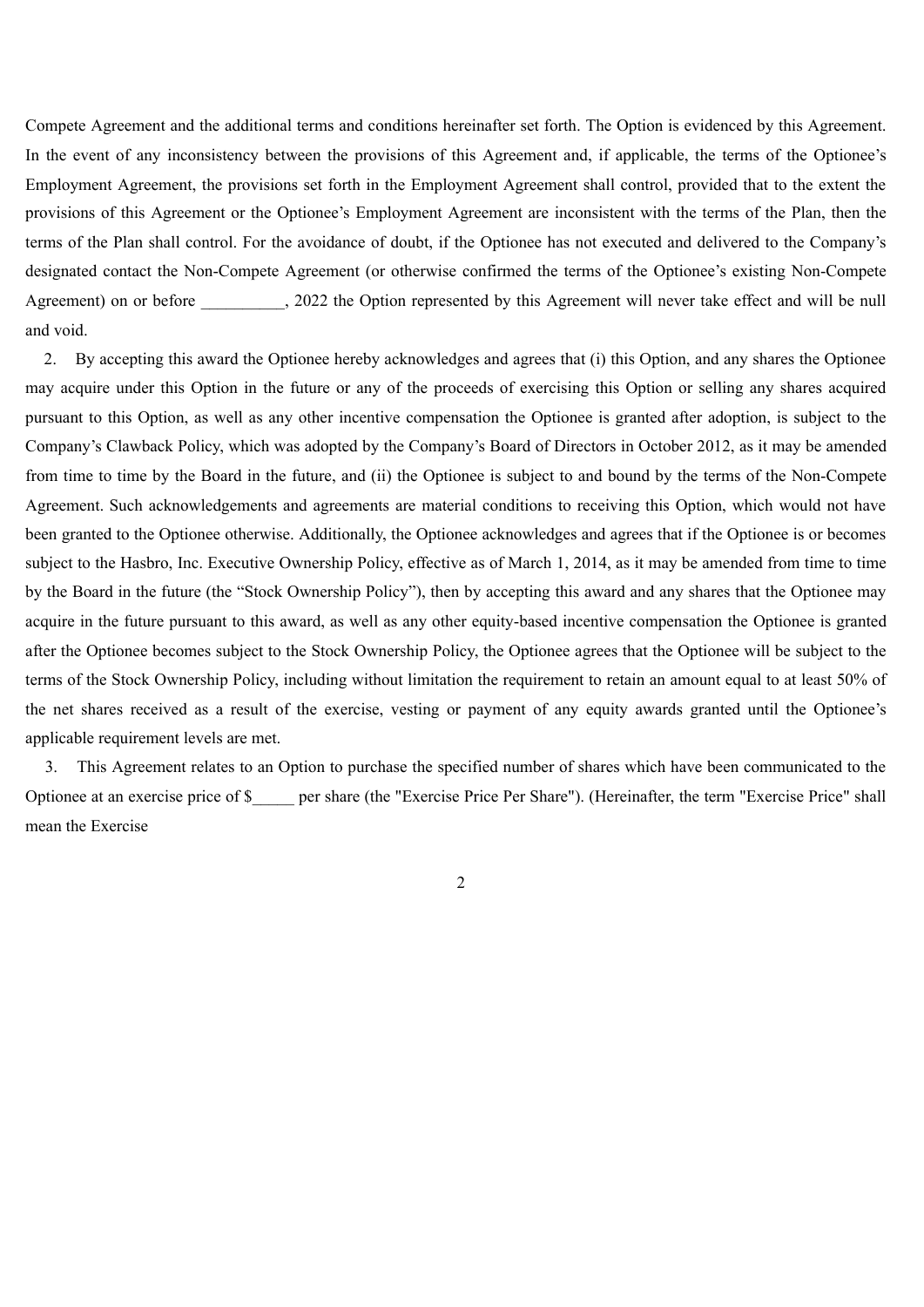Price Per Share multiplied by the number of shares being exercised.) Subject to the provisions of the Plan and of this Agreement, the Optionee shall be entitled to exercise the Option on a cumulative basis until the day preceding the seventh anniversary of the date of the grant in accordance with the following schedule:

| Period | Cumulative<br>Percent of Option<br>Exercisable |                                     |  |
|--------|------------------------------------------------|-------------------------------------|--|
|        | to<br>to<br>to<br>to                           | $0\%$<br>33 1/3%<br>66 2/3%<br>100% |  |

In determining the number of shares exercisable in accordance with the above table, fractional shares shall be disregarded.

4. In the event that Optionee wishes to purchase any of the shares then purchasable under the Option as provided in Section 3 hereof, Optionee shall deliver or shall transmit to the Company or to the Company's designee, in the manner designated by or on behalf of the Company, a notice in the form and/or in the manner designated by or on behalf of the Company or its designee, as the same may be amended or supplemented from time to time by or on behalf the Company, together with a check payable to Hasbro, Inc. or its designee, if applicable, (or accompanied by wire transfer to such account of the Company or its designee as the Company may designate) in United States dollars, in the aggregate amount of the Exercise Price, or shares of Common Stock held by the Optionee for at least six (6) months (duly endorsed to the Company or its designee, if applicable, or accompanied by an executed stock power, in each case with signatures guaranteed by a bank or broker if required by the Company or its designee) having a Fair Market Value (as defined in the Plan) equal to the Exercise Price, or a combination of such shares having a Fair Market Value less than the Exercise Price and a check in United States dollars for the balance of the Exercise Price.

Unless an Optionee shall have made advance alternative arrangements satisfactory to the Company, or to the Company's designee, each Optionee shall deliver to the Company or its designee, together with the required notice of exercise and payment of the Exercise Price as aforesaid, a check payable to Hasbro, Inc. or its designee, if applicable, or a wire transfer to such account of the Company or its designee, if applicable, as the Company may designate, in United States dollars, in the amount of any withholding required by law for any and all federal, state,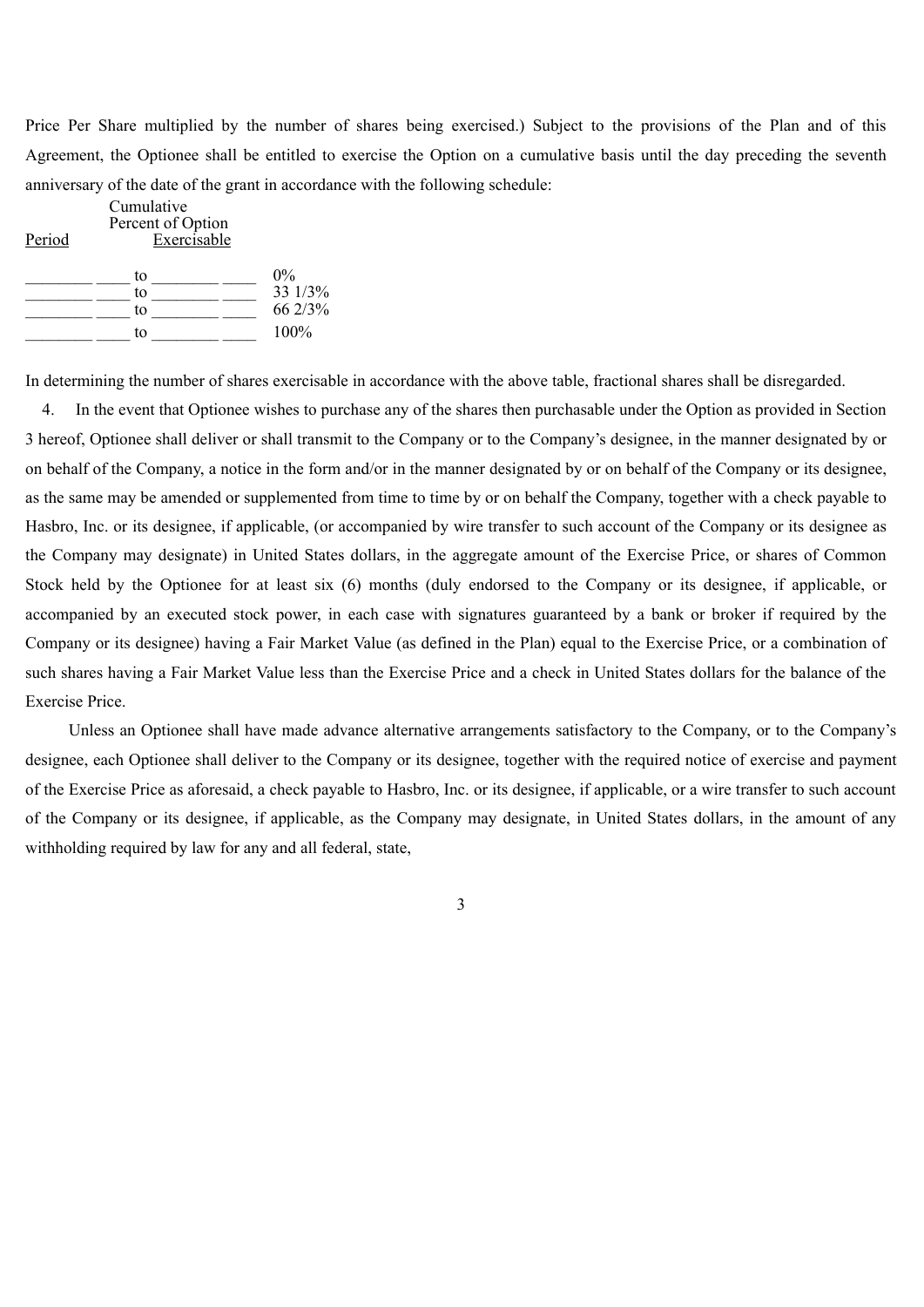local or foreign taxes payable as a result of such exercise. Each Optionee shall consult with the Company or the Company's designee in advance of the exercise so as to determine the amount of withholding taxes due. An Optionee may also elect to satisfy any withholding taxes payable as a result of such exercise (the "Taxes"), in whole or in part, either (i) by having the Company or its designee withhold from the shares of Common Stock to be issued upon exercise of the Option or (ii) delivering to the Company or its designee shares of Common Stock already owned by the Optionee and held by the Optionee for at least six (6) months (represented by stock certificates duly endorsed to the Company or accompanied by an executed stock power in each case with signatures guaranteed by a bank or broker to the extent required by the Company or its designee), in each case in an amount whose Fair Market Value on the date of exercise is either equal to the Taxes or less than the Taxes, provided that a check payable to Hasbro, Inc. or its designee, if applicable, or a wire transfer to such account of the Company or its designee as the Company may designate, in United States dollars for the balance of the Taxes is also delivered to the Company, or its designee, at the time of exercise.

Notwithstanding anything in this Section 4 to the contrary, if this Option is scheduled to expire due to the expiration of the term on the date described in Section 3 above and the Fair Market Value of a share of Common Stock on the last day of such term exceeds the Exercise Price for a share of Common Stock subject to this Option, then, by accepting this Award, you shall be treated as having instructed the Company to exercise the vested portion of this Option on the last day of such term. As promptly as practicable thereafter, the Company will deliver to the Optionee that number of shares subject to the vested Option less the number of shares with a value that is equal to the aggregate Fair Market Value of (1) the aggregate exercise price of the vested Stock Option and (2) the amount necessary to satisfy any required withholding of Taxes.

In addition, the Optionee shall comply with such other requirements and provide such additional information and documentation as is reasonably required by the Company, or the Company's designee, to process any exercise of this option and resulting delivery of shares. As soon as practicable after receipt of the notice of exercise, Exercise Price, Taxes, and such other information and documentation as the Company or its designee shall require, the Company or its designee shall deliver or cause to be delivered to Optionee the shares in respect of which the Option was so exercised (less any shares deducted to pay Taxes in accordance with Optionee's election).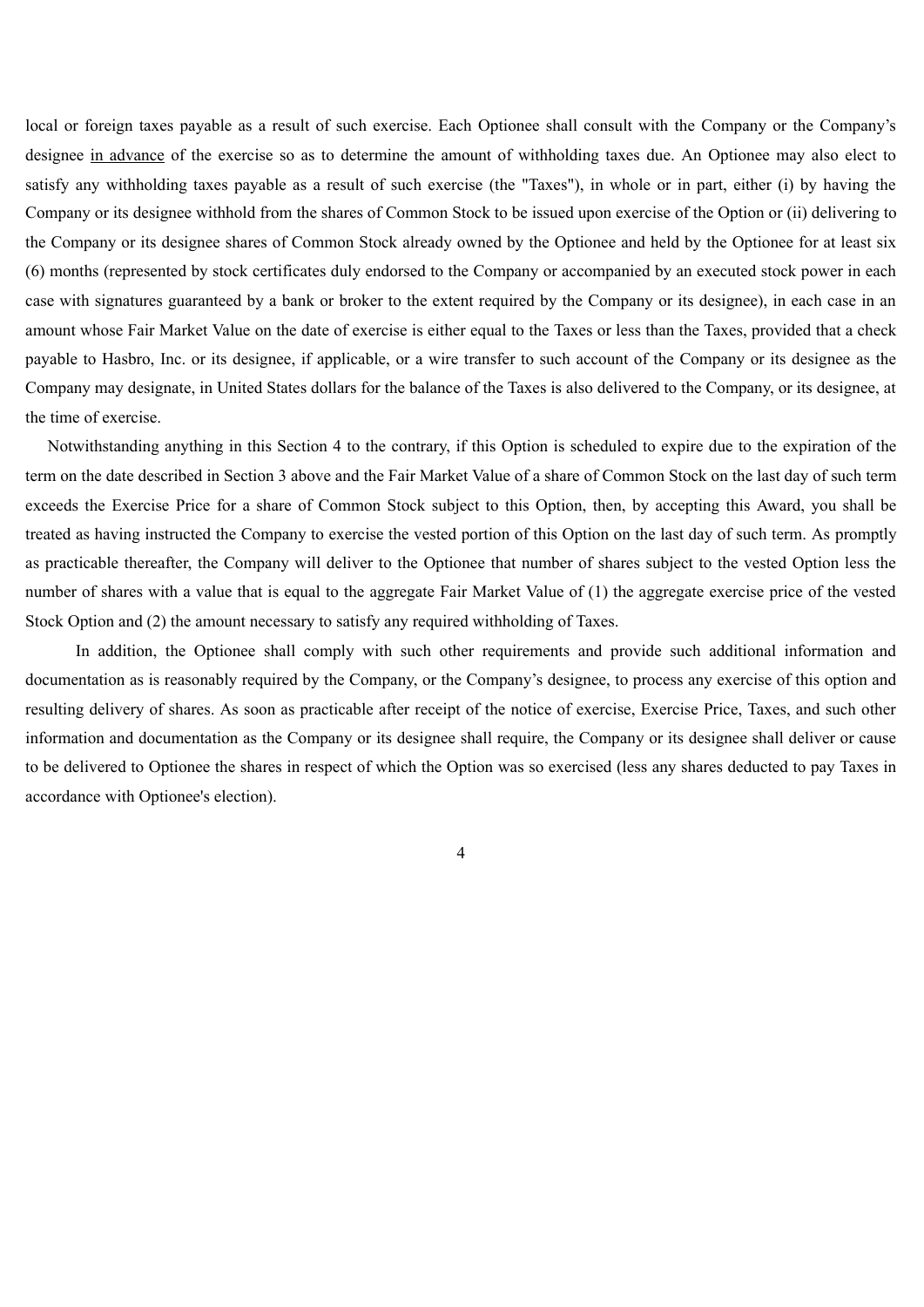5. (a) If an Optionee who is an employee of the Company or of a direct or indirect subsidiary of the Company retires at his or her Normal Retirement Date (as defined below), or an Optionee with at least one year of Credited Service of the Company suffers a permanent physical or mental disability (as defined below) or dies, in each case without the Optionee having fully exercised any Option granted to the Optionee, then the Optionee, the executor, administrator or trustee of the Optionee's estate, or the Optionee's legal representative, as the case may be, shall have the right to exercise any Option under the Plan, for a period of not more than one (1) year after such retirement, such disability, or in the case of death, the appointment and qualification of such executor, administrator or trustee (except that in no event other than death may such Option be exercised later than the day preceding the seventh anniversary of the date of the grant of such Option). In each such case, the Option will be exercisable with respect to all or any part of the number of shares to which the Option relates, whether or not said Option was fully exercisable in accordance with the schedule set forth in Section 3 of this Agreement as of the date of such retirement, disability or death. Thereafter, such Option, to the extent not so exercised during such one-year period shall be deemed to have expired regardless of the expiration date otherwise specified in Section 2 hereof.

(b) If an Optionee who is an employee of the Company or of a direct or indirect subsidiary of the Company retires at an Early Retirement Date (as defined below), without the Optionee having fully exercised any Option granted to him or her, the Optionee shall have the right to exercise the unexercised portion of any Option theretofore granted, but only to the extent said Option was then exercisable in accordance with the schedule set forth in Section 3 of this Agreement, for a period of not more than three (3) months after the date of early retirement (but in no event shall the exercise period extend beyond the day preceding the seventh anniversary of the date of grant of the Option). Thereafter, the Option, to the extent not exercised during such threemonth period shall be deemed to have expired, regardless of the expiration date otherwise specified in Section 3 hereof.

(c) If an Optionee ceases to be employed by the Company or by a direct or indirect subsidiary of the Company for any reason other than the reasons set forth in subsections (a), (b) and (d) of this Section 5, he or she shall have the right to exercise the unexercised portion of any Option theretofore granted to Optionee, but only to the extent said Option was then exercisable in accordance with the schedule set forth in Section 3 of this Agreement as of the date of termination, for a period of not more than three (3) months after any such termination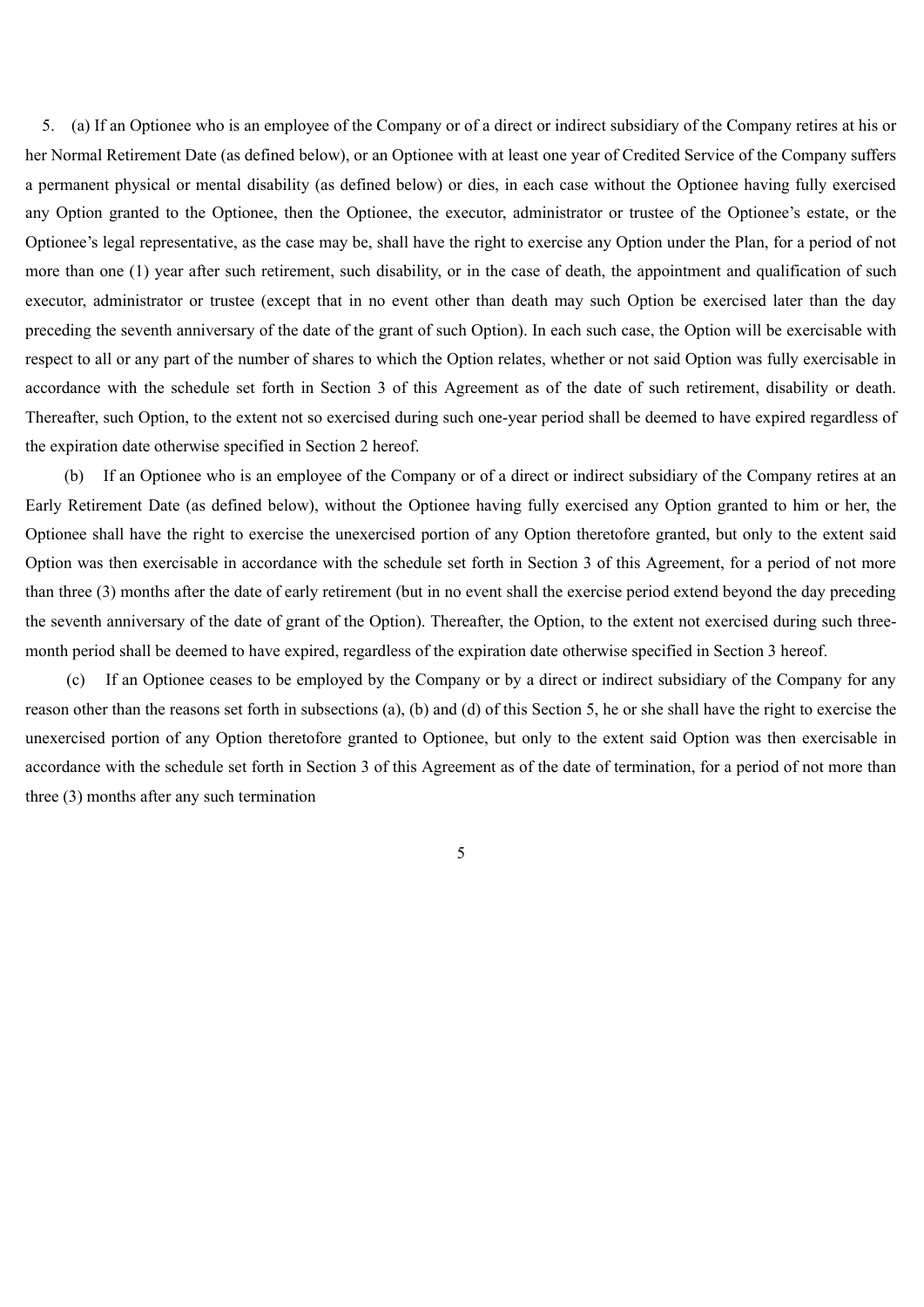(but not, in any event, later than the day preceding the seventh anniversary date of the grant of such Option). Thereafter, such Option, to the extent not so exercised during such three-month period, shall be deemed to have expired, regardless of the expiration date otherwise specified in Section 3 hereof.

For purposes of subsections (a) and (b) above:

A year of "Credited Service" shall mean a calendar year in which the Optionee is paid for at least 1,000 hours of employment with the Company or of a subsidiary of the Company.

\* "Early Retirement Date" shall mean: the day on which an Optionee who has attained age fifty-five (55), but has not reached age sixty-five (65), with ten (l0) or more years of Credited Service, retires. An Optionee is eligible for early retirement on the first day of the calendar month coincidental with or immediately following the attainment of age fiftyfive (55) and the completion of ten (l0) years of Credited Service, and "early retirement" shall mean retirement by an eligible Optionee at the Early Retirement Date.

\* "Normal Retirement Date" shall mean: the day on which an Optionee who has attained age sixty-five (65) with five (5) or more years of Credited Service, retires. An Optionee is eligible for normal retirement on the first day of the calendar month coincident with or immediately following the Optionee's attainment of age sixty-five (65) and completion of five (5) or more years of Credited Service, and "normal retirement" shall mean the retirement by an eligible Optionee at the Normal Retirement Date.

\* "permanent physical or mental disability" shall mean: an Optionee's inability to perform his or her job or any position which the Optionee can reasonably perform with his or her background and training by reason of any medically determinable physical or mental impairment which can be expected to result in death or to be of long, continued and indefinite duration.

(d) Notwithstanding the foregoing, the Optionee acknowledges and agrees that this Option, and any and all rights the Optionee may have hereunder, including any rights with respect to any portion of this Option which may have vested in accordance with the Schedule set forth in Section 3 above, shall terminate immediately upon a termination of the Optionee's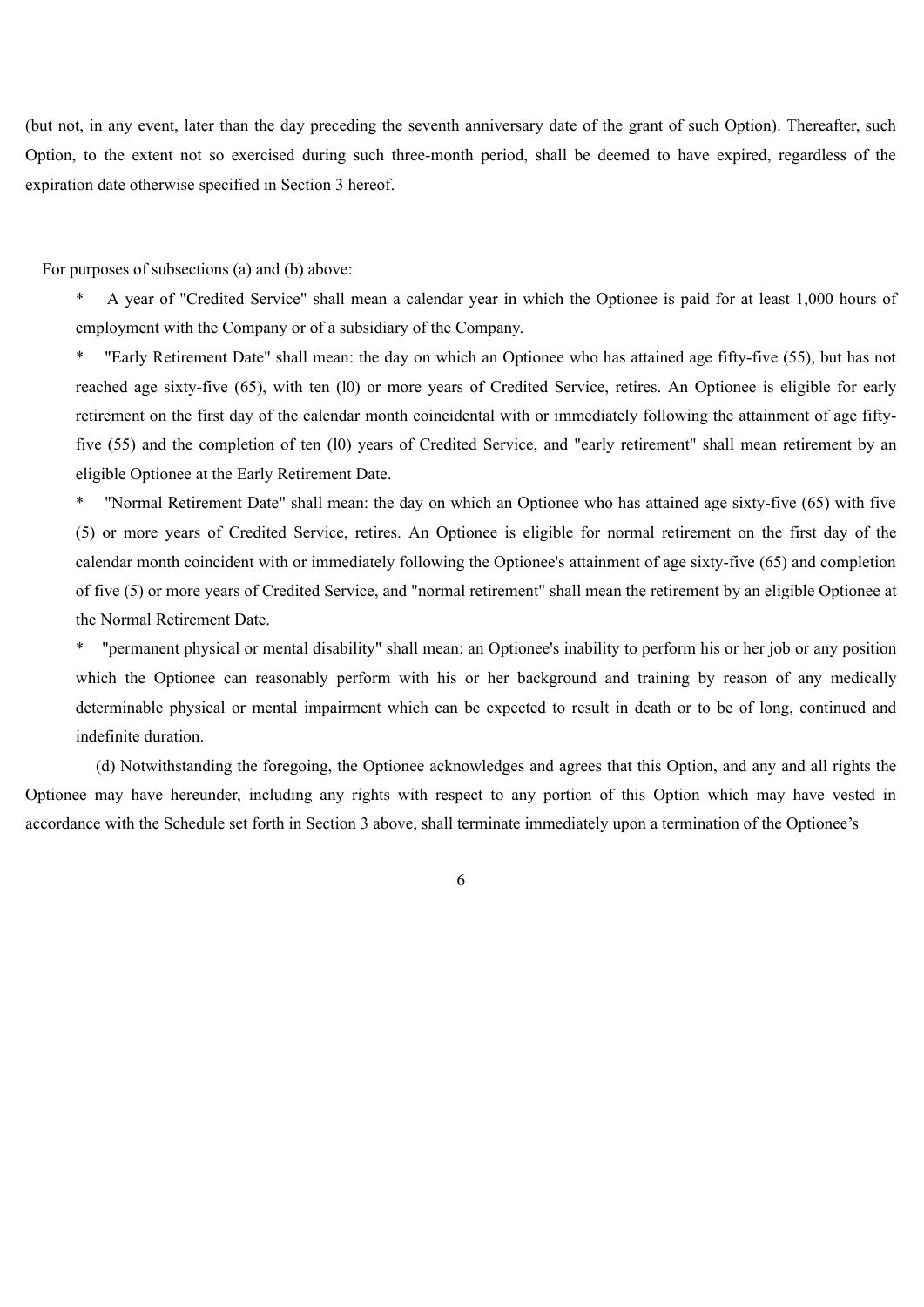employment with the Company for cause or for any such other reason that casts such discredit on the Optionee as to make termination of the Option appropriate. Whether an Optionee has been terminated for cause or for such other reason that casts such discredit on the Optionee as to make termination of the Option appropriate will be determined by the Administrator in its sole discretion, and in making this determination the Administrator will not be limited by any definition of "Cause" which appears in the Plan. The Optionee's agreement to the terms in this Section 5(d) are a material condition to the grant of this Option and this Option would not be granted to the Optionee if the Optionee did not agree to such terms.

6. The adjustment provisions set forth in Section 8 of the Plan shall apply to this Option.

7. This Option shall not be transferable by the Optionee, in whole or in part, except in accordance with Section 7 of the Plan, and shall be exercisable only as hereinbefore provided. Any purported assignment, transfer, pledge, hypothecation or other disposition of the Option or any interest therein contrary to the provisions of the Plan, and the levy of any execution to, or the attachment or similar process upon, the Option or any interest therein, shall be null and void and without effect.

8. Subject to the applicable provisions of the Plan, and particularly to Section 7 of the Plan, this Agreement shall be binding upon and shall inure to the benefit of Optionee, Optionee's successors and permitted assigns, and the Company and its successors and assigns.

9. In connection with a Change in Control the Option will be treated in the manner set forth in the Plan, as such Plan has been amended by the Company's shareholders through the date of such Change in Control.

10. This Agreement shall be construed and enforced in accordance with the internal laws of the State of Rhode Island and Providence Plantations and applicable Federal law.

11. Notwithstanding any other terms and conditions of the Plan or this Agreement, unless there is an available exemption from any registration, qualification or other legal requirement applicable to the issuance of this Option or shares of Common Stock the Optionee may become entitled to under this Option in the future, the Company shall not be required to deliver any such securities prior to the completion of any registration or qualification of any such securities under any non-U.S. securities, exchange control or other law, or under the rulings or regulations of any governmental regulatory body, or prior to obtaining any approval or other clearance from any governmental agency, which registration, qualification or approval the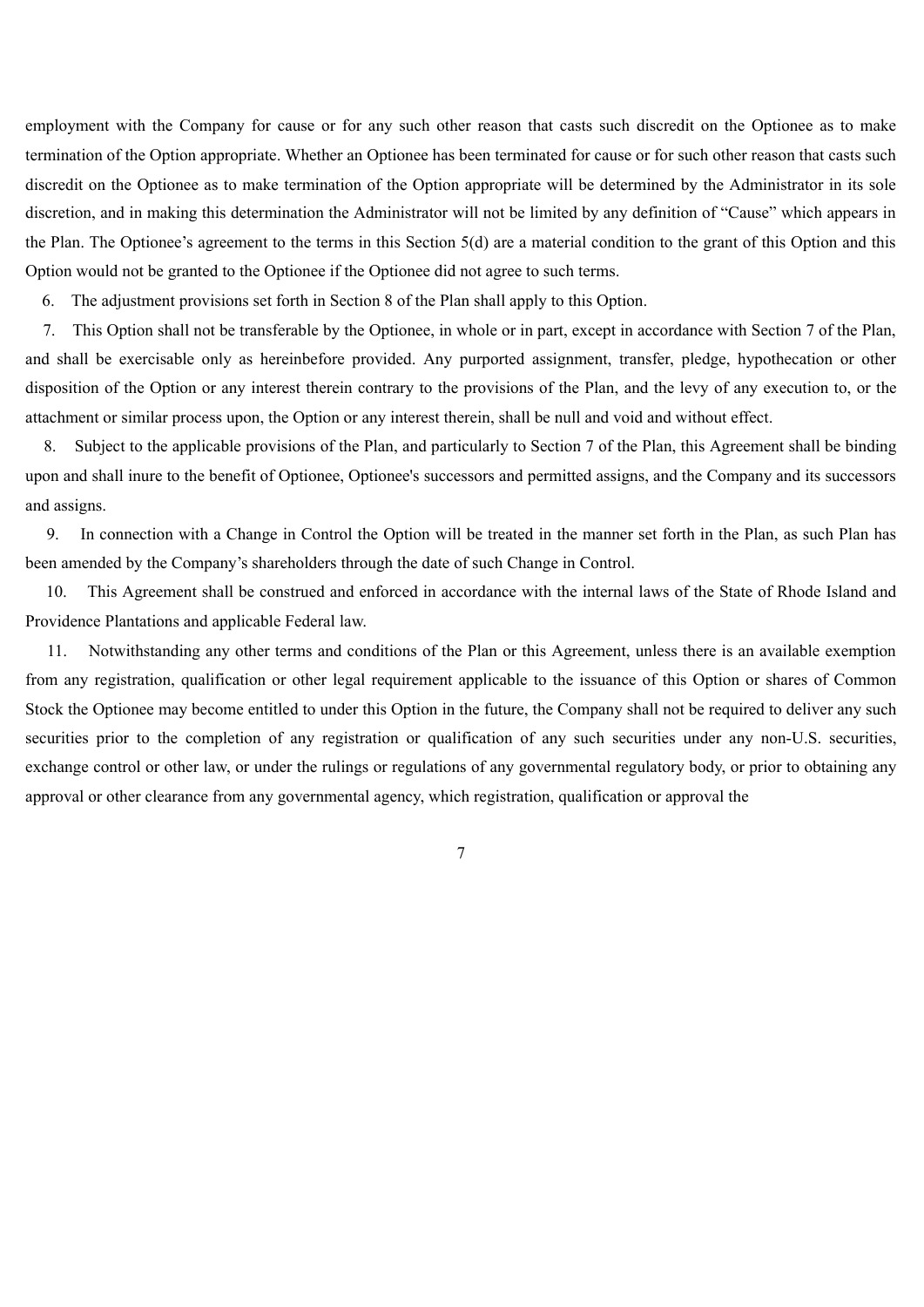Company shall, in its absolute discretion, deem necessary or advisable. The Optionee understands that the Company is under no obligation to register or qualify any such securities with any non-U.S. securities commission or to seek approval or clearance from any governmental authority for the issuance or sale of any such securities. Further, the Optionee agrees that his or her participation in the trade and acceptance of such securities is voluntary and that the Company shall have unilateral authority to amend the Plan and the Agreement without the Optionee's consent to the extent necessary to comply with securities or other laws applicable to issuance of any such securities.

[Remainder of Page Intentionally Left Blank]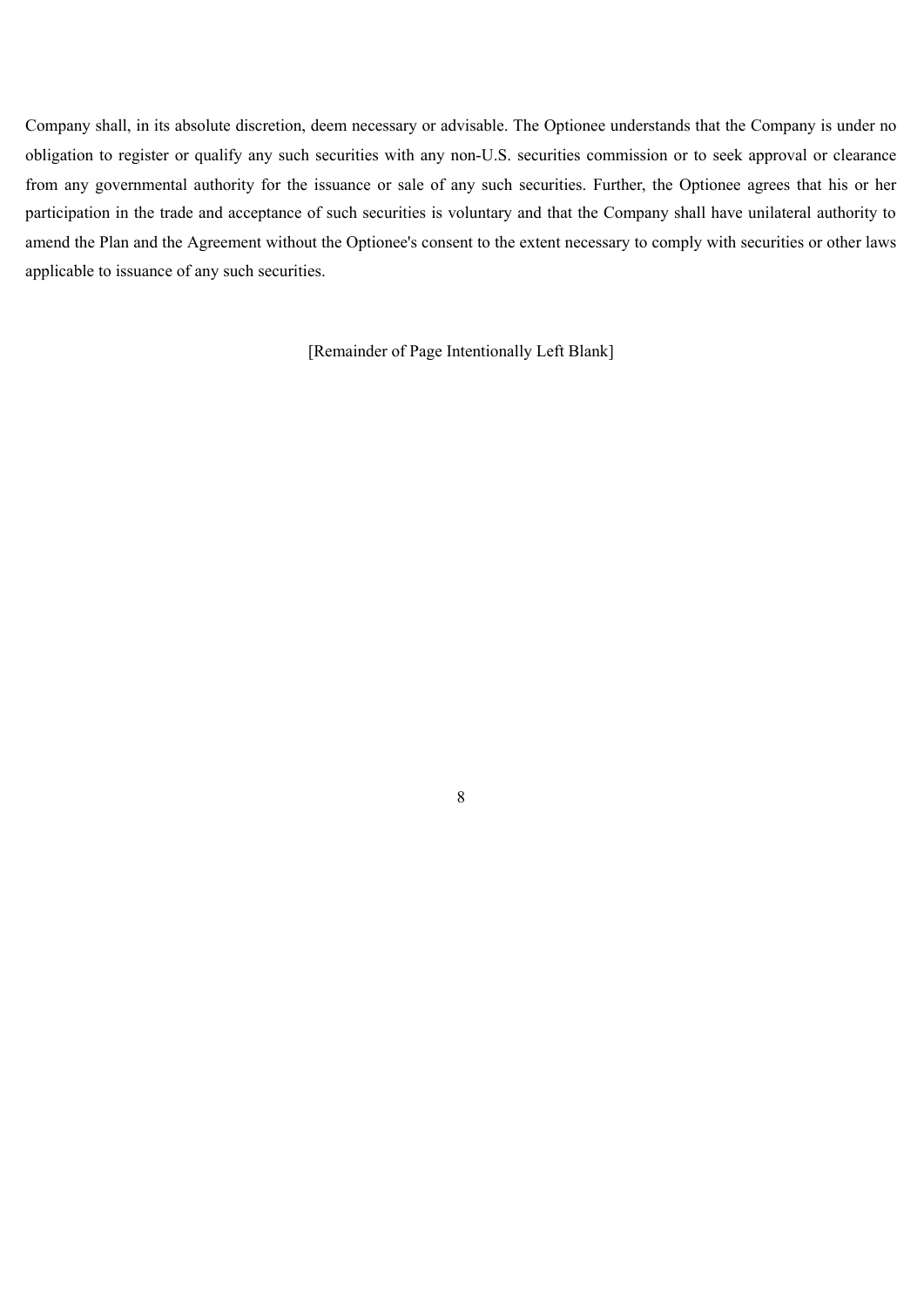IN WITNESS WHEREOF, the Company and the Optionee have entered into this Agreement effective as of the day and year first above written. By accepting the terms of the award represented by this Agreement through an electronic form offered by the Company, or the Company's designee, the Optionee hereby agrees to the terms of this Agreement with the same effect as if the Optionee had signed this Agreement.

HASBRO, INC.

By: /s/ Deborah Thomas Deborah Thomas Executive Vice President and Chief Financial Officer

> $\mathbf{By:}$ **Optionee**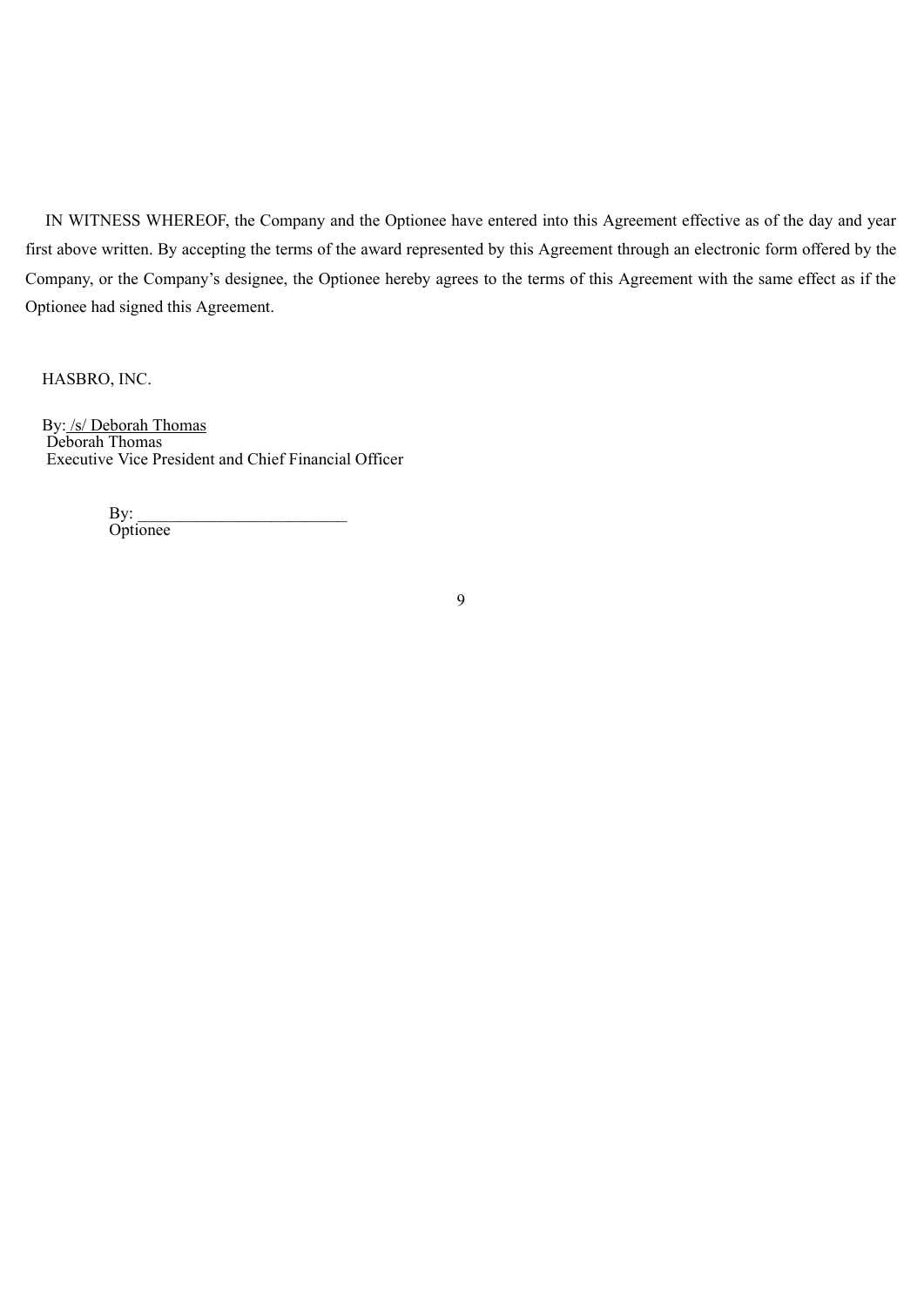#### **RESTRICTED STOCK UNIT AGREEMENT (WITH NON-COMPETE) \_\_\_\_\_\_\_\_\_\_\_\_\_\_\_\_\_, 2022 GRANT**

THIS AGREEMENT, entered into effective as of the Grant Date (as defined in Section 1), is made by and between the Participant (as defined in Section 1) and Hasbro, Inc. (the "Company").

WHEREAS, the Company maintains the Restated 2003 Stock Incentive Performance Plan, as amended (the "Plan"), a copy of which is annexed hereto as Exhibit A and the provisions of which are incorporated herein as if set forth in full, and the Participant has been selected by the Compensation Committee of the Board of Directors of the Company (the "Committee"), which administers the Plan, to receive an award of restricted stock units under the Plan;

NOW, THEREFORE, IT IS AGREED, by and between the Company and the Participant, as follows:

1. Terms of Award. The following terms used in this Agreement shall have the meanings set forth in this Section 1:

A. The "Participant" is the designated restricted stock unit award recipient.

B. The "Grant Date" is  $, 2022$ .

C. The "Vesting Period" is the three-year period beginning on the Grant Date and ending on with the Participant becoming vested, subject to the terms of this Agreement, in one-third (33 1/3%) of the Stock Units and the Stock Unit Account on each of \_\_\_\_\_\_\_\_\_\_\_\_\_\_\_\_, \_\_\_\_\_\_\_\_\_\_\_\_\_\_\_\_ and \_\_\_\_\_\_\_\_\_\_\_\_\_\_\_\_ (each of such dates referred to hereafter as an "Annual Vesting Date").

D. Stock Units are notional shares of the Company's common stock, par value \$.50 per share ("Common Stock") granted under this Agreement and subject to the terms of this Agreement and the Plan.

E. Contingent upon and in consideration for the Participant having executed and delivered to the Company's designated contact no later than 2022 a Non-Competition, Non-Solicitation and Confidentiality Agreement (the "Non-, 2022 a Non-Competition, Non-Solicitation and Confidentiality Agreement (the "Non-Compete Agreement") between the Participant and the Company in the form provided to the Participant by the Company (or otherwise confirming the terms of the Participant's existing Non-Compete Agreement are still effective), the Company hereby grants to the Participant effective on the Grant Date, pursuant to the Plan, the Stock Units. For the avoidance of doubt, if the Participant has not executed and delivered to the Company's designated contact the Non-Compete Agreement (or otherwise confirmed the terms of the Participant's existing Non-Compete Agreement) on or before 2022, the grant o confirmed the terms of the Participant's existing Non-Compete Agreement) on or before  $\sim$ , 2022, the grant of the Stock Units represented by this Agreement will never take effect and will be null and void.

F. By accepting this Award the Participant hereby acknowledges and agrees that (i) this Award, and any Stock Units or shares of Common Stock the Participant may become entitled to under this Award in the future, and any proceeds from selling any such shares of Common Stock, as well as any other incentive compensation the Participant is granted, is subject to the Company's Clawback Policy, which was adopted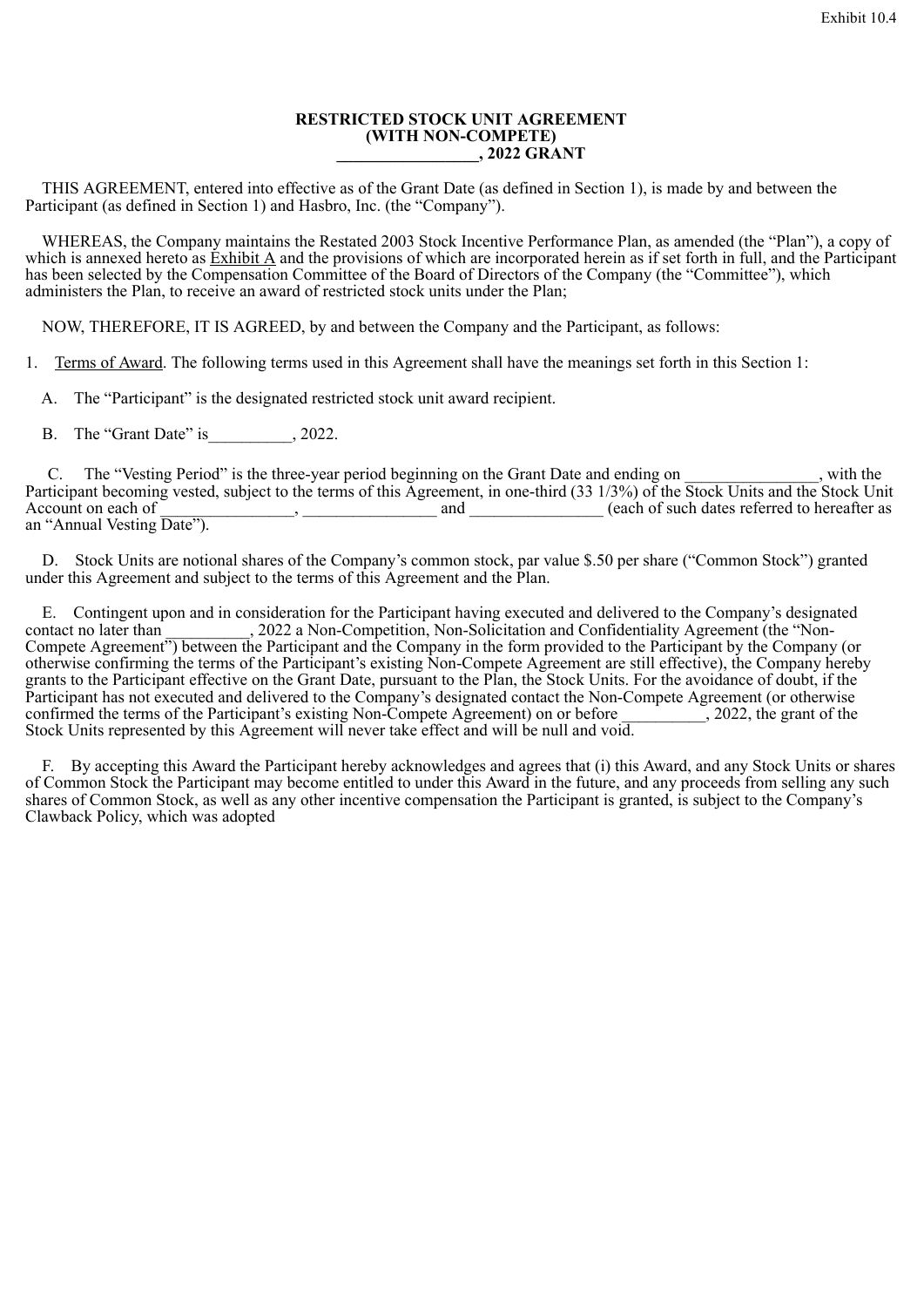by the Company's Board of Directors in October 2012, as it may be amended from time to time by the Board in the future and (ii) the Participant is subject to and bound by the terms of the Non-Compete Agreement. Such acknowledgements and agreements are material conditions to receiving this Award, which would not have been made to the Participant otherwise. Additionally, the Participant acknowledges and agrees that if the Participant is or becomes subject to the Hasbro, Inc. Executive Stock Ownership Policy, effective as of March 1, 2014, as it may be amended from time to time by the Board in the future (the "Stock Ownership" Policy"), then by accepting this Award and any shares that the Participant may acquire in the future pursuant to this Award, as well as any other equity-based incentive compensation the Participant is granted after the Participant becomes subject to the Stock Ownership Policy, the Participant agrees that the Participant will be subject to the terms of the Stock Ownership Policy, including without limitation the requirement to retain an amount equal to at least 50% of the net shares received as a result of the exercise, vesting or payment of any equity awards granted until the Participant's applicable requirement levels are met.

For record-keeping purposes only, the Company shall maintain an account with respect to this restricted stock unit award (a "Stock Unit Account") for the Participant where Stock Units related to this award shall be accumulated and accounted for by the Company. Without limiting the provisions of Section 8(b) of the Plan, in the event the Company pays a stock dividend or reclassifies or divides or combines its outstanding Common Stock then an appropriate adjustment shall be made in the number of Stock Units held in the Stock Unit Account. The Stock Unit Account will reflect notional fractional shares of Common Stock to the nearest hundredth of a share on a one Stock Unit for one share of Common Stock basis.

Other terms used in this Agreement are defined pursuant to Section 7 or elsewhere in this Agreement.

2. Award. The Participant is hereby granted the number of Stock Units referenced in the Participant's Stock Unit Account.

3. Dividends and Voting Rights. On the date that the Company pays a cash dividend to holders of Common Stock, unless otherwise determined by the Committee in its sole discretion, the Company shall credit each unvested Stock Unit with a dividend equivalent unit ("DEU"). DEUs will be calculated at the same dividend rate paid to other holders of shares of Common Stock and will equal the total number of unvested Stock Units multiplied by the dollar amount of the cash dividend paid per share of Common Stock by the Company on such date divided by the Fair Market Value (as defined in the Plan) of a share of Common Stock on such date. DEUs will be credited in whole shares only and any residual amount that cannot be converted to a whole share shall be aggregated with the immediately following dividend and used to calculate the DEUs attributable to such dividend, as described above. DEUs shall be subject to the same terms and conditions as the underlying Stock Units and will vest in accordance with the vesting schedule applicable to the underlying Stock Units. The Participant shall not be entitled to any voting rights with respect to the DEUs, the Stock Units or the Stock Unit Account prior to vesting.

4. Vesting and Forfeiture of Units. Subject to earlier vesting (either in whole or in part as applicable) only in the situations and under the terms which are explicitly provided for in the following paragraphs, on each Annual Vesting Date the Participant shall become vested in the portion of the Stock Units and Stock Unit Account subject to this Agreement that is specified in Section 1.C. of this Agreement, provided that the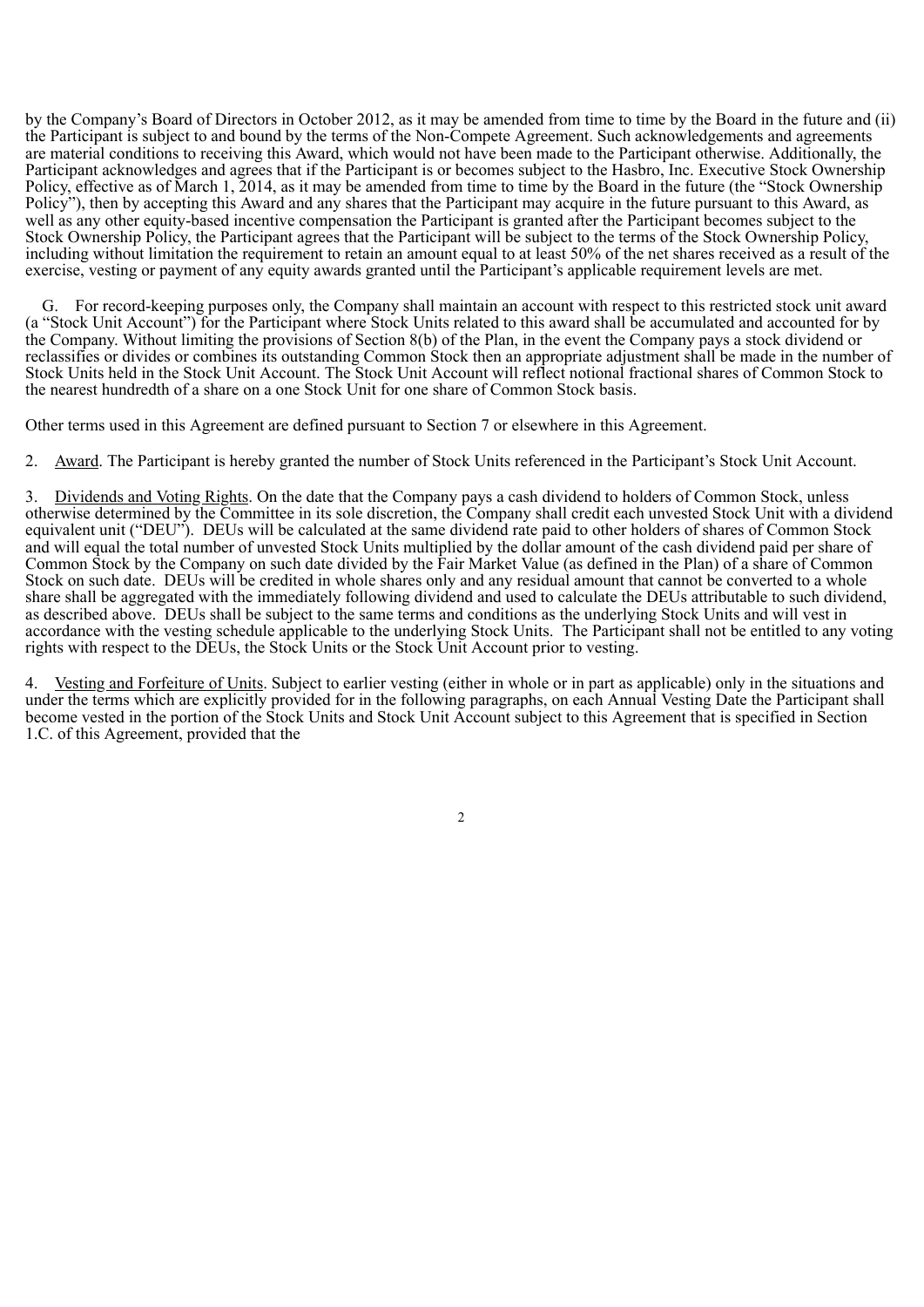Participant has remained employed and remains employed with the Company through and including the last day of the period ending on the applicable Annual Vesting Date.

If a Change in Control (as defined below), occurs prior to the end of the Vesting Period, then in connection with such Change in Control the Stock Units will be treated in the manner set forth in the Plan, as such Plan has been amended by the Company's shareholders through the date of such Change in Control.

B. The Participant shall otherwise become vested in a pro-rata portion of any then unvested Stock Units and Stock Unit Account subject to this Agreement as of the Participant's Date of Termination prior to the end of the Vesting Period, but only if the Participant's Date of Termination occurs by reason of either (i) the Participant's retirement at his or her Normal Retirement Date (as defined below) or Early Retirement Date (as defined below), or (ii) for a Participant who has at least one year of Credited Service (as defined below), the Participant's death or Participant's suffering a Permanent Physical or Mental Disability (as defined below). In the case of a Termination of Employment covered by this Section 4.B., the Participant will become entitled, as of the date of the Termination of Employment, to a portion of any then unvested Stock Units and Stock Unit Account subject to this Agreement, which portion is computed by multiplying the full number of any then unvested Stock Units subject to this Agreement by a fraction, the numerator of which is the number of days in the remaining Vesting Period after the most recent Annual Vesting Date that has been achieved, if any (i.e., the number of days elapsed since the Grant Date or any later Annual Vesting Date that has occurred) which have already elapsed as of the day of the Participant's Termination of Employment, inclusive of the actual day on which there is a Termination of Employment, and the denominator of which is the total number of days in the Vesting Period remaining since either the Grant Date or any later Annual Vesting Date that has occurred. The Participant will forfeit that portion of the Stock Unit Account which has not vested in accordance with the foregoing provision.

If the Participant's Date of Termination occurs prior to the end of the Vesting Period for any reason other than the reasons set forth in the preceding Section 4.B., including, without limitation, if the Participant's employment is terminated by the Company for cause or for such other reason that casts such discredit on the Participant as to make termination of the Participant's employment appropriate (cause or such other reasons being determined in the sole discretion of the Administrator and the Administrator not being limited to any definition of Cause in the Plan), then the remaining award of Stock Units pursuant to this Agreement shall be forfeited and terminate effective as of such Date of Termination, and the Participant shall not be entitled to any further stock pursuant to this award or any other benefits of this award.

D. The Stock Units and the Stock Unit Account may not be sold, assigned, transferred, pledged or otherwise encumbered, except to the extent otherwise provided by either the terms of the Plan or by the Committee.

5. Settlement in Shares of Common Stock. Provided that a portion of the Participant's interest in the Stock Units and the Stock Unit Account has vested in accordance with the provisions of Section 4 above, the Participant's Stock Unit Account, or applicable portion thereof, shall be converted into actual shares of Common Stock upon the date of such vesting. Such conversion: (i) if it occurs in connection with a termination of the Participant's employment following a Change in Control under the conditions set forth in the Plan, will occur upon the Date of Termination, (ii) will occur upon the Date of Termination, in the case that Section 4.B. is applicable, or (iii) will occur on the applicable Annual Vesting Date, in the case that the Participant has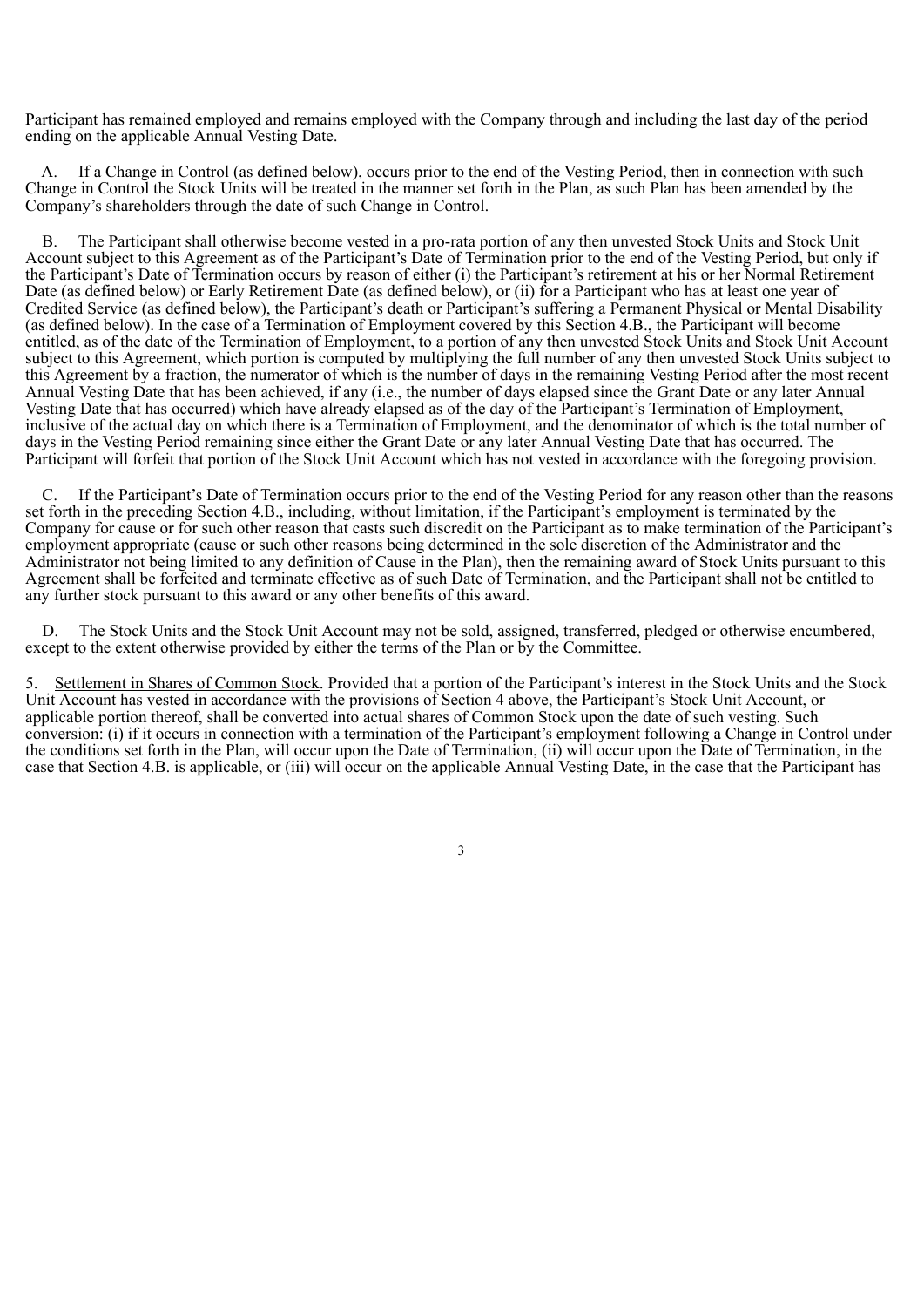remained employed through the end of the applicable Annual Vesting Date. The conversion of Stock Units will occur on the basis of one share of Common Stock for every one Stock Unit which vests. Such shares of Common Stock shall be registered in the name of the Participant effective as of the date of conversion and shall be delivered to the Participant within a reasonable time thereafter in the manner determined by the Company in the Company's election, which may be by electronic delivery to an account of the Participant or in such other manner as designated by the Company, subject to any different treatment called for or allowed by the terms of the Plan relating to a Change in Control. To the extent that there are notional fractional shares of Common Stock in a Stock Unit Account which have vested upon settlement, such notional fractional shares shall be rounded to the nearest whole share in determining the number of shares of Common Stock to be received upon conversion.

6. Income Taxes. The Participant shall pay to the Company promptly upon request, and in any event at the time the Participant recognizes taxable income in respect of the shares of Common Stock received by the Participant upon the conversion of all or a portion of the Participant's Stock Unit Account, an amount equal to the taxes the Company determines it is required to withhold under applicable tax laws with respect to such shares of Common Stock. Such payment shall be made in the form of cash, the delivery of shares of Common Stock already owned or by withholding such number of actual shares otherwise deliverable pursuant to this Agreement as is equal to the withholding tax due, or in a combination of such methods. In the event that the Participant does not affirmatively instruct the Company ahead of the applicable vesting date that he or she wishes to pay withholding taxes in another manner specified above, the Company shall withhold shares from the settlement of the Award.

7. Definitions. For purposes of this Agreement, the terms used in this Agreement shall be subject to the following:

A. Change in Control. The term "Change in Control" shall have the meaning ascribed to it in the Plan.

B. Credited Service. A year of "Credited Service" shall mean a calendar year in which the Participant is paid for at least 1,000 hours of employment with the Company or of a Subsidiary of the Company.

C. Date of Termination. The Participant's "Date of Termination" shall be the first day occurring on or after the Grant Date on which the Participant is not employed (a "Termination of Employment") by the Company or any entity directly or indirectly controlled by the Company (a "Subsidiary"), regardless of the reason for the Termination of Employment; provided that a Termination of Employment shall not be deemed to occur by reason of a transfer of the Participant between the Company and a Subsidiary or between two Subsidiaries; and further provided that the Participant's employment shall not be considered terminated while the Participant is on a leave of absence from the Company or a Subsidiary approved by the Participant's employer. If, as a result of a sale or other transaction, the Participant's employer ceases to be a Subsidiary (and the Participant's employer is or becomes an entity that is separate from the Company), the occurrence of such transaction shall be treated as the Participant's Date of Termination caused by the Participant being discharged by the employer.

D. Early Retirement Date. The term "Early Retirement Date" shall mean: the day on which a Participant who has attained age fifty-five (55), but has not reached age sixty-five (65), with ten (l0) or more years of Credited Service, retires. A Participant is eligible for early retirement on the first day of the calendar month coincidental with or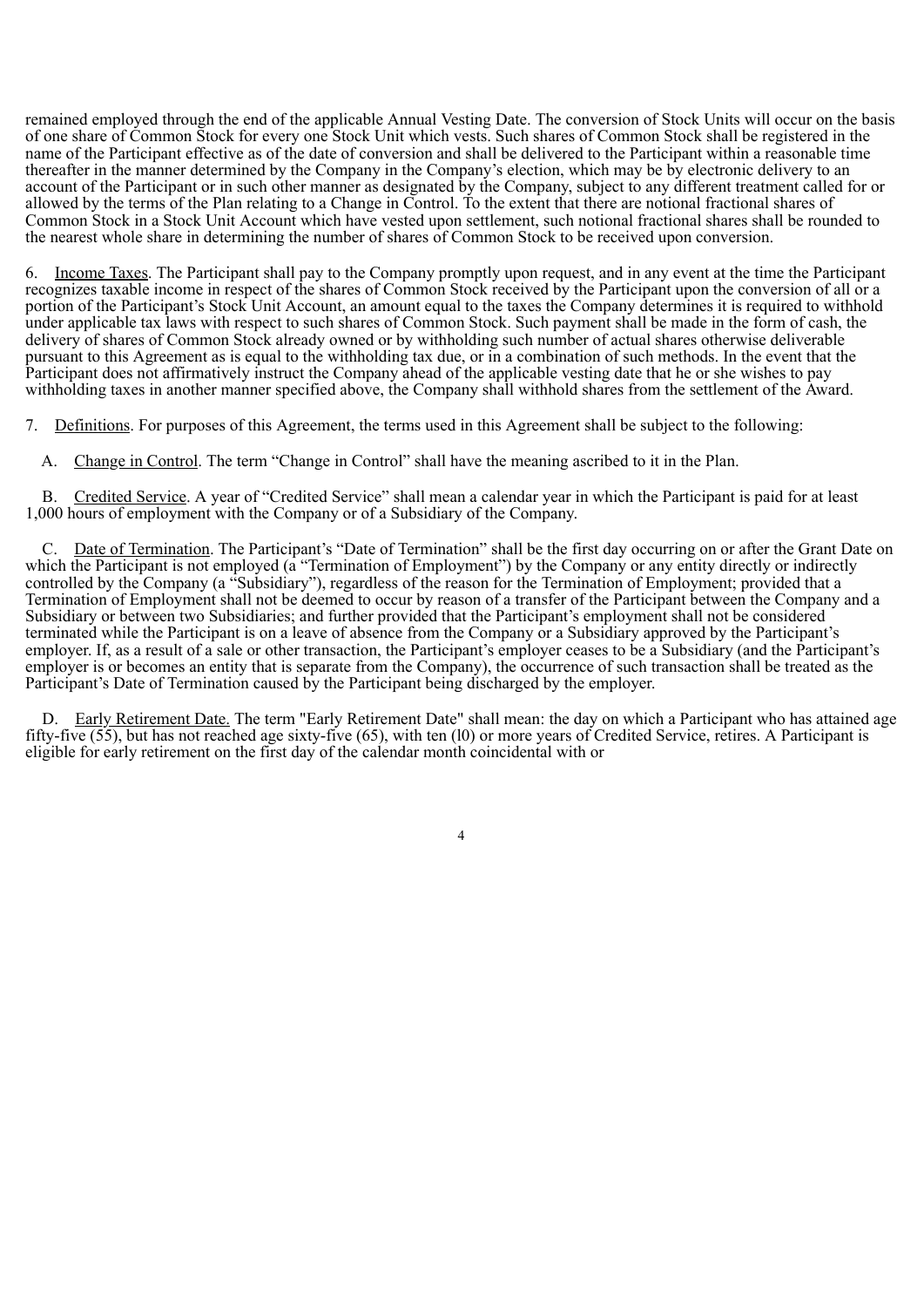immediately following the attainment of age fifty-five (55) and the completion of ten (l0) years of Credited Service, and "early retirement" shall mean retirement by an eligible Participant at the Early Retirement Date.

E. Normal Retirement Date. The term "Normal Retirement Date" shall mean the day on which a Participant who has attained age sixty-five (65), with five (5) years of Credited Service, retires. A Participant is eligible for normal retirement on the first day of the calendar month coincident with or immediately following the Participant's attainment of age sixty-five (65) and completion of five (5) years of Credited Service, and "normal retirement" shall mean the retirement by an eligible Participant at the Normal Retirement Date.

Permanent Physical or Mental Disability. The term "Permanent Physical or Mental Disability" shall mean the Participant's inability to perform his or her job or any position which the Participant can perform with his or her background and training by reason of any medically determinable physical or mental impairment which can be expected to result in death or to be of long, continued and indefinite duration.

G. Plan Definitions. Except where the context clearly implies or indicates the contrary, a word, term, or phrase used in the Plan is similarly used in this Agreement.

Heirs and Successors. This Agreement shall be binding upon, and inure to the benefit of, the Company and its successors and assigns, including upon any person acquiring, whether by merger, consolidation, purchase of assets or otherwise, all or substantially all of the Company's assets and business, and the Participant and the successors and permitted assigns of the Participant, including but not limited to, the estate of the Participant and the executor, administrator or trustee of such estate, and the guardian or legal representative of the Participant.

9. Administration. The authority to manage and control the operation and administration of this Agreement shall be vested in the Committee, and the Committee shall have all powers with respect to this Agreement as it has with respect to the Plan. Any interpretation of the Agreement by the Committee and any decision made by it with respect to the Agreement is final and binding.

10. Plan Governs. In the event of any inconsistency between the provisions of this Agreement and, if applicable, the terms of the Participant's Employment Agreement, the provisions set forth in the Employment Agreement shall control, provided that to the extent the provisions of this Agreement or the Participant's Employment Agreement are inconsistent with the terms of the Plan, then the terms of the Plan shall control.

11. No Employment Contract. The Participant acknowledges that this Agreement does not constitute a contract for employment for any period of time and does not modify the at will nature of the Participant's employment with the Company, pursuant to which both the Company and the Participant may terminate the employment relationship at any time, for any or no reason, with or without notice.

12. Amendment. This Agreement may be amended by written Agreement of the Participant and the Company, without the consent of any other person.

13. Entire Agreement. This Agreement, any Appendix hereto, and the Plan contain the entire agreement and understanding of the parties hereto with respect of the award contained herein and therein and supersede all prior communications, representations and negotiations in respect thereof.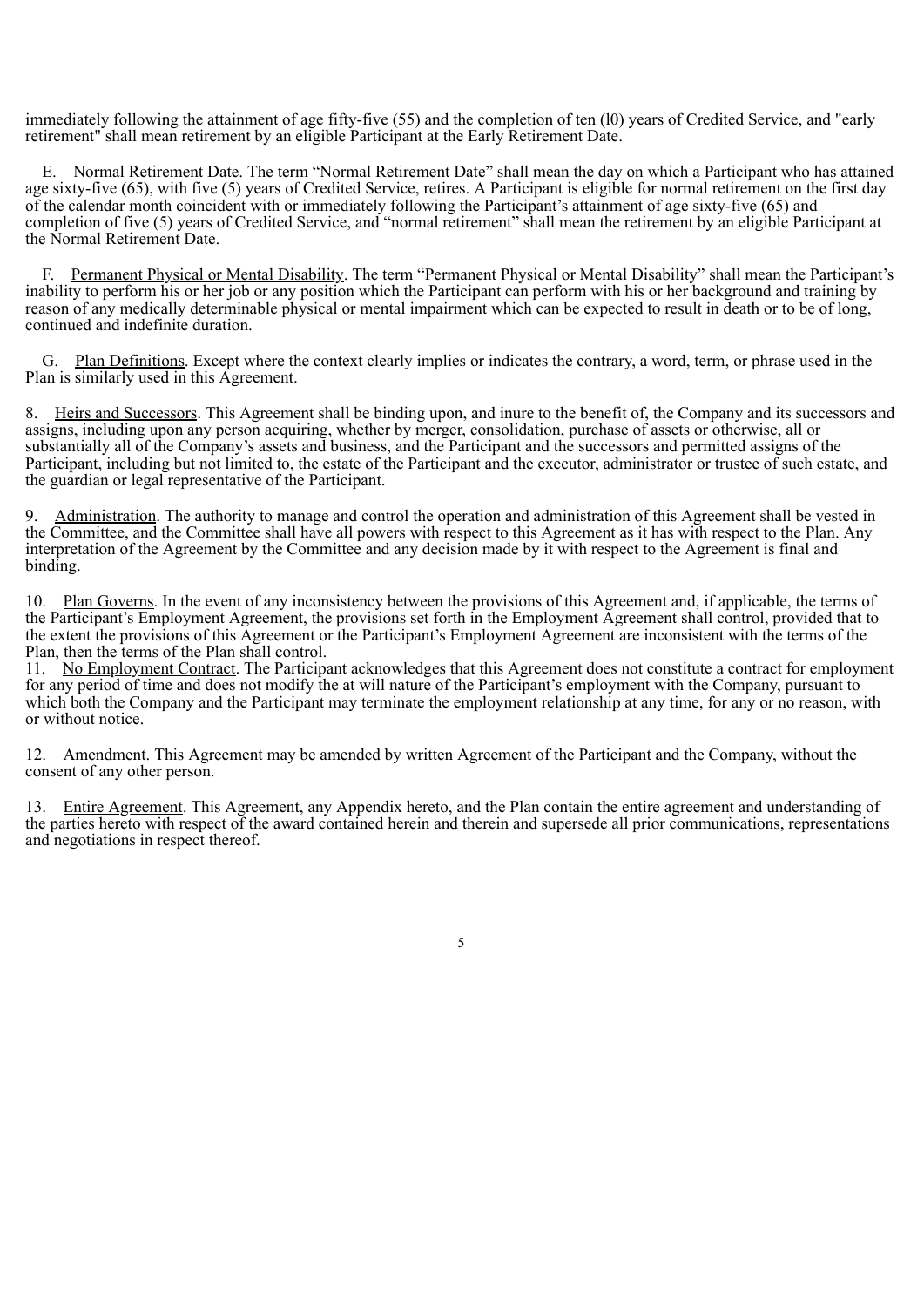14. Severability. The invalidity or unenforceability of any provision of this Agreement shall not affect the validity or enforceability of any other provision of this Agreement, and each other provision of this Agreement shall be severable and enforceable to the extent permitted by law and any court determining the unenforceability of any provisions shall have the power to reduce the scope or duration of such provision to render such provision enforceable.

15. Non-U.S. Securities Law. Notwithstanding any other terms and conditions of the Plan or this Agreement, unless there is an available exemption from any registration, qualification or other legal requirement applicable to the issuance of this Award or and any Stock Units or shares of Common Stock the Participant may become entitled to under this Award in the future, the Company shall not be required to deliver any such securities prior to the completion of any registration or qualification of any such securities under any non-U.S. securities, exchange control or other law, or under the rulings or regulations of any governmental regulatory body, or prior to obtaining any approval or other clearance from any governmental agency, which registration, qualification or approval the Company shall, in its absolute discretion, deem necessary or advisable. The Participant understands that the Company is under no obligation to register or qualify any such securities with any non-U.S. securities commission or to seek approval or clearance from any governmental authority for the issuance or sale of any such securities. Further, the Participant agrees that his or her participation in the trade and acceptance of such securities is voluntary and that the Company shall have unilateral authority to amend the Plan and the Agreement without the Participant's consent to the extent necessary to comply with securities or other laws applicable to issuance of any such securities.

[Remainder of Page Intentionally Left Blank]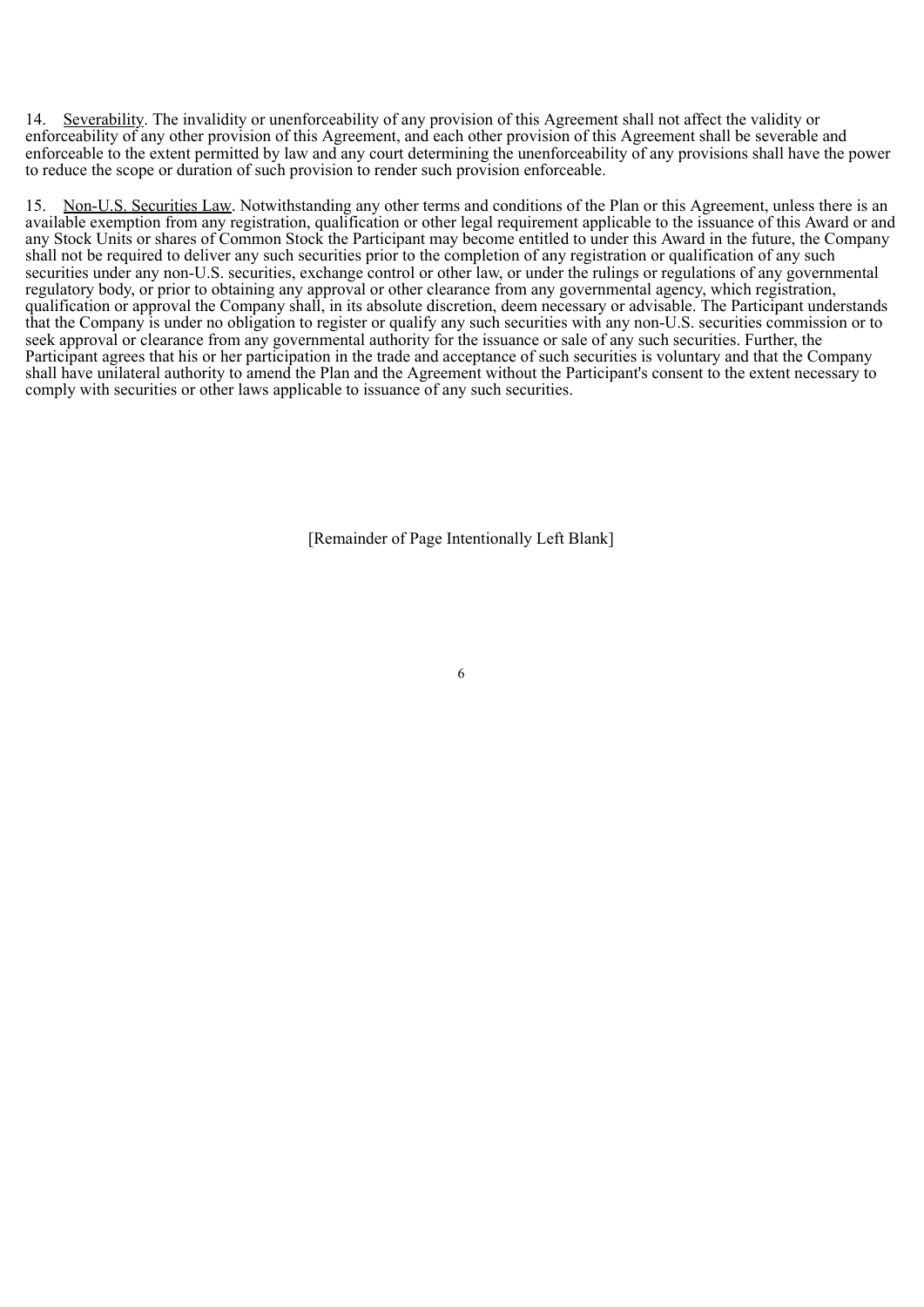IN WITNESS WHEREOF, the Participant has executed this Agreement, and the Company has caused these presents to be executed in its name and on its behalf, all effective as of the Grant Date. By accepting the terms of the award represented by this Agreement through an electronic form offered by the Company, or the Company's designee, the Participant hereby agrees to the terms of this Agreement with the same effect as if the Participant had signed this Agreement.

7

HASBRO, INC.

By: /s/ Deborah Thomas Name: Deborah Thomas Title: Executive Vice President and Chief Financial Officer

Participant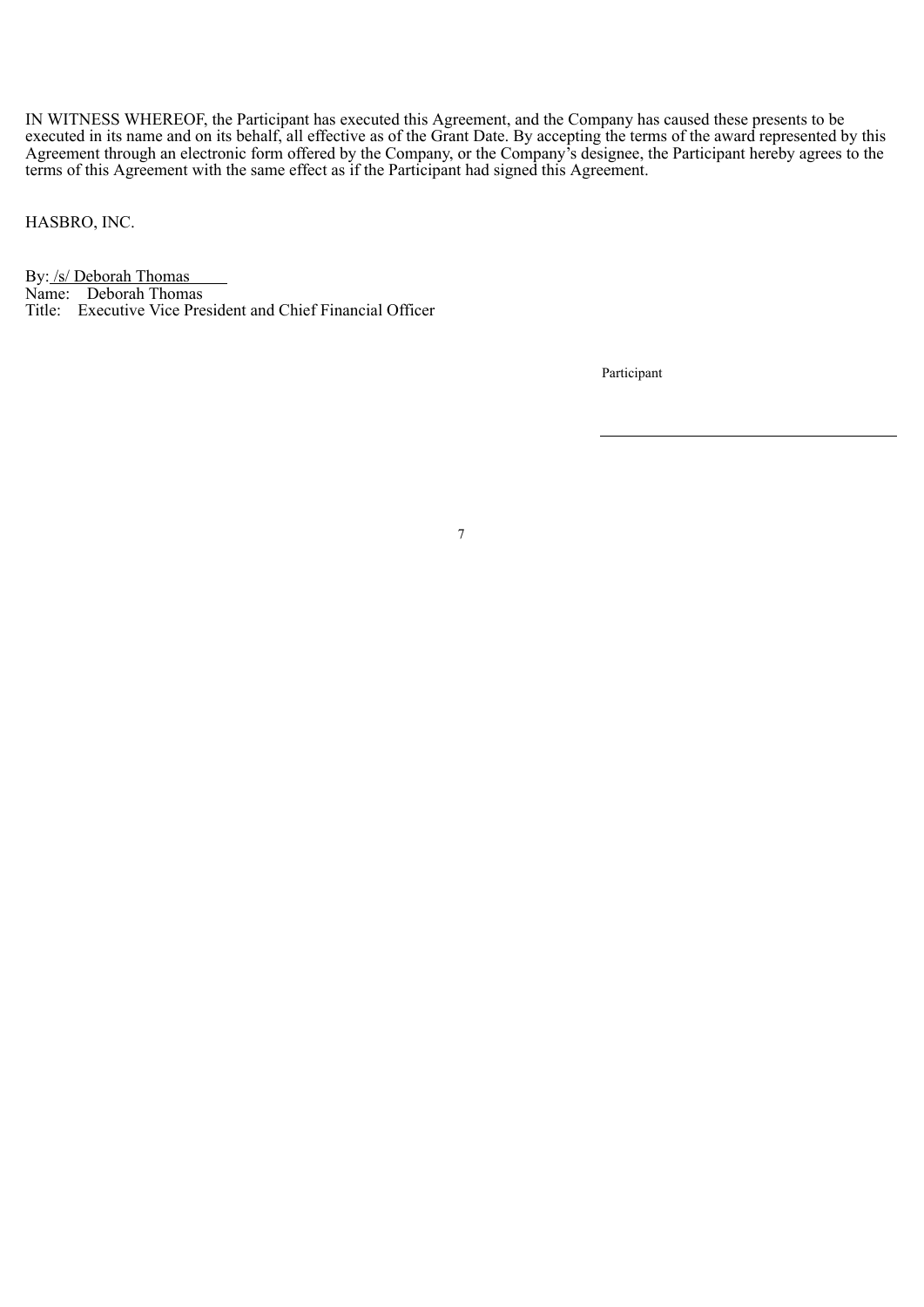#### **HASBRO, INC.**

## **RESTATED 2003 STOCK INCENTIVE PERFORMANCE PLAN**

#### **CONTINGENT STOCK PERFORMANCE AWARD**

## **(THREE PERFORMANCE METRICS WITH NON-COMPETE)**

## **\_\_\_\_\_\_\_\_\_\_\_\_\_\_\_, 2022 GRANT**

AGREEMENT, made effective as of  $\qquad \qquad$ , 2022, by and between HASBRO, INC., a Rhode Island corporation (the "Company") and the designated contingent stock performance award recipient (the "Participant").

WHEREAS, the Participant is eligible to participate in the Company's Restated 2003 Stock Incentive Performance Plan, as amended (the "Plan"), and

WHEREAS, contingent upon and in consideration for the Participant having executed and delivered to the Company's designated contact no later than  $.2022$  a Non-Competition, Non-Solicitation and Confidentiality Agreement between the Participant and the Company in the form provided to the Participant by the Company (or otherwise confirming the terms of the Participant's existing Non-Compete Agreement), the Compensation Committee (the "Committee") of the Board of Directors of the Company (the "Board"), acting in accordance with the provisions of the Plan, is granting to Participant a contingent stock performance award dated 2022 designed to reward the Participant for the Participant's efforts in contributing to the Company's achievement of certain stated financial goals, and

WHEREAS, the stock performance award provides the Participant with the ability to earn shares of the Company's common stock, par value \$.50 per share (the "Common Stock"), contingent on the Company's performance in achieving pre-established cumulative diluted earnings per share ("EPS"), cumulative net revenue ("Revenues") and average return on invested capital ("ROIC") performance targets over the period beginning on December 27, 2021 and ending on December 29, 2024 (the "Performance Period"), subject to and upon the terms and conditions set forth in the Plan and as hereinafter set forth. For purposes of this Agreement average ROIC shall be computed as Net Income plus after tax interest expense divided by the sum of net debt (calculated by subtracting the Company's total cash and cash equivalents from its total short-term and long-term debt) plus Shareholder's Equity, averaged over the three fiscal years in the Performance Period.

NOW, THEREFORE, in consideration of these premises and other good and valuable consideration, the parties hereto agree as follows: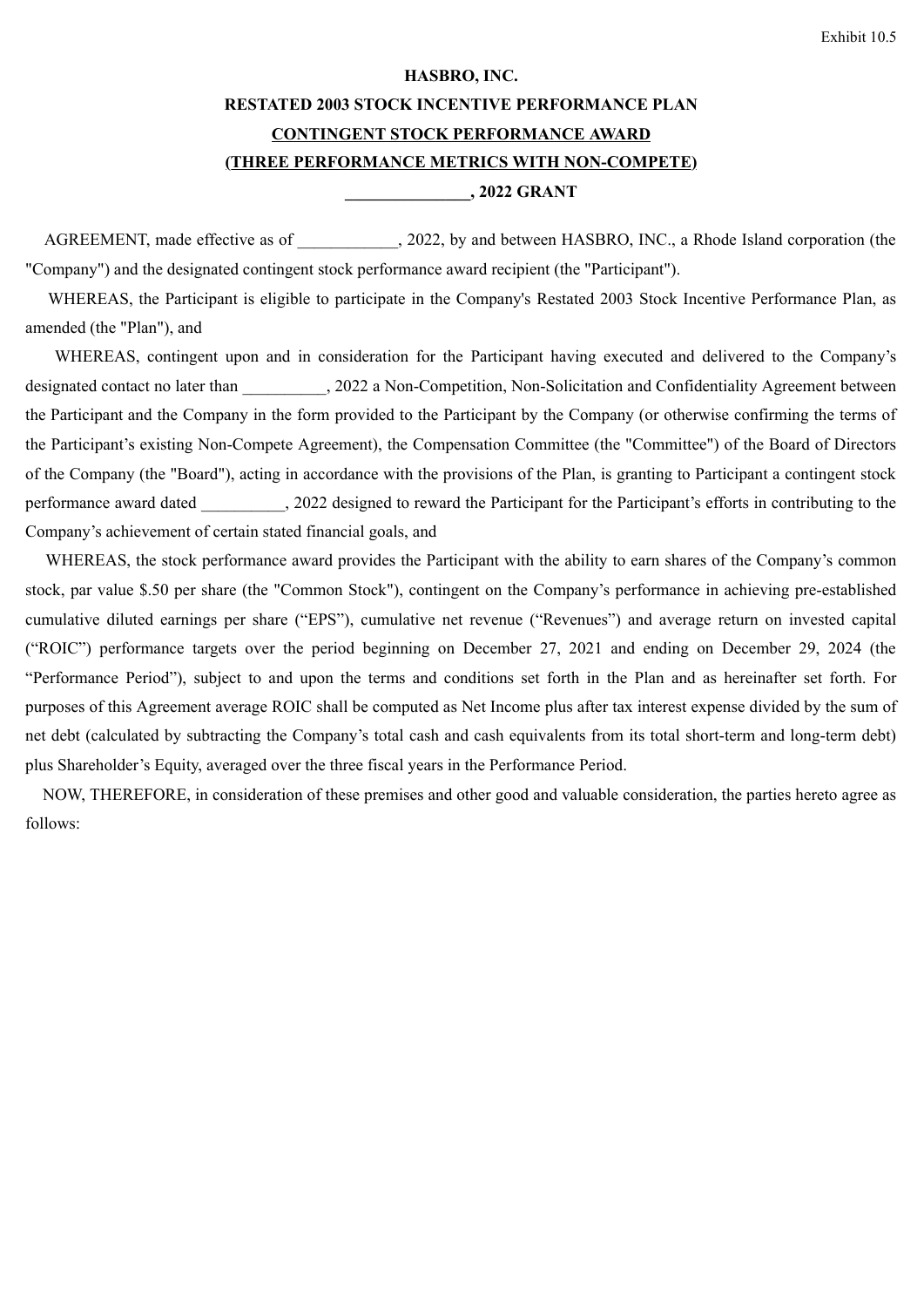#### WITNESSETH:

1. Contingent upon and in consideration for the Participant having executed and delivered to the Company's designated contact no later than \_\_\_\_\_\_\_\_, 2022 a Non-Competition, Non-Solicitation and Confidentiality Agreement (the "Non-Compete Agreement") between the Participant and the Company in the form provided to the Participant by the Company (or otherwise confirming the terms of the Participant's existing Non-Compete Agreement), the Company hereby grants to the Participant effective on 2022, and pursuant to the Plan, a copy of which is attached hereto as Appendix A and the provisions of which are incorporated herein as if set forth in full, a contingent stock performance award (the "Award") subject to and upon the terms and conditions set forth in the Plan and in the Non-Compete Agreement and the additional terms and conditions hereinafter set forth. The Award is evidenced by this Agreement. For the avoidance of doubt, if the Participant has not executed and delivered to the Company's designated contact the Non-Compete Agreement (or otherwise confirming the terms of the Participant's existing Non-Compete Agreement) on or before , 2022, the Award represented by this Agreement will never take effect and will be null and void.

2. By accepting this Award the Participant hereby acknowledges and agrees that (i) this Award, and any shares the Participant may acquire under this Award in the future or any of the proceeds of selling any shares acquired pursuant to this Award, as well as any other incentive compensation the Participant is granted after, is subject to the Company's Clawback Policy, which was adopted by the Company's Board of Directors in October 2012, as it may be amended from time to time by the Board in the future, and (ii) the Participant is subject to and bound by the terms of the Non-Compete Agreement. Such acknowledgement and agreement was a material condition to receiving this Award, which would not have been granted to the Participant otherwise. Additionally, the Participant acknowledges and agrees that if the Participant is or becomes subject to the Hasbro, Inc. Executive Stock Ownership Policy, effective as of March 1, 2014, as it may be amended from time to time by the Board in the future (the "Stock Ownership Policy"), then by accepting this Award and any shares that the Participant may acquire in the future pursuant to this Award, as well as any other equity-based incentive compensation the Participant is granted after the Participant becomes subject to the Stock Ownership Policy, the Participant agrees that the Participant will be subject to the terms of the Stock Ownership Policy, including without limitation the requirement to retain an amount equal to at least 50% of the net shares received as a result of the exercise, vesting or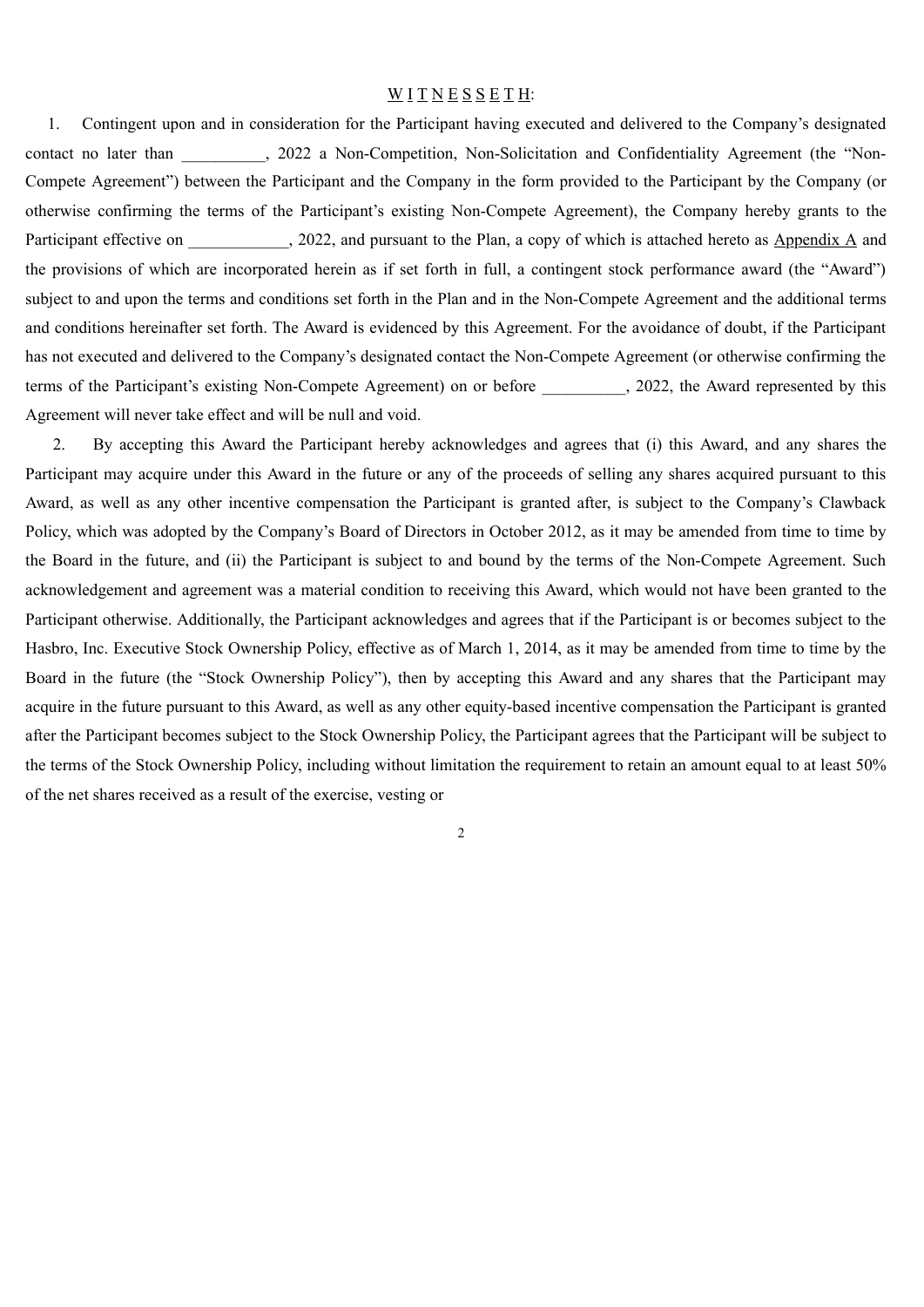payment of any equity awards granted until the Participant's applicable requirement levels are met.

3. This Agreement relates to an Award providing the Participant with the potential ability to earn shares of the Company's common stock, par value \$.50 per share (the "Common Stock"), together with dividends, contingent on the Company's performance in achieving its pre-established cumulative EPS and Revenues and average ROIC targets over the Performance Period. The cumulative EPS, cumulative Revenues and ROIC targets for the Performance Period are set forth below:

EPS \$

Revenues  $\sim$  \$

Average ROIC

The threshold and maximum levels for cumulative EPS and Revenues and average ROIC contributing to shares being earned under this Award are set forth on Exhibit A to this Agreement. Except as is otherwise set forth in this Agreement, the Participant shall not have any ability to receive any shares of Common Stock or payment of dividends pursuant to this Award until the Performance Period is completed. Following the end of the Performance Period, the Committee will determine the Company's cumulative EPS and Revenues and average ROIC over the Performance Period. The Committee will certify the Company's cumulative EPS, Revenues and average ROIC over the Performance Period as promptly as is reasonably possible following the completion of the Performance Period, but in no event later than 75 days following the completion of the Performance Period.

4. For purposes of this Award, the Company's EPS, Revenues and average ROIC over the Performance Period will be computed on a consolidated basis in the same manner used by the Company in computing its consolidated financial performance under generally accepted accounting principles ("GAAP"), except for the deviations from GAAP which are set forth on Exhibit B to this Agreement. Further, EPS and Revenues will be calculated based on actual results translated at exchange rates established at the beginning of the Performance Period.

5. The target number of shares of Common Stock which may be issuable under this Award in the event of 100% achievement of the pre-established cumulative EPS and Revenue and average ROIC measures over the Performance Period is the specified number of shares communicated by separate communication to the Participant (the "Target Shares"). The tables appearing on Exhibit A to this Agreement set forth the contingent number of shares of Common Stock which the Participant may actually earn under this Award, as a percentage of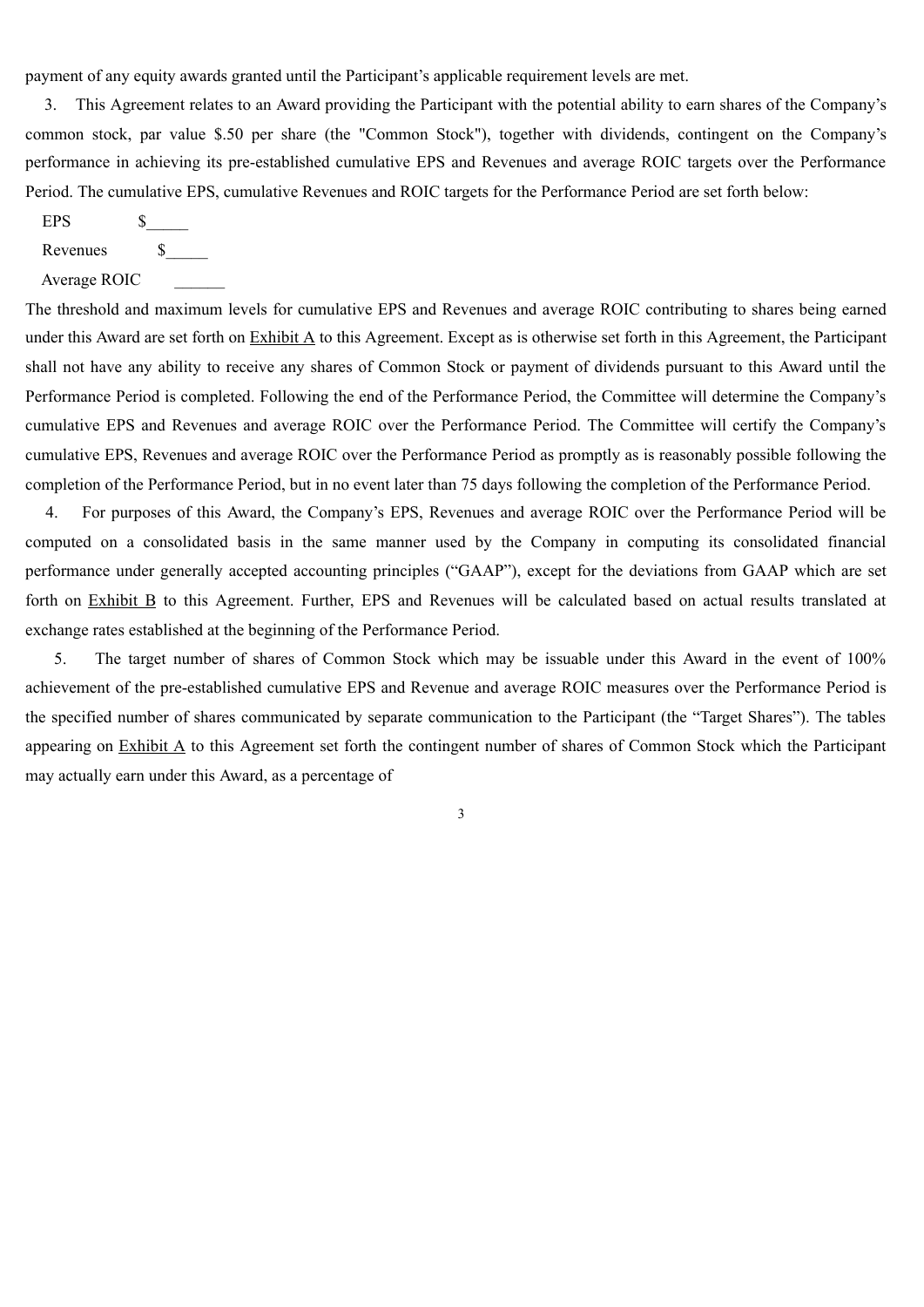the Target Shares, based upon certain performances by the Company in achieving the EPS, Revenues and average ROIC targets. On the date that the Company pays a cash dividend to holders of Common Stock, unless otherwise determined by the Committee in its sole discretion, the Company shall credit each Target Share with a dividend equivalent unit ("DEU"). DEUs will be calculated at the same dividend rate paid to other holders of shares of Common Stock and will equal the total number of Target Shares multiplied by the dollar amount of the cash dividend paid per share of Common Stock by the Company on such date divided by the Fair Market Value (as defined in the Plan) of a share of Common Stock on such date. DEUs will be credited in whole shares only and any residual amount that cannot be converted to a whole share shall be aggregated with the immediately following dividend and used to calculate the DEUs attributable to such dividend, as described above. DEUs shall be subject to the same terms and conditions as the underlying Target Shares and will vest in accordance with the vesting schedule applicable to the shares subject to this Award. The Participant shall not be entitled to any voting rights with respect to the DEUs prior to vesting.

To compute the actual number of shares of Common Stock, if any, which may be earned by the Participant, the respective cumulative EPS and Revenues and average ROIC performances of the Company, as certified by the Committee following completion of the Performance Period, are applied to the tables on Exhibit A. The Company's achievement against its EPS metric is weighted at 34% in determining the final shares earned by the Participant. The Company's achievement against its Revenues metric is weighted at 33%, and the Company's achievement against its average ROIC metric is also weighted at 33%.

By way of illustration, if the Company's cumulative Revenues over the Performance Period are \$, the percentage of the Revenues target achieved is  $\%$  and the percentage of the target number of contingent shares earned due to that performance is %. If the Company's cumulative EPS over the Performance Period is \$\_\_\_\_, the percentage of the EPS target achieved is  $\%$ , and the percentage of the target number of contingent shares earned due to that EPS performance is  $\%$ . If the Company's average ROIC over the Performance Period is  $\%$ , the percentage of the average ROIC target achieved is %, and the percentage of the target number of contingent shares earned due to that ROIC performance is  $\%$ . In that case, the Participant would earn  $(.33^*$  ( $\frac{9}{6}) + (.34^*$   $\frac{9}{2}) + (.33^*$   $\frac{9}{2})$ , or  $\frac{9}{2}$  of the Target Shares of Common Stock subject to the Award. If the number of Target Shares of Common Stock subject to the Award was shares, the Participant would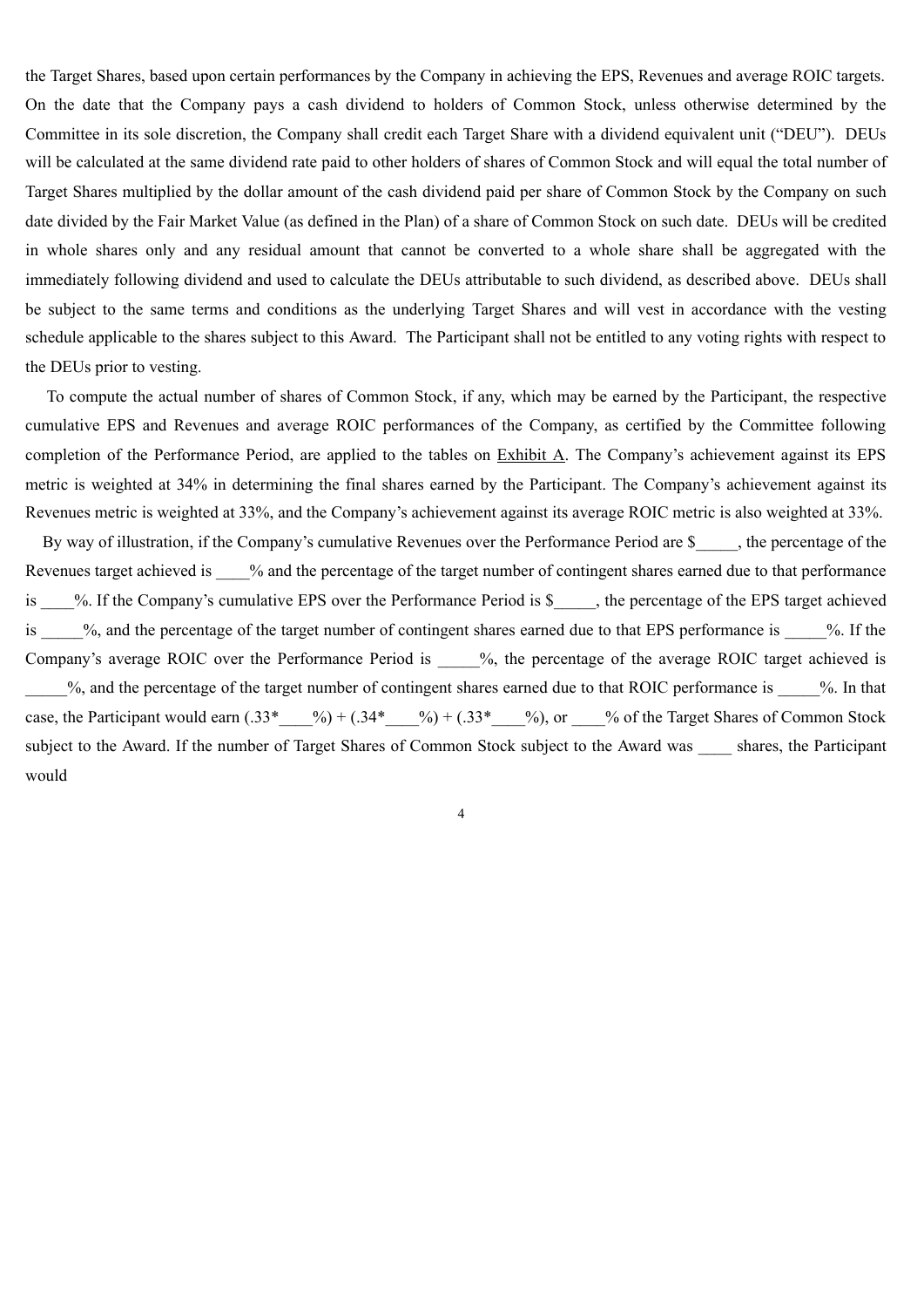earn shares of Common Stock. If the number of shares earned is not a whole number, the Participant will earn the next highest whole number of shares.

6. Once the Company has determined the number of shares of Common Stock, if any, which have been earned by the Participant based on the cumulative EPS and Revenues and average ROIC performance of the Company, the Company or its designee will as promptly as possible thereafter, but in all events not later than the 15<sup>th</sup> day of the third month following the end of the calendar year in which the Performance Period ends, issue any such shares of Common Stock which have been deemed earned to the Participant.

7. The Participant shall consult with the Company or its designee in advance of the issuance of any shares pursuant to this Award so as to designate the manner in which the Participant wishes to pay any withholding taxes due, and any such Participant's designation must be made by the Participant affirmatively to the Company, in the manner specified by the Company, and on or before the date selected by the Company. Each Participant who elects to pay withholding taxes in cash shall deliver to the Company or its designee, a check payable to Hasbro, Inc. or its designee, or a wire transfer to such account of the Company or its designee, as the Company may designate, in United States dollars, in the amount of any withholding required by law for any and all federal, state, local or foreign taxes payable as a result of the Participant earning any shares under this Award or being issued any shares pursuant to the provisions below based on certain other events. Alternatively, a Participant may elect to satisfy the minimum withholding taxes required by law payable as a result of the issuance of any shares pursuant to this Award (the "Taxes"), in whole or in part, either (i) by having the Company withhold from the shares of Common Stock to be issued pursuant to this Award or (ii) delivering to the Company or its designee shares of Common Stock already owned by the Participant and held by the Participant for at least six (6) months (represented by stock certificates duly endorsed to the Company or its designee or accompanied by an executed stock power in each case with signatures guaranteed by a bank or broker to the extent required by the Company or its designee), in each case in an amount whose Fair Market Value on the date the Participant has become entitled to such shares pursuant to this Award is either equal to the Taxes or less than the Taxes, provided that a check payable to Hasbro, Inc. or its designee, or a wire transfer to such account of the Company or its designee as the Company may designate, in United States dollars for the balance of the Taxes is also delivered to the Company, or its designee, at the time of issuance. If the Participant fails to timely elect to pay the withholding taxes in some other manner pursuant to the preceding provisions, or otherwise does not timely remit payment of the required withholding taxes, then the Participant's tax withholding requirements will be satisfied through the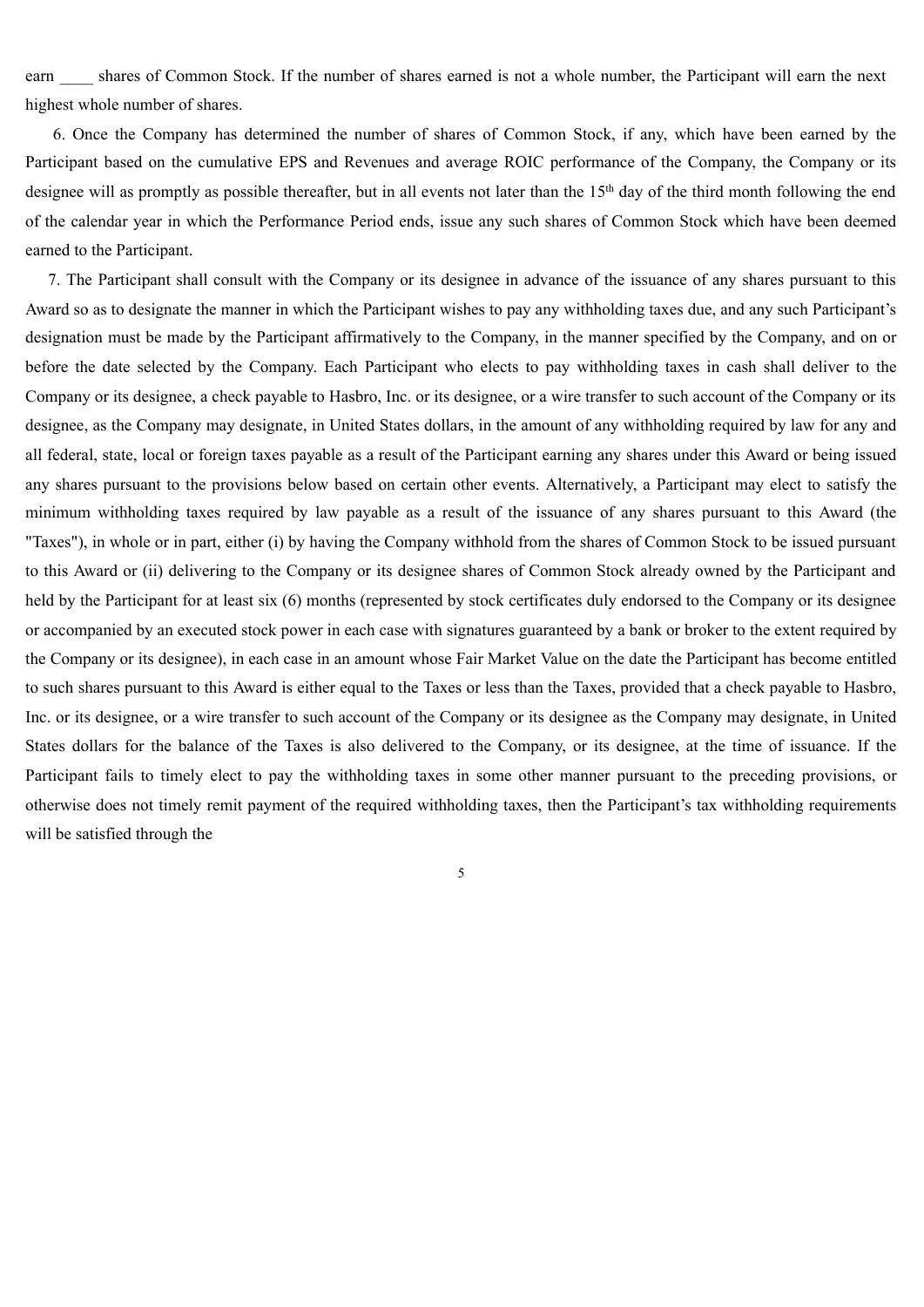withholding of shares of Common Stock and to the extent a fractional share needs to be withheld, the Company or its designee will withhold the next highest number of full shares and will remit the value of the fraction of a share which exceeds the required withholding to the Participant. As soon as practicable after receipt of the withholding taxes and any other materials or information reasonably required by the Company or its designee, the Company or its designee shall deliver or cause to be delivered to the Participant, using the method of delivery determined by the Company or its designee, the shares payable pursuant to the Award (less any shares deducted to pay Taxes).

8. Until such time, if any, that actual shares of Common Stock become due and are issued to the Participant in accordance with the terms of this Agreement, the Participant will not receive any dividends and will not have any voting rights with respect to any shares which may be issuable in the future pursuant to this Award. The Participant's rights under this Award shall be no greater than those of an unsecured general creditor of the Company, and nothing herein shall be construed as requiring the Company or any other person to establish a trust or to set aside assets to meet the Company's obligations hereunder.

9. (a) If a Participant who is an employee of the Company or of a direct or indirect subsidiary of the Company dies before the Performance Period is completed, then the Company will issue the number of shares of Common Stock to the executor, administrator or trustee of the Participant's estate, or the Participant's legal representative, as the case may be, that is computed by multiplying: (i) the number of shares of Common Stock which would have been issuable to the Participant pursuant to the Award assuming completion of the Performance Period and the Company's achievement over the Performance Period of cumulative EPS and Revenues and average ROIC equal to target in each case by (ii) a fraction, the numerator of which is the number of days from the start of the Performance Period to the date that the Participant died and the denominator of which is the total number of days in the Performance Period. This pro-rated target award will be payable as soon following the Participant's death as is reasonably practicable. If a Participant dies after the end of the Performance Period, but prior to the delivery of any shares of Common Stock issuable pursuant to this award, then the Company or its designee will issue to the Participant's estate, or the Participant's legal representative, as the case may be, the number of shares of Common Stock, if any, which would have otherwise been issuable to the Participant if the Participant had not died.

(b) If a Participant with at least one year of Credited Service of the Company suffers a permanent physical or mental disability (as defined below), before the Performance Period is completed, then the Participant's Award will remain outstanding during the remaining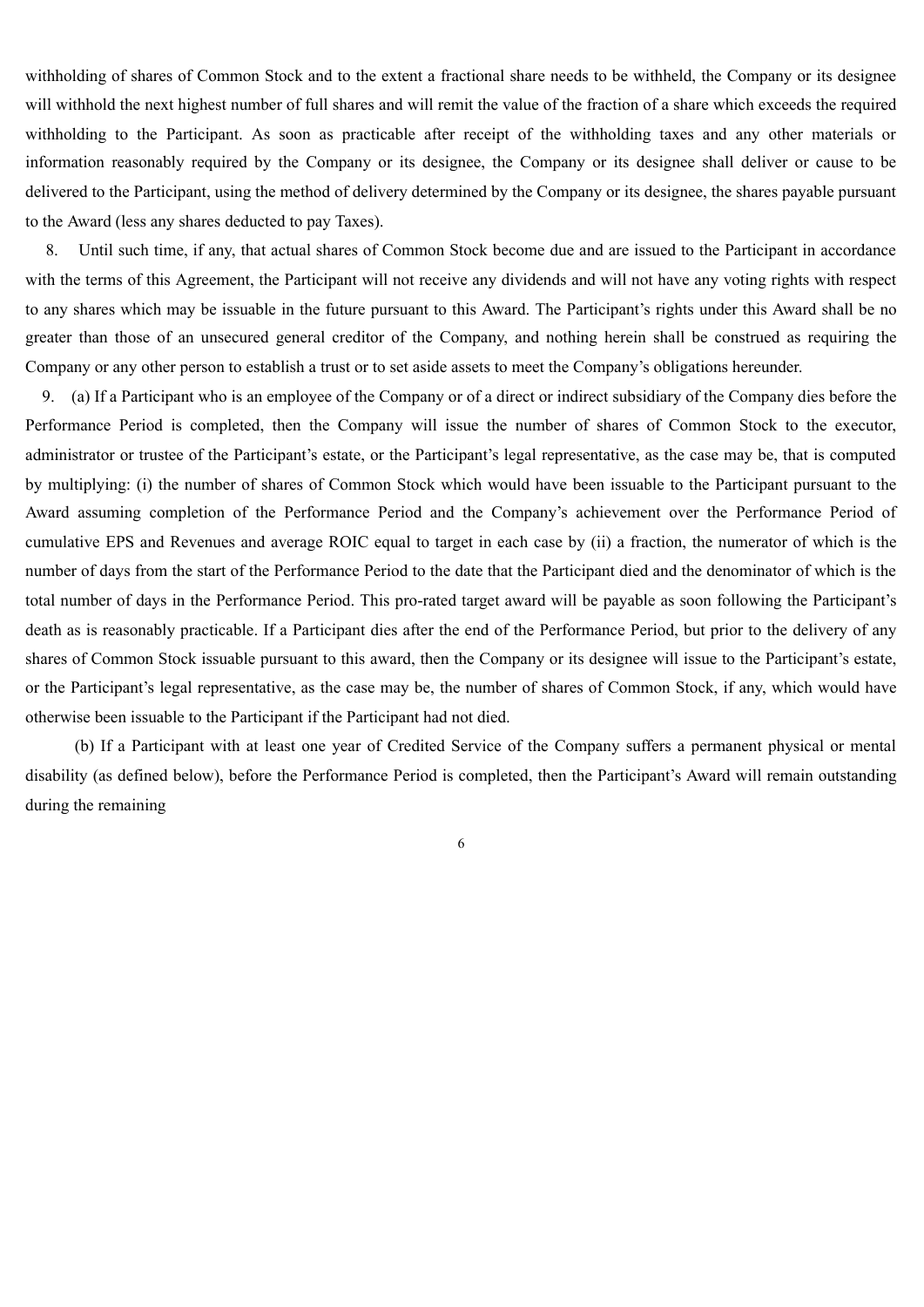portion of the Performance Period. At the end of the Performance Period the Committee will compute how many, if any, shares of Common Stock would be issuable pursuant to the Award based on the Company's performance against its cumulative EPS and Revenues and average ROIC targets. That actual number of shares of Common Stock which would have been earned under the Award over the entire Performance Period will then be multiplied by a fraction the numerator of which is the number of days from the start of the Performance Period to the date that the Participant became disabled and the denominator of which is the total number of days in the Performance Period. This pro-rated number of shares will then be issuable to the Participant in the same manner as shares are issued to other Participants.

(c) If a Participant who is an employee of the Company or of a direct or indirect subsidiary of the Company retires at either an Early Retirement Date or a Normal Retirement Date (each as defined below), before the Performance Period is completed, then the Participant's Award will remain outstanding during the remaining portion of the Performance Period. At the end of the Performance Period the Committee will compute how many, if any, shares of Common Stock would be issuable pursuant to the Award based on the Company's performance against its cumulative EPS and Revenues and average ROIC targets. That actual number of shares of Common Stock which would have been earned under the Award over the entire Performance Period will then be multiplied by a fraction the numerator of which is the number of days from the start of the Performance Period to the date that the Participant retired and the denominator of which is the total number of days in the Performance Period. This pro-rated number of shares will then be issuable to the Participant in the same manner as shares are issued to other Participants.

(d) If a Participant ceases to be employed by the Company or by a direct or indirect subsidiary of the Company before the end of the Performance Period for any reason other than the reasons set forth in subsections (a), (b) and (c) of this Section 9, including, without limitation, if the Participant's employment is terminated by the Company for cause or for such other reason that casts such discredit on the Participant as to make termination of the Participant's employment appropriate (cause or such other reasons being determined in the sole discretion of the Administrator and the Administrator not being limited to any definition of Cause in the Plan), the Award will be forfeited and the Participant will not have any further rights under the Award, including, without limitation, any rights to receive shares of Common Stock.

7

For purposes of subsections (a), (b) and (c) above: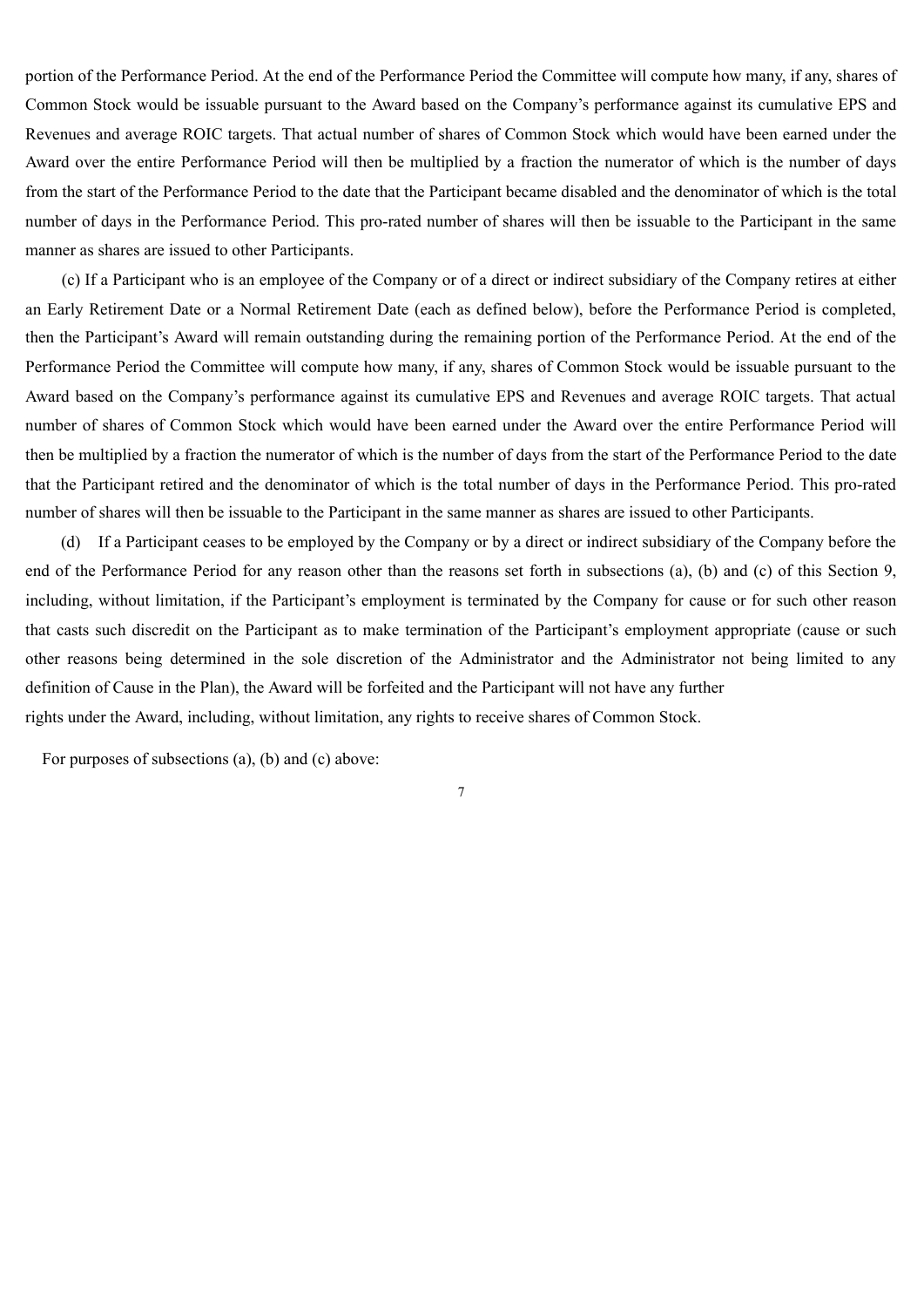\* A year of "Credited Service" shall mean a calendar year in which the Participant is paid for at least 1,000 hours of employment with the Company or of a subsidiary of the Company.

\* "Early Retirement Date" shall mean: the day on which a Participant who has attained age fifty-five (55), but has not reached age sixty-five (65), with ten (l0) or more years of Credited Service, retires. A Participant is eligible for early retirement on the first day of the calendar month coincidental with or immediately following the attainment of age fiftyfive (55) and the completion of ten (l0) years of Credited Service, and "early retirement" shall mean retirement by an eligible Participant at the Early Retirement Date.

\* "Normal Retirement Date" shall mean: the day on which a Participant who has attained age sixty-five (65) with five (5) or more years of Credited Service, retires. A Participant is eligible for normal retirement on the first day of the calendar month coincident with or immediately following the Participant's attainment of age sixty-five (65) and completion of five (5) or more years of Credited Service, and "normal retirement" shall mean the retirement by an eligible Participant at the Normal Retirement Date.

\* "permanent physical or mental disability" shall mean: a Participant's inability to perform his or her job or any position which the Participant can reasonably perform with his or her background and training by reason of any medically determinable physical or mental impairment which can be expected to result in death or to be of long, continued and indefinite duration, all as determined by the Committee in its discretion.

10. In the event of a Change in Control (as defined in the Plan) prior to the end of the Performance Period, this Award will be treated in accordance with the provisions of the Plan applicable to a Change in Control, provided, however, that for purposes of computing the payment due to the Participant as a result of a termination of employment following a Change in Control under the terms set forth in the Plan, (i) the full number of Target Shares will be used (as opposed to the actual number of shares, if any, that may be issuable based on performance through the date of the termination of employment following the Change in Control) and (ii) no pro-ration of the Award will be applied to account for less than the full Performance Period having had elapsed as of the date of the termination of employment following a Change in Control.

11. The adjustment provisions set forth in Section 8 of the Plan shall apply to this Award.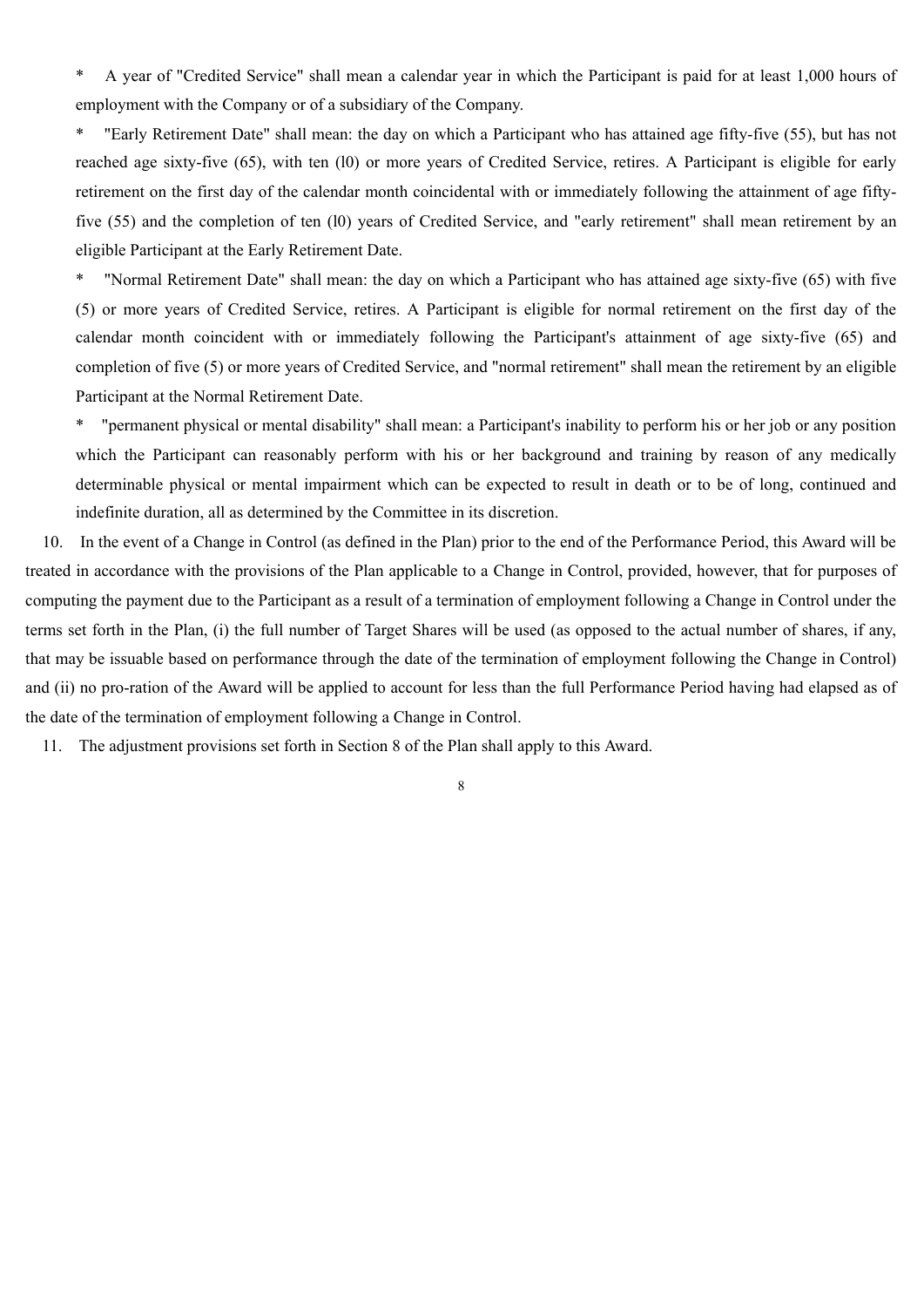12. This Award shall not be transferable by the Participant, in whole or in part, except in accordance with Section 7 of the Plan. Any purported assignment, transfer, pledge, hypothecation or other disposition of the Award or any interest therein contrary to the provisions of the Plan, and the levy of any execution to, or the attachment or similar process upon, the Award or any interest therein, shall be null and void and without effect.

13. Subject to the applicable provisions of the Plan, and particularly to Section 7 of the Plan, this Agreement shall be binding upon and shall inure to the benefit of Participant, Participant's successors and permitted assigns, and the Company and its successors and assigns.

14. This Agreement shall be construed and enforced in accordance with the internal laws of the State of Rhode Island and Providence Plantations and applicable Federal law.

15. In the event of any inconsistency between the provisions of this Agreement and, if applicable, the terms of the Participant's Employment Agreement, the provisions set forth in the Employment Agreement shall control, provided that to the extent the provisions of this Agreement or the Participant's Employment Agreement are inconsistent with the terms of the Plan, then the terms of the Plan shall control.

16. Notwithstanding any other terms and conditions of the Plan or this Agreement, unless there is an available exemption from any registration, qualification or other legal requirement applicable to the issuance of this Award or any shares of Common Stock and the Participant may become entitled to under the Award in the future, the Company shall not be required to deliver any such securities prior to the completion of any registration or qualification of any such securities under any non-U.S. securities, exchange control or other law, or under the ruling or regulations of any governmental regulatory body, or prior to obtaining any approval or other clearance from any governmental agency, which registration, qualification or approval the Company shall, in its absolute discretion, deem necessary or advisable. The Participant understands that the Company is under no obligation to register or qualify any such securities with any non-U.S. securities commission or to seek approval or clearance from any governmental authority for the issuance or sale of any such securities. Further, the Participant agrees that his or her participation in the trade and acceptance of such securities is voluntary and that the Company shall have unilateral authority to amend the Plan and the Agreement without the Participant's consent to the extent necessary to comply with securities or other laws applicable to issuance of any such securities.

[Remainder of Page Intentionally Left Blank]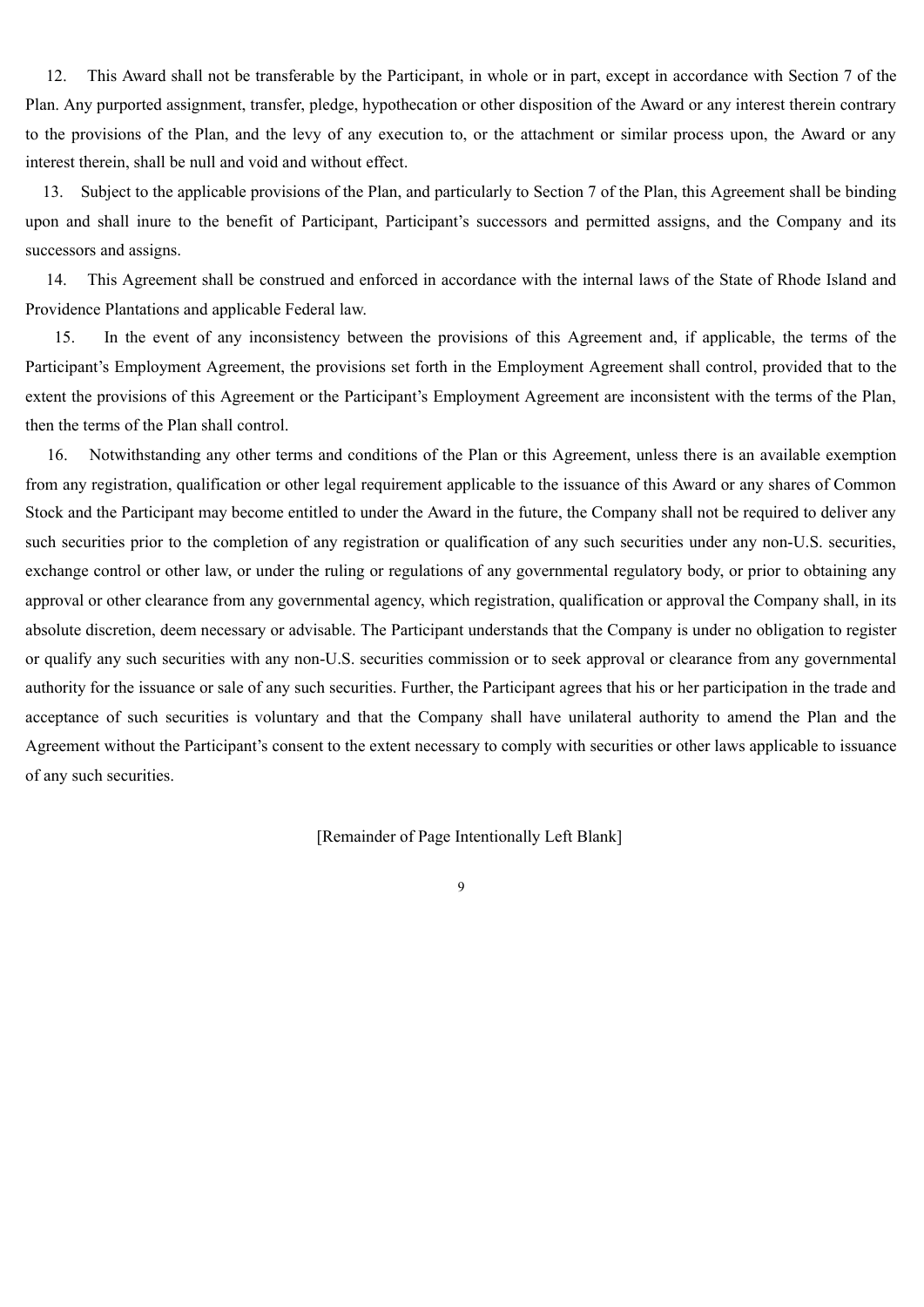IN WITNESS WHEREOF, the Company and the Participant have entered this Agreement effective as of the day and year first above written. By accepting the terms of the award represented by this Agreement through an electronic form offered by the Company, or the Company's designee, the Participant hereby agrees to the terms of this Agreement with the same effect as if the Participant had signed this Agreement.

HASBRO, INC.

By: /s/ Christian P. Cocks Christian P. Cocks Chief Executive Officer

> $By$ : Participant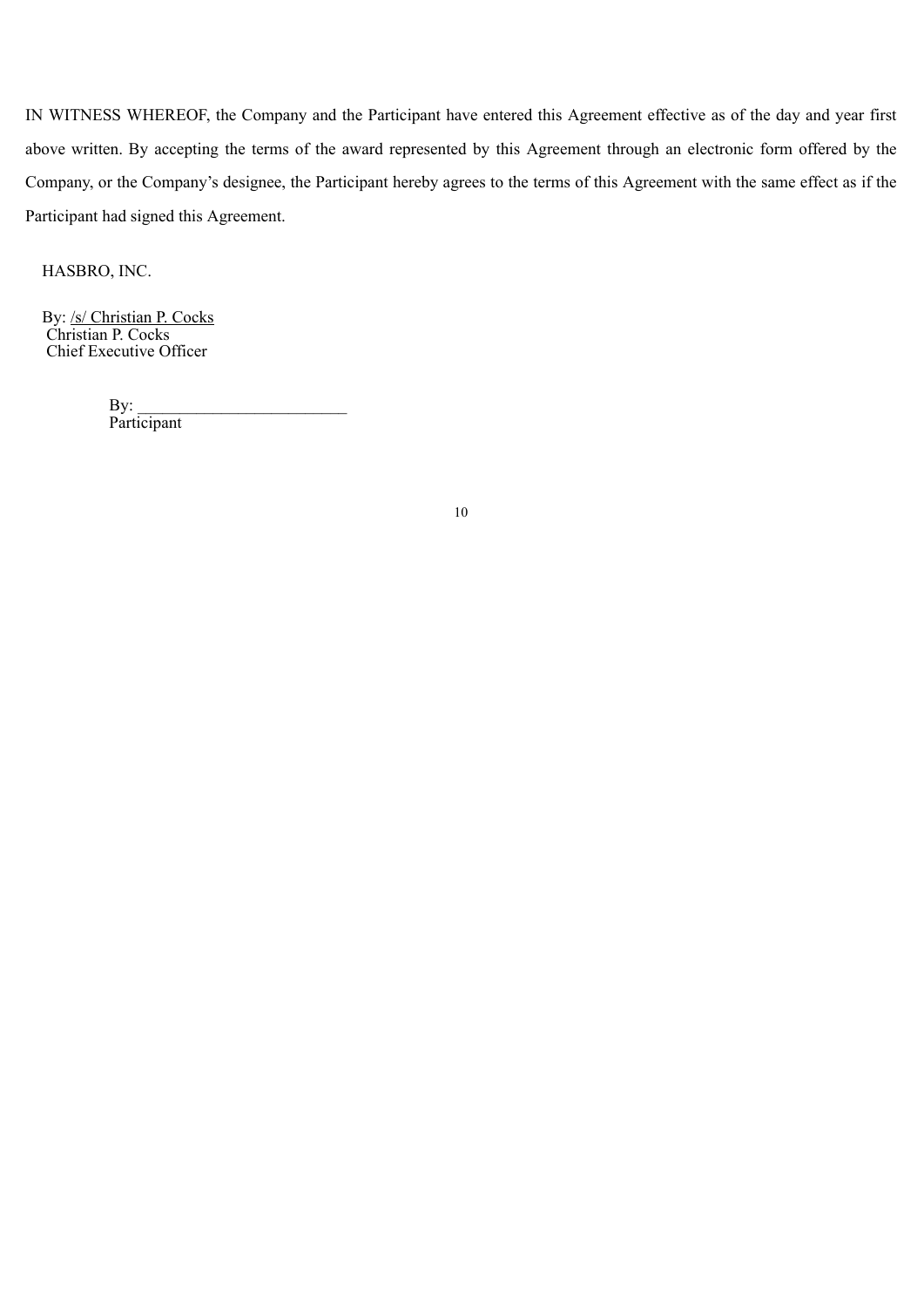#### **Exhibit B**

Metrics (Revenue, EPS and ROIC) will be computed excluding the impact of the following events or activities which occur during the Performance Period:

- (i) EPS and ROIC will be computed excluding the impact of any unusual, one-time, non-operating or other significant unbudgeted costs or expenses in excess of \$25 million in any fiscal year during the Performance Period, which costs, or expenses are related to any restructuring activities undertaken by the Company during the Performance Period,
- (ii) EPS and ROIC will be computed excluding the impact of any unusual, one-time, non-operating or other significant unbudgeted costs or expenses in excess of \$10 million in any fiscal year during the Performance Period, which costs, or expenses are related to acquisitions or dispositions (whether paid for in cash, shares of the Company's stock, other property, or any combination thereof) consummated by the Company during the Performance Period,
- (iii) EPS and ROIC will be computed excluding the impact of any intangible asset amortization or unusual, one-time, nonoperating or other unbudgeted costs or expenses associated with the acquisition of eOne, such as integration costs, noncash stock compensation, and capital expenditures,
- (iv) EPS and ROIC will be computed excluding the impact of any unusual, one-time, non-operating or other significant unbudgeted costs or expenses related to non-cash asset impairment charges in excess of \$25 million in any fiscal year during the Performance Period,
- (v) each of the metrics will be computed excluding the impact of any unusual, one-time, non-operating or other significant unbudgeted costs or expenses in excess of \$10 million in any fiscal year during the Performance Period, which costs, or expenses are related to changes in accounting rules that are effective after the date of this Agreement,
- (vi) EPS and ROIC will be computed excluding the impact of any unusual, one-time, non-operating or other significant unbudgeted costs or expenses in excess of \$25 million in any fiscal year during the Performance Period, which costs, or expenses relate to litigations, arbitrations, or regulatory matters, or cash settlements,
- (vii) EPS and ROIC will be computed excluding the impact of unanticipated one-time operational or tax costs associated with changes to the US tax code that impacts cash flow, operating profit and/or tax expenses in excess of \$10 million in any fiscal year during the Performance Period,
- (vii) the metrics will be computed excluding the impact of any customer bankruptcy or significant financial issue that is estimated to have an impact on the Company's net sales of \$100,000,000 or more over the Performance Period, and
- (ix) the metrics will be computed excluding the impact of all such items occurring after the effective date of this Award which were not contemplated in the Company's budget and operating plan used for purposes of determine the performance goals, such as material acquisition and dispositions.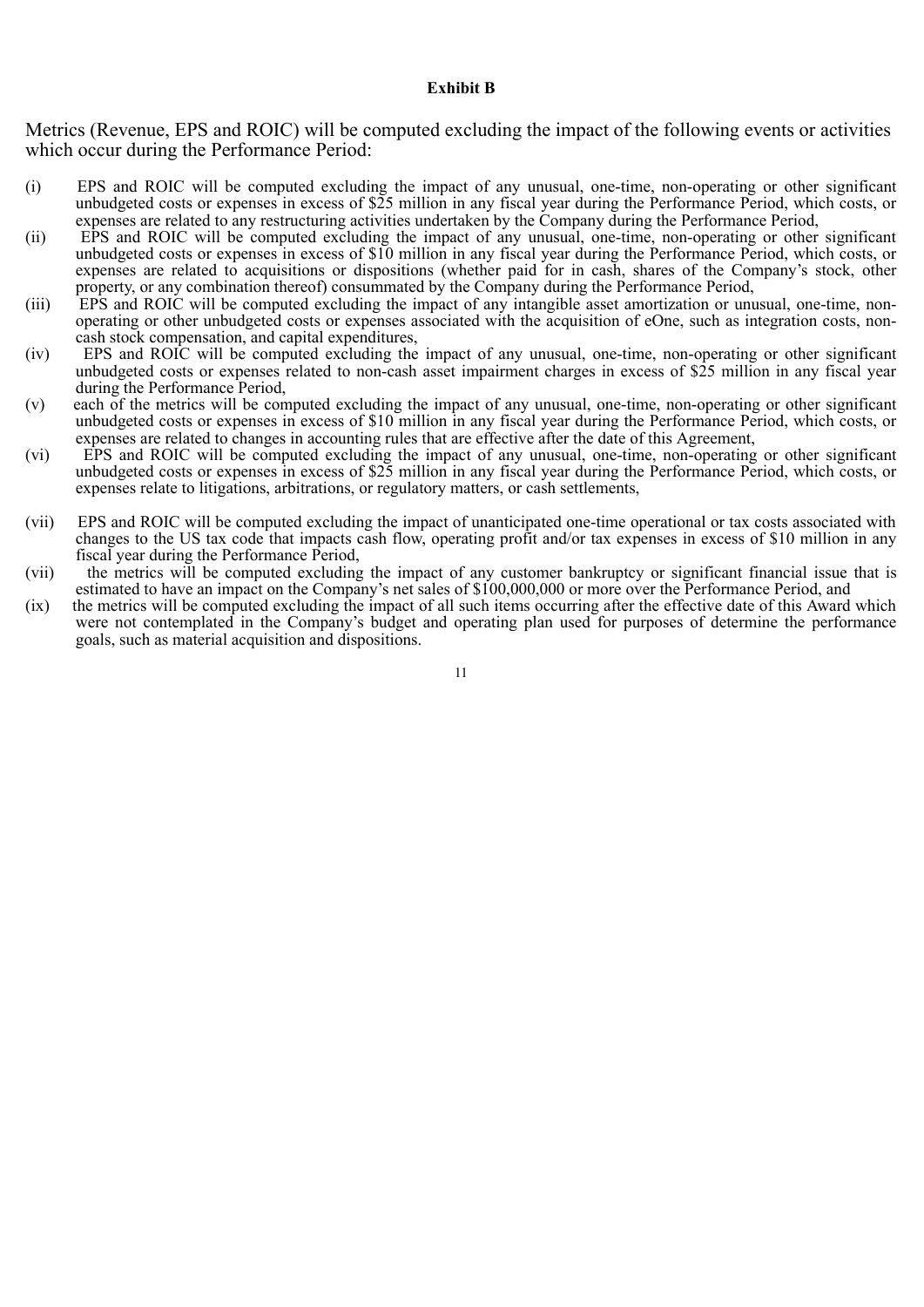Exhibit 10.6

# Hasbro, Inc. Performance Rewards Program January 1, 2022

Hasbro, Inc.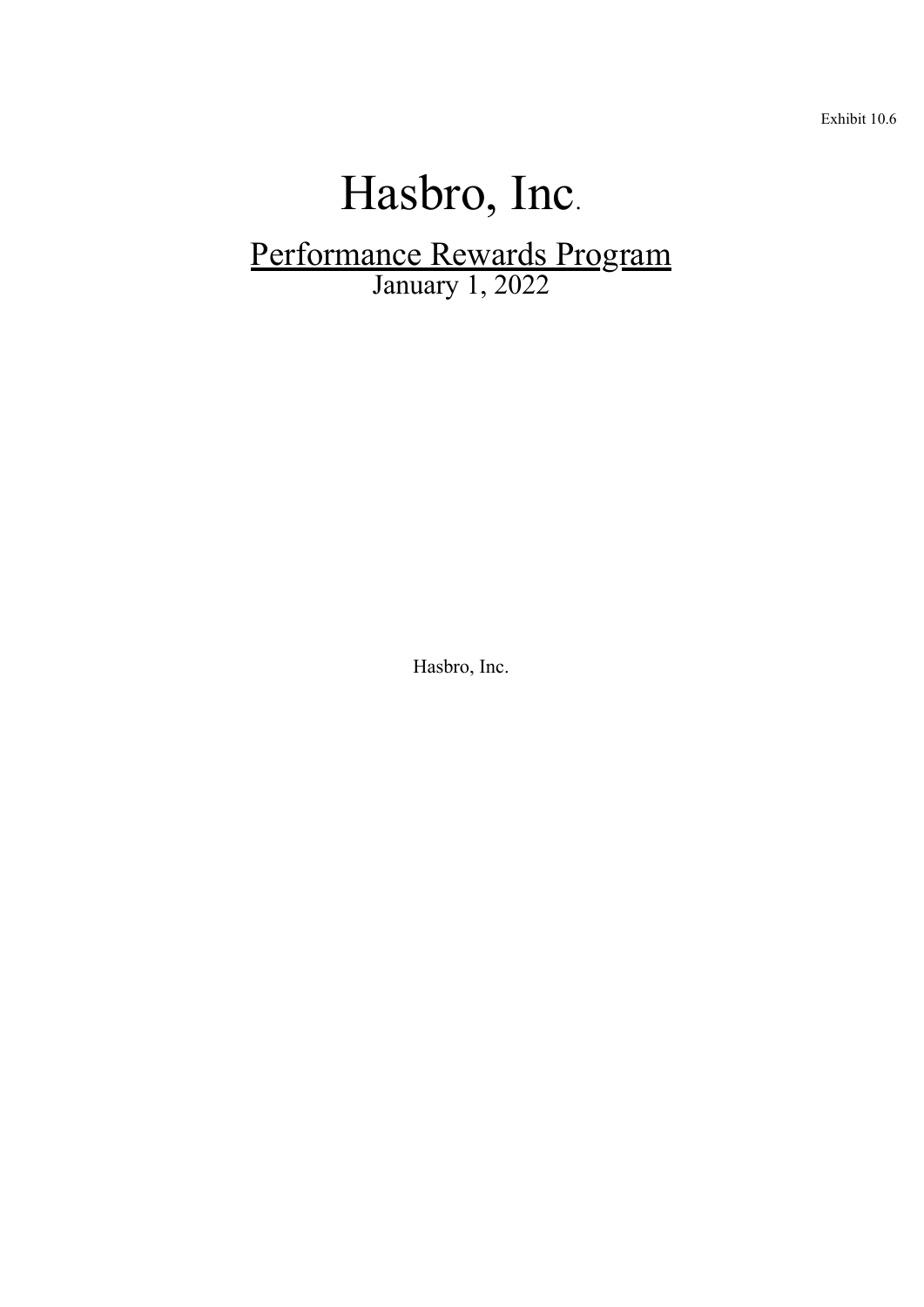# Performance Rewards Program

## 1.0 Background

- 1.1 Performance Rewards Program ("PRP")
	- Establishes standard criteria to determine PRP eligibility and overall company or business objectives.
	- Provides guidelines for the establishment of target incentive awards.

The following describes the various plans that are funded pursuant to the PRP.

- Corporate Plan Funding under the PRP for eligible employees identified pursuant to Section 1.5 is based on performance of Hasbro, Inc. and its subsidiaries (the "Company").
- Business Area Plans Funding under the PRP for eligible employees identified pursuant to Section 1.5 will be based on the performance of the applicable business area of the Company. For purposes of this document, each of the following is referred to as "Business Area:" the Consumer Products reporting segment, the Entertainment reporting segment and the Wizards of the Coast and Digital Gaming reporting segment ("Wizards"), and the following other business units: Commercial, Digital Licensing, Family Brands, Film & TV, Licensed Consumer Products, PULSE, Round Room Live, and Secret Location.
- Performance objectives and goals are established to measure performance achievement and may be based on one or more of the following: Net Revenues; Operating Profit Margin and Free Cash Flow for Company performance; and Net Revenues and Operating Profit Margin for Business Area performance.

#### 1.2 Purpose

The Company has established this PRP for the purpose of providing annual incentive compensation to those employees who contribute significantly to the growth and success of the Company's business; to attract and retain, in the employ of the Company, individuals of outstanding ability; and to align the interests of employees with the interest of the Company's shareholders.

1.3 General Guideline

No employee has any legal entitlement to participate in the PRP or to receive an incentive award under the PRP.

## 1.4 Scope

The PRP is applicable to eligible employees of the Company.

## 1.5 Eligibility

Management shall determine, in its sole discretion, those employees whose duties and responsibilities contribute significantly to the growth and success of the Company's

-2-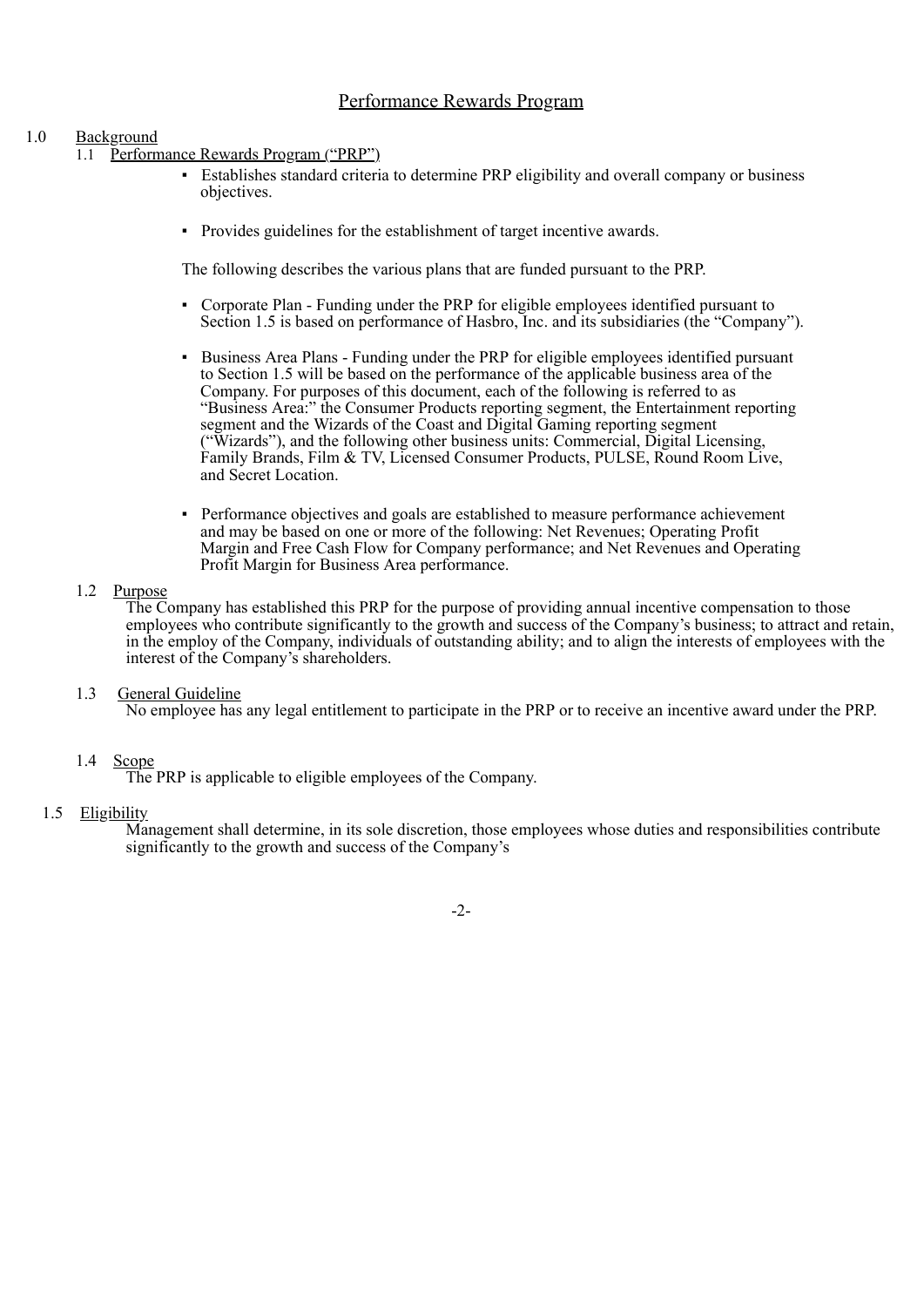business and are eligible to participate in the PRP. Eligibility to participate in the PRP does not guarantee the receipt of an incentive award under the PRP. Unless otherwise required by law or determined by management, if an employee is eligible to participate in the PRP and/or any other annual incentive (or similar) plan implemented from time to time by the Company, such employee may only participate in one plan at the same time, as determined by the Company in its sole discretion.

Eligible employees will be assigned to the Corporate Plan or a Business Area Plan for an employee's applicable Business Area, in each case at the Company's sole discretion. Eligible employees selected to participate in either the Corporate Plan or one of the Business Area Plans are referred to herein as "participants."

#### 2.0 Incentive Award Levels

#### 2.1 Target Incentive Award

Except as otherwise determined by the Company, target incentive awards are expressed as a percentage of earned salary for the PRP year. For purposes of this PRP, earned salary means all base compensation for the participant for the fiscal year, which base compensation shall include all base compensation amounts deferred into the Company's retirement savings plan (but excluding any matching or Company contributions made to such plan on the participant's behalf), the Company's Non-Qualified Deferred Compensation Plan and/or any similar successor plans for the fiscal year and excludes, where allowed by law, any bonus or other benefits, other than base compensation, for the fiscal year. By design, the target incentive awards are the award levels that PRP participants are eligible to earn when they, the Company or their applicable Business Area achieve their financial goals and objectives. Target incentive awards may be determined by job level, previously determined percentage of base salary, or a previously determined fixed percentage or amount. Target incentive awards may also vary by region or Business Area.

#### 2.2 Maximum Incentive Award

Under the PRP, the maximum incentive award for participants below job level 80 is 200% of the target incentive award. The maximum incentive award for employees in a job level 80 or above is 300% of the target incentive award.

#### 3.0 Measures of Performance

- PRP funding for the Corporate Plan is based 100% on Company performance.
- PRP funding for each of the Business Area Plans is based 80% on the applicable Business Area performance and 20% on Company performance.

#### 3.1 Establishing Company or Business Area Performance Metrics and Targets

In the first quarter of the PRP year, the Company's senior management will establish performance metrics and the level of target performance for the year associated with each of the performance metrics for the Corporate Plan and the various Business Area Plans. Those performance metrics and target levels are reviewed and approved by the Company's Chief Executive Officer ("CEO") and, with respect to the Corporate Plan, by the Company's Board of Directors ("Board") or the Compensation Committee of the Board (the "Compensation Committee").

#### 3.2 Company Performance Metrics

Company performance is measured by Net Revenue, Operating Profit Margin and Free Cash Flow. Company performance is determined by individually assessing performance against goals for each metric, applying the performance scale, weighting each metric and summing the total.

-3-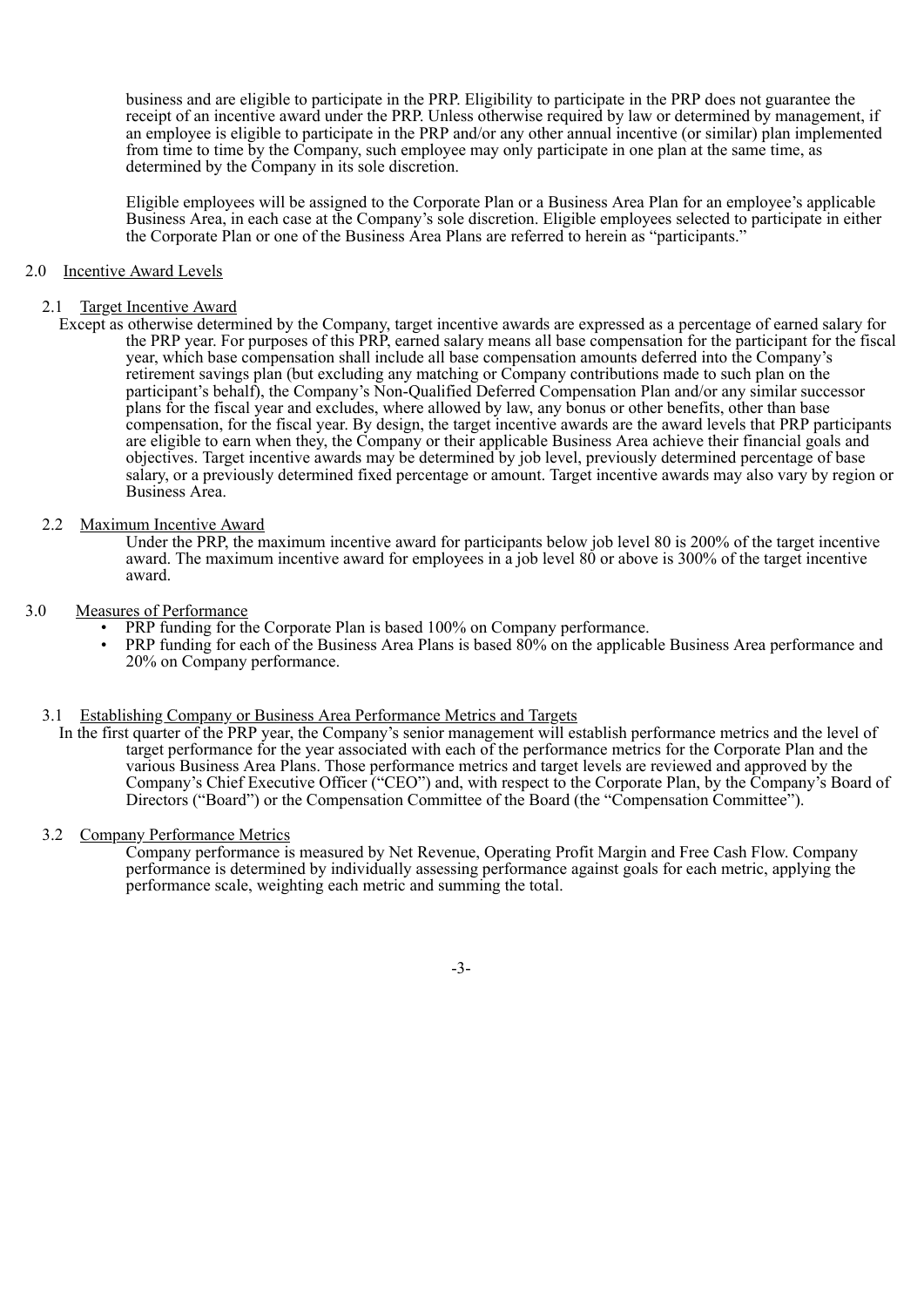The weightings and definitions of the Company metrics are:

| Metric                         | <b>Definition</b>                                                                                                                                                                           | Weighting |
|--------------------------------|---------------------------------------------------------------------------------------------------------------------------------------------------------------------------------------------|-----------|
| Net Revenue                    | Third Party Gross Sales (after returns) less Sales Allowances<br>plus Third Party Royalty Income, Digital Gaming Revenue,<br>Film & TV Programming and Production & Distribution<br>Revenue | 40%       |
| <b>Operating Profit Margin</b> | Operating Profit divided by Net Revenues                                                                                                                                                    | 40%       |
| Free Cash Flow                 | Net cash provided by operating activities less Capital<br>Expenditures                                                                                                                      | 20%       |

#### 3.3 Business Area Performance Metrics

Each Business Area will assess performance based on Net Revenue and Operating Profit Margin specific to the respective Business Area. Business Area performance is determined by individually assessing performance against goals for each metric, applying the performance scale, weighting each metric and summing the total.

The weightings and definitions for the metrics for each Business Area Plan are:

| <b>Metric</b>                            | <b>Definition</b>                                                                                                                                                                                                                                  | Weighting |
|------------------------------------------|----------------------------------------------------------------------------------------------------------------------------------------------------------------------------------------------------------------------------------------------------|-----------|
| Business Area Net Revenue                | As applicable for the respective Business Area:<br>Third Party Gross Sales (after returns) less Sales<br>Allowances plus Third Party Royalty Income,<br>Digital Gaming Revenue and Film & TV<br>Programming Production and Distribution<br>Revenue | 50%       |
| Business Area Operating<br>Profit Margin | Operating Profit divided by Net Revenues                                                                                                                                                                                                           | 50%       |

## 4.0 Development of Funding Pools

After the end of the fiscal year, the actual performance for the Company and each of the Business Areas will be calculated (based on the Company's and the respective Business Area's performance against the target goals established for each performance metric as of fiscal year-end) and approved by the Company's Chief Financial Officer.

The performance scales for the metrics for the Corporate Plan and Business Area Plans, as applicable, are as follows: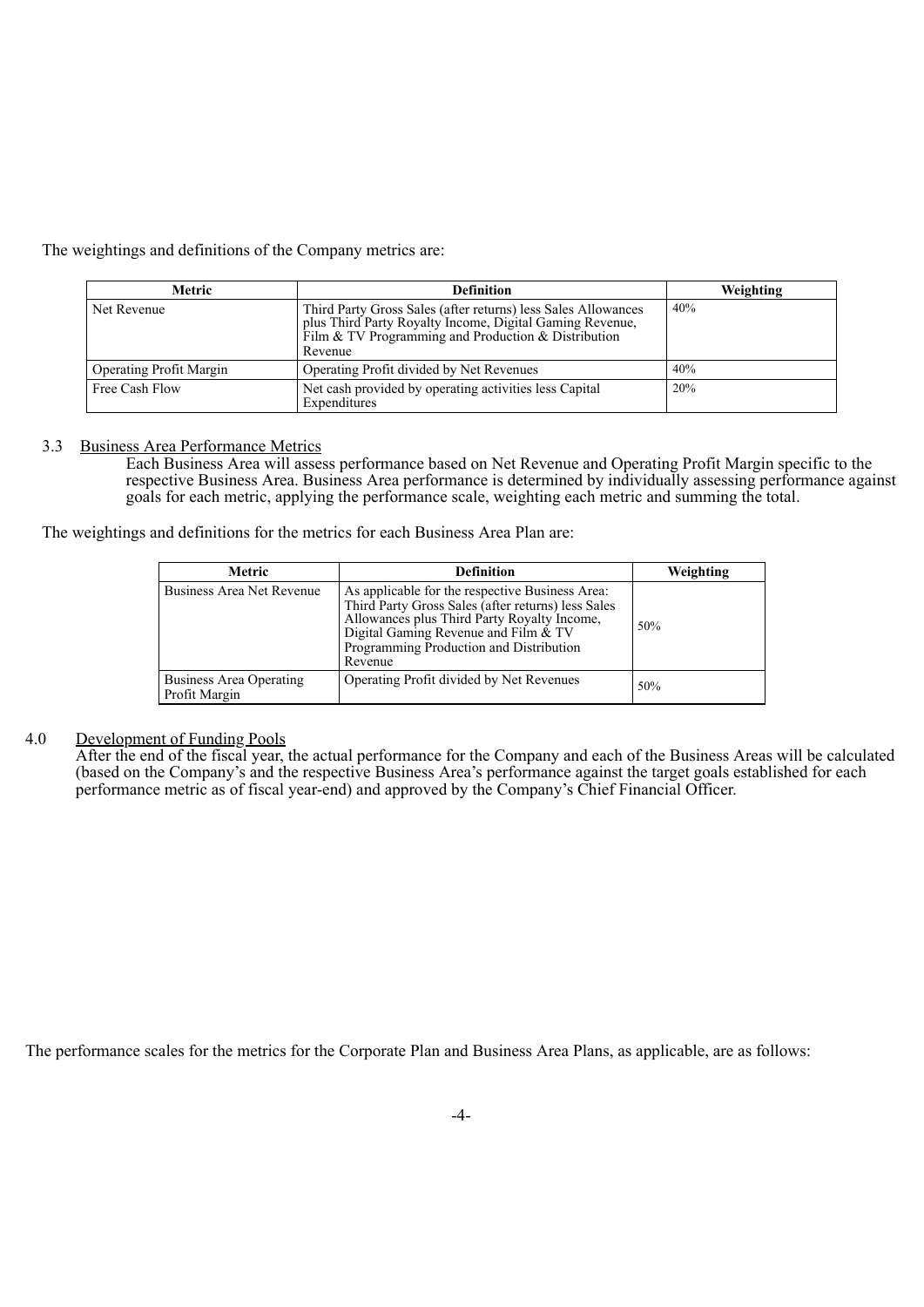| Revenue Performance Scale:                   |                      |                       |  |  |  |  |
|----------------------------------------------|----------------------|-----------------------|--|--|--|--|
| Performance % of Target                      | Funding Pool Scale % |                       |  |  |  |  |
| $< 85\%$                                     | $0\%$                |                       |  |  |  |  |
| 85%                                          | 50%                  | Threshold performance |  |  |  |  |
| 100%                                         | $100\%$              | Target performance    |  |  |  |  |
| >115%                                        | 200%                 | Maximum performance   |  |  |  |  |
| Operating Profit Margin Performance Scale:   |                      |                       |  |  |  |  |
| Performance % of Target Funding Pool Scale % |                      |                       |  |  |  |  |
| ${}<\,80\%$                                  | $0\%$                |                       |  |  |  |  |
| 80%                                          | 50%                  | Threshold performance |  |  |  |  |
| 100%                                         | 100%                 | Target performance    |  |  |  |  |
| >125%                                        | 200%                 | Maximum performance   |  |  |  |  |
| Free Cash Flow Performance Scale:            |                      |                       |  |  |  |  |
| Performance % of Target Funding Pool Scale % |                      |                       |  |  |  |  |
| ${}_{\leq80\%}$                              | $0\%$                |                       |  |  |  |  |
| 80%                                          | 50%                  | Threshold performance |  |  |  |  |
| 100%                                         | 100%                 | Target performance    |  |  |  |  |
| >125%                                        | 200%                 | Maximum performance   |  |  |  |  |

In the event that achievement for a performance metric is between threshold performance and target performance or between target performance and maximum performance, the applicable funding pool scale percentage will be determined by linear interpolation between threshold performance and target performance or between target performance and maximum performance, as applicable.

In the case of the Corporate Plan, the applicable performance metric must achieve threshold performance or no award is payable under that metric before the performance scale is applied to the applicable metric. The failure of one metric to achieve threshold performance does not impact the other metrics; provided, however, that for funding to occur at least one metric must achieve threshold performance. In the case of the Business Area Plans, both performance metrics must achieve at least threshold performance or no award is payable for the Business Area component of the respective Business Area Plan.

The payout attributable to each performance metric will be weighted and added to arrive at the overall achievement which determines the funding pool.

An illustrative example of the development of a funding pool for the Corporate Plan and the Company component of the Business Area Plans is as follows:

If the Company achieves Net Revenue of 100% of target (which results in 100% funding) and Operating Profit Margin of 80% of target (which results in 50% funding) but Free Cash Flow does not reach threshold performance, then the aggregate weighted achievement for the Corporate Plan would be 60%, calculated as follows:

$$
(100\% \times 40\%) + (50\% \times 40\%) + (0\% \times 20\%) = 60\%
$$

In this scenario, the Company component for each of the respective Business Area Plans would be 12%, calculated as follows:

 $(60\% \times 20\%) = 12\%$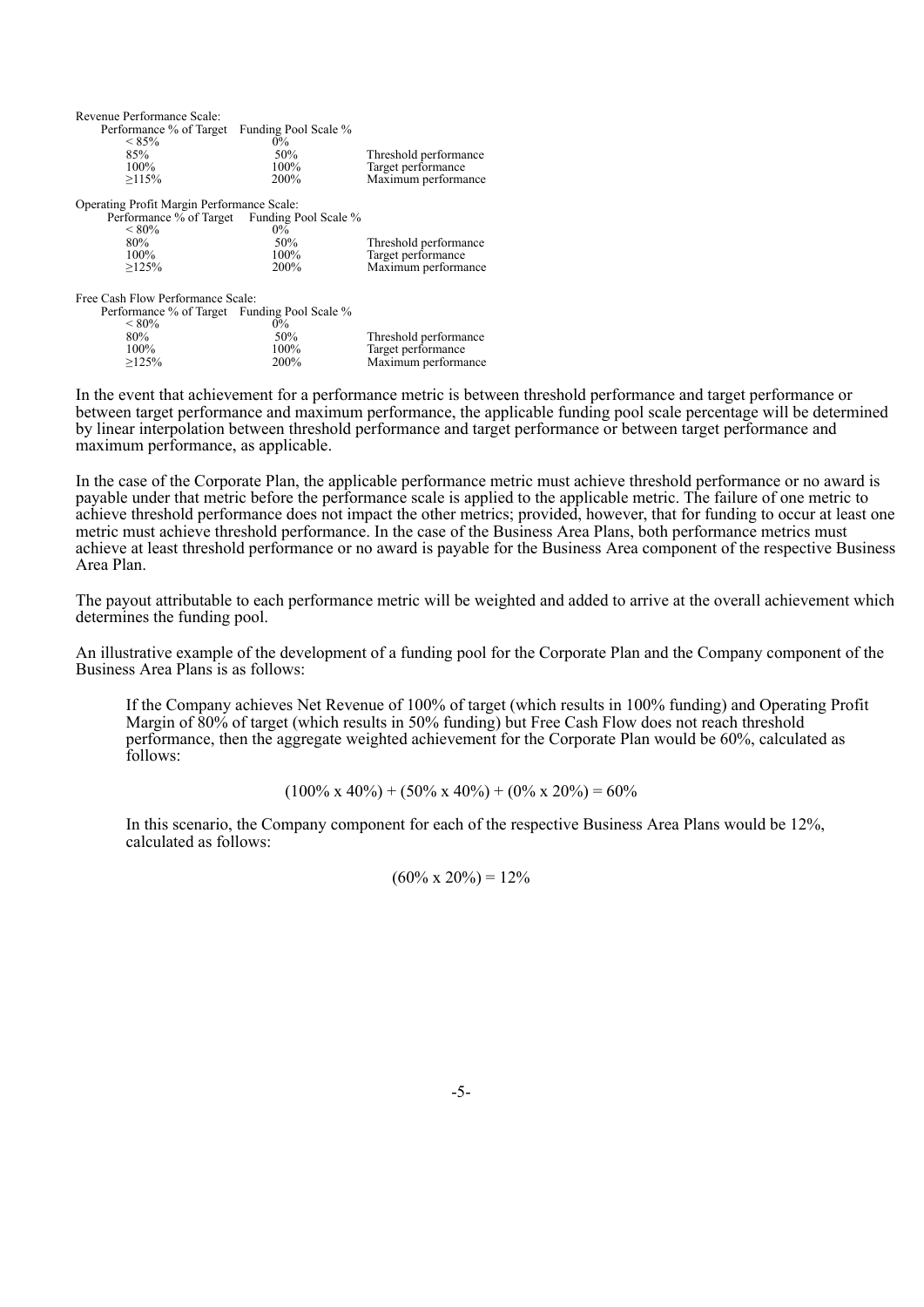Illustrative examples of the development of a funding pool for the Business Area component of a Business Area Plan are as follows:

If the applicable Business Area achieves Revenue of 100% of target (which results in 100% funding) and Business Area Operating Profit Margin of 65% of target (which is below the 80% threshold), the Business Area component of the respective Business Area Plan will not fund (0% funding). In this scenario, the funding pool, if any, will be determined solely by the Company component of the Business Area Plans.

or

If the applicable Business Area achieves Revenue of 100% of target (which results in 100% funding), and Operating Profit Margin of 80% of target (which results in a 50% funding), the aggregate weighted achievement for the Business Area component of the respective Business Area Plan would be 75%, calculated as follows:

$$
(100\% \times 50\%) + (50\% \times 50\%) = 75\%
$$

Once all Business Area results have been calculated, the funding pool of each respective Business Area component is developed. The Business Area component funding pool for each of the Business Areas (weighted at 80%), combined with the Company component funding pool (weighted at 20%), will equal the aggregate of the PRP funding pool for the respective Business Area Plan.

4.1 Funding Pools

The Company calculates the Corporate Plan funding pool based on the Company's performance through the end of the fiscal year against the applicable performance targets ("Corporate Plan Funding Pool"). The Company calculates the funding pool for the Business Area Plans based on the Company's performance and the performance of each Business Area through the end of the fiscal year against the applicable performance targets for the respective Business Area (the "Business Area Funding Pool" refers to the aggregate pool for all Business Area Plans and, together with the Corporate Plan Funding Pool, is referred to hereinafter as the "Funding Pool").

Although the CEO and the Compensation Committee reserve the right to alter the Funding Pool after year end, but prior to the actual payment of awards to participants in the PRP, it is expected that such discretion will only be exercised in rare or extreme circumstances, and that generally the Funding Pool, as it has been computed, will be paid (absent any affirmative exercise of this discretion) to the participants in the PRP collectively following the end of the fiscal year.

#### 4.2 High Performer Pool

Following the end of the year, but prior to the payment of all awards under the PRP, management of the Company, in its sole discretion, may determine it appropriate to reward high-performing Company employees through an additional funding pool (the "High Performer Pool"). Funding of the High Performer Pool is determined by the achievement of the Company's Operating Profit, overall Company or reporting segment performance and affordability. The aggregate amount of the High Performer Pool is subject to Compensation Committee approval.

#### 4.3 Total Awards Under the PRP

The aggregate of all incentive awards under the PRP shall consist of the sum of the Funding Pool and the High Performer Pool.

-6-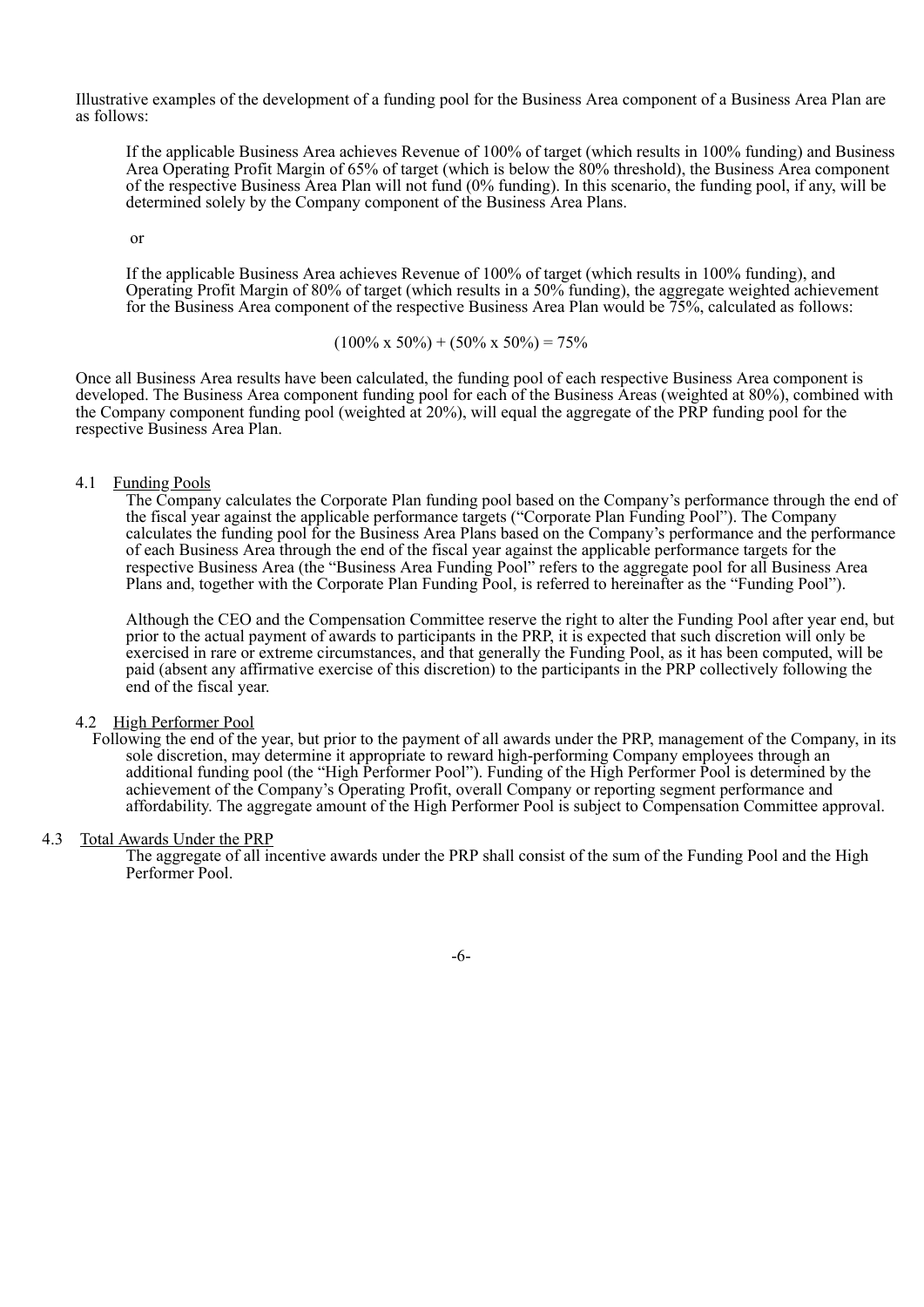### 4.4. Management Review

Payment of any incentive award to an employee is subject to management's review. For purposes of the PRP, management has the ability to review the proposed payout of any incentive award under the PRP to an eligible employee and to determine whether such proposed incentive award should be adjusted based on the participant's performance, contributions to the organization, or any other factor not prohibited by applicable law. In completing this review, management has the option of providing a zero value incentive award to the employee regardless of Company or Business Area performance. For participants that do not receive an incentive award or that receive a reduced incentive award, the portion of such employee's potential incentive award that might have been reflected in the Funding Pool will remain in the Funding Pool and be allocated to other PRP participants in the manner determined by management.

#### 5.0 Removals, Transfers, Terminations, Promotions and Hiring Eligibility

Except to the extent applicable legal requirements or the terms of an employment agreement mandate a different result, the following scenarios will be addressed under the PRP in the manner set forth below.

- 5.1 Participants whose employment with the Company is terminated because of retirement or disability:
	- After the close of the PRP year, but prior to the actual distribution of incentive awards for such year, may be awarded an incentive award for the plan year at the discretion of the Chief Human Resource Officer. For any such participant who is not given an incentive award, the portion of such person's potential incentive award that might have been reflected in the Funding Pool will remain in the Funding Pool and be allocated to PRP participants in the manner determined by management.
	- After the beginning, but prior to the close of the PRP year, no award shall be granted unless authorized at the discretion of the Chief Human Resource Officer.
- 5.2 Participants whose employment with the Company is terminated because of death:
	- After the close of the PRP year, but prior to the actual distribution of awards for such year, shall be awarded an incentive award. Such payment will be made to the deceased employee's estate.
	- After the beginning, but prior to the close of the PRP year, no award shall be granted unless authorized at the discretion of the Chief Human Resource Officer. Any such payments will be made to the deceased employee's estate.
- 5.3 Participants who resign for any reason after the close of the PRP year, but prior to the distribution of incentive awards for such year, will not receive an incentive award. For any such employee, the portion of such person's potential incentive award that might have been reflected in the Funding Pool will remain in the Funding Pool and be allocated to PRP participants in the manner determined by management.
- 5.4 Participants who are discharged from the employ of the Company or any of its subsidiaries for cause or for any offense involving moral turpitude or

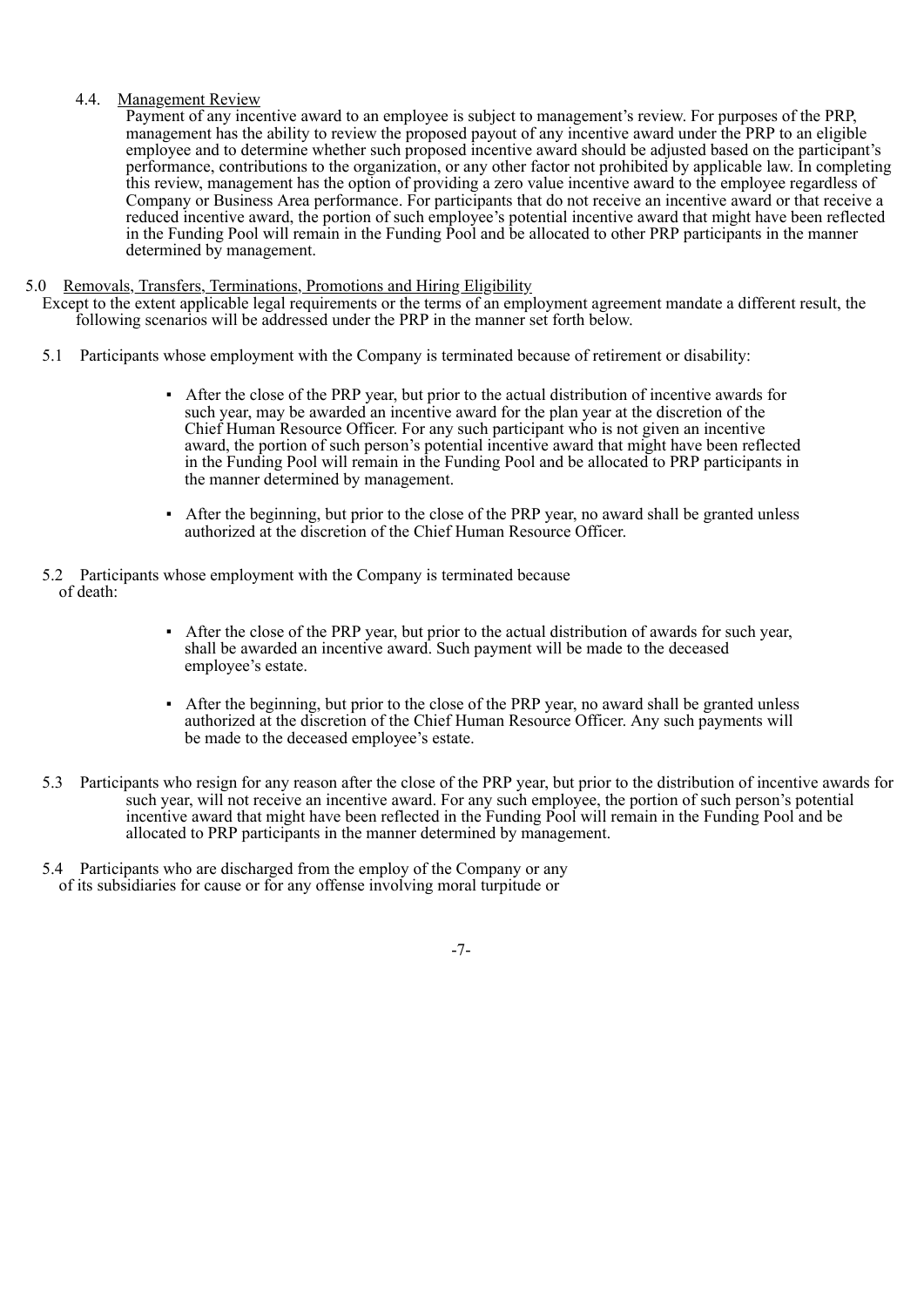an offense involving breach of the fiduciary duty owed by the individual to the Company will not be entitled to an incentive award for any PRP year. For any such employee, the portion of such person's potential incentive award that might have been reflected in the Funding Pool will remain in the Funding Pool and be allocated to PRP participants in the manner determined by management.

- 5.5 Participants who are discharged from the employ of the Company or any of its subsidiaries due to any reason other than the ones enumerated above, including, without limitation, employees who are discharged due to job elimination:
	- After the close of the PRP year, but prior to the actual distribution of incentive awards for such year, may be awarded an incentive award. No award shall be granted unless authorized at the discretion of the Chief Human Resource Officer. For any such employee who is not given an incentive award, the portion of such person's potential incentive award that might have been reflected in the Funding Pool will remain in the Funding Pool and be allocated to PRP participants in the manner determined by management.
	- After the beginning, but prior to the close of the PRP year, the employee is no longer eligible for that year. However, a discretionary incentive award may be granted by the Chief Human Resource Officer.
- 5.6 Participants under statutory or contractual notices as may be required by applicable law:
	- At the end of the fiscal year, may be awarded an incentive award for the PRP year. Except as may be required by applicable law, no award shall be granted unless authorized at the discretion of the Chief Human Resource Officer. For any such employee who is not given an incentive award, the portion of such person's potential incentive award that might have been reflected in the Funding Pool will remain in the Funding Pool and be allocated to PRP participants in the manner determined by management.
	- Which ends prior to the close of the PRP year, shall not be eligible for an incentive award for that plan year. However, a discretionary incentive award may be granted by the Chief Human Resource Officer.
- 5.7 Participants transferred during the PRP year from one division of the Company to another where such transfer results in the participant being assigned to different plans during the same PRP year (e.g., from the Corporate Plan to a Business Area Plan; from a Business Area Plan to the Corporate Plan; or from a Business Area Plan to a different Business Area Plan), will be eligible to receive an incentive award (subject to achievement of the requisite performance) through the plan associated with such employee's position at the end of the PRP year, but the award amount may be based on the performance of the respective plans associated with the employee's positions during the same PRP year, in such amount and in such manner as determined in the sole discretionary of the Chief Human Resource Officer.

-8-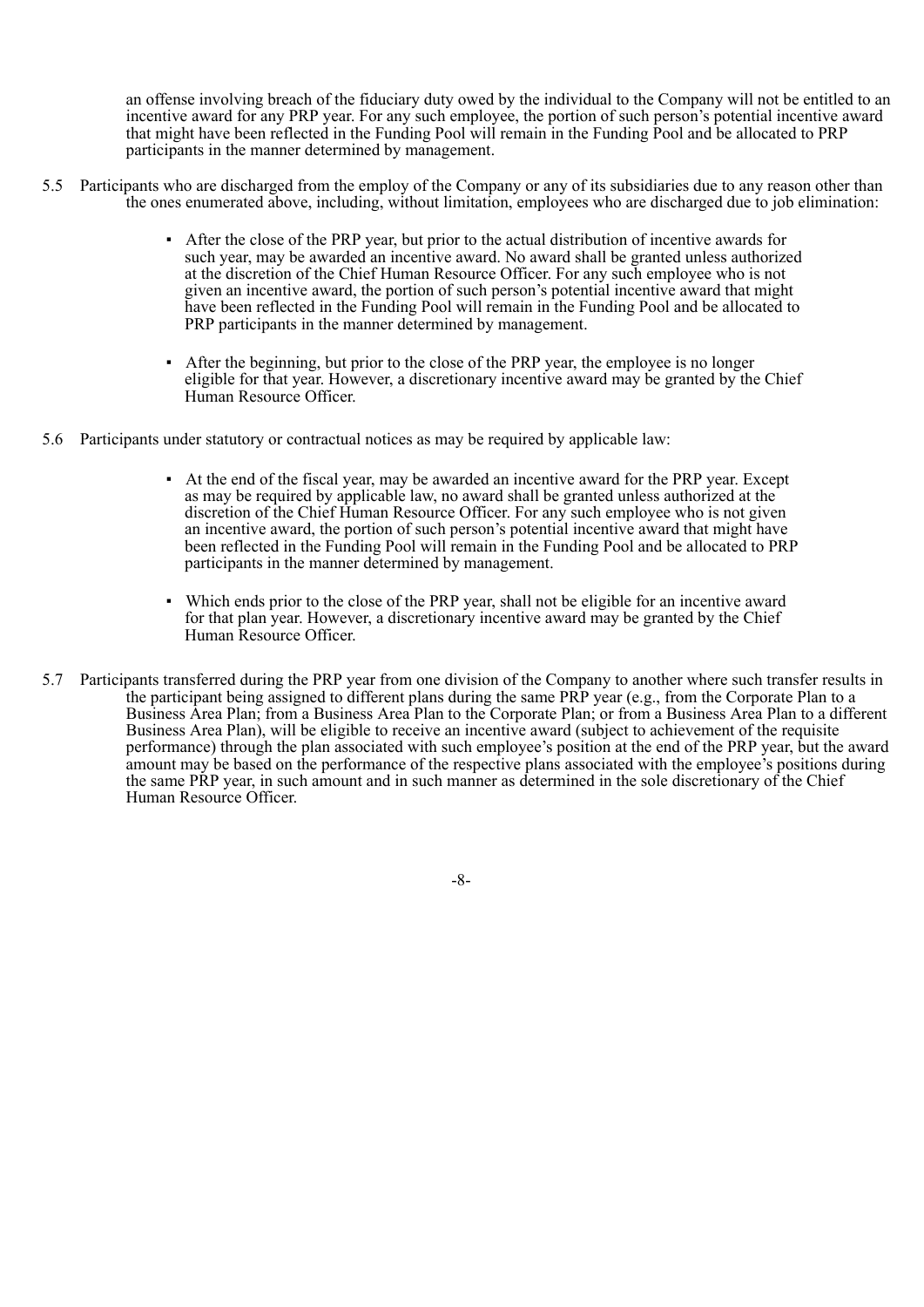- 5.8 Employees hired during the PRP year must be actively employed on or before October 1<sup>st</sup> or another date designated by the Chief Human Resource Officer of the PRP year to participate in the PRP for that PRP year. Incentive awards will be made based upon the employee's earned salary during the period of their employment with the Company during the PRP year.
- 5.9 The eligibility for an incentive award under the PRP for employees who remain employed with the Company during the PRP year but whose change in employment status through promotion or reclassification affects their level of participation:
	- **•** Prior to October 1<sup>st</sup> or another date designated by the Chief Human Resource Officer, of the PRP year, will participate at the level consistent with the promotion or reclassification.
	- **•** After October 1<sup>st</sup> or another date designated by the Chief Human Resource Officer, but prior to the close of the PRP year, will participate at the level consistent with their classification prior to the promotion or reclassification.
- e eligibility for an incentive award under the PRP for employees who remain employed with the Company during the PRP year but whose change in employment status through demotion affects their level of participation will be determined in the sole discretion of the Chief Human Resource Officer.

#### 6.0 Administration of the PRP

6.1 Amendments to the PRP (Contingency Clause)

The CEO and the Compensation Committee reserve the right to interpret, amend, modify, or terminate the PRP in accordance with changing conditions at any time in their sole discretion.

6.2 Incentive Award Distribution

Incentive awards, when payable, shall be paid as near to the close of the Company's fiscal year as may be feasible. In furtherance of the preceding sentence, any incentive awards under the PRP will be paid no later than the date allowable to ensure tax deductibility in the year of accrual, which in the case of the United States is two and a half months after the fiscal year end. Participants in the PRP must be employed at the time of award distribution in order to receive an incentive award, except as otherwise provided herein.

No individual has the right to receive an incentive award until it has been approved and distributed in accordance with the provisions of the PRP.

6.3 Non-Assignment of Awards

Participants eligible to receive incentive awards shall not have any right to pledge, assign, or otherwise dispose of any unpaid or projected awards.

6.4 Deferral of Awards

Participants eligible to defer incentive awards through the Deferred Compensation Program (DCP) may elect to do so during the annual DCP enrollment.

## 6.5 Clawback of Awards

By accepting any incentive award under the Plan, the participant hereby acknowledges and agrees that any incentive compensation the participant is awarded is subject to the Hasbro, Inc. Clawback Policy, as it may be amended from time to

-9-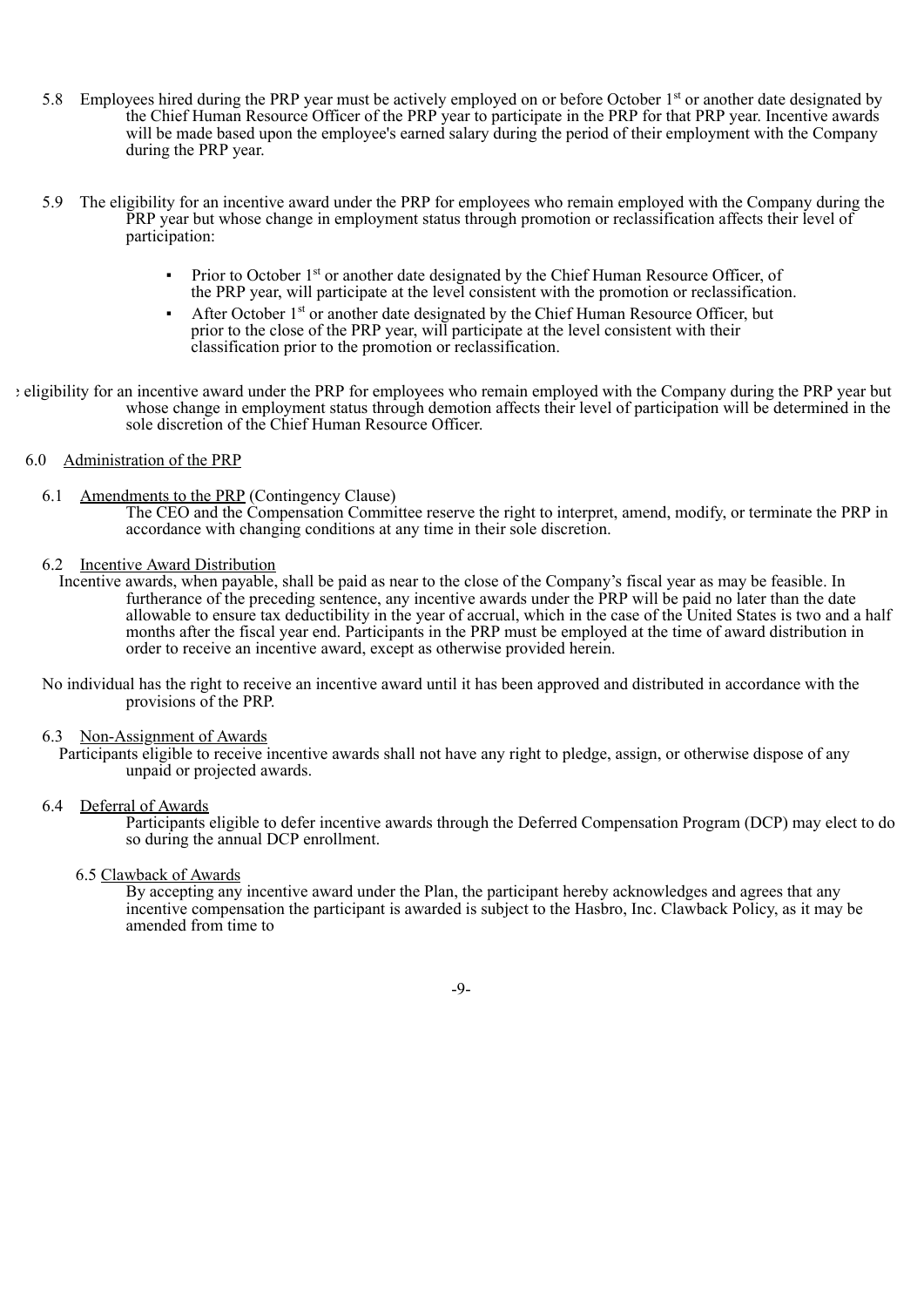time by the Board. Such acknowledgement and agreement is a material condition to receiving any incentive award under the Plan, which would not have been awarded to the participant otherwise.

#### 6.6 Stock Ownership

Additionally, the participant acknowledges and agrees that if the participant is now, or becomes subject in the future to, the Hasbro, Inc. Executive Stock Ownership Policy, as it may be amended from time to time by the Board (the "Stock Ownership Policy"), then the receipt of any incentive award under the PRP is contingent upon the participant's compliance with the terms of the Stock Ownership Policy, including without limitation, the requirement to retain an amount equal to at least 50% of the net shares received as a result of the exercise, vesting or payment of any equity awards granted until the Participant's applicable requirement levels are met. Failure to comply with the Stock Ownership Policy may, in the Company's sole discretion, result in the reduction or total elimination of any incentive award that otherwise might be payable under the PRP and/or result in the Company determining to substitute other forms of compensation, such as equity, for any award the participant otherwise might have received under the PRP.

-10-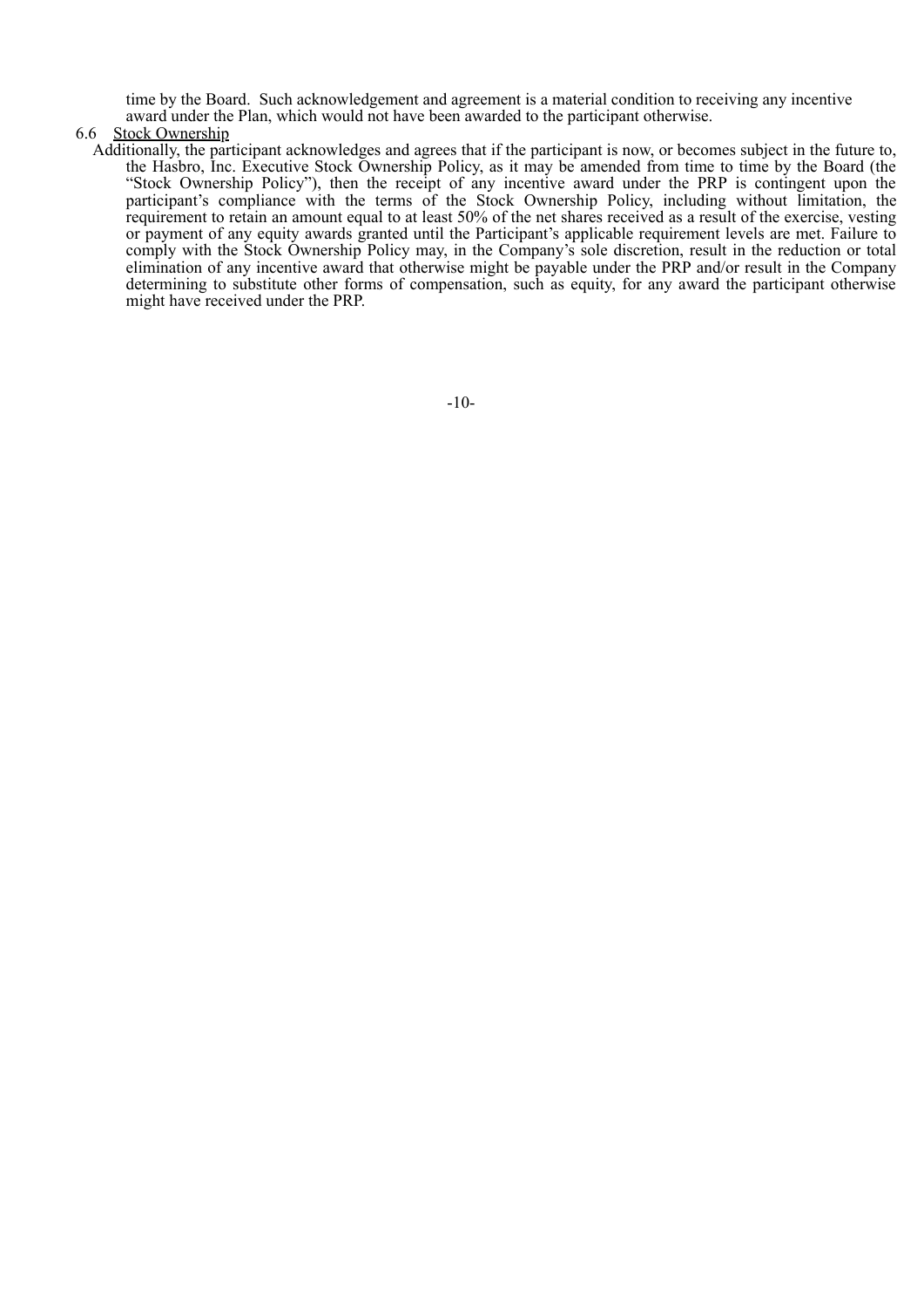#### **CERTIFICATION**

I, Christian P. Cocks, certify that:

- 1. I have reviewed this quarterly report on Form 10-Q of Hasbro, Inc.;
- 2. Based on my knowledge, this report does not contain any untrue statement of a material fact or omit to state a material fact necessary to make the statements made, in light of the circumstances under which such statements were made, not misleading with respect to the period covered by this report;
- 3. Based on my knowledge, the financial statements, and other financial information included in this report, fairly present in all material respects the financial condition, results of operations and cash flows of the registrant as of, and for, the periods presented in this report;
- 4. The registrant's other certifying officers and I are responsible for establishing and maintaining disclosure controls and procedures (as defined in Exchange Act Rules 13a-15(e) and 15d-15(e)) and internal control over financial reporting (as defined in Exchange Act Rules 13a-15(f) and 15d-15(f)) for the registrant and have:
	- a) Designed such disclosure controls and procedures, or caused such disclosure controls and procedures to be designed under our supervision, to ensure that material information relating to the registrant, including its consolidated subsidiaries, is made known to us by others within those entities, particularly during the period in which this report is being prepared;
	- b) Designed such internal control over financial reporting, or caused such internal control over financial reporting to be designed under our supervision, to provide reasonable assurance regarding the reliability of financial reporting and the preparation of financial statements for external purposes in accordance with generally accepted accounting principles;
	- c) Evaluated the effectiveness of the registrant's disclosure controls and procedures and presented in this report our conclusions about the effectiveness of the disclosure controls and procedures, as of the end of the period covered by this report based on such evaluation; and
	- d) Disclosed in this report any change in the registrant's internal control over financial reporting that occurred during the registrant's most recent fiscal quarter (the registrant's fourth fiscal quarter in the case of an annual report) that has materially affected, or is reasonably likely to materially affect, the registrant's internal control over financial reporting; and
- 5. The registrant's other certifying officers and I have disclosed, based on our most recent evaluation of internal control over financial reporting, to the registrant's auditors and the audit committee of the registrant's board of directors (or persons performing the equivalent functions):
	- a) All significant deficiencies and material weaknesses in the design or operation of internal control over financial reporting which are reasonably likely to adversely affect the registrant's ability to record, process, summarize and report financial information; and
	- b) Any fraud, whether or not material, that involves management or other employees who have a significant role in the registrant's internal control over financial reporting.

Date: April 27, 2022

/s/ Christian P. Cocks Christian P. Cocks Chief Executive Officer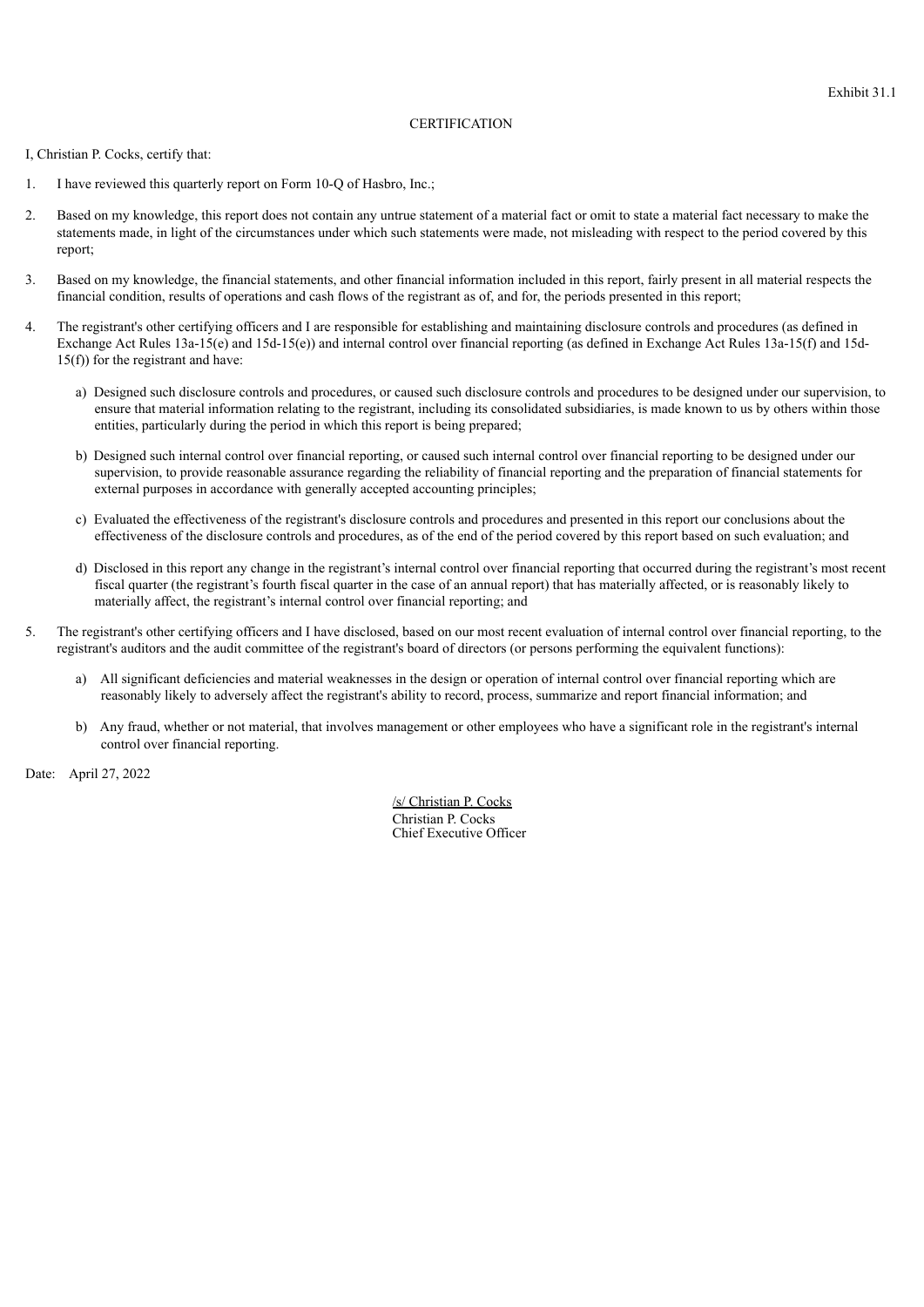## **CERTIFICATION**

I, Deborah Thomas, certify that:

- 1. I have reviewed this quarterly report on Form 10-Q of Hasbro, Inc.;
- 2. Based on my knowledge, this report does not contain any untrue statement of a material fact or omit to state a material fact necessary to make the statements made, in light of the circumstances under which such statements were made, not misleading with respect to the period covered by this report;
- 3. Based on my knowledge, the financial statements, and other financial information included in this report, fairly present in all material respects the financial condition, results of operations and cash flows of the registrant as of, and for, the periods presented in this report;
- 4. The registrant's other certifying officers and I are responsible for establishing and maintaining disclosure controls and procedures (as defined in Exchange Act Rules 13a-15(e) and 15d-15(e)) and internal control over financial reporting (as defined in Exchange Act Rules 13a-15(f) and 15d-15(f)) for the registrant and have:
	- a) Designed such disclosure controls and procedures, or caused such disclosure controls and procedures to be designed under our supervision, to ensure that material information relating to the registrant, including its consolidated subsidiaries, is made known to us by others within those entities, particularly during the period in which this report is being prepared;
	- b) Designed such internal control over financial reporting, or caused such internal control over financial reporting to be designed under our supervision, to provide reasonable assurance regarding the reliability of financial reporting and the preparation of financial statements for external purposes in accordance with generally accepted accounting principles;
	- c) Evaluated the effectiveness of the registrant's disclosure controls and procedures and presented in this report our conclusions about the effectiveness of the disclosure controls and procedures, as of the end of the period covered by this report based on such evaluation; and
	- d) Disclosed in this report any change in the registrant's internal control over financial reporting that occurred during the registrant's most recent fiscal quarter (the registrant's fourth fiscal quarter in the case of an annual report) that has materially affected, or is reasonably likely to materially affect, the registrant's internal control over financial reporting; and
- 5. The registrant's other certifying officers and I have disclosed, based on our most recent evaluation of internal control over financial reporting, to the registrant's auditors and the audit committee of the registrant's board of directors (or persons performing the equivalent functions):
	- a) All significant deficiencies and material weaknesses in the design or operation of internal control over financial reporting which are reasonably likely to adversely affect the registrant's ability to record, process, summarize and report financial information; and
	- b) Any fraud, whether or not material, that involves management or other employees who have a significant role in the registrant's internal control over financial reporting.

Date: April 27, 2022

/s/ Deborah Thomas

Deborah Thomas Executive Vice President and Chief Financial Officer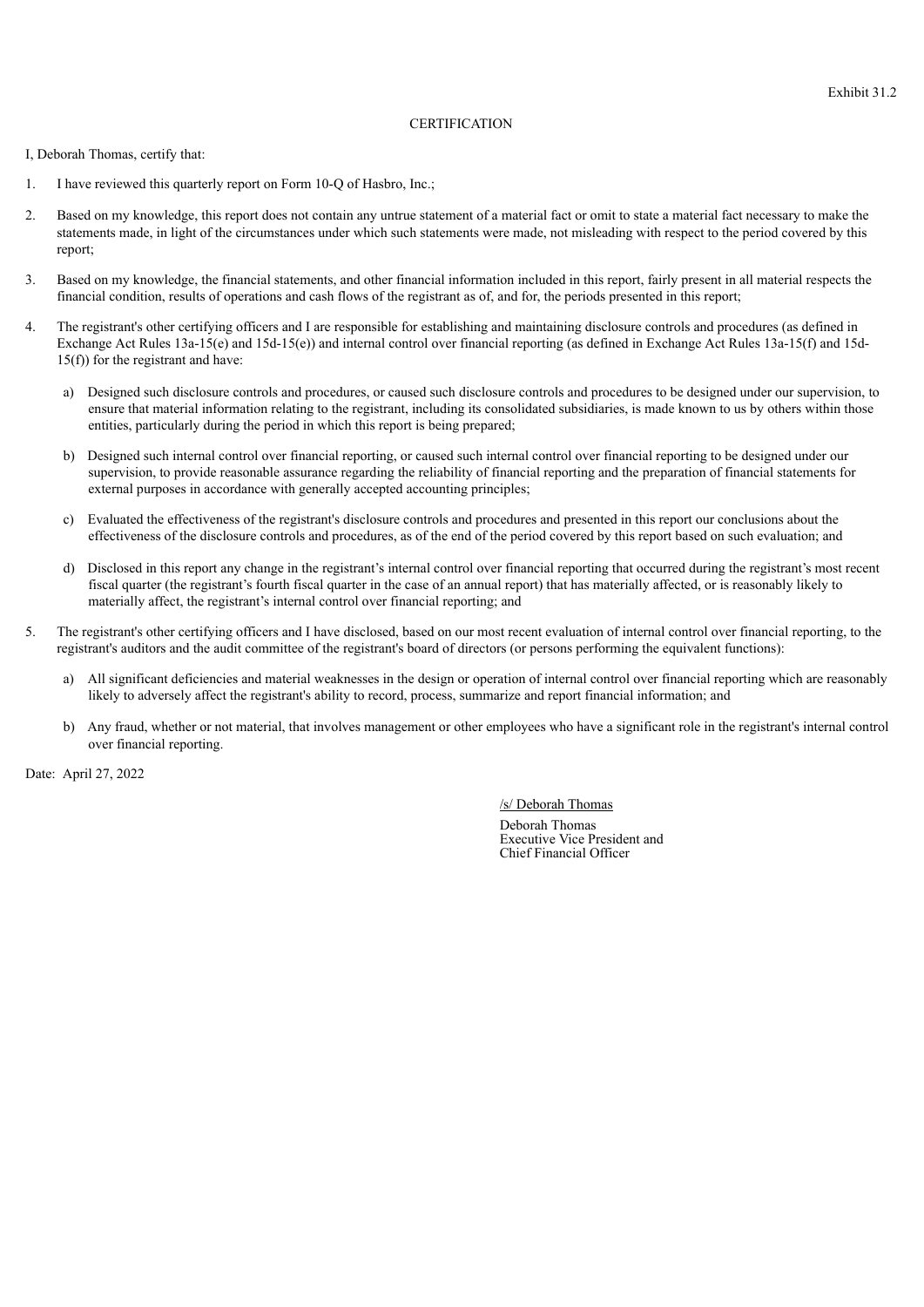## **CERTIFICATION PURSUANT TO SECTION 1350, CHAPTER 63 OF TITLE 18, UNITED STATES CODE, AS ADOPTED PURSUANT TO SECTION 906 OF THE SARBANES-OXLEY ACT OF 2002**

Pursuant to Section 1350, Chapter 63 of Title 18, United States Code, as adopted pursuant to Section 906 of the Sarbanes-Oxley Act of 2002, the undersigned, as Chief Executive Officer of Hasbro, Inc., a Rhode Island corporation (the "Company"), does hereby certify that to the best of the undersigned's knowledge:

- 1) the Company's Quarterly Report on Form 10-Q for the quarter ended March 27, 2022, as filed with the Securities and Exchange Commission (the "10-Q Report"), fully complies with the requirements of Section 13(a) or 15(d) of the Securities Exchange Act of 1934; and
- 2) the information contained in the Company's 10-Q Report fairly presents, in all material respects, the financial condition and results of operations of the Company.

/s/ Christian P. Cocks Christian P. Cocks Chief Executive Officer of Hasbro, Inc.

Dated: April 27, 2022

A signed original of this written statement required by Section 906 has been provided to Hasbro, Inc. and will be retained by Hasbro, Inc. and furnished to the Securities and Exchange Commission or its staff upon request.